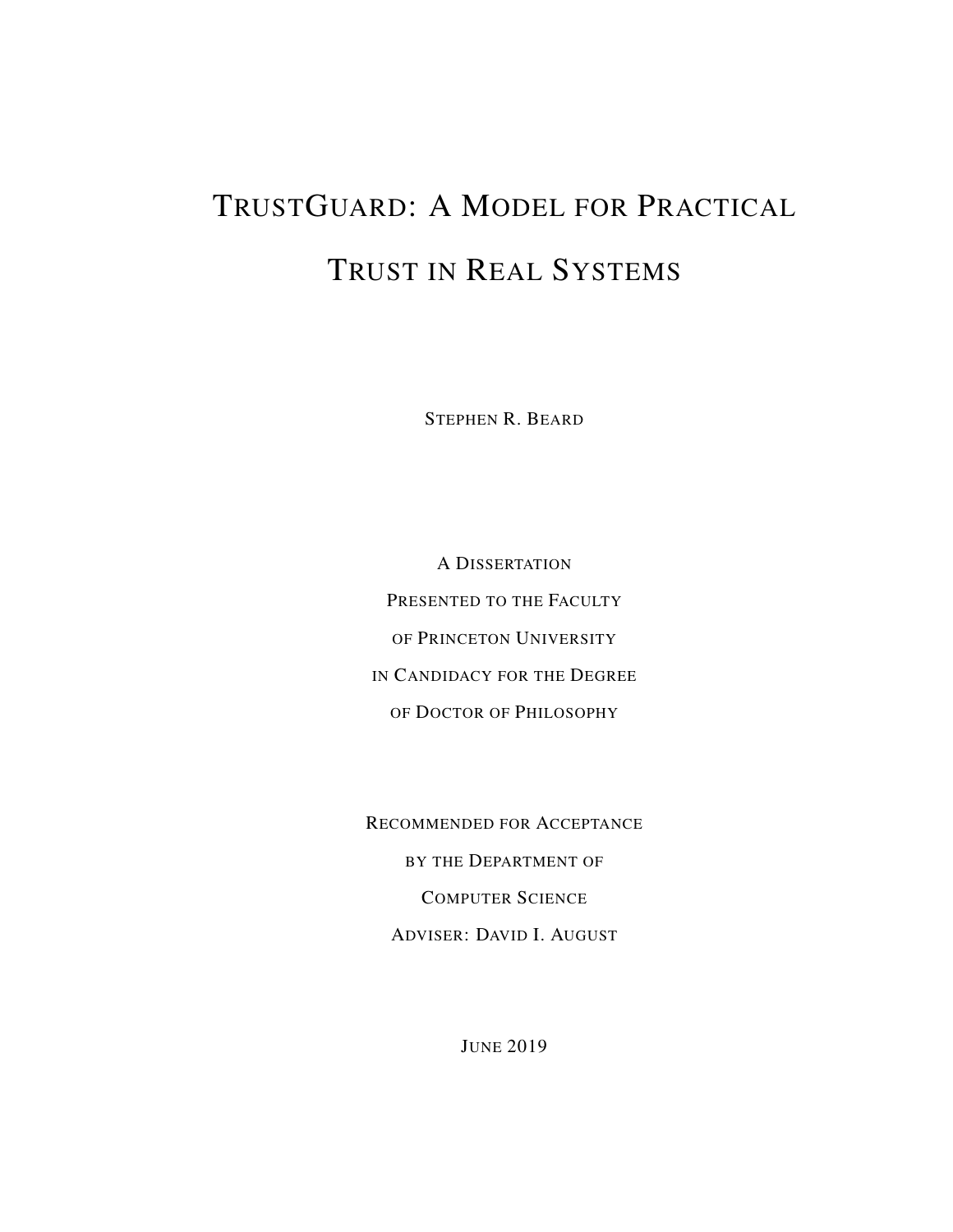© Copyright by Stephen R. Beard, 2019. All Rights Reserved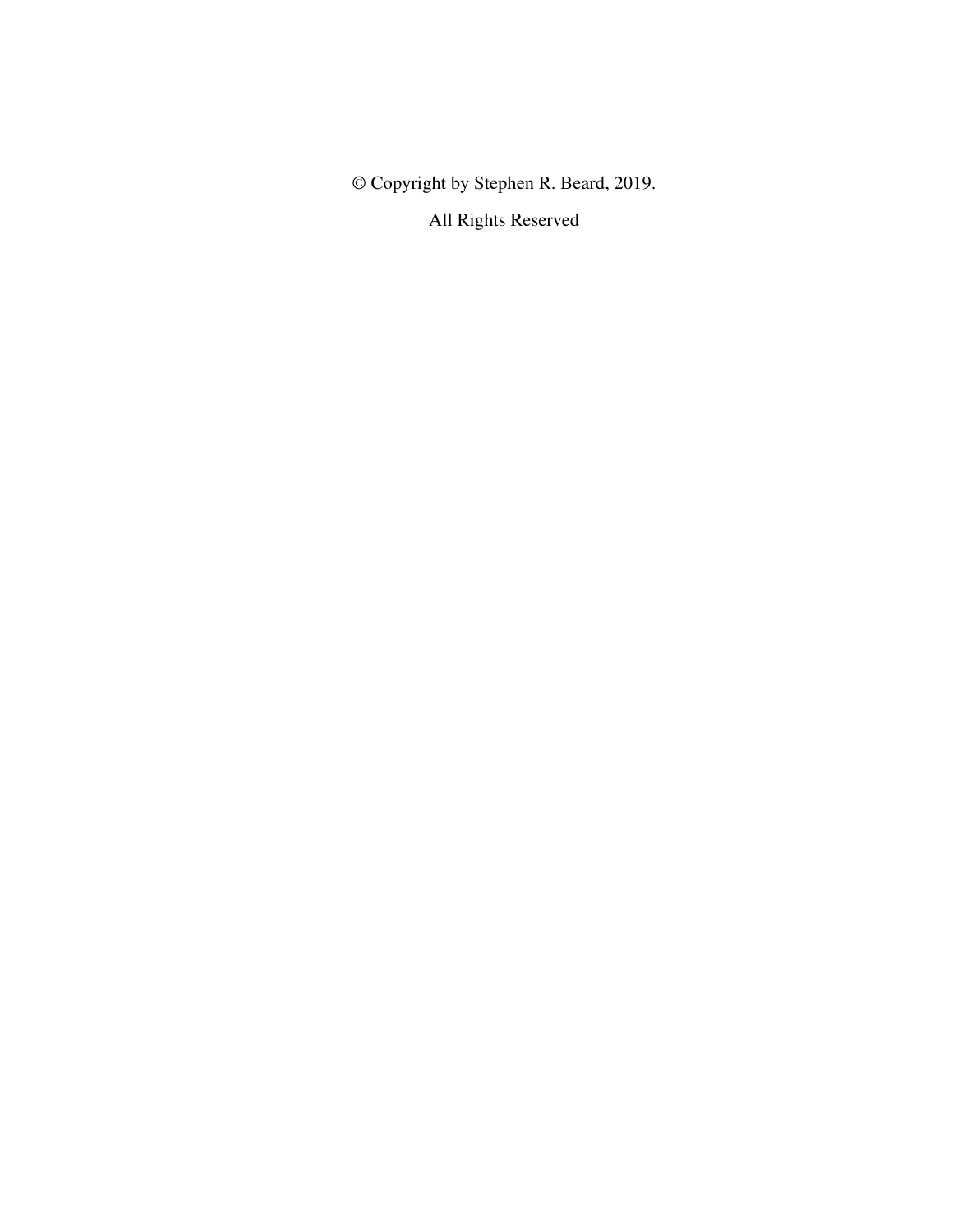#### **Abstract**

All layers of today's computing systems, from hardware to software, are vulnerable to attack. Market and economic pressure push companies to focus on performance and features, leaving security and correctness as secondary concerns. As a consequence, systems must frequently be patched after deployment to fix security vulnerabilities. While this nonvirtuous exploit-patch-exploit cycle is insecure, it is practical enough for companies to use.

Formal methods in both software and hardware can guarantee the security they provide. Ideally, modern systems would be comprised of formally verified and secure components. Unfortunately, such methods have not seen widespread adoption for a number of reasons, such as difficulty in scaling, lack of tools, and high skill requirements. Additionally, the economics involved in securing and replacing every component in all systems, both new and currently deployed, result in clean slate solutions being impractical. A practical solution should rely on a few, simple components and should be adoptable incrementally.

TrustGuard, the first implementation of the Containment Architecture with Verified Output (CAVO) model developed at Princeton, showed how a simple, trusted Sentry could protect against malicious or buggy hardware components to ensure integrity of external communications. This was accomplished by ensuring the correct execution of signed software, with support from a modified CPU and system architecture. However, TrustGuards practicality was limited due to its reliance on modified host hardware and its requirement to trust entire application stacks, including the operating system.

The work presented in this dissertation seeks to make the CAVO model a practical solution for ensuring the integrity of data communicated externally in an untrusted commodity system. This work extends CAVO in two ways. First, it makes the Sentry compatible with a wide range of devices without requiring hardware modifications to the host system, thus increasing its flexibility and ease of integration into existing environments. Second, it gives developers the option to use trusted code to verify the execution of untrusted code, thus reducing the size of the trusted code base. This is analogous to the small, trusted Sentry ensuring correctness of execution of a large amount of complex, untrusted hardware.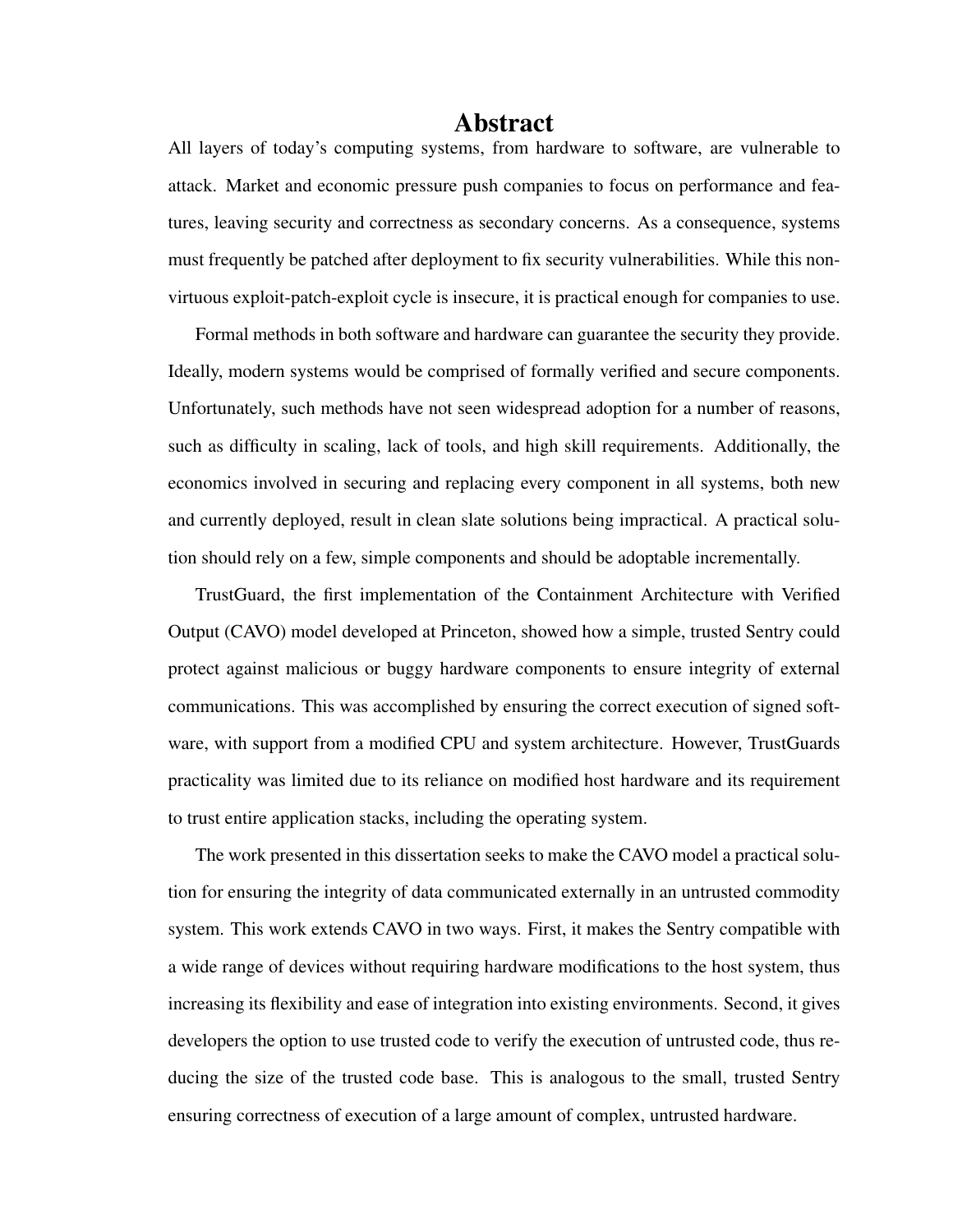#### Acknowledgments

I would first like to thank my advisor, Professor David I. August, for his support and guidance of over the years. This dissertation would quite literally not exist, and I would not be the researcher I am today without him. David helped me grow from someone that loves to solve problems, to someone that looks for the broader context and motivation for what issues should be addressed and can to express to others why that issue matters. I have drawn great inspiration from his endless desire and enthusiasm to identify problems that genuinely impact the world, fix it, identify another problem, fix it, and repeat until its all fixed.

I sincerely appreciate the expedited effort my readers, Professor Andrew Appel and Dr. Jothy Rosenberg, have expended in providing feedback and guidance to this dissertation. Professor Appel has been especially critical to helping guide the formal sections of the dissertation. I would also like to thank Professor Aarti Gupta and Professor Arvind Narayanan for serving as examiners on my committee and providing early feedback to help strengthen my dissertation.

This dissertation would not have been possible, and my time in graduate school would have been much poorer overall, without the support and companionship of everyone in the Liberty Research Group. I thank all the members that welcomed and guided me in my early days, Arun Raman, Yun Zhang, Jialu Huang, Prakash Prabhu, Thomas B. Jablin, Hanjun Kim, Nick P. Johnson, and Feng Liu. I would especially like to thank Tom and Nick for their early guidance and mentorship. Surviving that first PLDI deadline while working with them on their papers was a true learn by doing moment to show me how to grad school. I thank my cohort of Taewook Oh, Soumyadeep Ghosh, and Matt Zoufaly for their companionship and support while surviving those early days together. The memories of late nights coding, writing papers, frantically trying to finish our theory homework, preparing for generals, and building energy drink pyramids are fond ones that I will always cherish. I also thank those that came after me, Jordan Fix, Heejin Ahn, Hansen Zhang,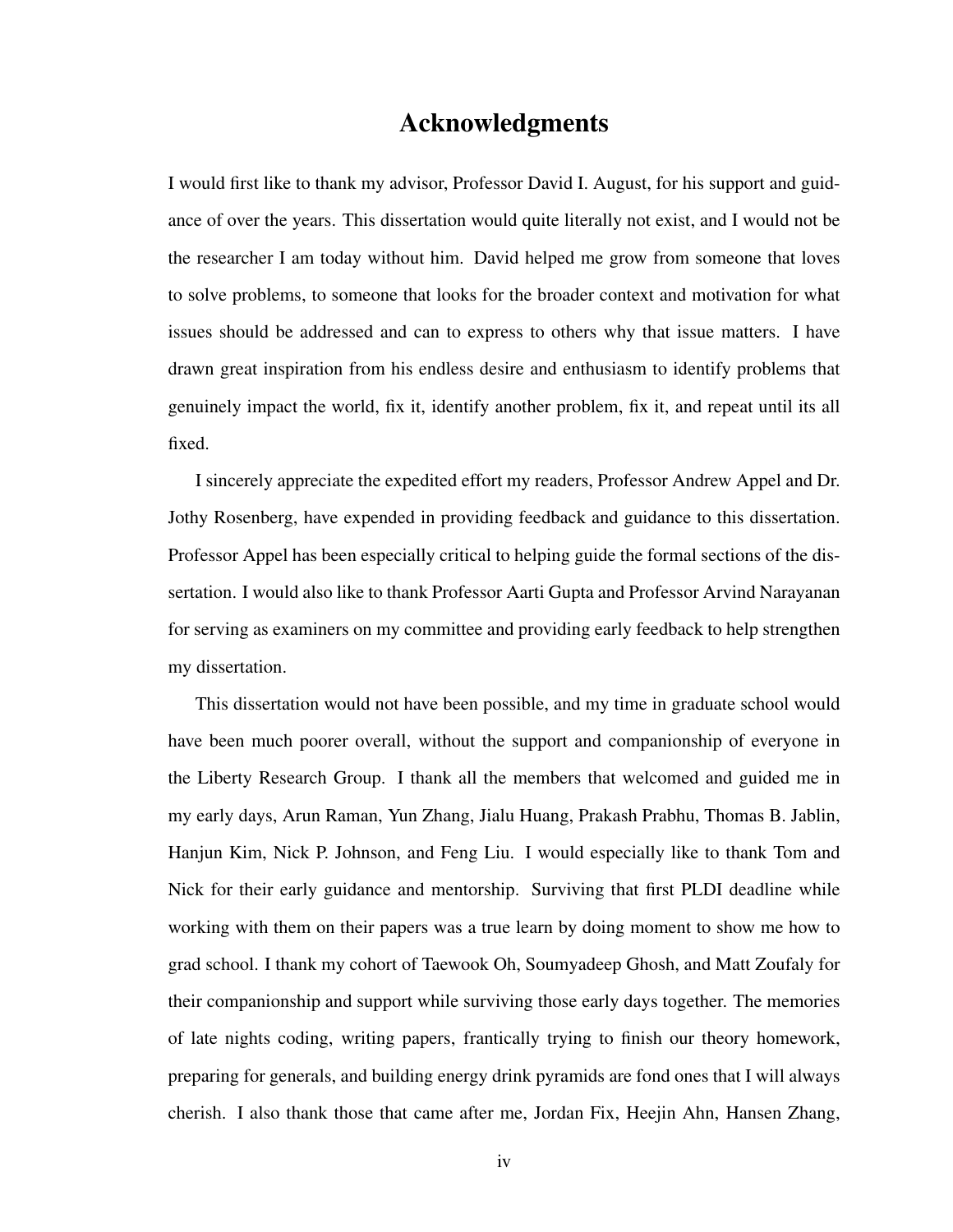Nayana Prasad, and Sotiris Apostolakis, for listening to me drone on about this or that, and at least pretending that I was teaching them something. While I haven't gotten to know the newest members of the group, Ziyang Xu, Bhargav Reddy Godala, and Greg Chan, as well as I would have liked, I can tell that I am leaving the group in good hands.

I would especially like to thank Deep and Jordan for blazing the early trail for this project. Their work on the Sentry and TrustGuard laid the groundwork for my contributions. I also thank Hansen and Sotiris for their ongoing collaboration. Hansen's hardware expertise and Sotiris assistance in the compiler have made the project not only better, but their friendship has made it more enjoyable. I extend additional thanks to Deep, Hansen, and Sotiris for their efforts in proofreading early drafts of this dissertation. I also extend a great deal of gratitude to Cole Schlesinger and Santiago Cuellar for their aid in proofreading the formal sections of this dissertation.

I thank the staff of the Computer Science department for their help through the years. I especially thank Melissa Lawson and Nicki Gotsis for all the aid they have lent as Graduate Coordinator; navigating the paperwork and timelines for generals, PreFPO, and FPO would have been impossible without them. I also extend a sincere thank you to Bob Dondero and Brian Kernighan for their guidance, leadership, and mentorship during my time as their preceptor and teaching assistant. Bob's relentless dedication and enthusiasm for teaching are inspiring; I hope to someday be as beloved by my students as he is by the students of Princeton. I still find it hard to believe that I have developed a friendship with *the* Brian Kernighan. His patience, kindness, and insight seem to know no bounds, and I consider myself lucky to have had the privilege to get to know him.

I would also like to acknowledge the generous funding for the CAVO Project, including: "SaTC: STARSS: An Architecture for Restoring Trust in Our Personal Computing Systems" (NSF Award #CNS-1441650); and the Princeton IP Accelerator Fund.

I don't think there are words that can express how thankful I am to my parents, Corrina and Robert Beard, for all they have done for me. I can never repay all the patience,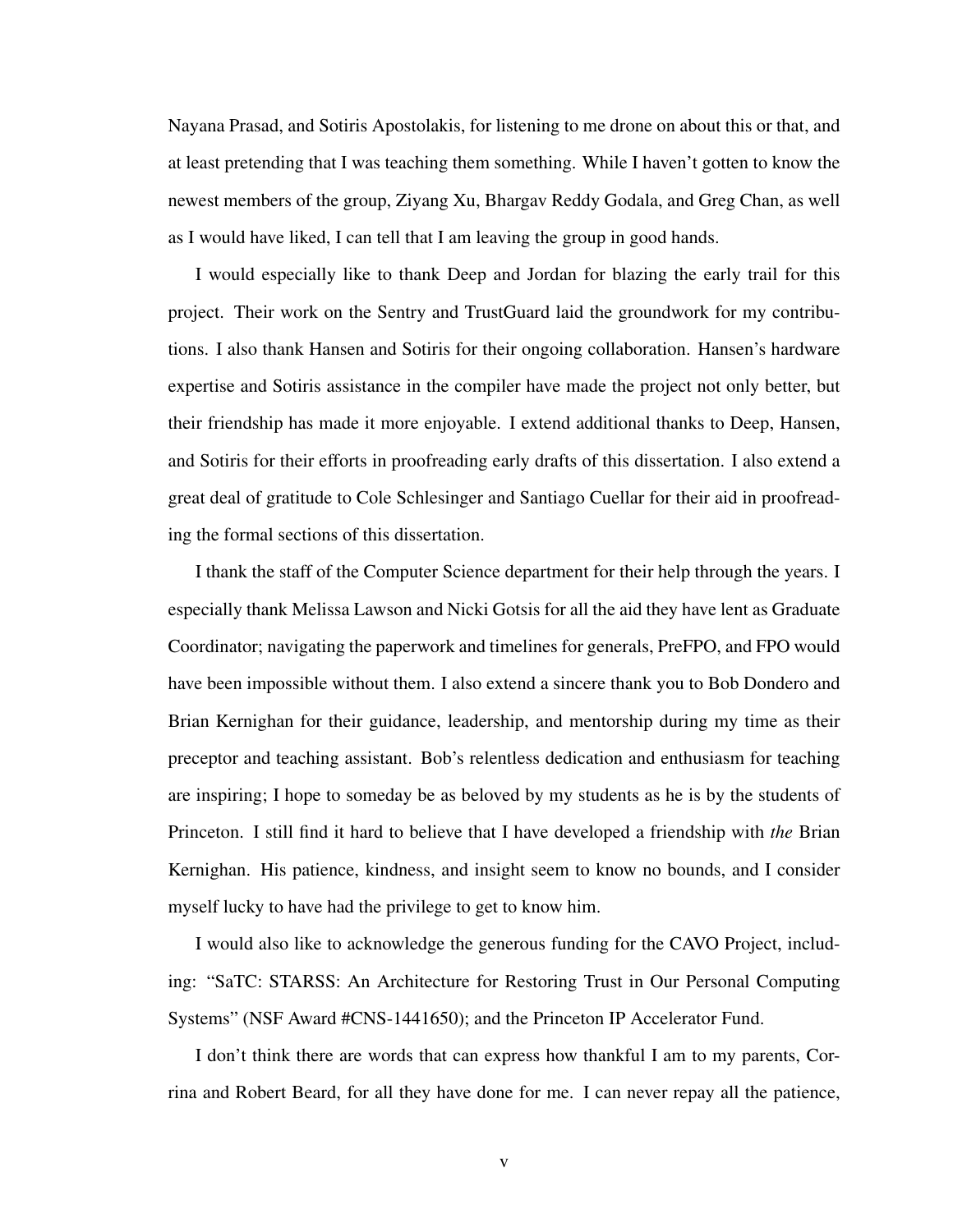compassion, humor, and goodness they have imprinted into me through the years just by the strength of their own personalities. Their unwavering love and confidence in me have pushed me to be a better person. I consider myself truly lucky to have such amazing parents.

Finally, I thank my amazing, brilliant, beautiful partner, Kahye Song for her companionship and support during these last few years. Her enthusiasm for life and adventure have quite literally taken me to new places and shown me things I would have never encountered on my own. I know that if we can survive our final years in graduate school together, nothing can ever break our bond.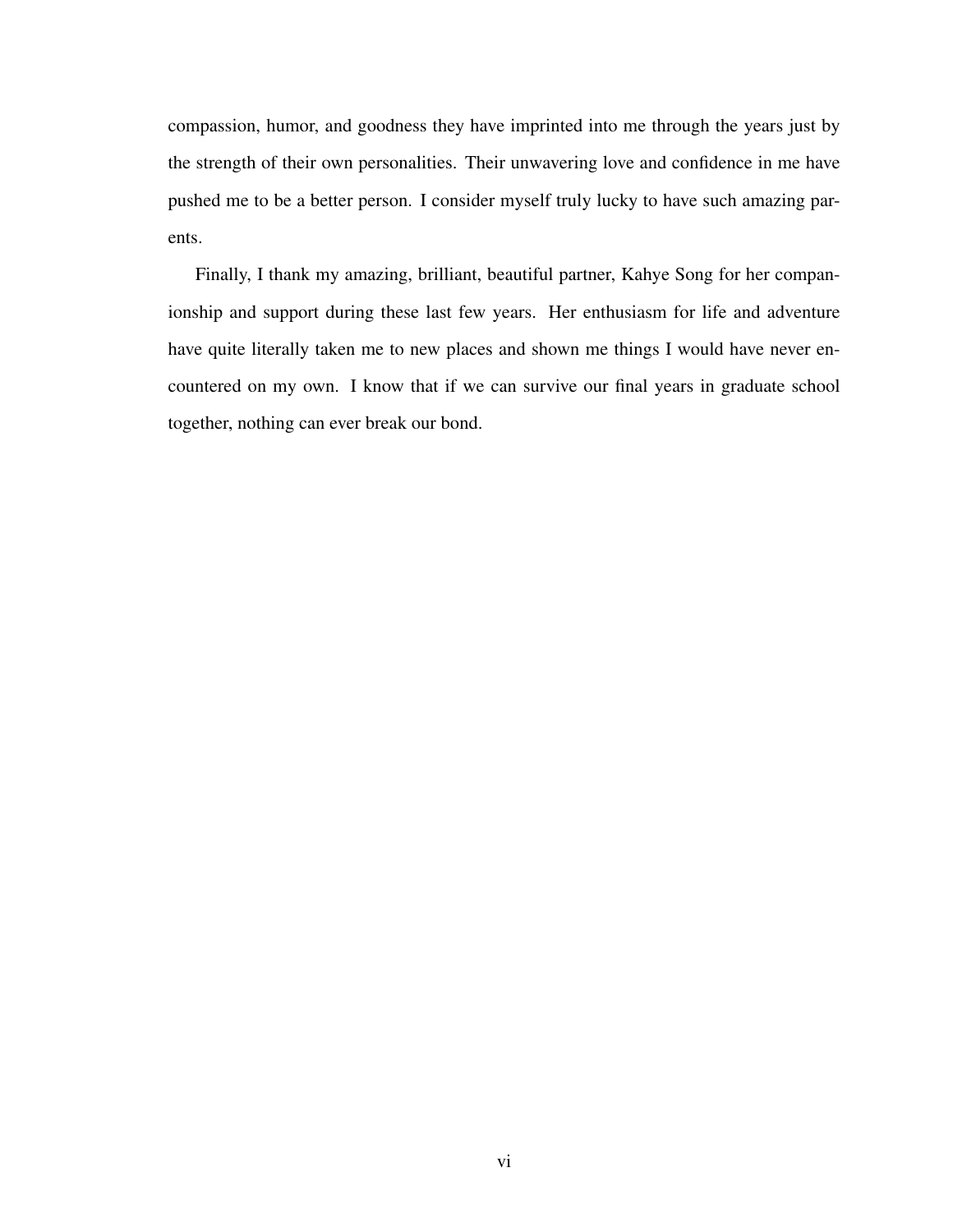To my loving and supportive family.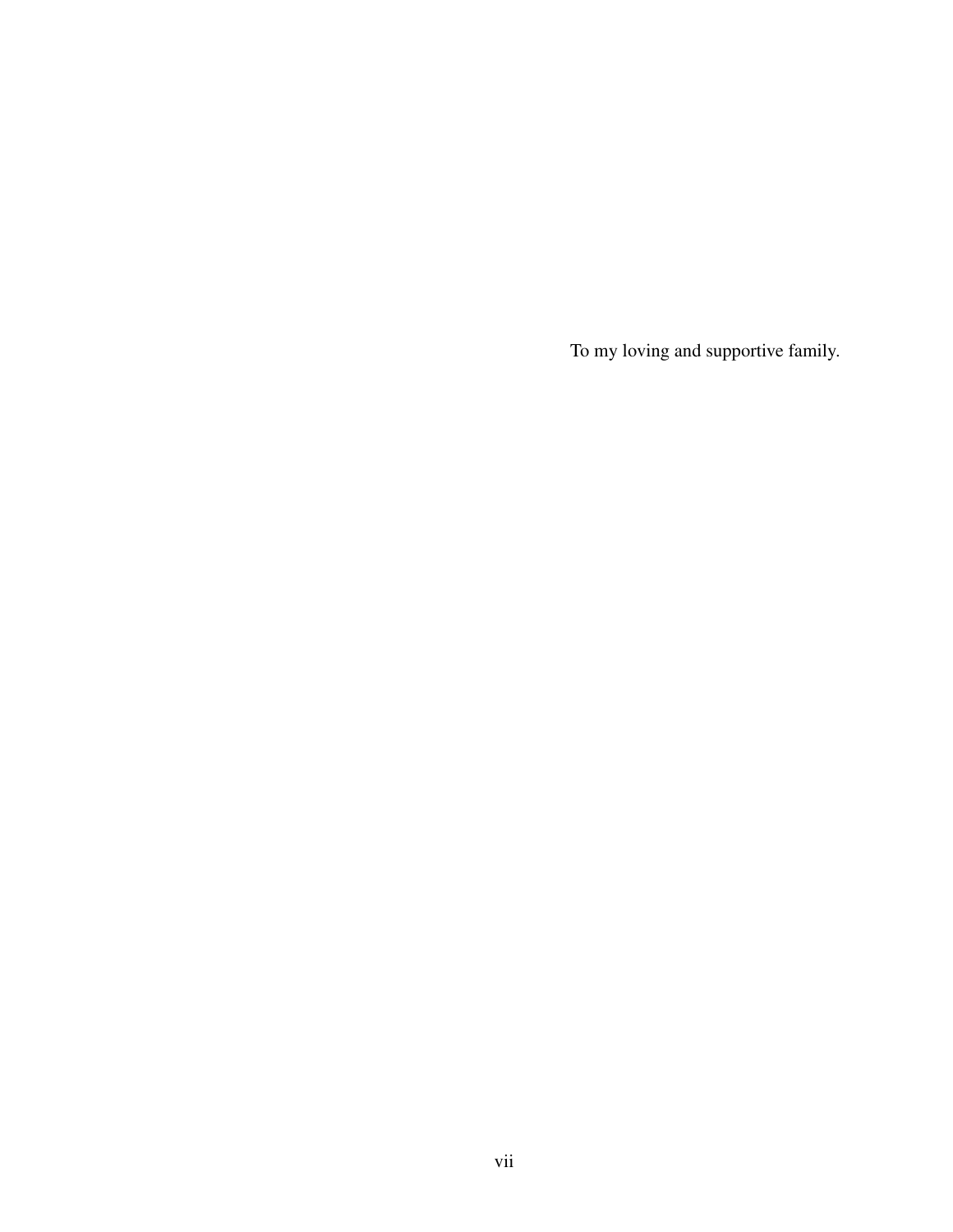## <span id="page-7-0"></span>**Contents**

|                |     |                                                                                | iii          |
|----------------|-----|--------------------------------------------------------------------------------|--------------|
|                |     |                                                                                | iv           |
|                |     |                                                                                | xi           |
|                |     |                                                                                | xii          |
| $\mathbf 1$    |     | Introduction                                                                   | $\mathbf{1}$ |
|                | 1.1 |                                                                                | 3            |
|                | 1.2 | This Dissertation: CAVO                                                        | 5            |
|                | 1.3 |                                                                                | 8            |
|                | 1.4 |                                                                                | 9            |
| $\overline{2}$ |     | <b>Background and Motivation</b>                                               | 10           |
|                | 2.1 |                                                                                | 10           |
|                | 2.2 |                                                                                | 12           |
|                | 2.3 |                                                                                | 13           |
|                |     | 2.3.1<br>Parallel Redundant Instruction Checking                               | 15           |
|                |     | 2.3.2                                                                          | 16           |
|                |     | 2.3.3<br>Simplicity of the Sentry Design $\dots \dots \dots \dots \dots \dots$ | 17           |
|                |     | 2.3.4                                                                          | 18           |
| 3              |     | <b>Towards a Practical Containment Architecture</b>                            | 22           |
|                | 3.1 |                                                                                | 23           |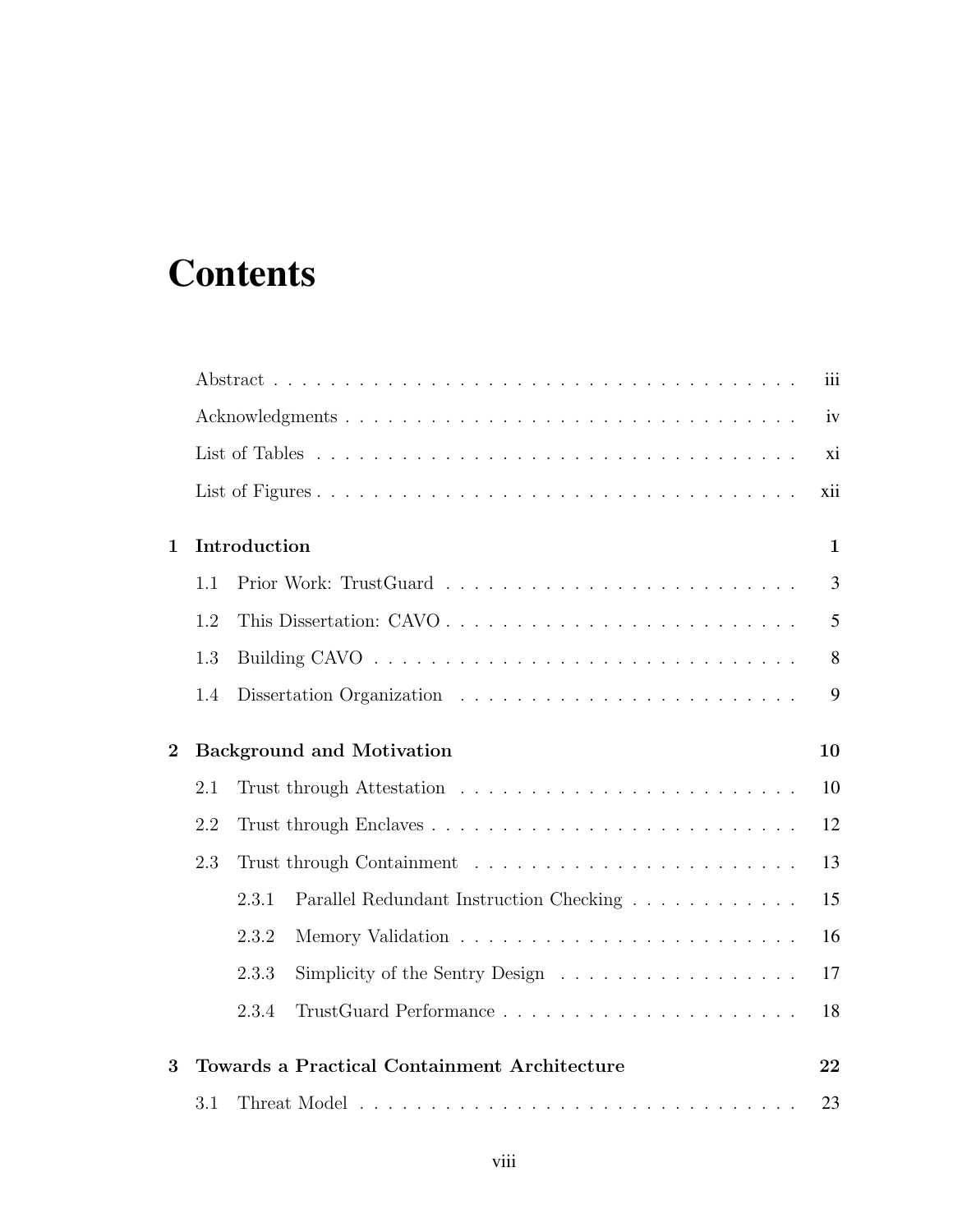|              | 3.2 |                      |                                                                                                                                                                                                                                | 24 |
|--------------|-----|----------------------|--------------------------------------------------------------------------------------------------------------------------------------------------------------------------------------------------------------------------------|----|
|              |     | 3.2.1                |                                                                                                                                                                                                                                | 25 |
|              |     | 3.2.2                |                                                                                                                                                                                                                                | 27 |
|              | 3.3 |                      |                                                                                                                                                                                                                                | 31 |
| 4            |     |                      | <b>CAVO</b> Prototype Implementation                                                                                                                                                                                           | 32 |
|              | 4.1 |                      |                                                                                                                                                                                                                                | 34 |
|              |     | 4.1.1                |                                                                                                                                                                                                                                | 34 |
|              |     | 4.1.2                |                                                                                                                                                                                                                                | 37 |
|              | 4.2 |                      |                                                                                                                                                                                                                                | 38 |
|              |     | 4.2.1                | Sentry Emulation and Program Instrumentation                                                                                                                                                                                   | 41 |
|              | 4.3 |                      |                                                                                                                                                                                                                                | 42 |
|              |     | 4.3.1                |                                                                                                                                                                                                                                | 43 |
|              |     | 4.3.2                | Sentry Control (a) and a series and a series of the series of the series of the series of the series of the series of the series of the series of the series of the series of the series of the series of the series of the se | 44 |
|              |     | 4.3.3                |                                                                                                                                                                                                                                | 46 |
|              | 4.4 |                      |                                                                                                                                                                                                                                | 48 |
| $\mathbf{5}$ |     | <b>DSC</b> Semantics |                                                                                                                                                                                                                                | 49 |
|              | 5.1 |                      |                                                                                                                                                                                                                                | 49 |
|              |     | 5.1.1                |                                                                                                                                                                                                                                | 50 |
|              |     | 5.1.2                |                                                                                                                                                                                                                                | 51 |
|              | 5.2 |                      |                                                                                                                                                                                                                                | 53 |
|              |     | 5.2.1                |                                                                                                                                                                                                                                | 53 |
|              |     | 5.2.2                |                                                                                                                                                                                                                                | 53 |
|              | 5.3 |                      |                                                                                                                                                                                                                                | 56 |
|              |     | 5.3.1                |                                                                                                                                                                                                                                | 57 |
|              |     | 5.3.2                |                                                                                                                                                                                                                                | 57 |
|              |     | 5.3.3                |                                                                                                                                                                                                                                | 60 |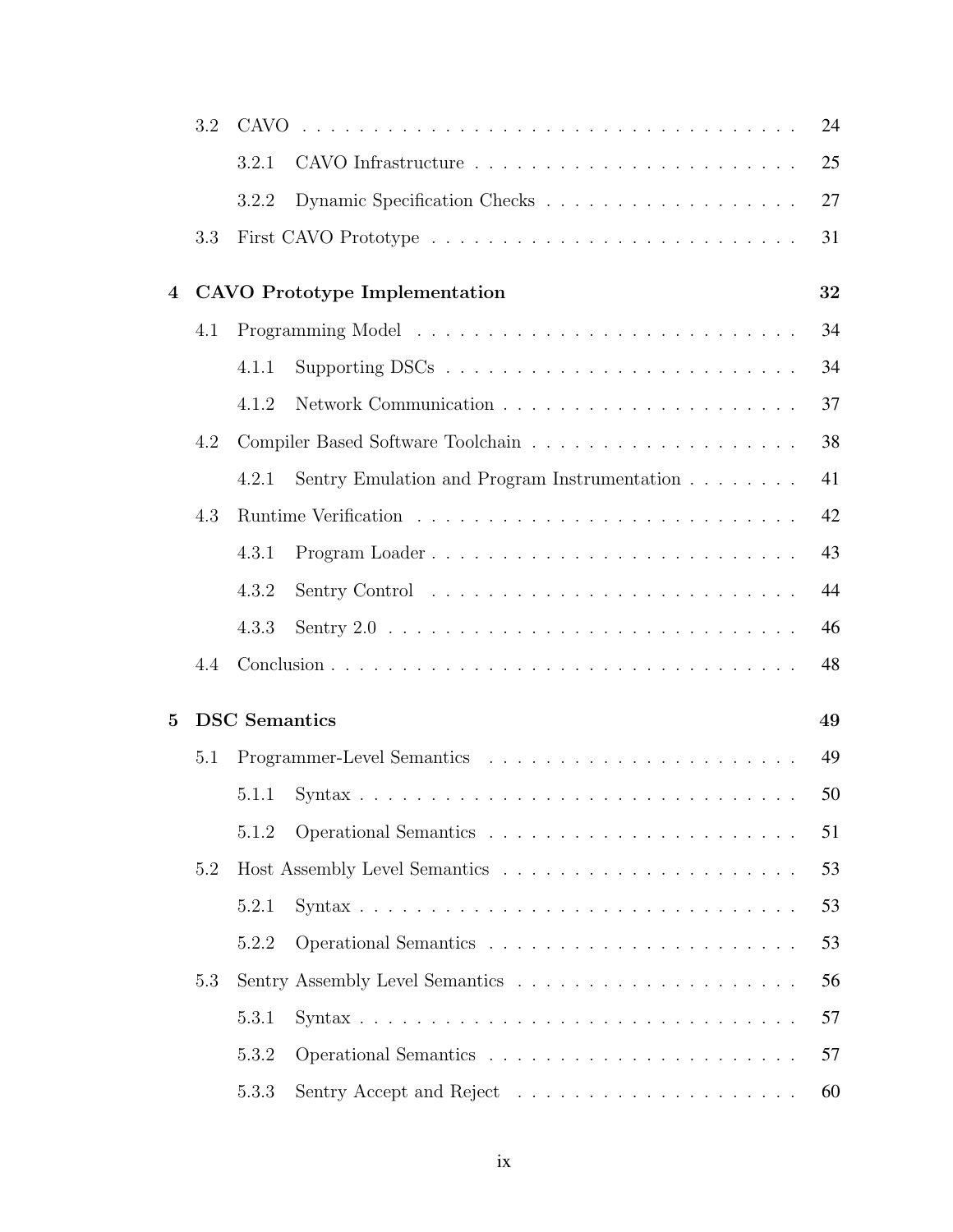|   | 5.4 |            |                                                                                                                       | 60 |
|---|-----|------------|-----------------------------------------------------------------------------------------------------------------------|----|
|   |     | 5.4.1      | Beyond Synchronous One Way Host-Sentry                                                                                | 64 |
| 6 |     |            | Two DSC Case Studies                                                                                                  | 67 |
|   | 6.1 |            |                                                                                                                       | 67 |
|   |     | 6.1.1      |                                                                                                                       | 68 |
|   | 6.2 | <b>SAT</b> | <u>. A series and a series and a series and a series and a series and a series and a series and a series and a se</u> | 70 |
|   |     | 6.2.1      |                                                                                                                       | 71 |
|   | 6.3 |            |                                                                                                                       | 72 |
|   |     | 6.3.1      |                                                                                                                       | 73 |
|   |     | 6.3.2      | Base Functionality and Attack Testing                                                                                 | 74 |
|   |     | 6.3.3      | Unoptimized Toolchain Performance                                                                                     | 75 |
|   |     | 6.3.4      |                                                                                                                       | 77 |
| 7 |     |            | <b>Other Related Work</b>                                                                                             | 80 |
| 8 |     | Conclusion |                                                                                                                       | 83 |
|   | 8.1 |            |                                                                                                                       | 83 |
|   | 8.2 |            | Future Research Directions                                                                                            | 84 |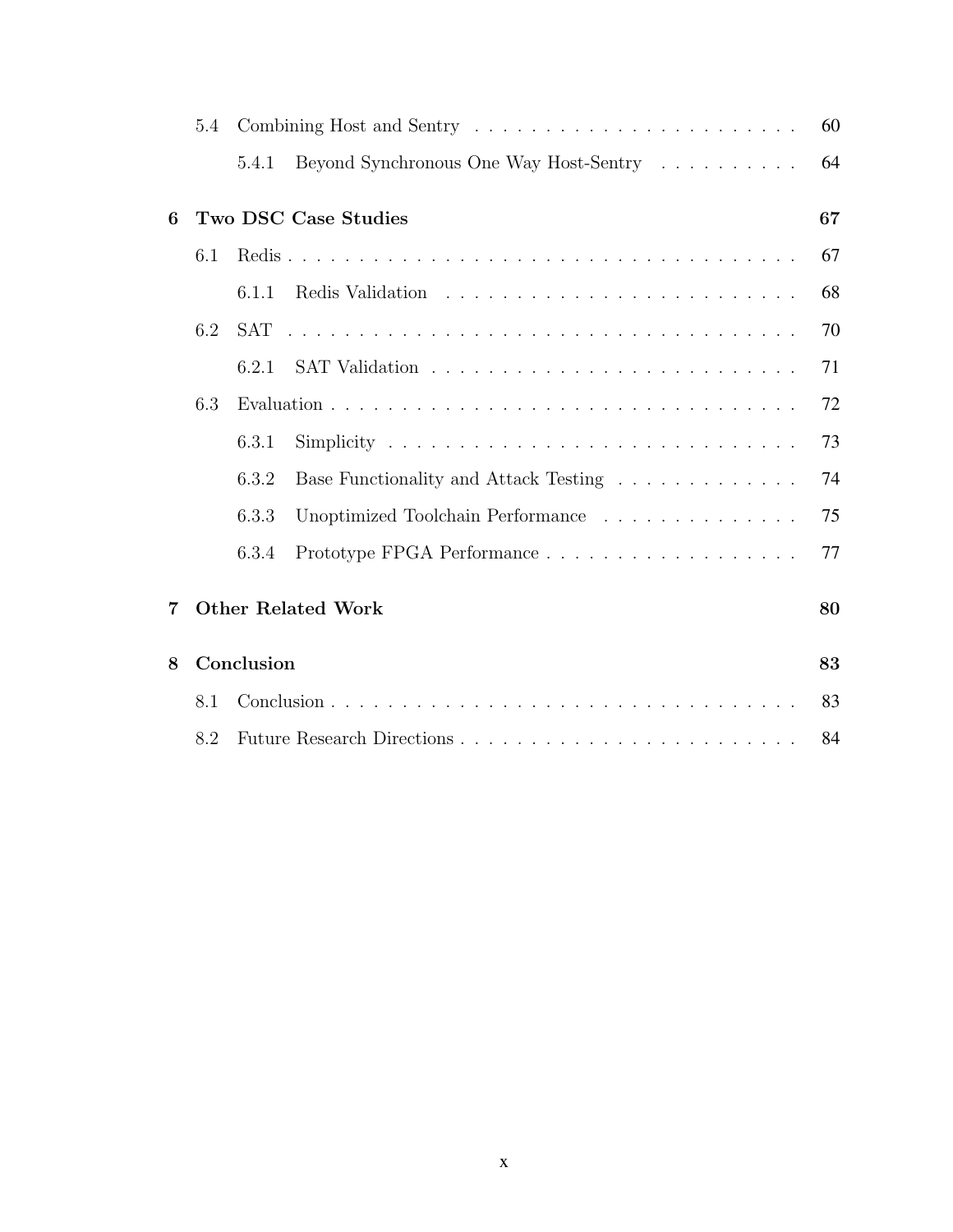### <span id="page-10-0"></span>List of Tables

|     | 3.1 Various levels of protection offered by the Sentry depending upon the |     |
|-----|---------------------------------------------------------------------------|-----|
|     | level of developer effort in DSR creation and program verification        | -29 |
| 6.1 | Approximate lines of code for different trusted and untrusted compo-      |     |
|     | nents for the Redis and zChaff SAT DSCs, and the programs they            |     |
|     |                                                                           | 73  |
| 6.2 | Overhead of CAVO components evaluated on the Redis and SAT DSCs. 75       |     |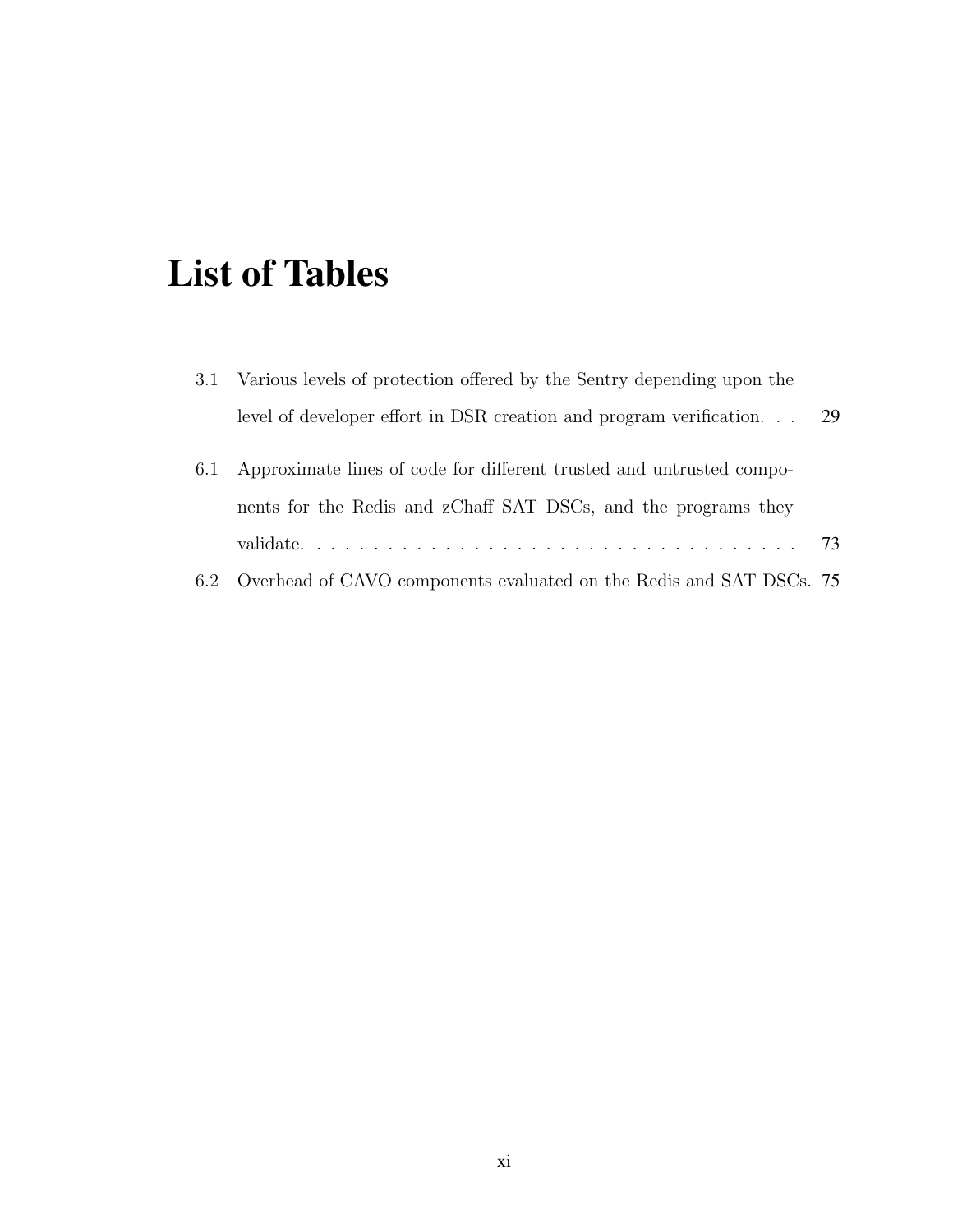# List of Figures

| 1.1 | (a) Prior Work: TrustGuard. A Sentry, with help from a modified       |                |
|-----|-----------------------------------------------------------------------|----------------|
|     | CPU, prevents erroneous (malicious or not) actions of untrusted hard- |                |
|     | ware components from leaving the system through containment. (b)      |                |
|     | This Dissertation: CAVO. CAVO expands containment to the whole        |                |
|     | system, both hardware and software, and can protect existing sys-     |                |
|     | tems. Proposed advances enable less than 10K LoC to protect more      |                |
|     |                                                                       | $\overline{4}$ |
| 2.1 |                                                                       | 14             |
| 2.2 | Effect of adding Merkle Tree accesses to untrusted processor          | 20             |
| 2.3 | Parameter sweep through processor-Sentry bandwidth                    | 20             |
| 2.4 | Parameter sweep through parallel checking pipelines                   | 21             |
| 2.5 |                                                                       | 21             |
| 3.1 | (a) TrustGuard, and (b) This Thesis: The CAVO model, contain-         |                |
|     | ment made suitable for commodity systems and reducing the amount      |                |
|     |                                                                       | 25             |
| 4.1 | Simplified view of the first prototype implementation of a CAVO based |                |
|     |                                                                       | 33             |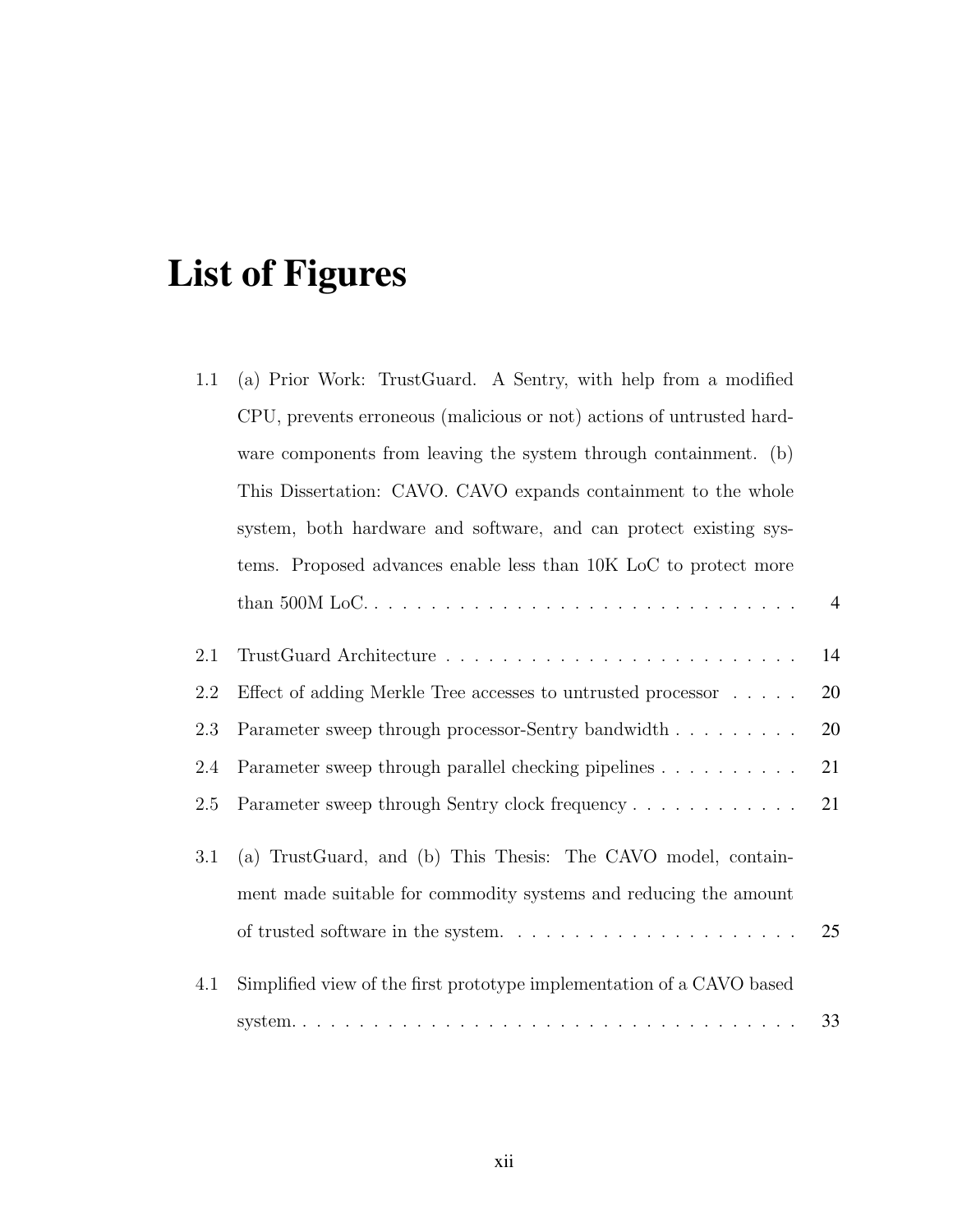- [4.2 Example of a square root server written with the CAVO programming](#page-48-0) model. The function sqrtChk [is a DSC that validates that the value](#page-48-0) [returned from untrusted computation is the square root of the argu](#page-48-0)[ment by ensuring that the square of the argument less the returned](#page-48-0) [value is within some epsilon value, rather than recomputing the square](#page-48-0) [root calculation.](#page-48-0) . . . . . . . . . . . . . . . . . . . . . . . . . . . . . . 35
- [4.3 CAVO Software Toolchain that takes as input the trusted and un](#page-51-1)[trusted program source and generates the instrumented native exe](#page-51-1)[cutable along with the signature-protected Sentry binary.](#page-51-1) . . . . . . . 38
- [4.4 Example showing the conversion of parts of the DSC from Figure 4.2Ex](#page-53-0)[ample of a square root server written with the CAVO programming](#page-53-0) model. The function sqrtChk [is a DSC that validates that the value](#page-53-0) [returned from untrusted computation is the square root of the argu](#page-53-0)[ment by ensuring that the square of the argument less the returned](#page-53-0) [value is within some epsilon value, rather than recomputing the square](#page-53-0) [root calculation.figure.caption.15 into SISA \(a\) and the equivalent C](#page-53-0) [with instrumentation \(b\). Note that results are sent in \(b\) to break](#page-53-0) [depenencies and enable parallel checking within the Sentry. SISA as-](#page-53-0)sembly instructions: call.unt[= call untrusted function;](#page-53-0)  $r$ .unt= receive untrusted value;  $f_{sd}$ [= floating point store double;](#page-53-0)  $f_{ld}$ : floating point load double; **fmul**[= floating point multiply;](#page-53-0)  $blt=$  branch less than  $\ldots$  40 [4.5 CAVO Runtime verification for a system with the Sentry on an FPGA](#page-55-1) [PCIe network card.](#page-55-1) . . . . . . . . . . . . . . . . . . . . . . . . . . . . 42 [4.6 Encoding for Sentry Binary format](#page-57-1) . . . . . . . . . . . . . . . . . . . 44 [4.7 Architectural diagram of Sentry 2.0.](#page-60-0) . . . . . . . . . . . . . . . . . . . 47
- [5.1 Syntax for programmer level semantics.](#page-63-1) . . . . . . . . . . . . . . . . . 50 [5.2 Syntax for the host side assembly semantics.](#page-67-0) . . . . . . . . . . . . . . . . 54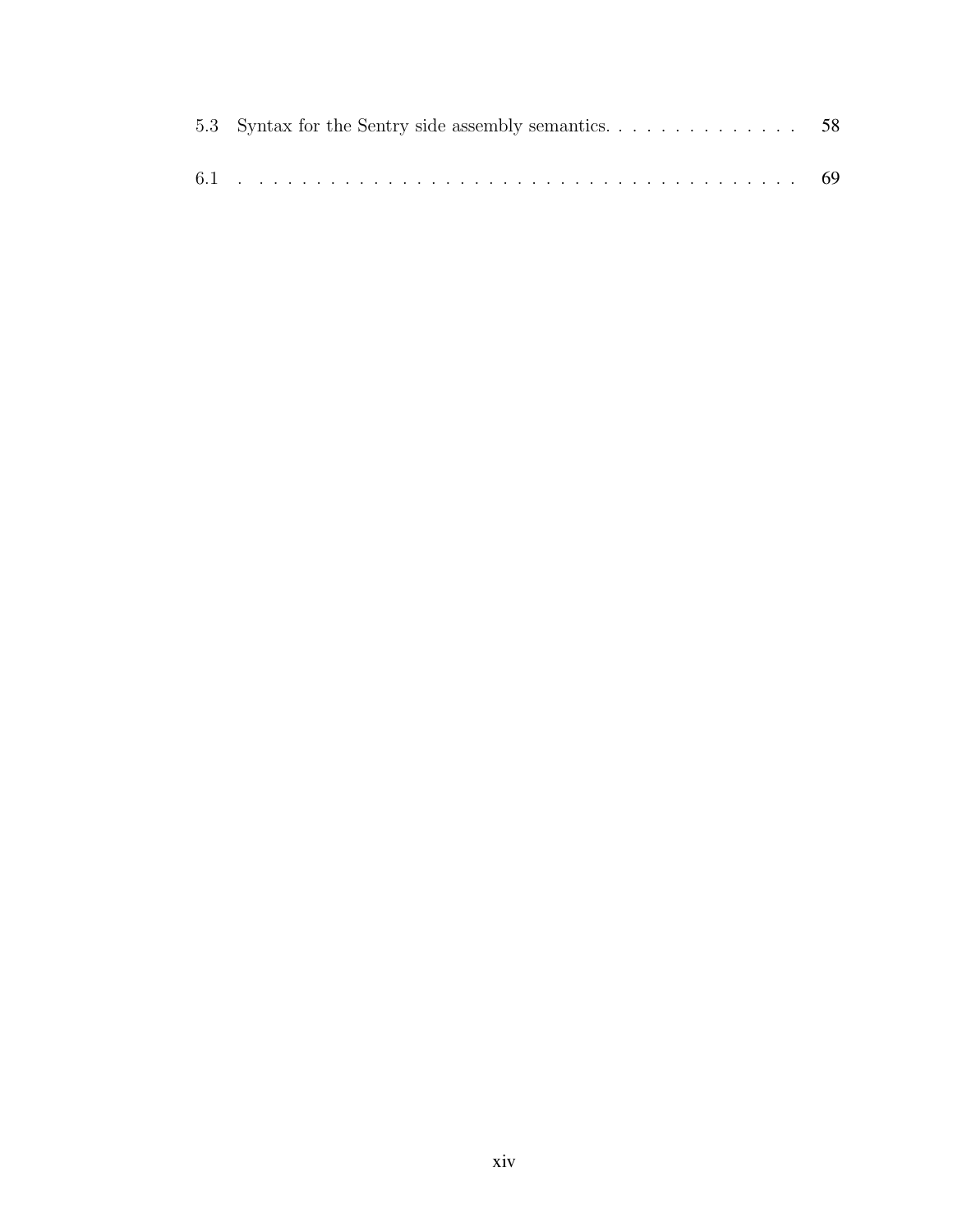### <span id="page-14-0"></span>Chapter 1

### Introduction

Cars, homes, hospitals, banks, credit bureaus, utilities, government services, and defense systems are increasingly computerized and networked. However, computing devices in all of these areas are vulnerable to attacks that can lead to financial losses [\[4,](#page-100-0) [34\]](#page-104-0), damage to enterprise assets [\[6,](#page-100-1) [45\]](#page-105-0), operational disruption [\[1,](#page-100-2) [36\]](#page-104-1), industrial and military espionage [\[2,](#page-100-3) [11\]](#page-101-0), and even physical harm to people and their environment [\[3,](#page-100-4) [5,](#page-100-5) [34\]](#page-104-0). In most cases, designers, manufacturers, and developers do not possess an effective and practical way to secure their products. Thus, security and privacy breaches continue to be daily news.

System engineers and software developers have traditionally accepted security to be a never-ending game of cat-and-mouse between attackers and defenders. Under this model, vulnerabilities often first come to light when they are exploited by attackers. System designers and developers then fix these vulnerabilities and issue patches to protect those systems from that attack in the future. While patching software can be expensive, annoying, and disruptive (even when done correctly, which is often not the case), at least software is patchable. Even when vulnerabilities are fixed, the time between the exploitation of a vulnerability, its disclosure, and its patching can result in huge losses [\[47\]](#page-105-1).

The story is different for hardware, where only a subset of vulnerabilities can be repaired through mechanisms such as microcode patches or firmware updates [\[8\]](#page-101-1). Hardware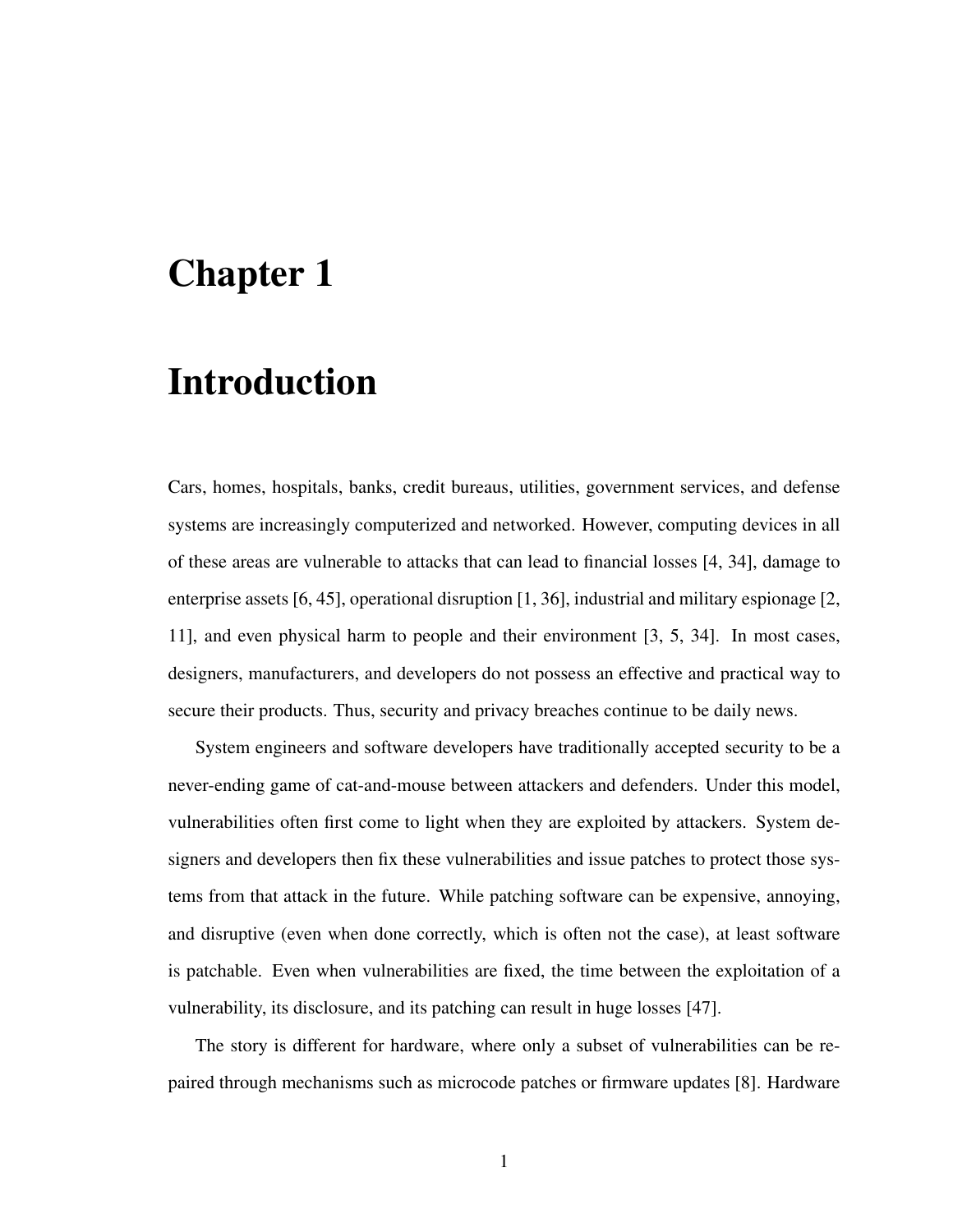designers use a combination of formal verification and testing techniques to try to ensure correctness of hardware at various points in the design, manufacturing, and post-production phases [\[60,](#page-107-0) [64,](#page-107-1) [70,](#page-108-0) [109\]](#page-113-0). However, the complexity of modern hardware design has simply outpaced our ability to ensure their correctness, as demonstrated by the recent Spectre [\[69\]](#page-108-1) and Meltdown [\[79\]](#page-109-0) vulnerabilities.

An alternate approach to system design, called "clean slate design," is gaining increasing traction in the research community. The idea of "clean slate" is to build computing systems using hardware and software components whose designs are formally proven secure. While formal methods have made progress over the years in proving security properties of software and hardware designs, they require a high level of specialized expertise and a significantly extended development period. Though there has been a great deal of progress in the formal verification of systems, especially RISC-V based systems [\[32\]](#page-103-0), these methods currently do not scale to the large and complex designs of modern computing systems [\[65,](#page-108-2) [66,](#page-108-3) [68,](#page-108-4) [72,](#page-109-1) [84\]](#page-110-0) However, even if this approach matures enough to handle the complexity of modern system designs, one cannot expect companies to throw away decades of established knowledge and infrastructure. Furthermore, economic and logistic issues make secure production and delivery of every component infeasible.

Acknowledging that modern computing hardware and software are too complex to be vulnerability-free, others have proposed a minimal Trusted Computing Base (TCB) approach. A TCB is composed of the minimal set of hardware, firmware, and/or software components that are critical to the security of a computing device [\[73,](#page-109-2) [94\]](#page-111-0). By using the small TCB to ensure important security properties, developers and designers can spend the necessary time and effort needed to properly secure them as ensuring the security of the TCB ensures the security of the entire system.

Recent attempts at creating real TCBs include processor based secure enclaves such as Intel's SGX [\[61\]](#page-107-2) and ARM's TrustZone [\[16\]](#page-101-2). In these systems, a piece of secure code executes in an isolate environment inside the enclave. The enclave code is typically respon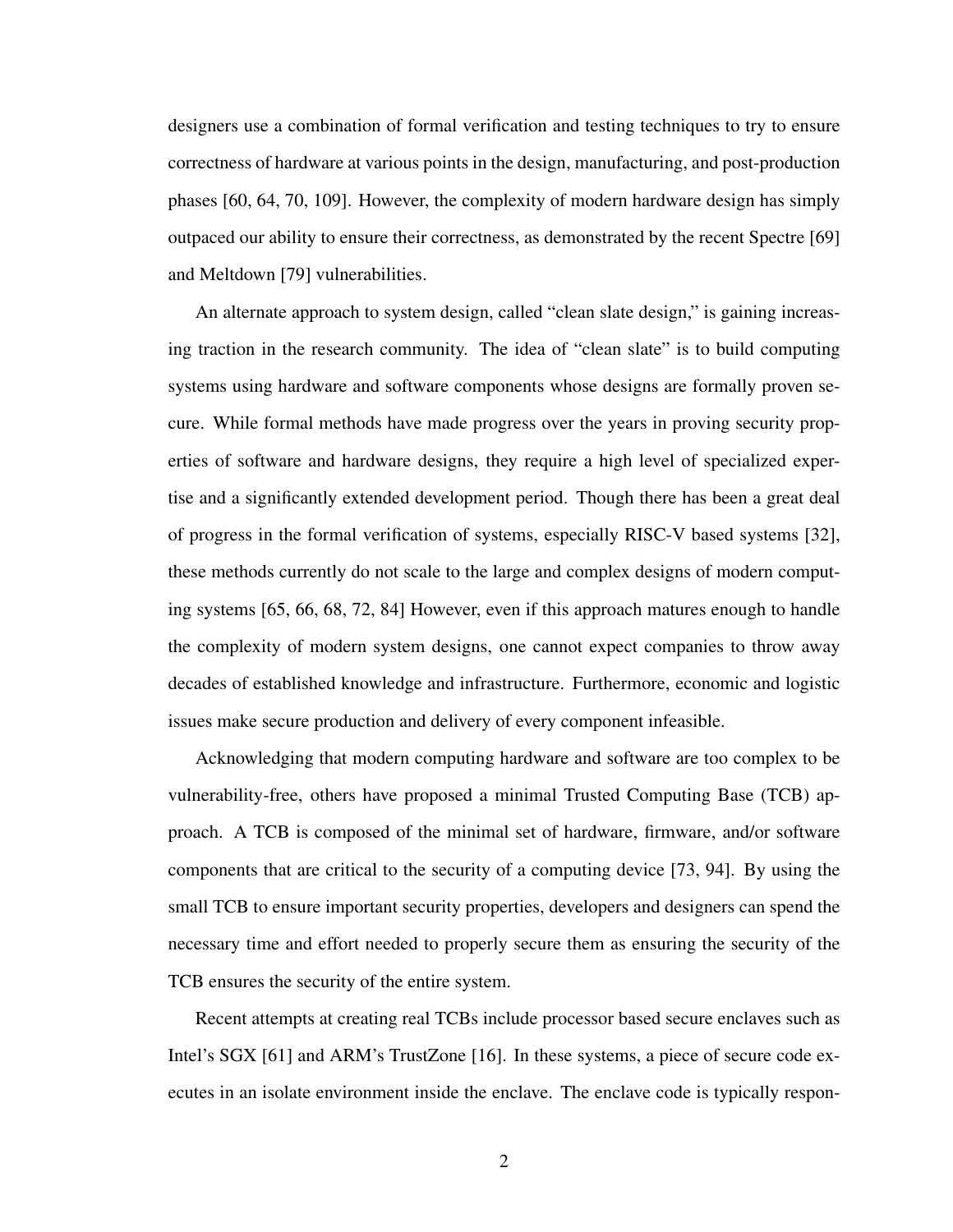sible for executing a security critical task (such as decrypting sensitive data, performing some operation on it, then re-encrypting it) while the hardware ensures the integrity and confidentiality of its execution. While secure enclaves can be an effective tool for some particular types of tasks, they still require placing trust in a complex processor (made even more complex by the enclave) that cannot yet be properly secured. Furthermore, the sensitive data cannot be used unencrypted outside the enclave without putting it at risk. Given that users ultimately need to interact with unencrypted data, they are left with little option to do so securely ([§2.2\)](#page-25-0).

### <span id="page-16-0"></span>1.1 Prior Work: TrustGuard

Rather than attempting to integrate the security components into the complex system as in processor-based secure enclaves, prior work promoted the approach of *containing* the effects of compromised hardware components within the system using a simple security component [\[54,](#page-106-0) [120\]](#page-115-0). Trusting a small, simple component for containment avoids the impractical task of securing complex hardware directly. The TrustGuard architecture, seen in Figure [1.1\(](#page-17-0)a), was built using this approach.

Security and privacy assurances in TrustGuard are founded on a pluggable and simple hardware element, called the *Sentry*. The key to TrustGuard lies in a physical gap between the system and its external interfaces through which all external communications must pass. The gap is bridged by the Sentry, a hardware component designed to ensure that all output from the system is the result of correct execution of signed software. While containment by the Sentry does not provide availability guarantees (for instance, a processor may fail or halt as the result of an attack), it assures users that any output of the system is only the result of the correct execution of trusted software, not the result of errors or malice in hardware or interference by other software on the system.

TrustGuard utilizes a combination of instruction checking and cryptographic data in-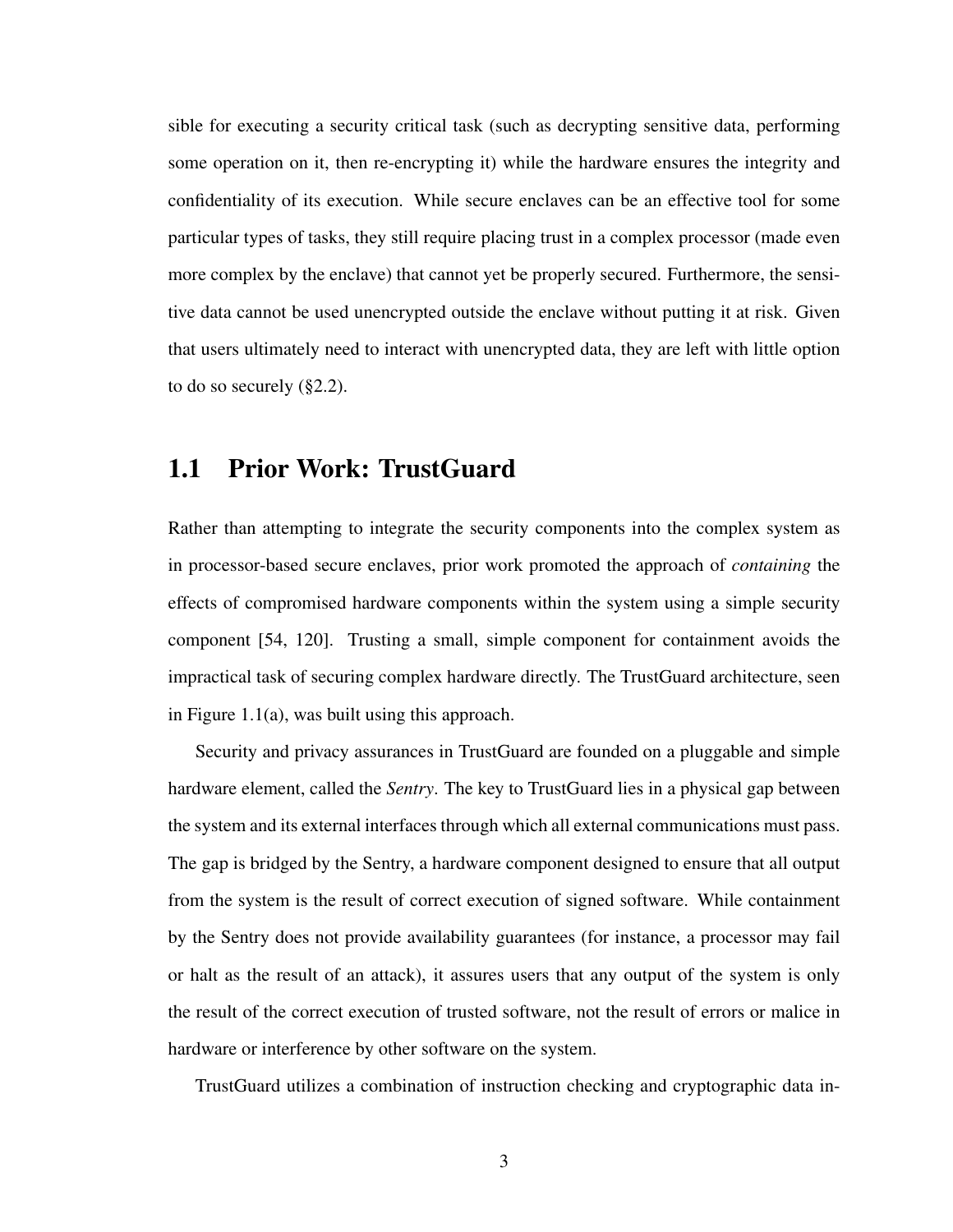<span id="page-17-0"></span>

Figure 1.1: (a) Prior Work: TrustGuard. A Sentry, with help from a modified CPU, prevents erroneous (malicious or not) actions of untrusted hardware components from leaving the system through containment. (b) This Dissertation: CAVO. CAVO expands containment to the whole system, both hardware and software, and can protect existing systems. Proposed advances enable less than 10K LoC to protect more than 500M LoC.

tegrity assurance (via a Merkle Tree) to ensure correctness of output with respect to the specifications of the host instruction set architecture (ISA). TrustGuard consists of a conventional processor with modifications to communicate execution information to the Sentry, the Sentry itself, and the interface between these two chips. The goals of prior research were to investigate the feasibility of having a pluggable Sentry, whose design is optimized for simplicity and security, provide system containment for a modern complex system without impacting its performance. This goal was achieved by leveraging the idea that the untrusted system can perform much of the dynamic verification work for the Sentry without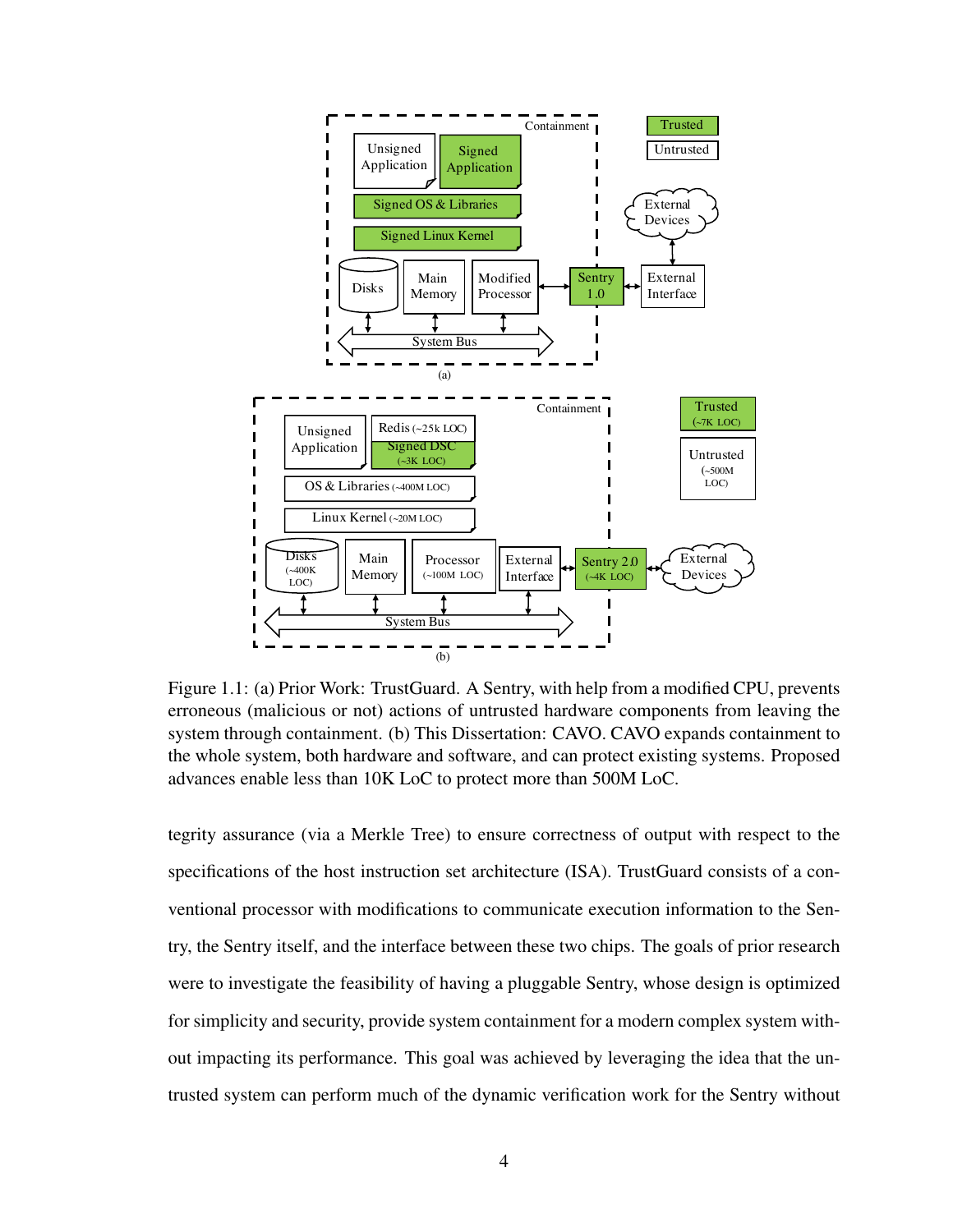compromising security.

The Sentry's simplicity and pluggability make it tractable for suppliers and consumers to take additional measures to secure it using approaches such as formal verification, supervised manufacture, and supply chain diversification. Significantly, a simple Sentry running at a fraction of the clock frequency of the untrusted processor had only an 8% impact on system performance and energy consumption [\[54,](#page-106-0) [120\]](#page-115-0). These properties of the Sentry make the TrustGuard approach feasible for use in systems designed with Sentry support from the start  $(\S2.3)$ .

### <span id="page-18-0"></span>1.2 This Dissertation: CAVO

This dissertation generalizes TrustGuard's concept of containment to a broader, more practical, and effective *Containment Architecture with Verified Output (CAVO)* model. CAVO addresses two critical limitations of TrustGuard. First, CAVO is machine-architecture independent and thus is able to protect *existing* commodity systems. The CAVO model frees the Sentry from direct coupling to the customized CPU in TrustGuard, replacing it with efficient run-time support in software, thus removing the dependence on customized hardware. Second, CAVO generalizes the hardware protection from TrustGuard to provide protection for applications, thus enabling full system containment. In doing so, CAVO reduces the trusted code base from the entire application stack in TrustGuard to small per application *Dynamic Specification Checks* (DSCs). To encourage adoption, CAVO must be flexible and cause as little disruption as possible for all involved actors, including hardware designers and manufacturers, software developers, and end users. Several key ideas have improved the coverage and effectiveness of the CAVO model, as shown in Figure [1.1\(](#page-17-0)b) and described below.

The CAVO model is designed to provide practical security benefits through containment for existing systems. For CAVO to be machine-architecture independent, the Sentry must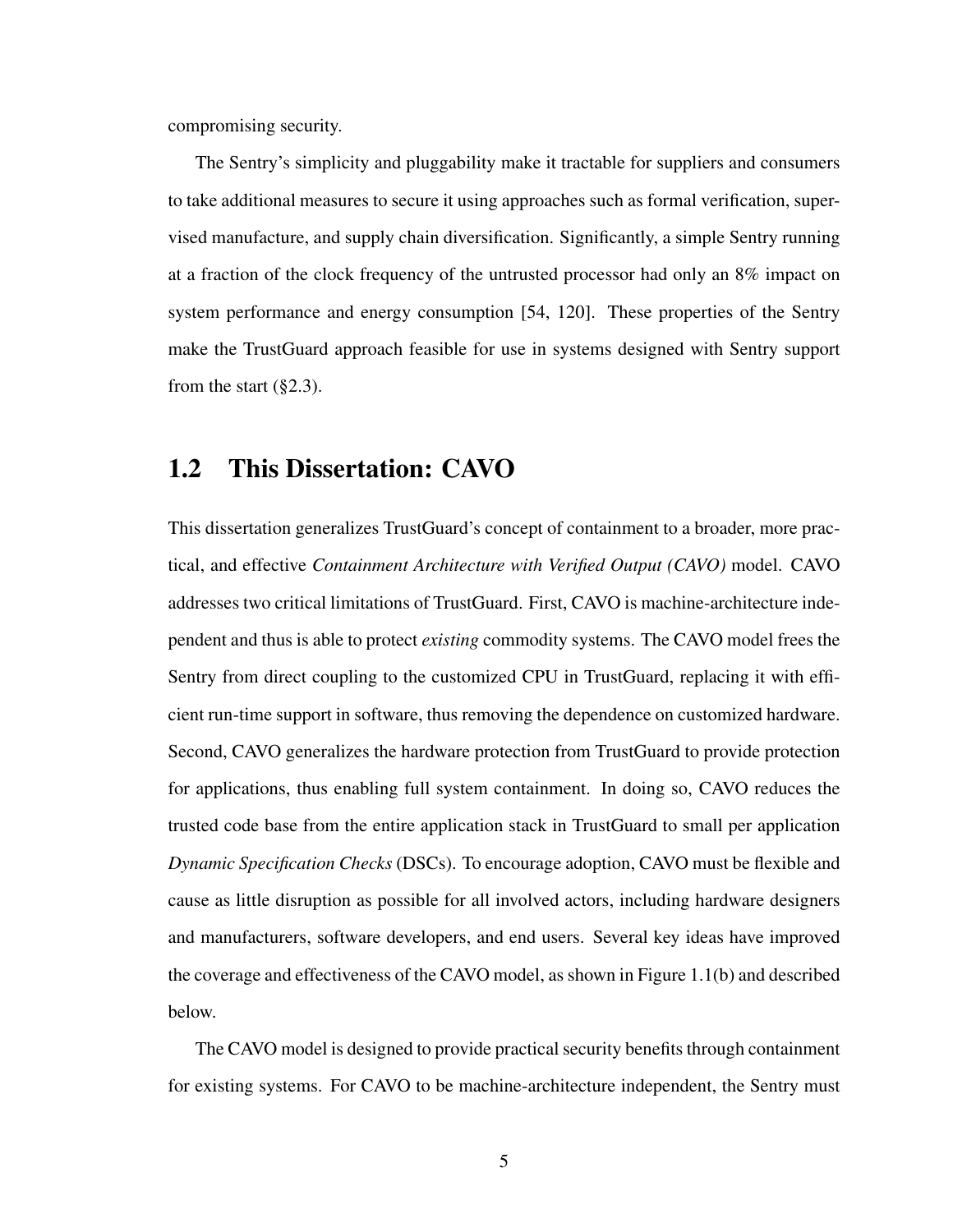not depend upon the custom processor and architecture in TrustGuard. To decouple the Sentry, this dissertation proposes moving the modified processor functionality that supports the Sentry into software. Removing the need for the modified processor allows the Sentry ISA to be independent of the host system, thus allowing the Sentry to have a simple RISC ISA but still be able to protect systems with complex performance and legacy focused ISAs, such as the ubiquitous x86-64 ISA.

In the same way that the Sentry serves as a small, trusted verifier for a large amount of untrusted hardware, CAVO provides developers a way to create a small, trusted DSC to serve as the verifier for a large amount of application and system code. By combining the software protection provided by DSCs with the hardware protections provided by the Sentry, the CAVO model can provide an efficient and true bottom-up approach to device security, starting from correct instruction execution and going all the way up to overall system behavior.

DSCs dynamically validate that the results produced by untrusted code adhere to some specification or policy ([§3.2.2\)](#page-40-0). This allows developers to reduce the amount of trusted code from all software (including applications, libraries, OS, and kernel) to only the DSC, which makes formal verification of the security critical components much more tractable. This dissertation presents a programming model for CAVO that allows developers to easily create small DSCs for their systems. For example, the prototype key-value DSC presented in Chapter [6.1](#page-80-1) was written in just ∼3K lines of code (LoC) using the CAVO programming model. When combined with the Sentry's  $\sim$ 4K lines of RTL, CAVO protects a database system containing over 500 million LoC using only ∼7k trusted LoC. Additionally, Sentry verification is a one-time cost as its design is independent of applications, not just host processor type. DSCs are ideally designed to protect a general protocol or class of application, and thus could be reused for many different applications and implementations.

The CAVO model is composed of several flexible and exchangeable components. To allow for environments with different levels of trust in components. Recognizing that some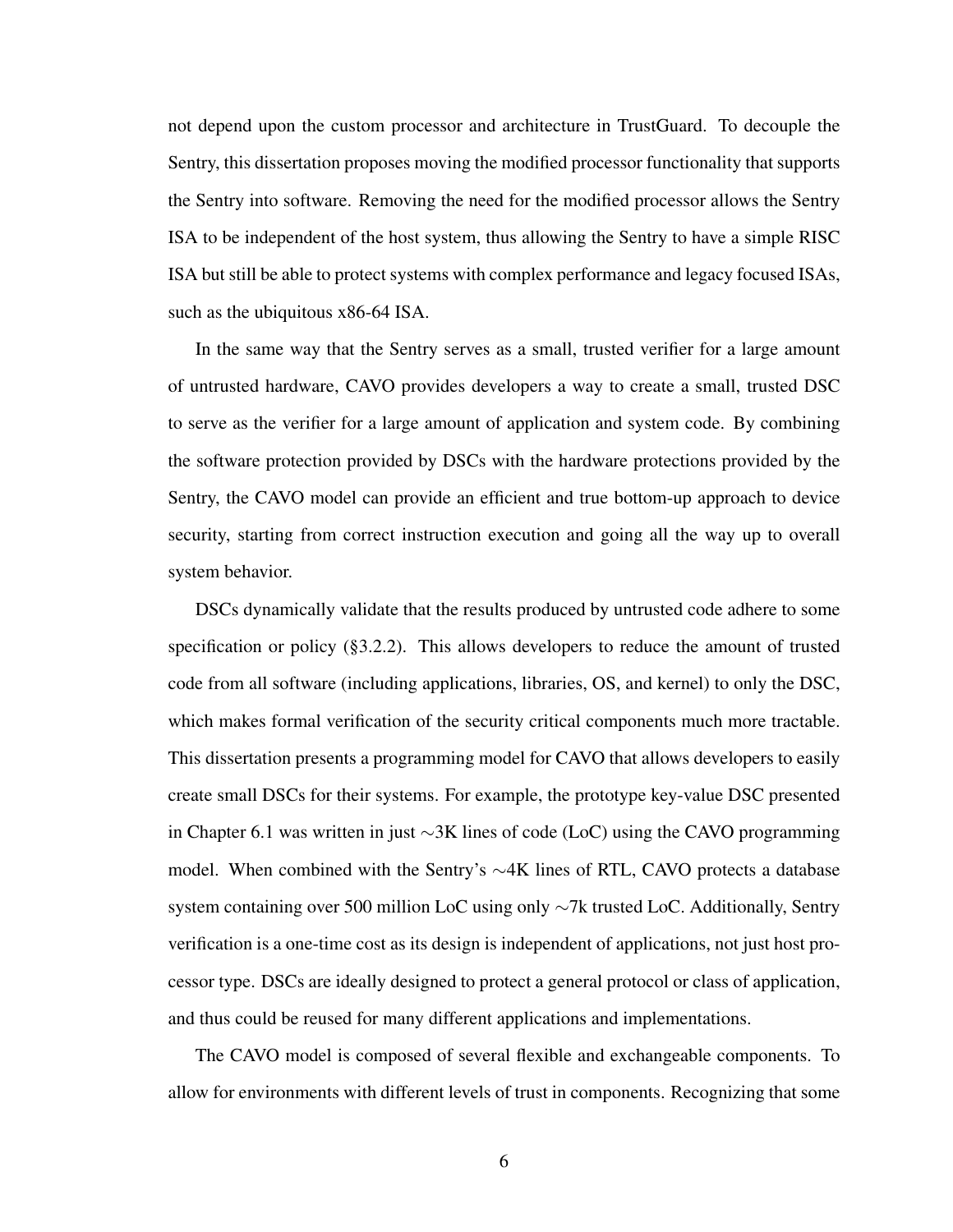users may not require the extra security offered by the hardware Sentry, the CAVO architecture allows for multiple configurations to suit the users' desired level of security. These configurations could range from very high security (e.g., a military application where only the Sentry is trusted) to lower security (e.g., a web server where a trusted machine performs validation). Furthermore, given that developers need the freedom to prioritize their resources to address security concerns, the programming model is flexible enough to support a wide range of DSC types ([§3.2.2\)](#page-40-0). Ideally, the DSC is a simple verifier that ensures that all communication from an application is correct, such as in the proof-of-concept DSC for Redis, a commercial grade key-value store ([§6.1\)](#page-80-1). For some applications, developers may be more concerned with enforcing certain security policies, such as preventing data loss or loss of cyber-physical control, with high assurance and low effort.

Finally, this dissertation presents a complete implementation of one prototype instantiation of the CAVO model. This implementation includes: a library for the C programming language that enables DSC creation; a modified toolchain that takes as input a Sentry C program and outputs a native binary instrumented to communicate with a Sentry; a Sentry Control runtime that manages the Sentry (analogous to the prior modified CPU functionality); and finally an evaluation of the system using a prototype implementation of the Sentry on an FPGA card, implemented by Hansen Zhang [\[119\]](#page-114-0). Together, these components enable a Sentry protected program to run on a commodity system, with the added Sentry FPGA card. This prototype implementation was designed to show the capabilities of CAVO rather than to test its performance limits. For example, the Sentry implementation is a simple, single pipeline version of the Sentry implemented on an FPGA running at 100 MHz, rather than the high performance, multi-instruction checking pipeline, fabricated chip running at 1 GHz as envisioned in TrustGuard [\[54,](#page-106-0) [120\]](#page-115-0).

In summary, the contributions of this dissertation are:

• Design of the Containment Architecture with Verified Output (CAVO) model, which provides the flexibility to suit a desired effort-to-security trade-off.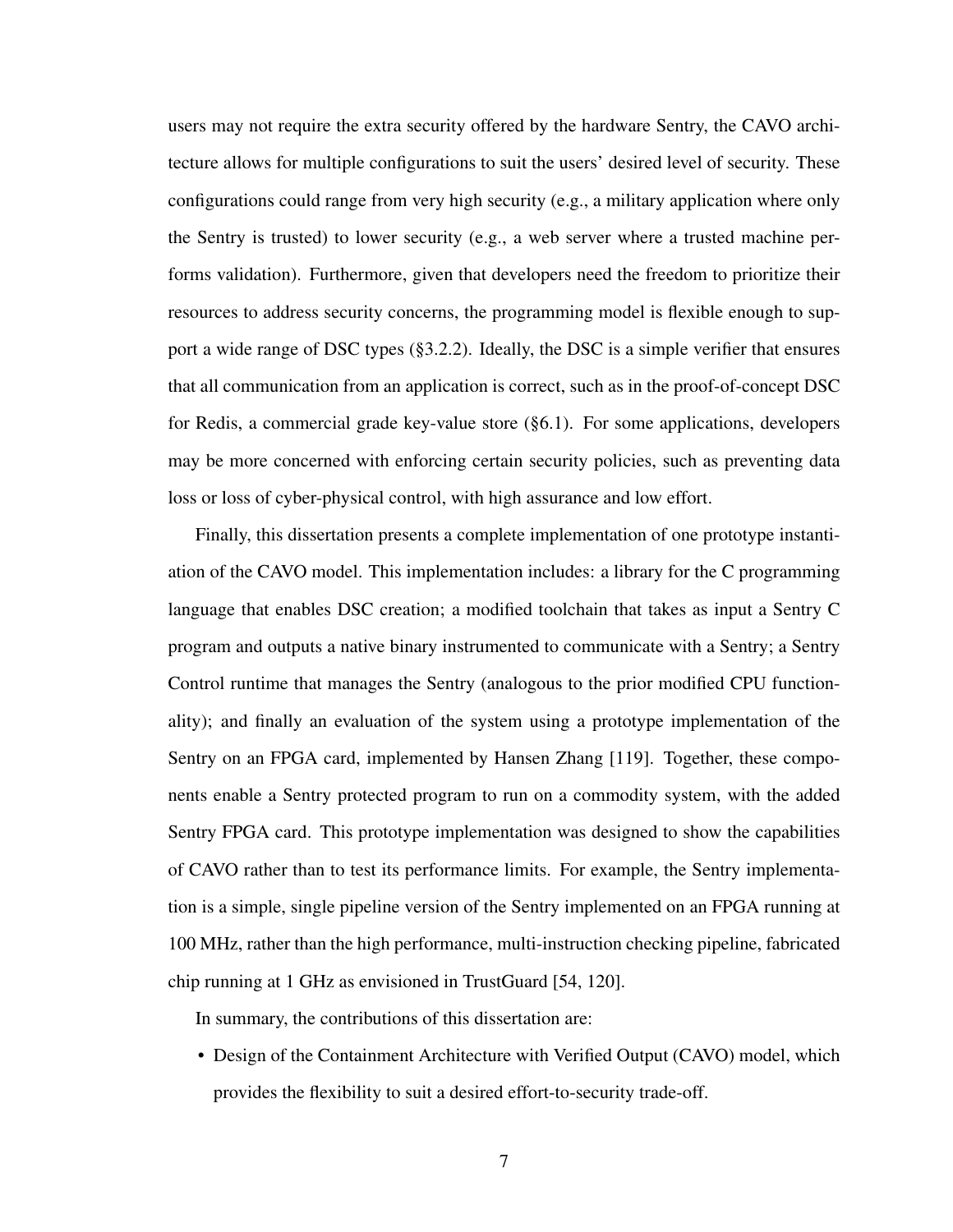- CAVO programming model that allows for the creation of Design Specification Checks (DSCs), which enable a small piece of trusted code to provide full system containment.
- A generalization of the Sentry design that enables it to protect existing commodity systems and support Design Specification Checks.
- The first complete design and implementation of an instantiation of the CAVO model, comprised of:
	- Sentry library and programming model for C to produce DSCs and Sentry protected programs.
	- Sentry software toolchain that takes a Sentry program and produces a native binary.
	- A software implementation of the Sentry Control.
	- Enhanced design of the Sentry to handle untrusted values and IO.
- A formal model of the untrusted and trusted components.
- A proof that the trusted Sentry will indeed accept results from a correctly implemented untrusted host.
- Validation of the CAVO Model through evaluation of a DSC designed to protect the Redis key-value store on a Prototype FPGA Sentry Implementation.

### <span id="page-21-0"></span>1.3 Building CAVO

This dissertation presents the first complete CAVO design and implementation. It builds heavily on prior work and current collaboration with other members of the Liberty Research Group. The Sentry from TrustGuard [\[54,](#page-106-0) [120\]](#page-115-0) is the basis on which the entire CAVO model rests. A patent application for this work also exists [\[19\]](#page-102-0). I contributed to the original design of the Sentry, including being the primary designer of the Sentry's interactions with the system through program loading and peripheral interaction.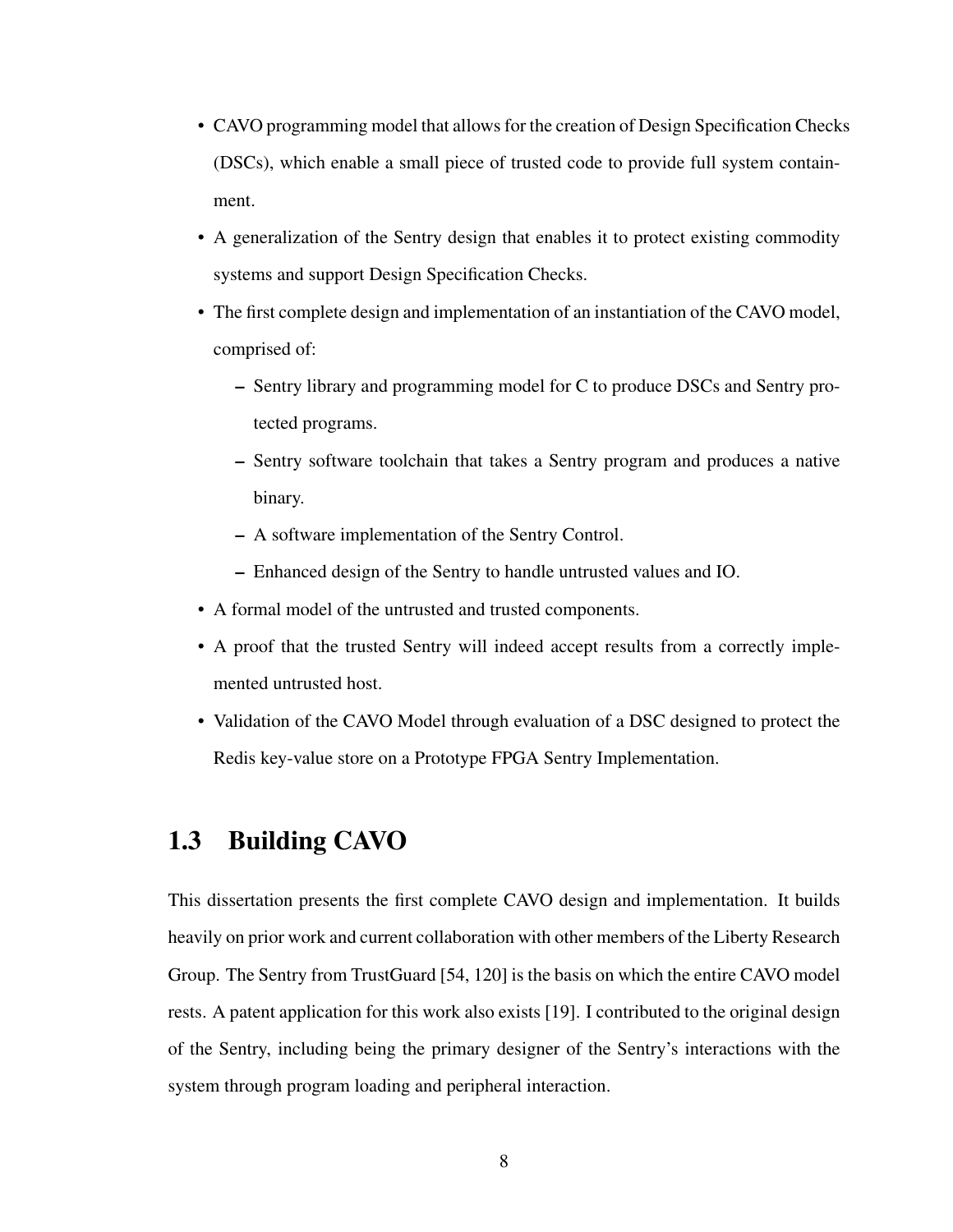The prototype in this presentation relies on the prototype implementation of the Sentry on a NetSume FPGA card. The design of which was jointly developed with but fully implemented by Hansen Zhang [\[119\]](#page-114-0), who also developed the parts of the Sentry Control responsible for managing the Merkle Tree and interfacing with the Sentry. Finally, Sotiris Apostolakis implemented the original Redis DSC, which I used as the basis for the Sentry Programming Model version in this thesis, and the pragma parsing front end for the Sentry Compiler. A patent application for the expanded CAVO model also exists [\[18\]](#page-102-1).

### <span id="page-22-0"></span>1.4 Dissertation Organization

The rest of this dissertation is organized as follows: Chapter 2 discusses background information that motivates the need for the CAVO model. Chapter 3 presents the threat model and overall design of the CAVO model, including example DSC applications. Chapter 4 presents the details of the first full implementation of CAVO. Chapter 5 presents a simplified DSC language semantics. Chapter 6 evaluates the CAVO model using a DSC for the Redis key-value store. Chapter 7 discusses other related work. Finally, Chapter 8 concludes with a discussion of future research areas for the CAVO model.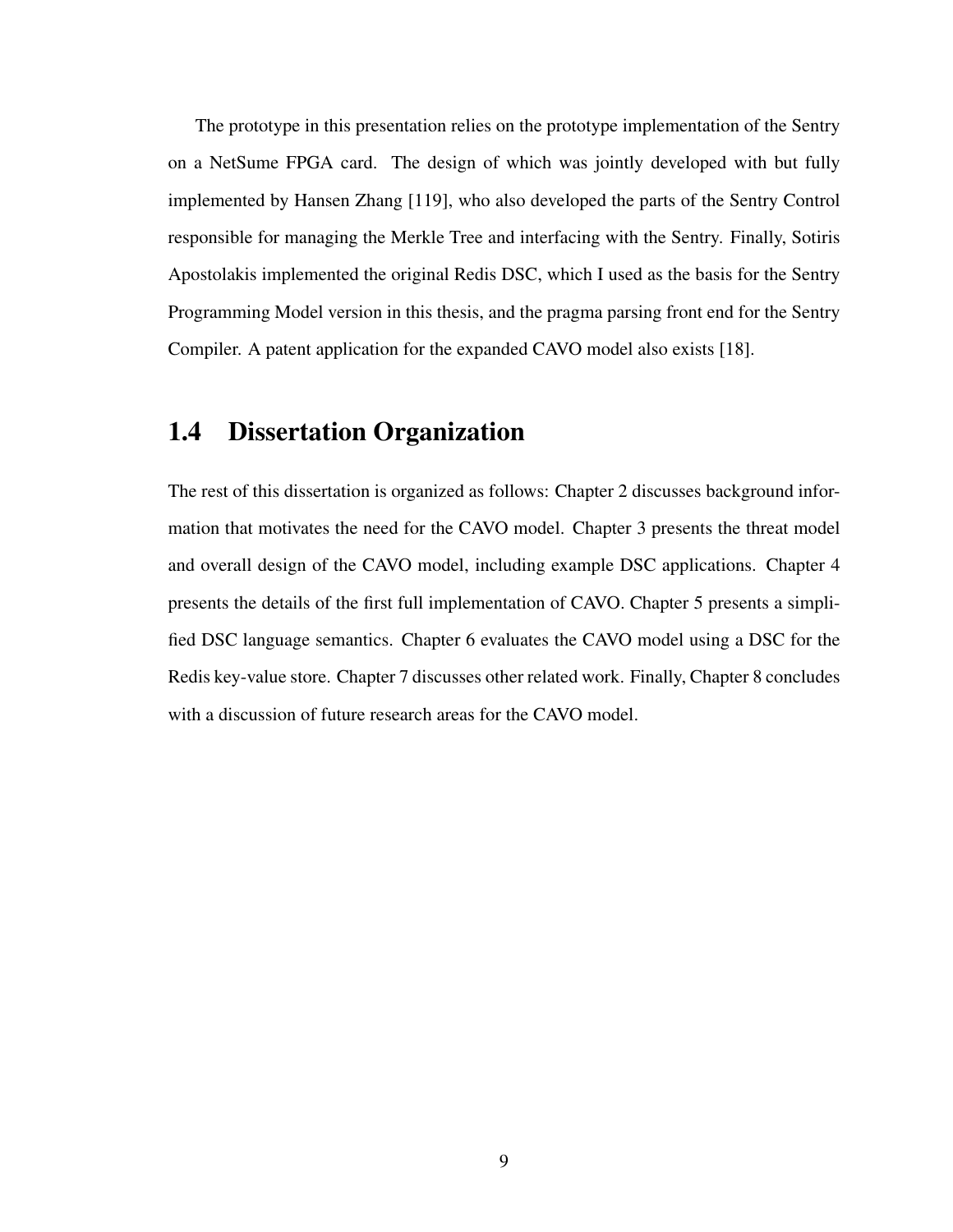### <span id="page-23-0"></span>Chapter 2

### Background and Motivation

Modern computer systems are built upon a layered architecture, typically abstracted as software (including applications, libraries, operating systems, and hypervisors) comprising of the top layers and hardware comprising the bottom layers. Upper layers often depend on multiple layers below them for functionality. This means that the security of the upper layers also depends upon the security of the lower layers. Dyer et al. note: "Applications cannot be more secure than the kernel functions they call, and the operating system cannot be more secure than the hardware that executes its commands." [\[43\]](#page-105-2) Thus, trust in a system must ultimately start from the hardware and be built upon in software.

Given the difficulties in securing hardware  $(\S 7)$ , many have take the approach of using a minimal trusted hardware base to establish security in the system. The rest of this section discusses three hardware TCB approaches: attestation, enclaves, and containment.

### <span id="page-23-1"></span>2.1 Trust through Attestation

One of the earliest forms of a hardware root of trust came through attestation [\[51\]](#page-106-1), with many modern systems implementing both local attestation, sometimes referred to as secured boot, and remote attestation [\[111\]](#page-113-1), for establishing the identity of remote hosts in a network environment. The threat model for attestation assumes that there is a secure and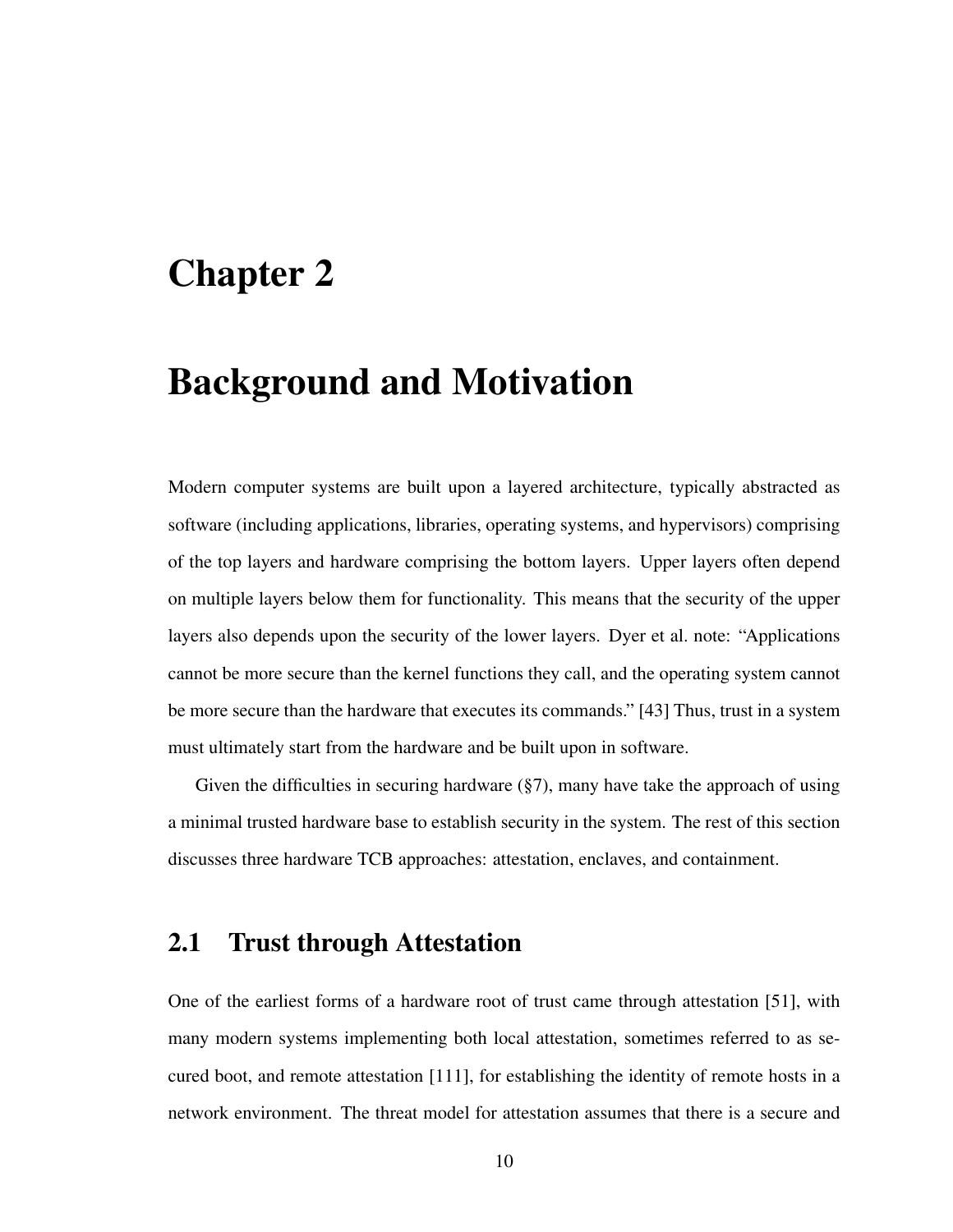trusted set of hardware and software that can be used to determine the level of trust in a remote system. The hardware module typically contains signatures of the trusted hardware, firmware, bios, bootloader, operating system, and applications. The hardware module can then watch the boot process and ensure that only legitimate versions of these components are used to establish the system.

While attestation can be useful, especially in relatively simple embedded and controlled environments, it is simply not sufficient for establishing security in today's complex commodity systems. Attestation can only prove that a particular piece of hardware or code is in use, it cannot prove anything about their security or runtime behavior. Thus, trust must be established through some other method.

Ideally, trust in these components would be based on formal guarantees of their correctness and security properties. Formal methods have made great strides and shown much promise in both hardware and software. For example, recent hardware efforts have proven simple in-order processors correct [\[81,](#page-110-1) [106\]](#page-113-2). Recent software efforts have formally verified a C compiler [\[75\]](#page-109-3), a simple operating system kernel [\[58,](#page-107-3) [67,](#page-108-5) [84\]](#page-110-0), a deterministic random bit generator [\[118\]](#page-114-1), and an HMAC algorithm used for TLS [\[49\]](#page-106-2). Unfortunately, they are still not widely adopted due to a variety of reasons, many of which revolve around the size and complexity of modern code bases ([§7\)](#page-93-0). Note the change in perspective from 1989:

The state of the art of computer security today is such that reasonably secure standalone operating systems can be built... [\[51\]](#page-106-1)

to 2003:

...commodity operating systems are complex programs that often contain millions of lines of code, thus they inherently offer low assurance. Building simple, high-assurance applications on top of these operating systems is impossible... [\[50\]](#page-106-3)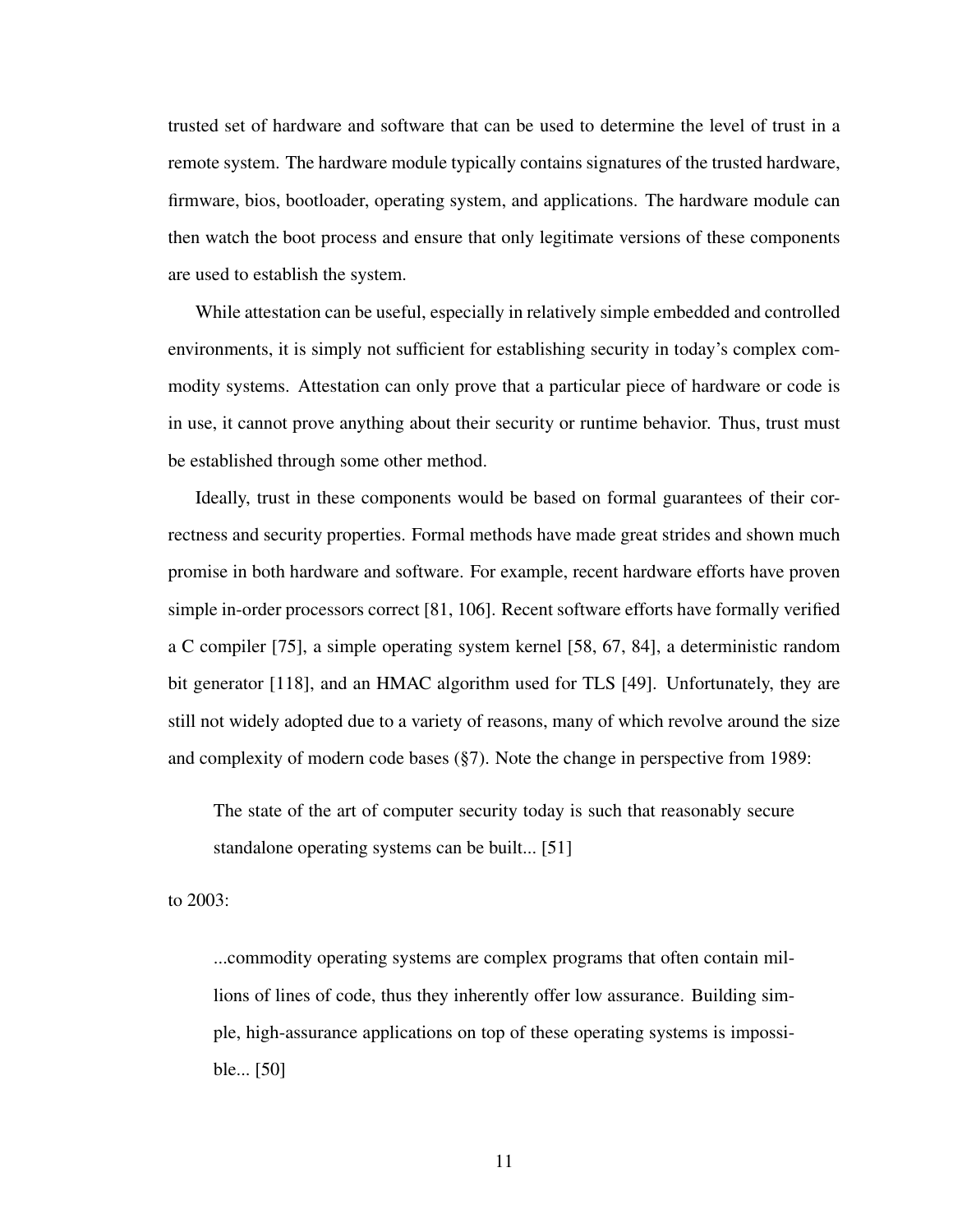### <span id="page-25-0"></span>2.2 Trust through Enclaves

Recognizing that it is too difficult to ensure trust in the entire system, others use a trusted hardware module to build a secure enclave or trusted execution environment inside the system. The threat model for enclave based security assumes that the trusted enclave is secure, there is trusted code that will run within the enclave, and there is other potentially malicious hardware and software on the system that will try to extract information from the trusted code. Enclaves are typically used to secure some critical secret (such as cryptographic keys) or to ensure the integrity and privacy of sensitive data during operations on it in an untrusted environment (such as protecting medical records in a cloud environment). Enclave approaches can appear as either security functionality provided by the processor (such as Intel's SGX [\[61\]](#page-107-2) and ARM's TrustZone [\[16\]](#page-101-2)) or as secure co-processors (such as the IBM 4758 [\[43\]](#page-105-2), Trusted Platform Modules [\[10,](#page-101-3) [15\]](#page-101-4), and Apple's Secure Enclave [\[12\]](#page-101-5)). The first approach necessitates trusting a modern complex processor, a risky proposition given their complexity. This risk has been demonstrated by the recent Spectre [\[69\]](#page-108-1) and Meltdown [\[79\]](#page-109-0) vulnerabilities. In fact, some researchers have already found ways to apply Spectre to attack SGX enclaves [\[37\]](#page-104-2). Co-processors typically come with a performance overhead, as they are usually much slower than the main processor and require off-chip communication, and fixed capabilities (such as encryption/decryption, remote attestation, or secure key management).

While the enclave approach is designed to ensure integrity and privacy *inside* the enclave, it cannot provide any assurances for anything that occurs outside the enclave. In current approaches, the trusted enclave is embedded within and surrounded by the untrusted components. Thus, the privacy and integrity of any sensitive data that leaves the enclave in an unencrypted state is at risk. Among other things, this means that the user cannot input or view sensitive data without it being exposed to the untrusted parts of the system. Thus, the enclave model is primarily useful for ensuring the privacy of data that never needs to directly interact with the user, such as encryption keys, and for ensuring the integrity and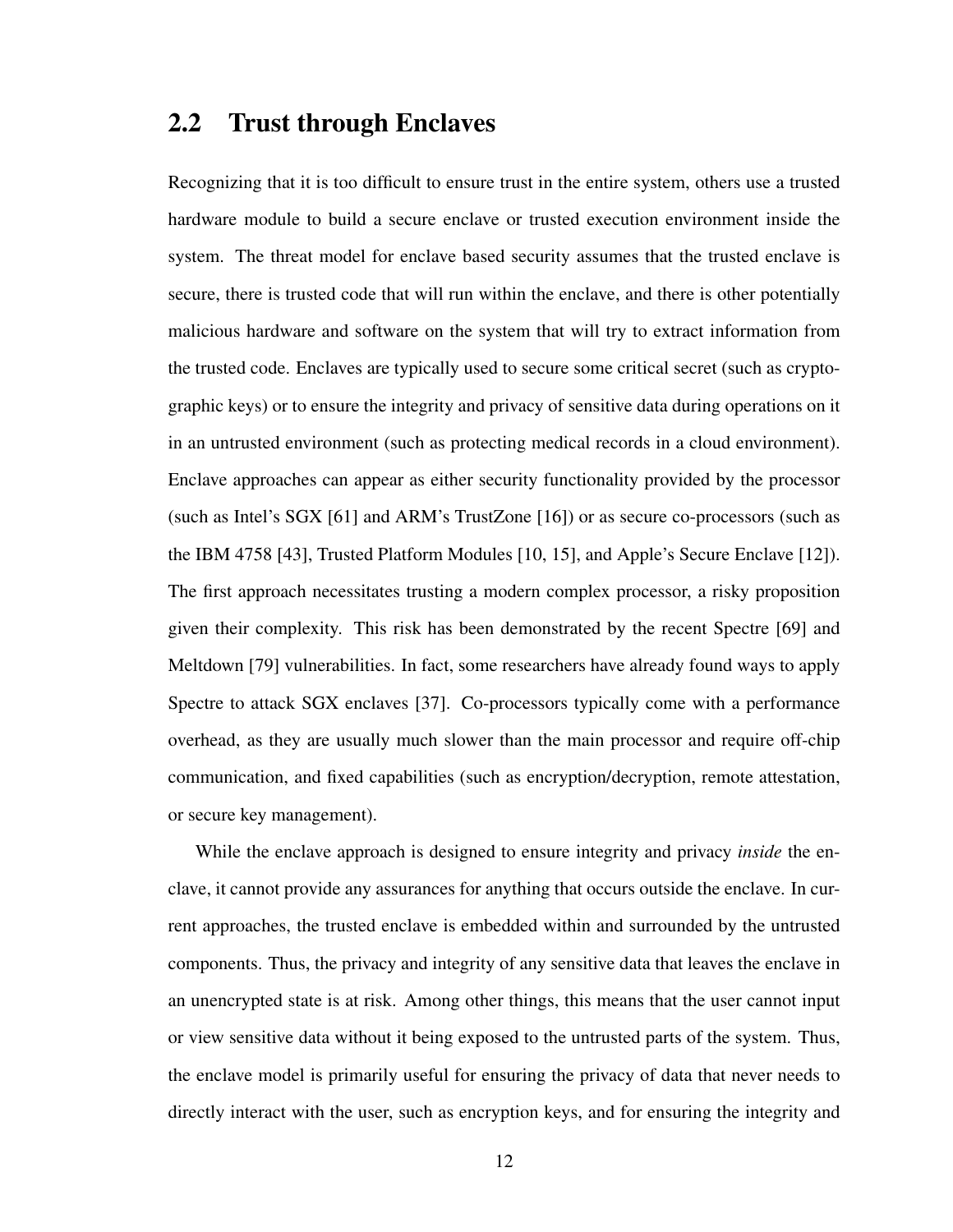privacy of computation in a shared environment, such as in the cloud.

### <span id="page-26-0"></span>2.3 Trust through Containment

In contrast to the enclave approach, prior work presented TrustGuard [\[54,](#page-106-0) [120\]](#page-115-0). The threat model for TrustGuard assumes the following: there is a trusted hardware element, called the Sentry; trusted software; the only communication path off of the system passes through the Sentry; and that all other hardware and software in the system is potentially malicious. Thus, in TrustGuard, the Sentry *contains* the untrusted system by sitting between it and its external interfaces. Figure [2.1](#page-27-0) shows the high-level design of the TrustGuard architecture. To gain access to the system's external interfaces, the untrusted system components must prove to the Sentry that any output results from the correct execution of signed software.

TrustGuard is a prototype CAVO system designed to test the feasibility of using a simple pluggable Sentry to verify the execution of an untrusted system. TrustGuard supports a uniprocessor system with trusted providers of signed software, including both the operating system and applications. The TrustGuard architecture includes a design of the only trusted hardware component in the system, called the *Sentry*, and supporting changes to the untrusted processor. TrustGuard demonstrated that a relatively simple and separately manufactured Sentry can validate the execution of a system with a fast, complex processor without a major impact to performance. Thus, TrustGuard proved the feasibility of the CAVO model during steady state operation.

In TrustGuard, the processor sends a trace of its committed instructions' results to the Sentry. The instruction checking unit in the Sentry re-executes the instructions using its own functional units to verify that the results produced were correct, as per the specifications for the instruction set architecture. Re-execution has the added benefit of protecting against design errors or transient faults in the untrusted system, thereby adding an extra layer of redundancy and reliability [\[20,](#page-102-2) [21,](#page-102-3) [22,](#page-102-4) [30,](#page-103-1) [56,](#page-106-4) [83,](#page-110-2) [98,](#page-112-0) [99,](#page-112-1) [102,](#page-112-2) [105,](#page-113-3) [115,](#page-114-2) [123\]](#page-115-1).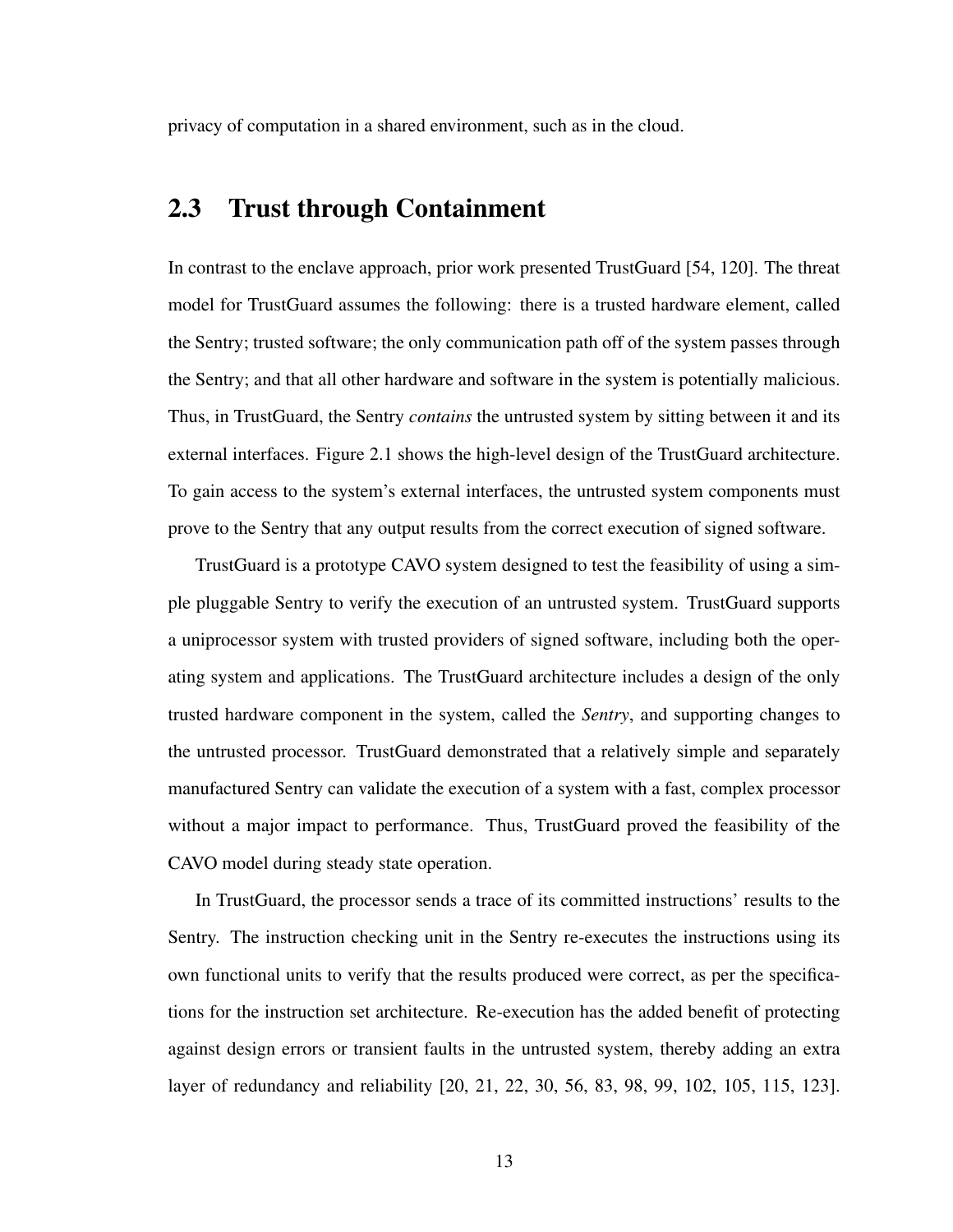<span id="page-27-0"></span>

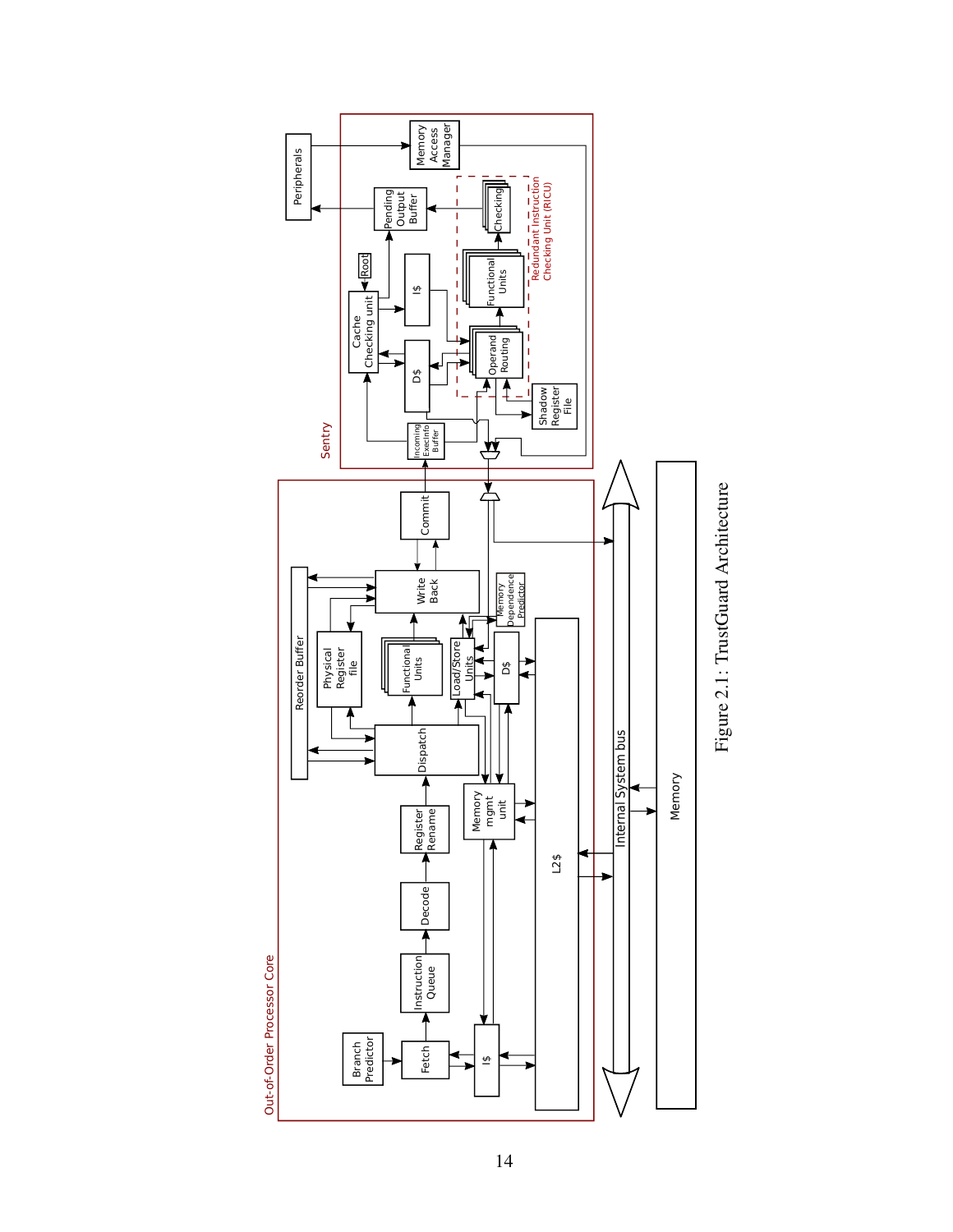Additionally, the Sentry uses a Bonsai Merkle Tree-based memory integrity scheme [\[101\]](#page-112-3) to ensure that the data and instructions in memory that are sent by the processor are correct.

In TrustGuard, the untrusted processor is responsible both for sending execution trace information to the Sentry for verification ([§2.3.1\)](#page-28-0) and for managing the Sentry's instruction and data caches ([§2.3.2\)](#page-29-0). By pushing these responsibilities to the untrusted components, the complexity of the trusted Sentry's design is significantly reduced ([§2.3.3\)](#page-30-0). To ensure security, any values or control information sent by the untrusted system are validated before any external communication is allowed.

#### <span id="page-28-0"></span>2.3.1 Parallel Redundant Instruction Checking

By speculatively assuming that the processor correctly executes and forwards results, the Sentry is able to break dependencies between instructions and validate multiple instructions in parallel. Thus, the Sentry can utilize older, extensively tested, but slower functional unit designs without materially impacting performance. This allows Sentry to be manufactured at trusted fabrication plants using several-generations-old technology.

The Redundant Instruction Checking Unit (RICU) in the Sentry consists of multiple pipelines, each with four stages. The first stage, *Instruction Read* (IR), retrieves the next set of instructions to be checked from the Sentry's instruction cache. The second stage, *Operand Routing* (OR), determines and forwards the operands to be used for redundant execution to the appropriate checking pipeline. The third stage, *Value Generation* (VG), reexecutes the instructions using Sentry's functional units. Finally, the fourth stage, *Checking* (CH), compares the result of re-execution to the value sent by the processor stored in the *Incoming ExecInfo Buffer* to determine if the processor had reported the correct value. The Sentry maintains a private shadow register file, which contains all the register values corresponding to the verified instruction sequence, in order to facilitate checking.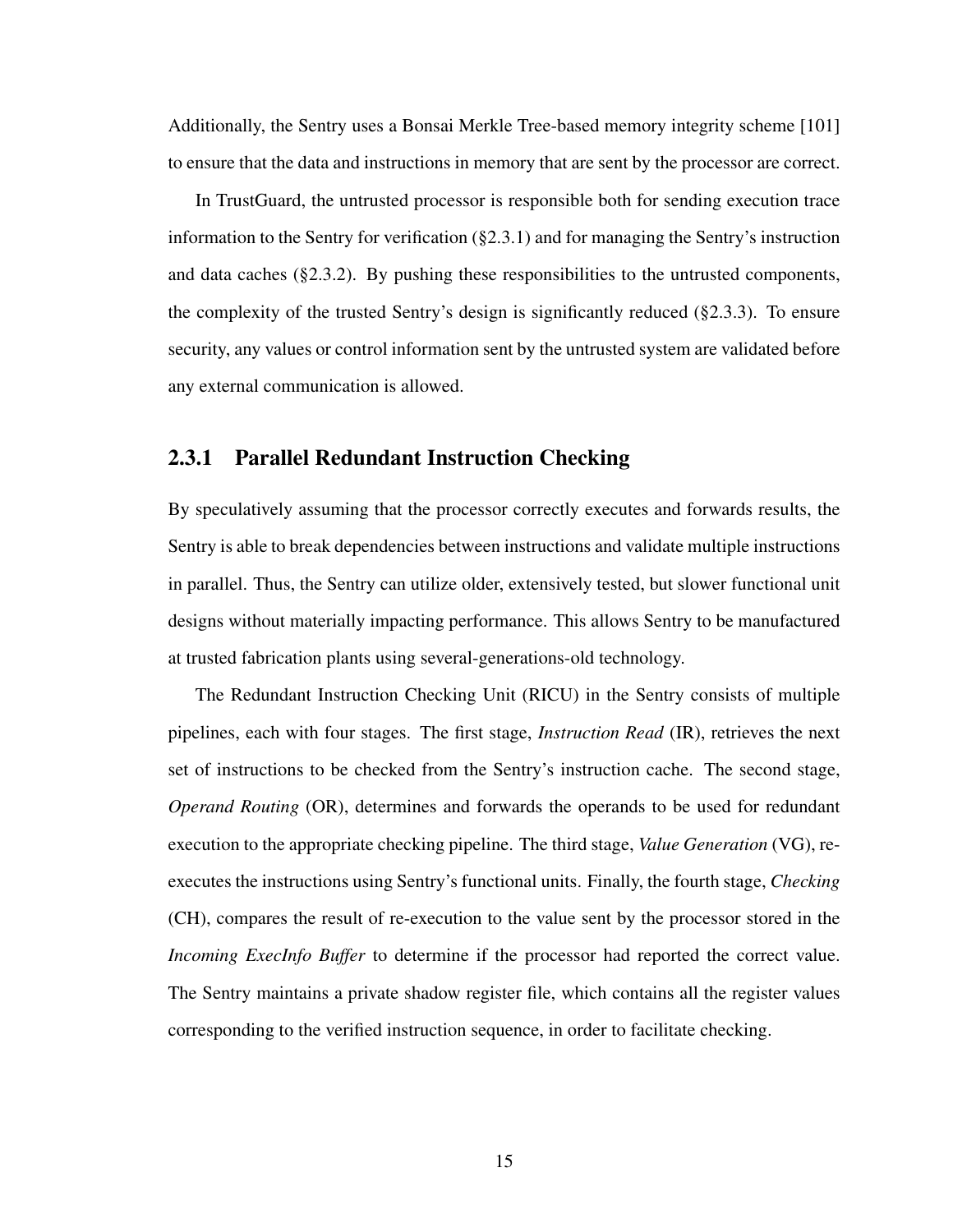#### <span id="page-29-0"></span>2.3.2 Memory Validation

In order to verify instructions, the Sentry needs to validate both the instructions and data supplied by the untrusted processor. Rather than requiring a trusted copy of the entire memory state of the program, TrustGuard uses a variant of the Bonsai Merkle Tree-based cryptographic memory integrity scheme [\[101\]](#page-112-3). In this scheme, each data block (typically a cache line) is protected by a Message Authentication Code (MAC) created by a keyed cryptographic hash of the block, the address of the block, and a counter. The counter represents the version of the block, and is incremented any time a new MAC is generated. A tree of MACs is built over the counters to protect the integrity of the entire memory space. To ensure security, the cryptographic key and root of the tree are kept only on the Sentry.

To validate memory integrity upon loading a data block and its MAC, the MAC for the block is recalculated (using the data value, address, and counter value) and compared against the loaded value. A mismatch indicates an integrity violation in either the data or the counter. To ensure integrity of the counter, the chain of MAC values to the root is validated.

To reduce the amount of data communicated and number of validations required to ensure memory integrity, prior work has proposed caching Merkle tree nodes in trusted caches [\[101,](#page-112-3) [107\]](#page-113-4). When performing a load, only Merkle tree nodes that are not in the trusted cache need to be validated. Further, MAC values and counters only need to be updated upon eviction from the cache, rather than upon store. Thus, the Sentry contains a mirror of the processor's L1 cache. To reduce validation overhead, the Sentry contains an independent cache checking unit. Upon receiving new cache values from the processor, the Sentry speculatively assumes they are correct and proceeds with instruction validation while the cache checking unit validates the memory integrity. The Sentry's cache contains an extra flag to indicate if the cache line has been validated. Results are released from the Pending Output Buffer only when the instruction that generated it has been validated by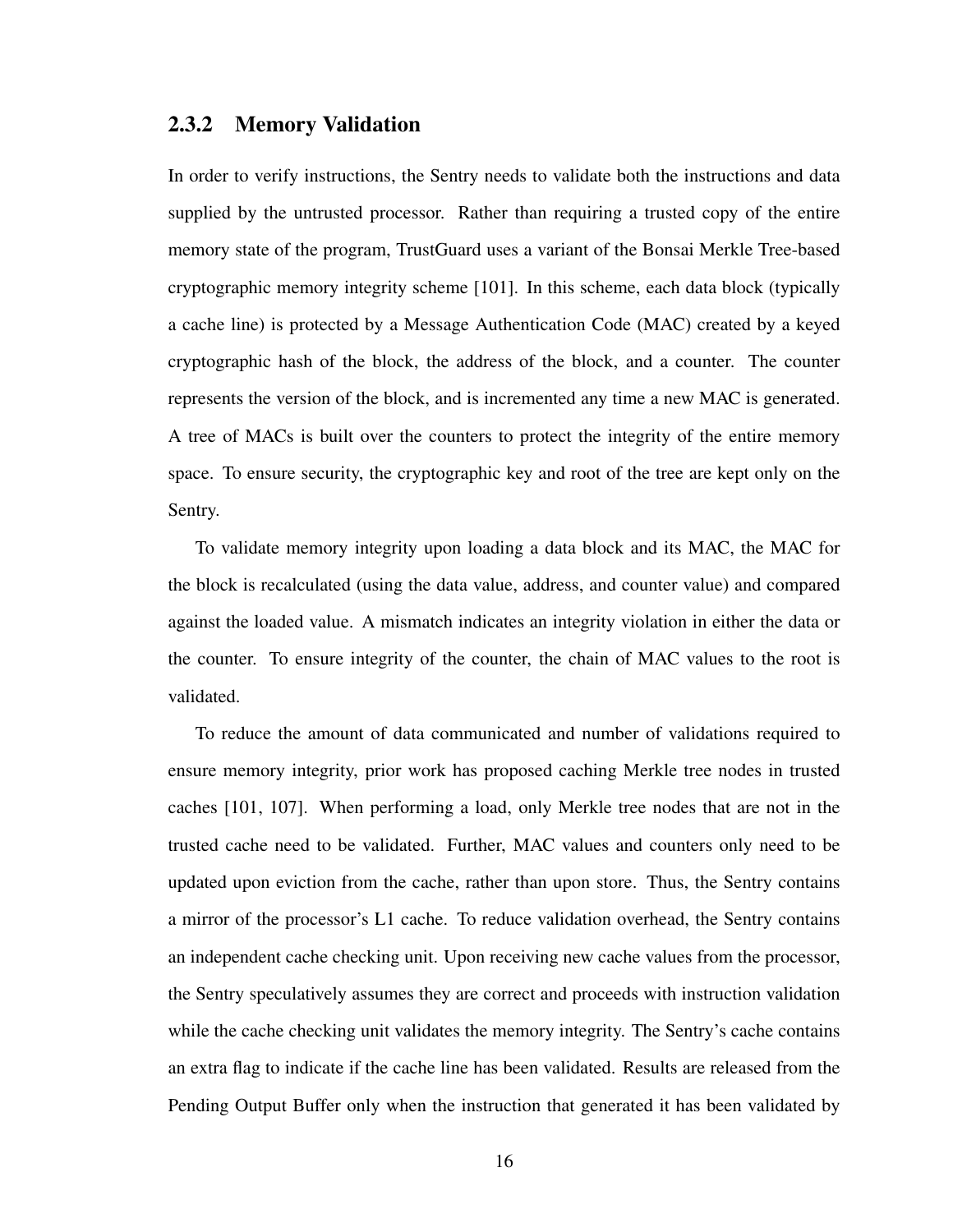both the cache checking unit and RICU.

#### <span id="page-30-0"></span>2.3.3 Simplicity of the Sentry Design

The Sentry in CAVO must be *simple* and *pluggable* to ensure its trustworthiness through all stages of its creation, from design to manufacturing to deployment. To keep the Sentry simple and pluggable, TrustGuard enhances the processor to provide the Sentry with sufficient information to reduce the difficulty in performing validation. This allows the Sentry to be manufactured at trusted fabrication plants using several generations old technology. The information sent by the processor is validated before being relied upon and thus does not compromise security and privacy.

The design of the TrustGuard Sentry is comparable in complexity to various simple in-order pipelined processor designs that have been formally verified previously [\[81,](#page-110-1) [106\]](#page-113-2). Additionally, as can be seen in Figure [2.1,](#page-27-0) the Sentry lacks a number of components that are typically present in an out-of-order superscalar processor, such as: branch predictor, register renaming unit, reorder buffers, L2 cache, instruction queue, dispatch unit, load/ store queues, memory dependence predictor, and inter-stage forwarding logic. Since the Sentry exclusively relies on information sent to it by the processor, including loaded cache lines which are cryptographically protected and verified, it also does not need a memory controller. Even some of the components on the Sentry that bear a similarity to components on the untrusted processor are much smaller and simpler. Furthermore, a slower Sentry can protect against incorrect program output in a system with a faster processor ([§2.3.4\)](#page-31-0). The functional units on the Sentry can utilize older, extensively tested but slower functional unit designs. Combined with the pluggability of the Sentry, this allows the Sentry to be manufactured in a separate, trusted supply chain at closely controlled, domestic fabrication plants.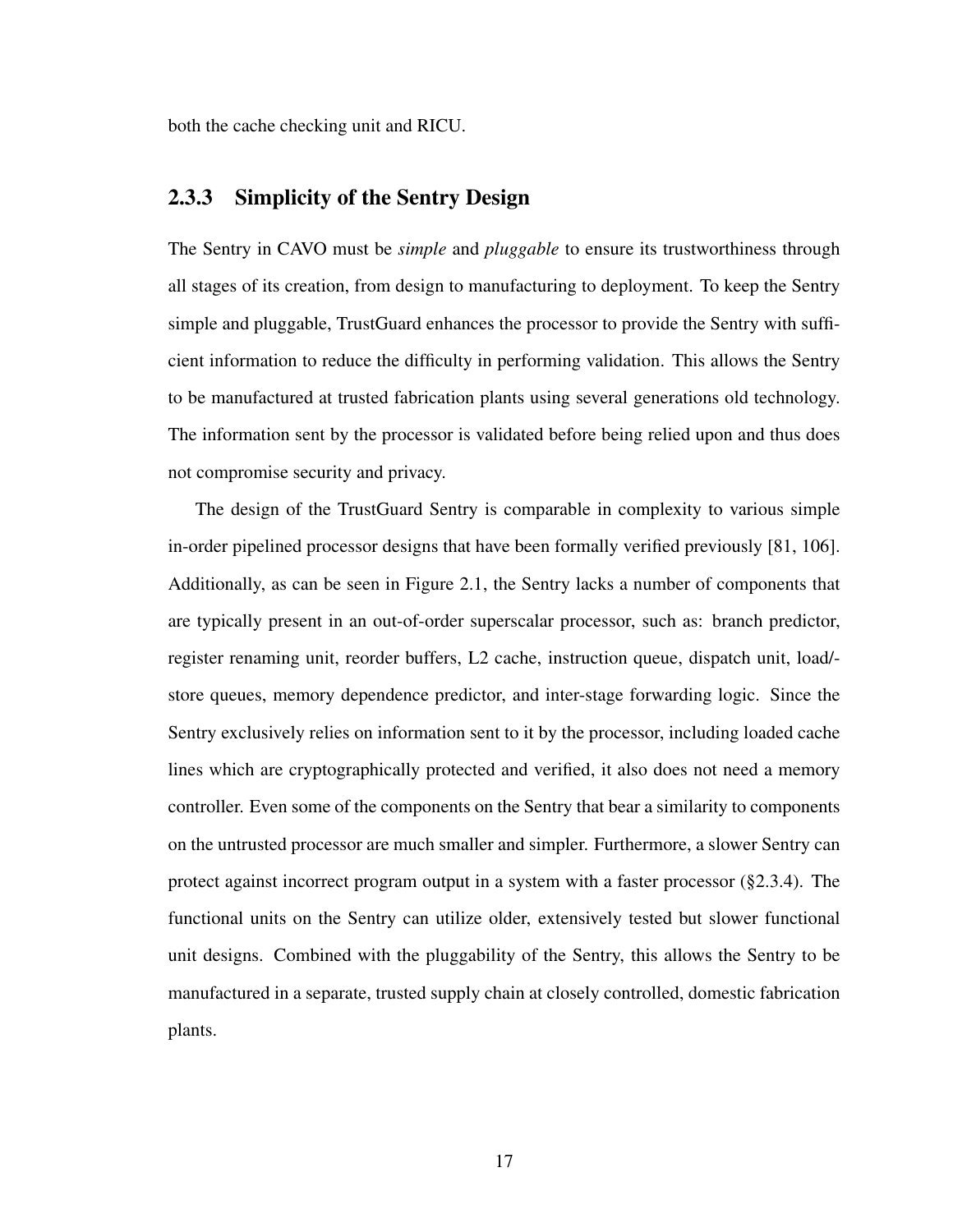#### <span id="page-31-0"></span>2.3.4 TrustGuard Performance

TrustGuard [\[54,](#page-106-0) [120\]](#page-115-0) was modeled in the gem5 simulator using an out-of-order (OoO) ARM-core based untrusted processor to perform the analysis. TrustGuard evaluated the Sentry's effect on the processors performance during steady state operation. Performance was evaluated against 8 SPEC INT2006 and three SPEC FP2006 workloads. Figures [2.2](#page-33-0)−[2.5](#page-34-0) reproduced with permission from Ghosh [\[54,](#page-106-0) [120\]](#page-115-0).

TrustGuard reported performance degradation from three sources. First, from an increase in cache and memory pressure from the Merkle tree accesses. The untrusted processor performing the Merkle tree operations, without the Sentry, resulted in a geomean IPC decline of 5.8% as seen in Figure [2.2.](#page-33-0) This comes from an average 91.0% increase in the number of L1 cache misses and an average 55.7% more memory accesses.

The second source is from bandwidth stalls where the dedicated channel between the processor and Sentry becomes saturated and the Sentry must wait for execution information. When varying the bandwidth from 5, 10, and 15 GB/s TrustGuard reported a geomean IPC decline was 21.1%, 8.5%, and 7.5% respectively, as seen in Figure [2.3.](#page-33-0) The majority of the communication from the processor and Sentry comes from the Merkle tree operations. Given that the processor only needs to send information on cache misses, programs with good cache locality need significantly less bandwidth than those with poor locality. For example, 445.gobmk had an L1 data cache hit rate of 66.6% and had bandwidth stalls for 20.3% of execution cycles while 456.hmmer had a cache hit rate of 99.1% and had bandwidth stalls in only 0.0064% of execution cycles. All future experiments were performed at a bandwidth of 10GB/s.

The final source is from the Sentry itself creating stalls by failing to check instructions fast enough to keep up with the processor. TrustGuard reported two sets of experiments to evaluate the Sentry's performance. The first set of experiments varied the number of instruction checking pipelines (ICPs) on the Sentry, while clocking the Sentry at 500MHz  $(1/4th$  the clock frequency of the untrusted processor). As can be seen from Figure [2.4,](#page-34-0) as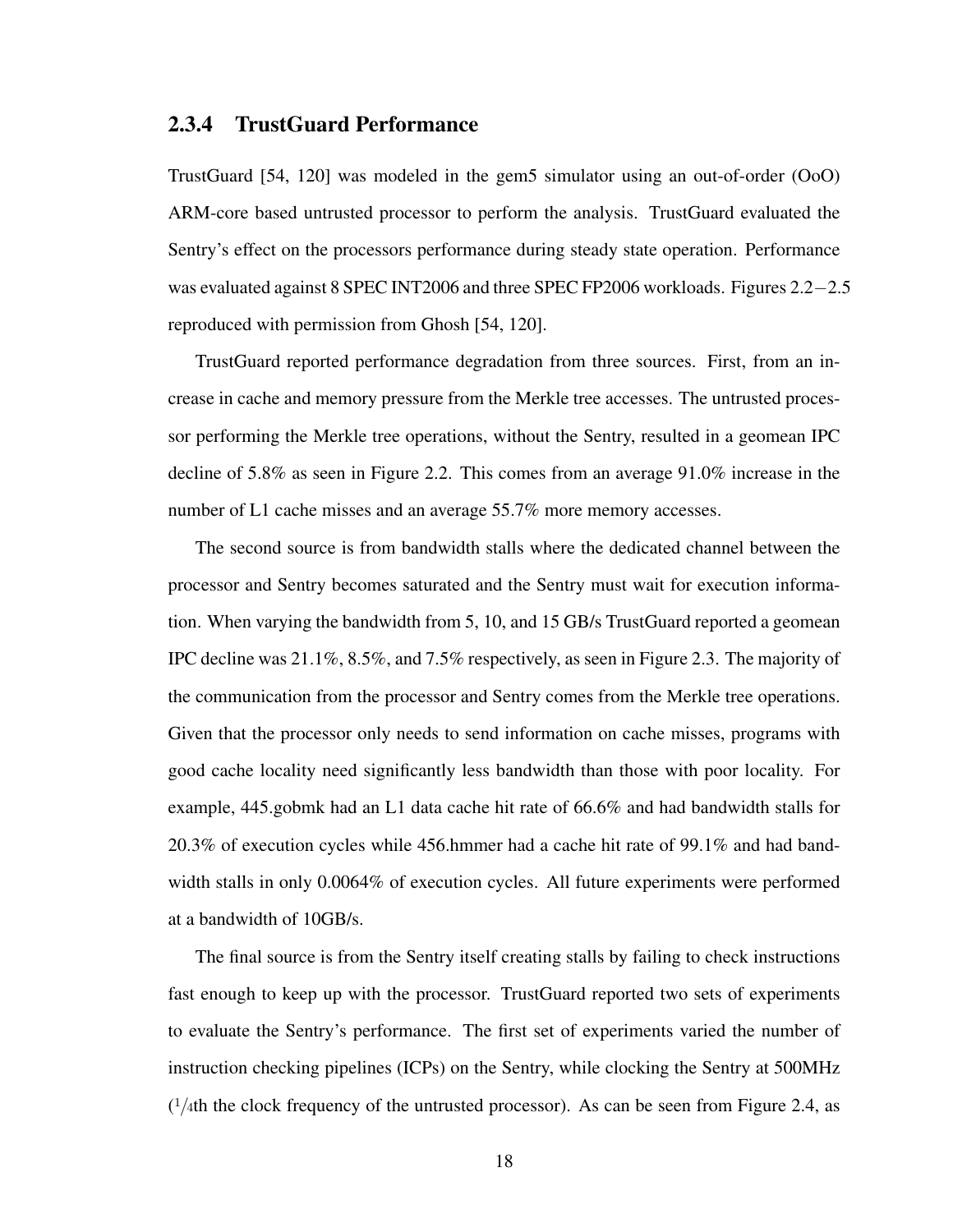the number of ICPs on Sentry increased from 4 to 6 to 8, the untrusted processor experienced a geomean IPC decline of 36.81%, 18.99%, and 12.94% respectively on different SPEC benchmarks, compared to that on the untrusted processor without any TrustGuard modifications.

Finally, TrustGuard reported results from experiments that varied the Sentry's clock frequency, using 8 ICPs on the Sentry. The Sentry's throughput increased at higher frequencies, as shown in Figure [2.5.](#page-34-0) Compared to out-of-order baseline, geomean IPC reduction on different SPEC benchmarks was 40.01% at 250MHz, 12.94% at 500MHz, 10.46% at 750MHz and 8.77% at 1GHz. From this, TrustGuard showed that the Sentry can exist as a separate chip that runs significantly slower than the host CPU and still achieve security benefits with very little performance decline.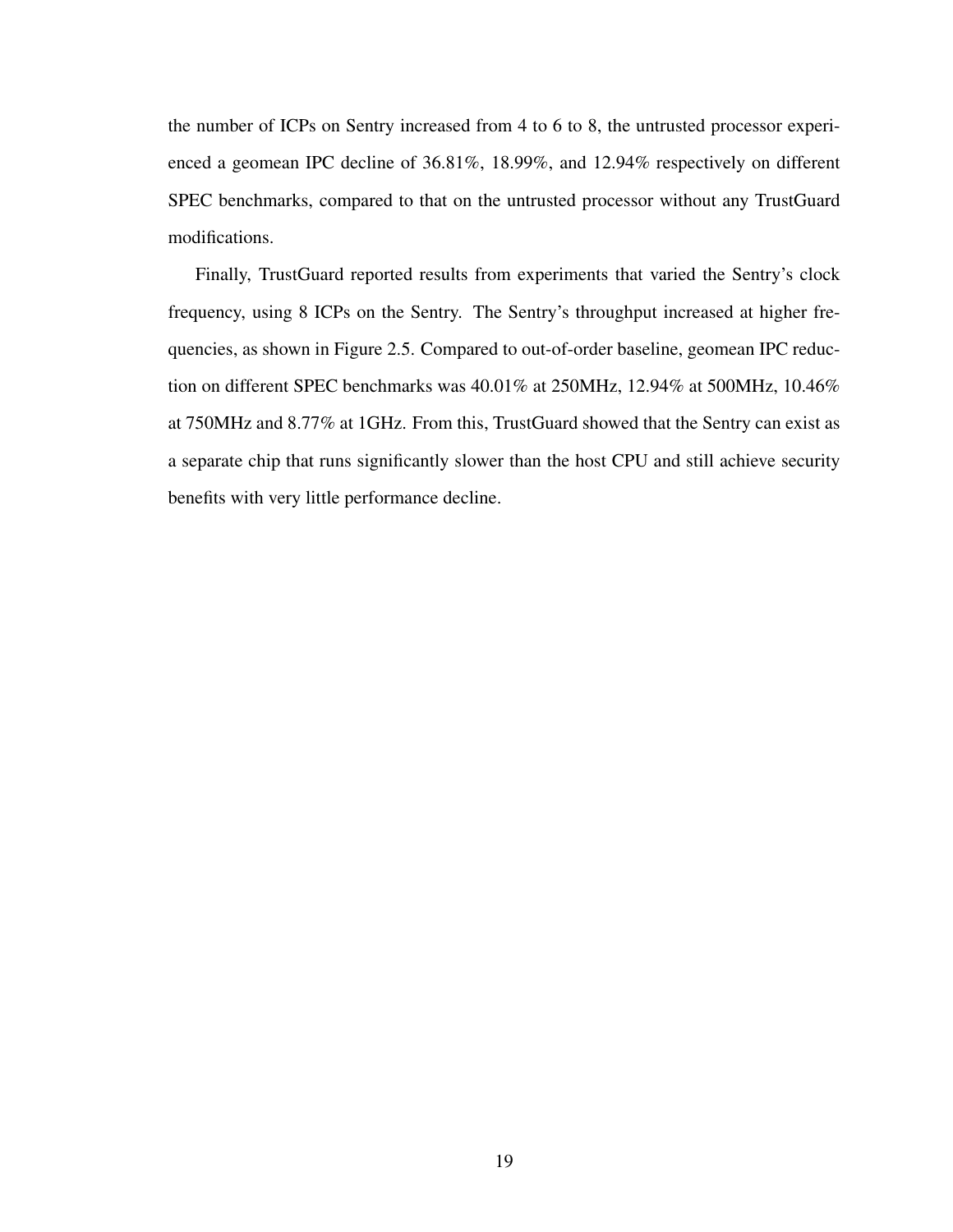<span id="page-33-0"></span>

Figure 2.2: Effect of adding Merkle Tree accesses to untrusted processor



Figure 2.3: Parameter sweep through processor-Sentry bandwidth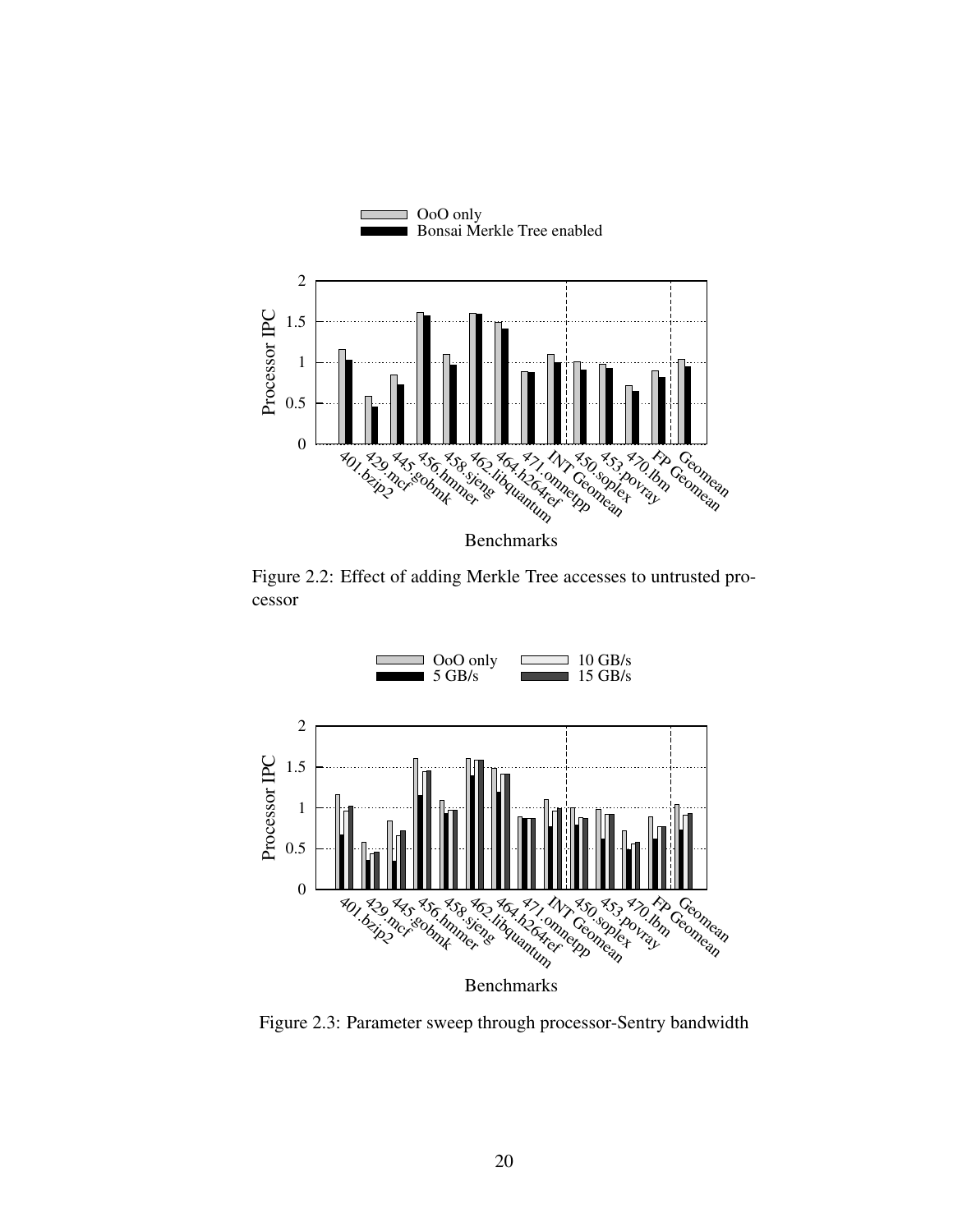<span id="page-34-0"></span>

Figure 2.4: Parameter sweep through parallel checking pipelines



Figure 2.5: Parameter sweep through Sentry clock frequency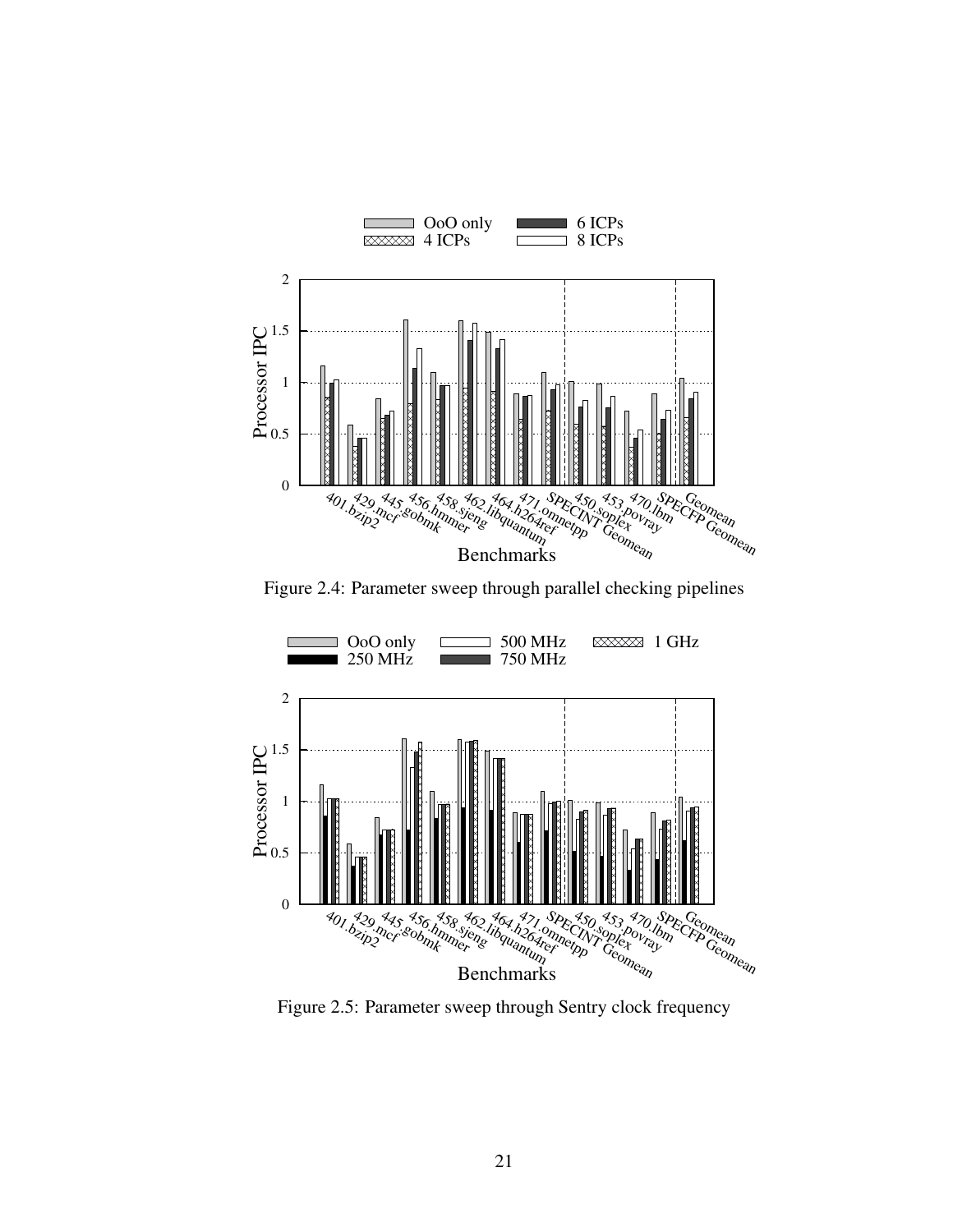### <span id="page-35-0"></span>Chapter 3

# Towards a Practical Containment Architecture

Security techniques must be practical to be adopted. To that end, this chapter presents an enhanced design for building Containment Architectures with Verified Output (CAVO) based systems. The design has been driven by the following guiding principles and key insights:

- 1. A trustworthy system can be created using untrustworthy hardware and software.
- 2. For important economic reasons, a practical solution *must* address existing systems by incorporating untrusted hardware and software components, representing decades of development and refinement.
- 3. Trust should only be placed in components that are simple enough to be verified.
- 4. Containment can protect against potentially damaging actions by allowing only trusted actions to have external effects.
- 5. Verifying the correctness of an application is often much easier than checking all of its computation.

The design has been made flexible and incrementally adoptable so that the containment model can ultimately be used in a variety of threat models, with different mixes of trusted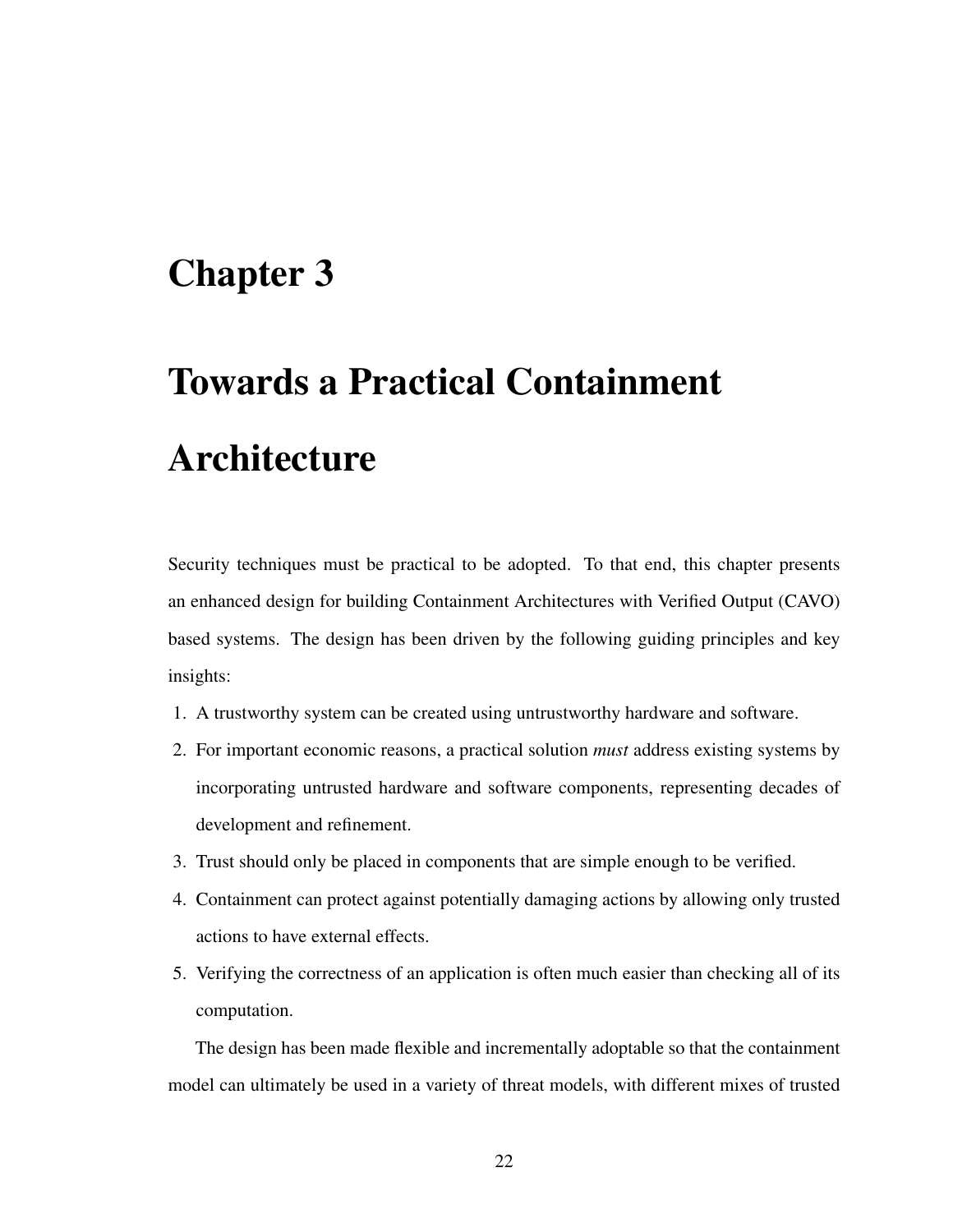and untrusted hardware and software components. For example, in some settings hardware or an OS provided by a trusted source may be secure enough to be trusted, while in some high security settings only components that can be formally verified are secure enough to be trusted. This thesis considers one of the most restrictive threat models, where only the Sentry and signed software are trusted, and notes where the design may be relaxed for less secure settings.

### 3.1 Threat Model

CAVO ensures that only correctly executed signed software is allowed to communicate externally. In this way, CAVO ensures that no errant or malicious process or hardware is able to communicate, nor affect the communication of signed software.

The only trusted hardware component in CAVO is the Sentry. All other hardware components (e.g. processor, memory, and disk) are considered untrusted. These untrusted components have the potential to produce incorrect results, either through flaws in their design or malicious tampering at any point during the design, manufacturing, or deployment of the components. While the Sentry ensures integrity of execution that leads to communication, it does not provide availability guarantees. CAVO requires that all communication channels out of the system pass through the Sentry.

Any software that is signed as trusted for verification by the Sentry is considered trusted and will be able to communicate out of the system. Establishing trust in the signed software would ideally be done through formal methods, but is ultimately the responsibility of the software developer. CAVO will ensure that the software is executed faithfully to its specification. Unsigned and untrusted software is able to run on the untrusted processor. However, any effects of unsigned software must be explicitly verified by trusted software before being allowed to leave the system.

Adversaries are assumed to not be able to physically bypass or tamper with the Sen-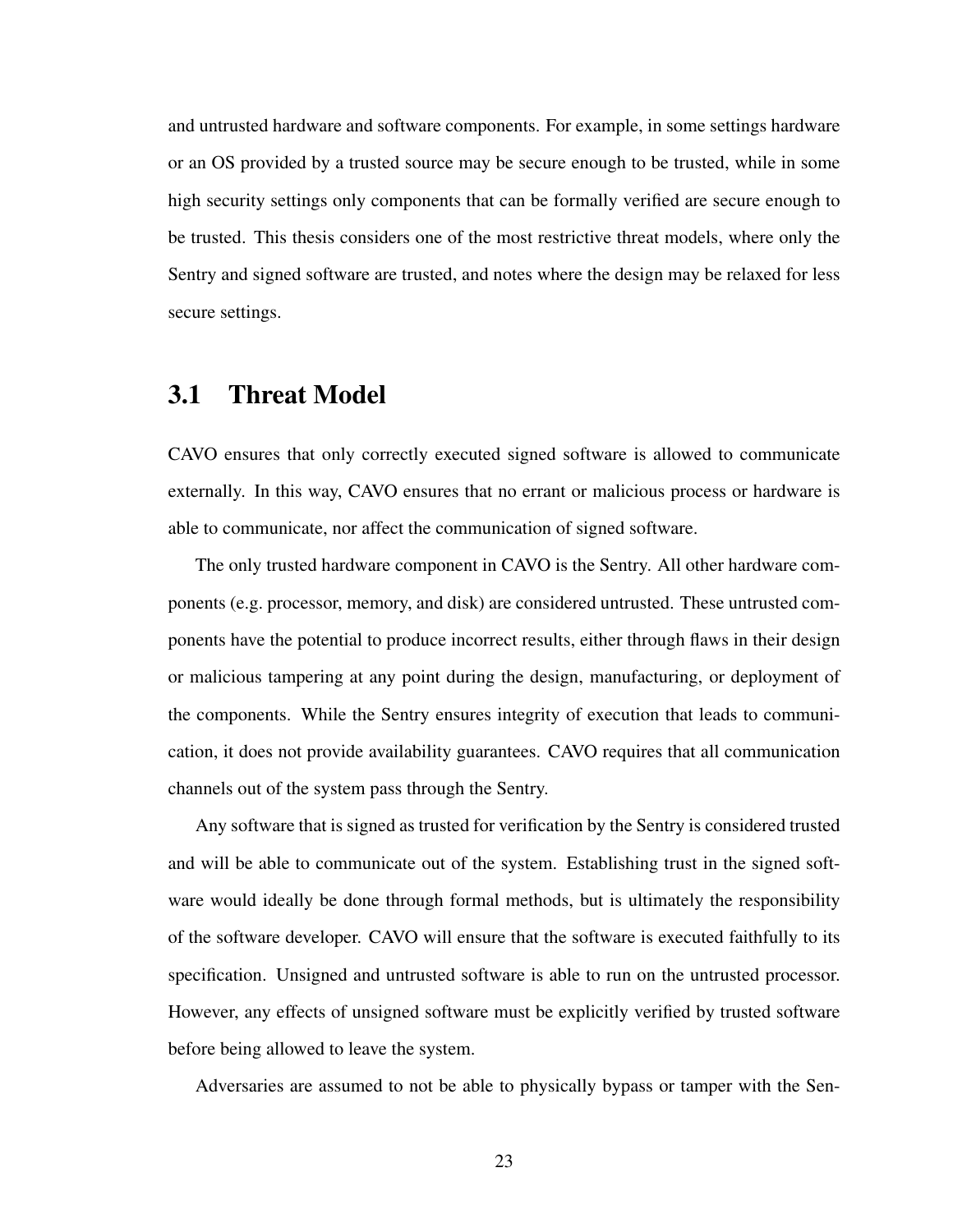try. CAVO does not address leakage through the Sentry via covert or side channels (e.g. encoding information in energy usage, long duration timings, availability failures).

## 3.2 CAVO

The goal of CAVO is to provide users strong privacy and integrity guarantees for their system's communication. This guarantee relies only on a small hardware and software trusted computing base. This is accomplished by separating the system into trusted components (whose purpose is to ensure the security of the system) and untrusted components (whose purpose is performance and functionality). The work of the untrusted components is ultimately validated by trusted components before leaving the system. The trusted components are divided into hardware and software components. First, software *Dynamic Specification Checks* (DSCs) ensure that any communication that leaves the system adheres to the intention of the programmer. Next, the hardware Sentry ensures that DSCs are faithfully executed by the hardware.

While TrustGuard [\[54,](#page-106-0) [120\]](#page-115-0) served as an excellent proof of concept for containment architectures, this thesis improves upon the design in two major ways. First, it presents a generalized framework that can be used to build CAVO systems without requiring substantial hardware modifications to the system under protection, such as the specialized processor and custom bus to interface with the Sentry required by TrustGuard. Second, it gives developers the option to use trusted code to verify the execution of untrusted software, thus enabling a reduction of the size of the trusted code base. This protection from untrusted software is analogous to the way that the small, trusted Sentry can ensure correctness of execution of a large amount of complex, untrusted hardware.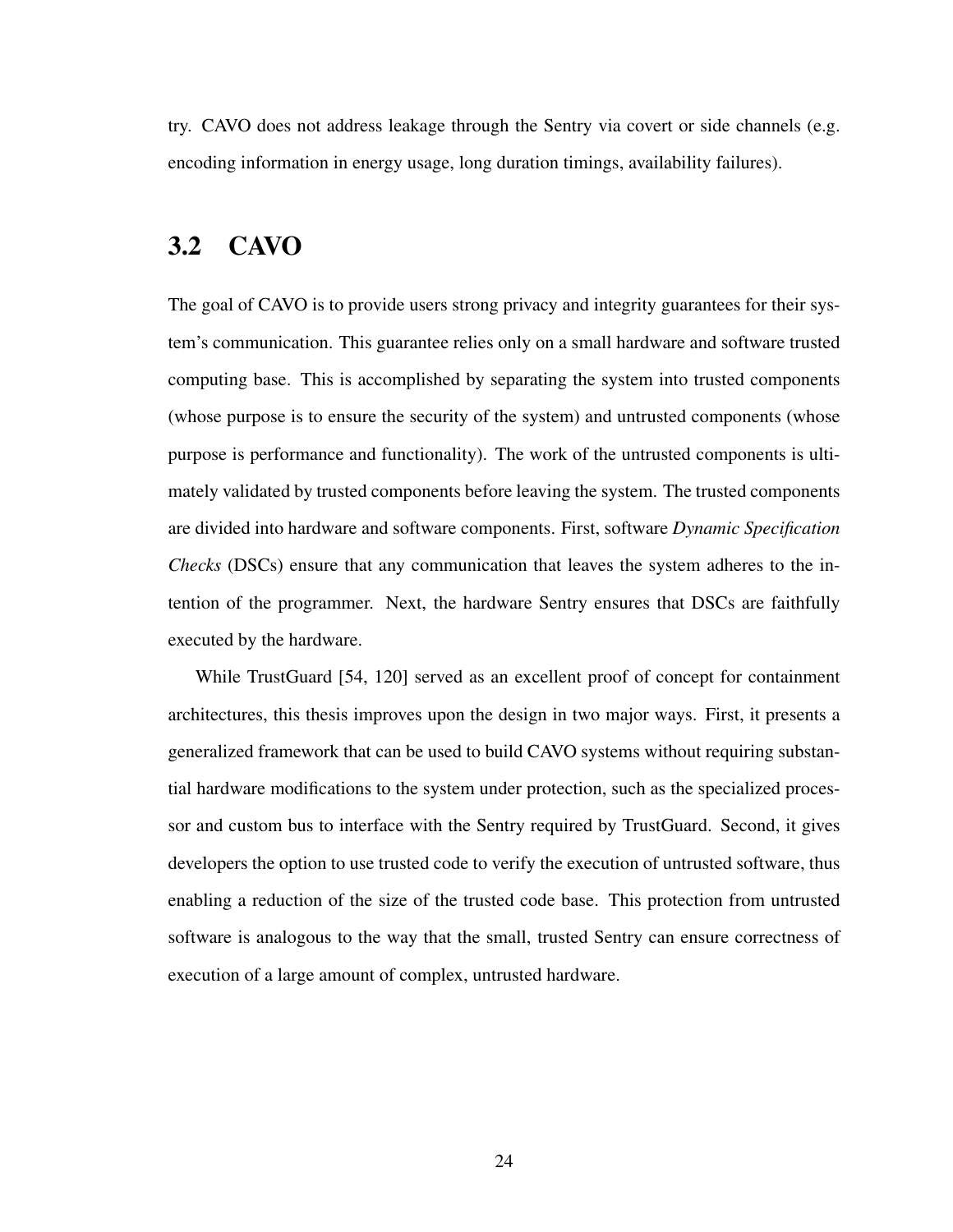<span id="page-38-0"></span>

Figure 3.1: (a) TrustGuard, and (b) This Thesis: The CAVO model, containment made suitable for commodity systems and reducing the amount of trusted software in the system.

### 3.2.1 CAVO Infrastructure

One key idea behind CAVO is that the Sentry-enabling functionality in the modified processor from TrustGuard can instead be performed by logic implemented in software. This is shown in Figure [3.1,](#page-38-0) where the supporting functionality provided by *Modified Processor* from (a) is replaced by software components in the *DSC* and the *Sentry Runtime* in (b). Eliminating the need for a custom processor to support the Sentry allows the Sentry to become independent of the host processor ISA and to protect commodity systems.

In TrustGuard, the *Modified Processor* was responsible for sending execution results to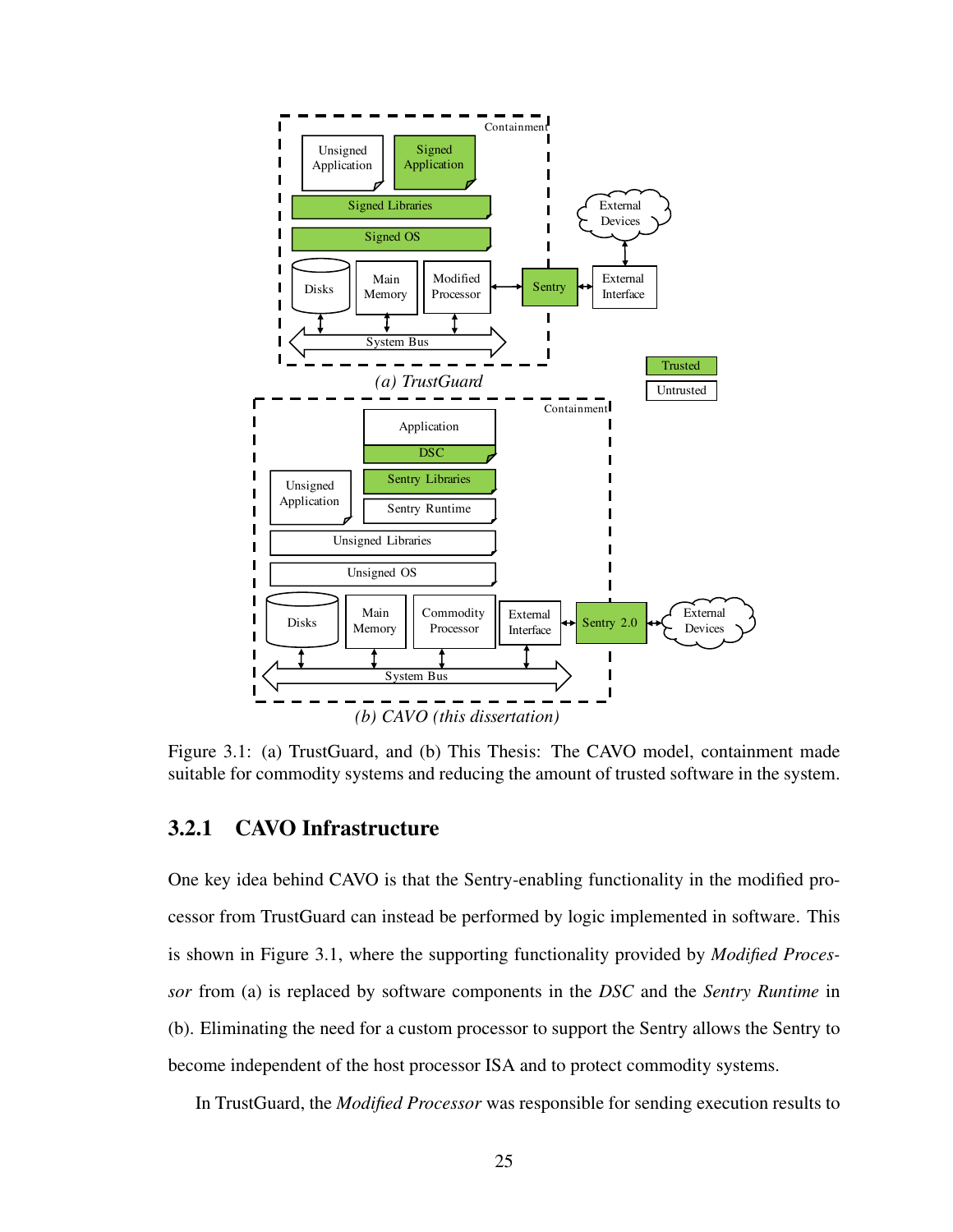the Sentry, managing the Sentry's instruction and data caches, and performing the Merkle Tree operations. While a Sentry Runtime can be used to manage the caches and Merkle Tree, there are many ways to extract and forward execution results. Some potential infrastructures considered were: an emulator / virtual machine approach, where DSCs compiled for the native Sentry ISA (SISA) could execute inside the emulator and the emulator would automatically forward results to the Sentry; an interpreter based approach, where a modified script interpreter could execute trusted scripts and forward results to the Sentry; and finally a compiler based approach, where Sentry assembly could be translated for native execution execution by the host and instrumented to forward results to the Sentry.

This dissertation presents an infrastructure using the compiler approach because it has several key advantages. First, a compiler-based approach should suffer from less performance penalties than the other approaches. Next, many of the technical challenges involved in the compiler-based approach are similar to the challenges faced by the other approaches. Thus, creating a compiler-based infrastructure should make it significantly easier to create an emulator- or interpreter-based approach in the future. Finally, a compiler-based approach opens a path for future research into using classical or developing new optimizations that improve performance and security further. For example, reverse program slicing (which calculates the backwards trace from an output operation) could be used to reduce the overhead of the Sentry's validation by only checking instructions that affect output. Sections [4.2](#page-51-0) and [4.3](#page-55-0) discuss details of the software toolchain and runtime, respectively.

Finally, there is the integration of the Sentry with the commodity system, rather than the custom integrated Sentry from TrustGuard. The Sentry could exist in a number of potential form factors, such as a PCIe network card, USB "bump in the wire," or in rack/datacenter appliance. However, to appeal to lower security use cases, the verification element could be simply a trusted system or a virtual machine / hypervisor. The programming model and software toolchain should support any physical manifestation of the verification element. This dissertation makes use of a prototype Sentry on an FPGA PCIe network card [\[119\]](#page-114-0)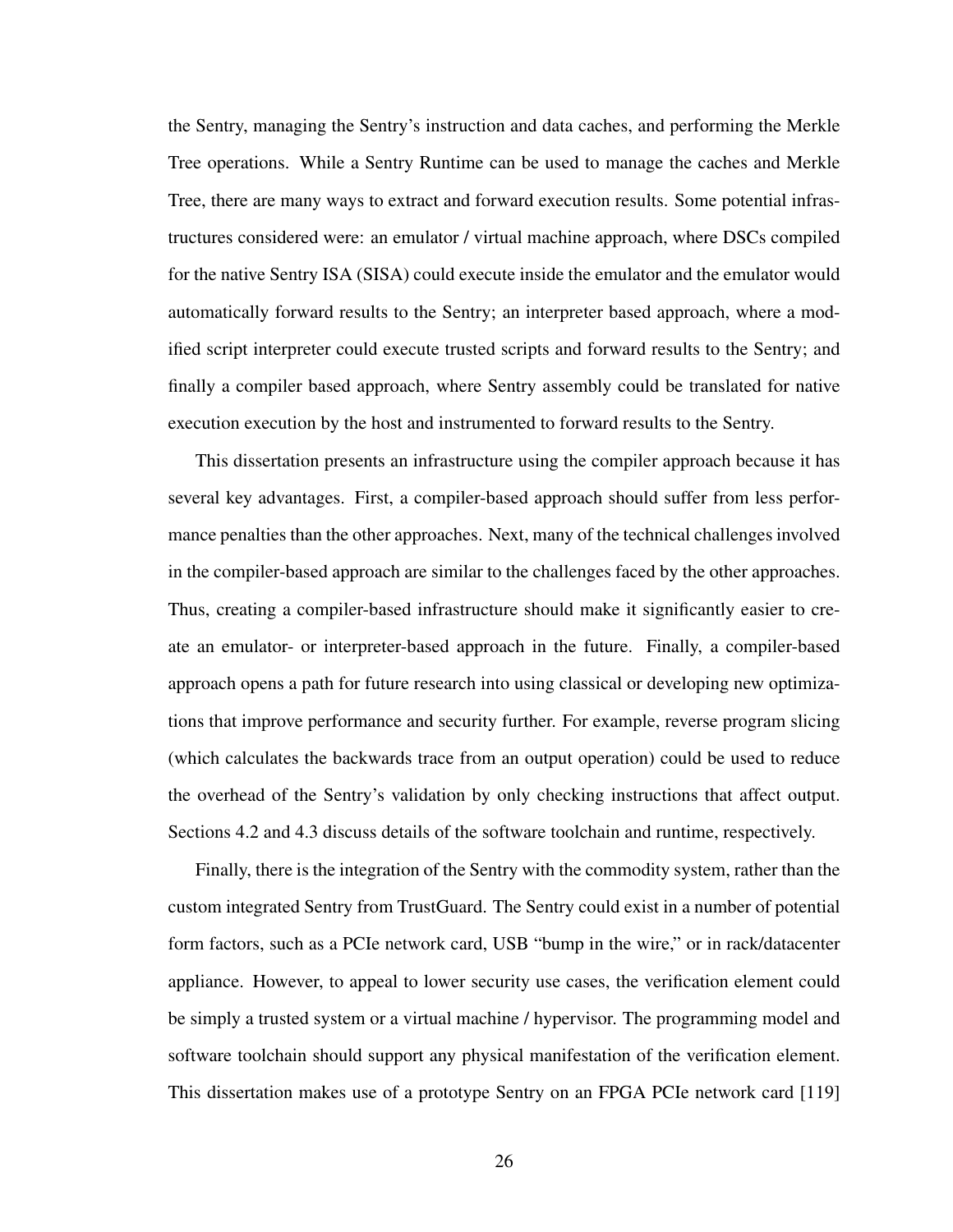due to its ease of testing both the network card and appliance type manifestations.

### <span id="page-40-0"></span>3.2.2 Dynamic Specification Checks

The Sentry can ensure that only correctly executed signed software is allowed to communicate. However, the Sentry cannot verify that the signed software itself is correct, namely free of vulnerabilities and bugs. Thus, CAVO allows for custom checking functionality, either through libraries or custom written Design Specification Checks (DSCs), thereby reducing the trusted code base to just the DSC and Sentry libraries, rather than the OS, libraries, and whole applications as in TrustGuard.

Ideally, DSCs are small pieces of verification code that ensure a dynamic specification for an entire untrusted system. In such cases, the DSC dynamically validates all values generated by the untrusted system that are to be communicated externally. For example, a database DSC can ensure that all database requests are serviced with only correct responses by using authenticated data structures to check the integrity of all database operations [\[108\]](#page-113-0).

In some cases, it may be more desirable for a DSC to enforce a particular security policy for the application rather than ensuring correctness. Since simple and flexible DSC creation is the key to its adoption, CAVO seeks to give developers flexibility in implementing DSCs to suit their needs. Policy enforcement also serves as a powerful tool to allow developers to gain customized security assurances, with relatively low effort, that is more flexible than the correctness specification of their programs.

DSCs facilitate formal verification by drastically reducing the size of the trusted code base, analogous to the way that the Sentry greatly reduced the amount of trusted hardware. Additionally, separating the trusted validation code from the untrusted, performance critical, application code allows the validation code to be written in a language that facilitates formal verification while the performance critical code can be written in language that focuses on performance.

Furthermore, DSCs allow for decreased runtime verification overhead. For example, it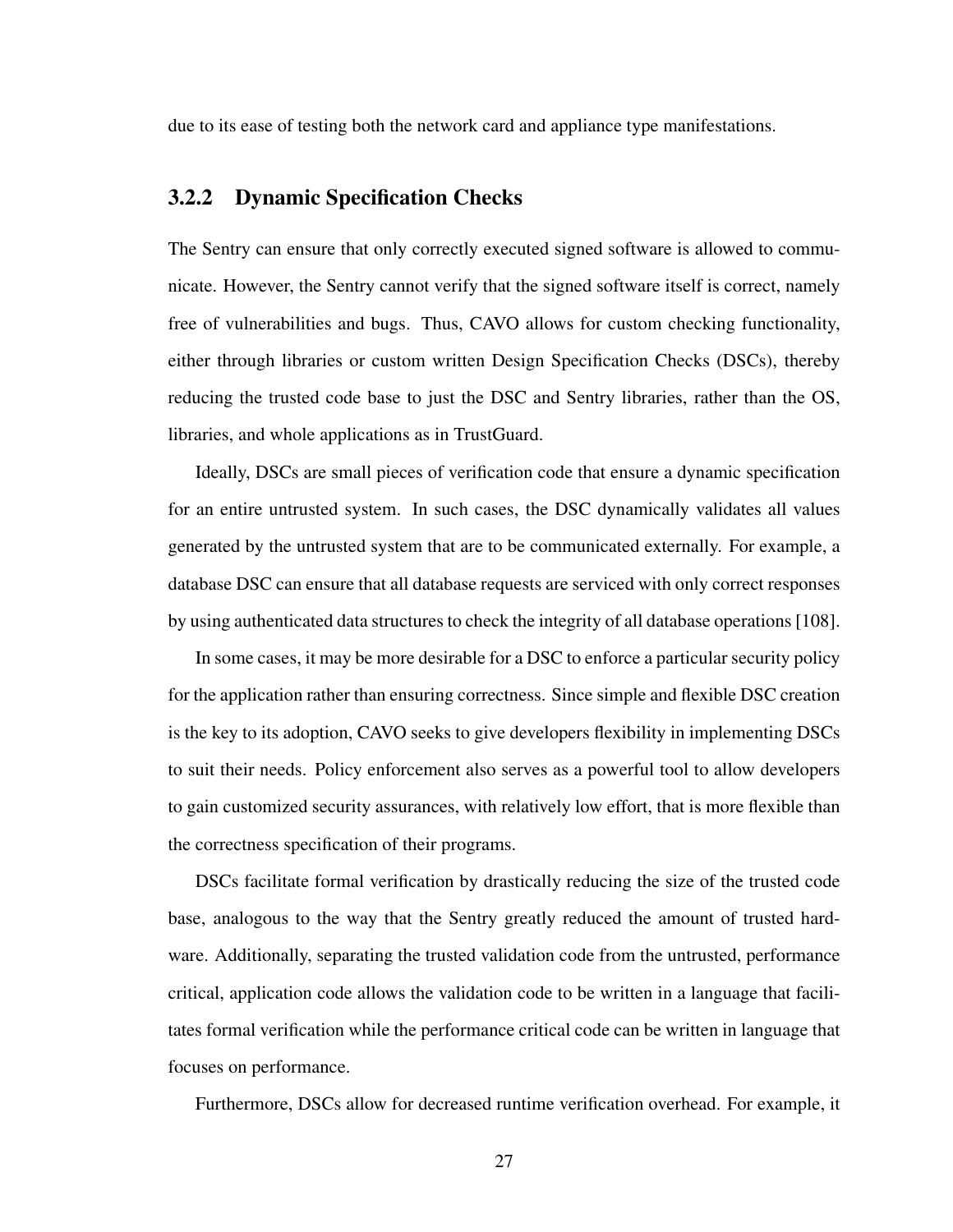is much easier to verify that a sorting algorithm has executed correctly than it is to actually perform the sort. By verifying rather than re-executing, CAVO reduces the amount of validation work the Sentry must perform and also benefits from the additional assurances to program correctness through implementation diversity. Additionally, developers can write their programs such that the untrusted code performs additional work to reduce the amount of work done by the DSC to perform validation, analogous to the way that the untrusted processor in TrustGuard performed additional work to facilitate validation performed by the Sentry.

DSCs are flexible enough to enforce a wide range of specifications and policies. However, all DSCs must meet the following requirements:

- The correctness of the DSC in implementing its specification or policy must be ensured as it is critical to the security of the system. Thus, DSCs should be simple enough to be thoroughly tested or formally validated.
- A DSC must ensure that all values returned from untrusted execution are validated before being trusted by other trusted code that uses those values.
- Upon detecting a violation, a DSC must trigger an alert or take remedial action.

#### Example Applications

Table [3.1](#page-42-0) summarizes various types of DSCs each with different trade-offs between levels of protection and developer effort. At the base level, a developer that simply wishes to treat their application as trusted can do so and still gain the security properties guaranteed by the Sentry, namely protection from malicious hardware and interference from untrusted applications. Similarly, programs that have already been formally verified, such as Comp-Cert [\[75\]](#page-109-0), Milawa [\[38\]](#page-104-0), or FSCQ [\[31\]](#page-103-0), can be signed and executed with the security guarantees offered by their verification and those of the Sentry. Below are some example areas where DSCs can be used to ensure correctness in programs or enforce security properties.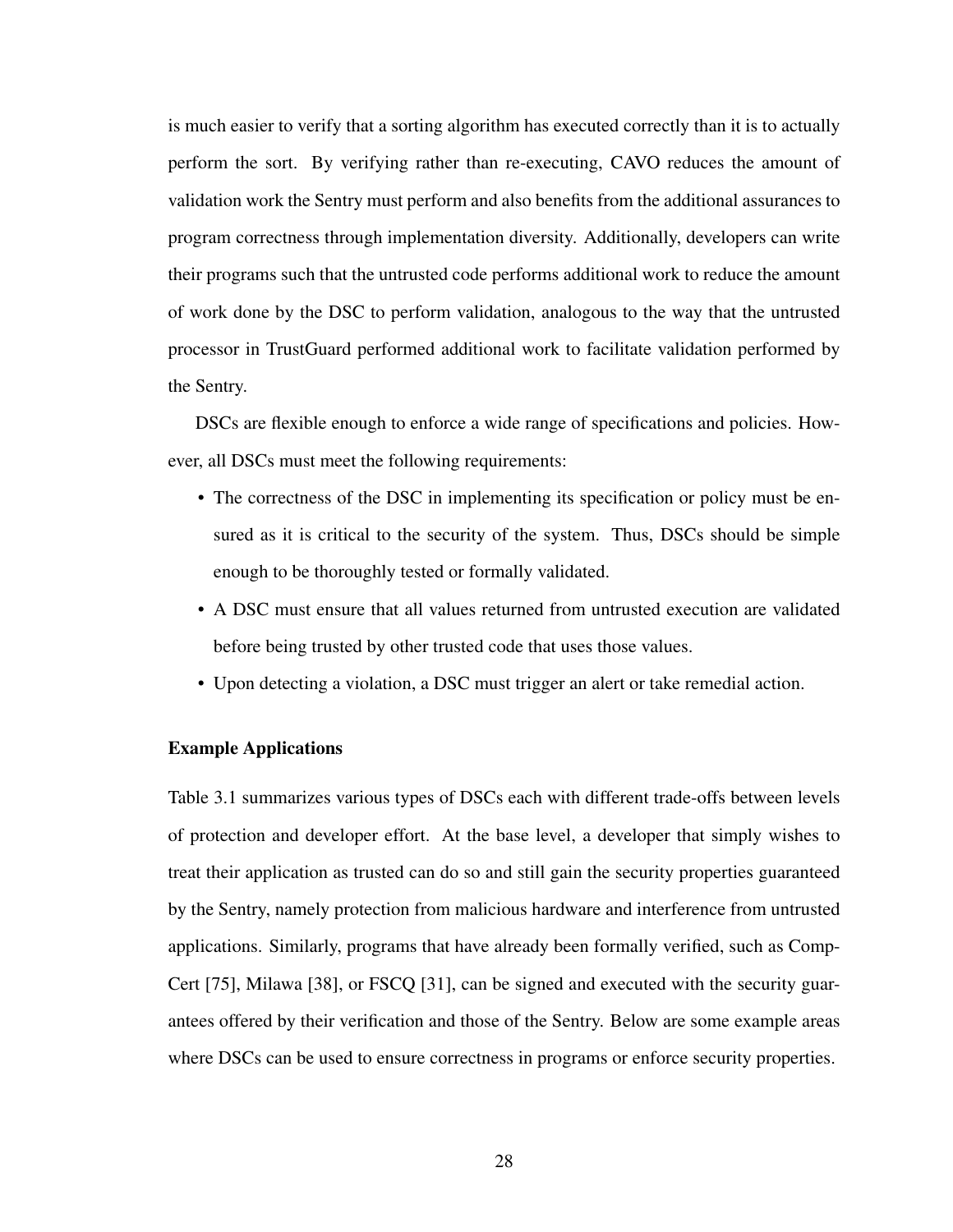<span id="page-42-0"></span>

|    | Protection Type                        | Effort | Protection                         | Examples                         |  |  |
|----|----------------------------------------|--------|------------------------------------|----------------------------------|--|--|
| 1. | Sentry Only                            | None   | Malicious HW; and                  |                                  |  |  |
|    |                                        |        | Interference from                  | Any Program                      |  |  |
|    |                                        |        | malicious programs                 |                                  |  |  |
| 2. | Algorithmic<br>Verification            | Low    | Protections from $(1)$ ; and       | Sort; SAT;                       |  |  |
|    |                                        |        | Ensure correct output of algorithm | <b>Gradient Descent:</b>         |  |  |
|    |                                        |        | through verification               | Euler's Method;                  |  |  |
|    |                                        |        |                                    | Newton's Method                  |  |  |
| 3. | <b>Security Policy</b><br>Verification | Low    |                                    | Data Loss Prevention;            |  |  |
|    |                                        |        | Protections from $(1)$ ; and       | Login Restrictions;              |  |  |
|    |                                        |        | Ensure security policy             | <b>Mechanical Protections</b>    |  |  |
|    |                                        |        |                                    | for Physical Systems             |  |  |
| 4. | Specification<br>Verification          | Medium | Protections from $(1)$ ; and       | Database Operations;             |  |  |
|    |                                        |        | Ensure correct output according    | <b>Compiler Transformations;</b> |  |  |
|    |                                        |        | to specification                   | Circuit Equivalence Checking     |  |  |
| 5. | <b>Full Program</b><br>Verification    | High   | Protections from $(1)$ ; and       | CompCert;                        |  |  |
|    |                                        |        | Ensure correct execution           | Milawa;                          |  |  |
|    |                                        |        | of entire program                  | <b>FSCO</b>                      |  |  |

Table 3.1: Various levels of protection offered by the Sentry depending upon the level of developer effort in DSR creation and program verification.

Algorithmic Verification There are many algorithms that are easier to validate than to execute. Developers may wish to protect such algorithms with a small DSC to ensure proper execution of a critical algorithm in their code. Such examples not only include straightforward examples such as sorting algorithms, but also for many mathematical algorithms. For example, it would be easy for a validator to execute a few extra rounds of an iterative algorithm, such as gradient descent or Newton's Method, to prove convergence.

Some algorithms may require some additional work on the part of the solver to facilitate efficient verification by a validator. Verified SAT solvers may be the most well known such algorithm [\[17,](#page-101-0) [121\]](#page-115-1). In verified SAT solvers, witnesses returned from an untrusted solver allow a trusted core to verify solutions. Thus, a developer may have the untrusted SAT solver code produce a witness ("unSAT core") to reduce the amount of work performed by the small DSC SAT validator. Verifiable computing [\[114\]](#page-114-1), where an untrusted machine computes a result and a proof that the result is correct, is another example of this class of algorithm.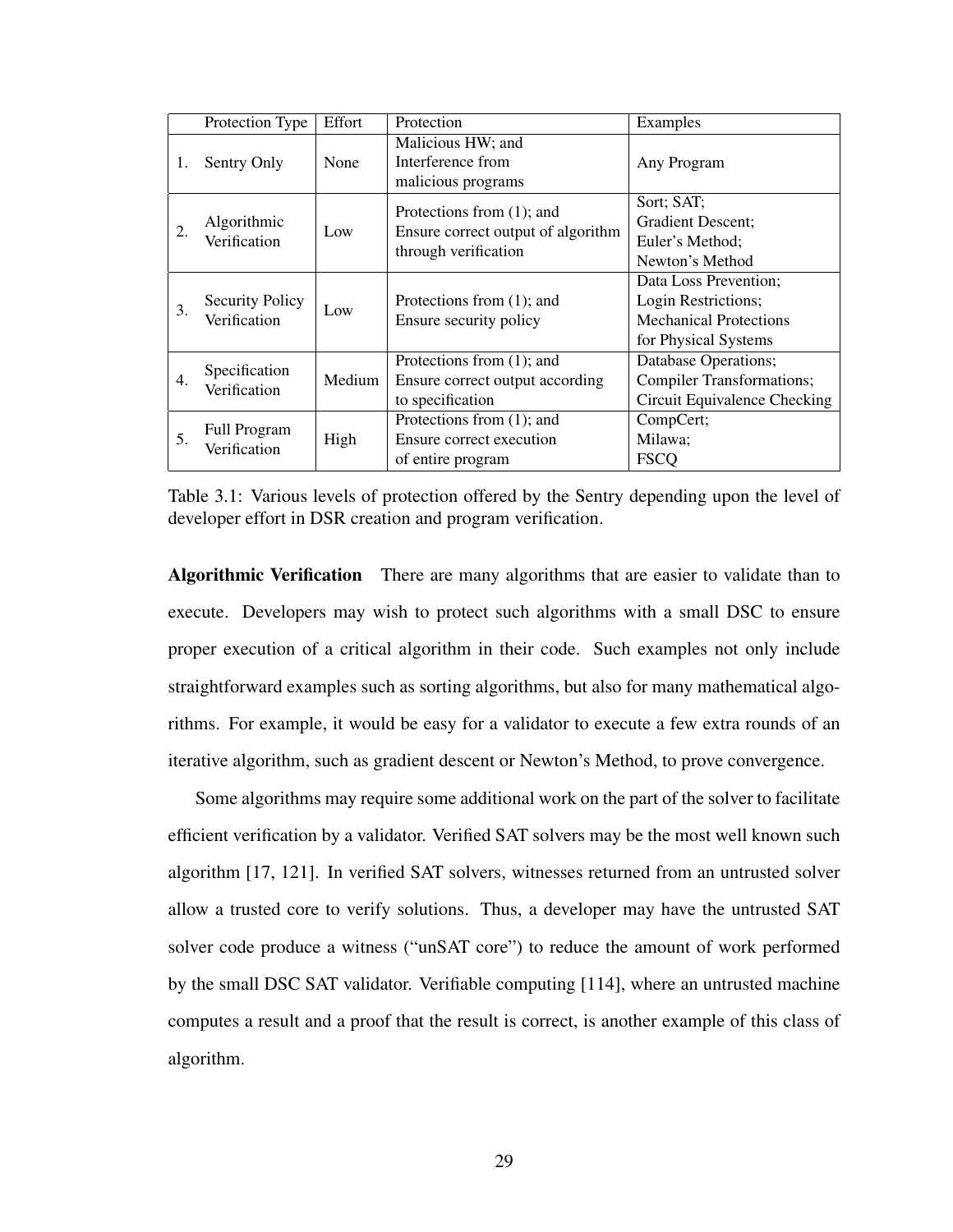**Policy Enforcement** In some cases enforcing a security policy may be more desirable or feasible than enforcing a particular program specification, as noted by work on reference monitors [\[44\]](#page-105-0). For example, many companies are highly concerned with data loss prevention [\[80,](#page-110-0) [91,](#page-111-0) [116\]](#page-114-2) and preventing conflicts of interest [\[29\]](#page-103-1). Thus, ensuring correct operation of a database may not be sufficient. For example, companies are highly concerned that their database server doesn't leak private data (such as passwords and credit card information) even if such an operation is correct with respect to the database specification. Thus, a policy based DSC for such a database might completely restrict the external release of certain rows or only allow their release under certain conditions.

Similarly, many physical devices are directed by computerized control systems. Such systems usually take in input from physical sensors, perform some computation, and output control signals to manipulate robotic devices. In such cases, it may be more desirable to have a DSC prevent certain failure conditions, such as spinning a centrifuge too quickly or accelerating a car to unsafe speeds, rather than validating computation on potentially imperfect input information.

Specification Verification Many server-client type applications have a clear specification for the operations of the server. For example, databases have a clear specification relating their input to their output. The first specification DSC that integrates with the Sentry validates execution from a commercial grade database server, Redis [\[97\]](#page-112-0). The DSC code validates database operations, similar to prior work in outsourced databases [\[42,](#page-105-1) [76,](#page-109-1) [77,](#page-109-2) [85,](#page-110-1) [86,](#page-110-2) [90,](#page-111-1) [117,](#page-114-3) [124\]](#page-115-2). A more detailed discussion of the Redis DSC is found in Chapter [6.1.](#page-80-0)

Additionally, there are other application types that have a clear and easily verifiable specification for the relationship between their input and output. One classic example is in translation validation, where the input and output should be functionally equivalent. For such transformations, it is typically easier to verify the equivalence of the input and output rather than try to determine the correctness of the transformation directly. Classic examples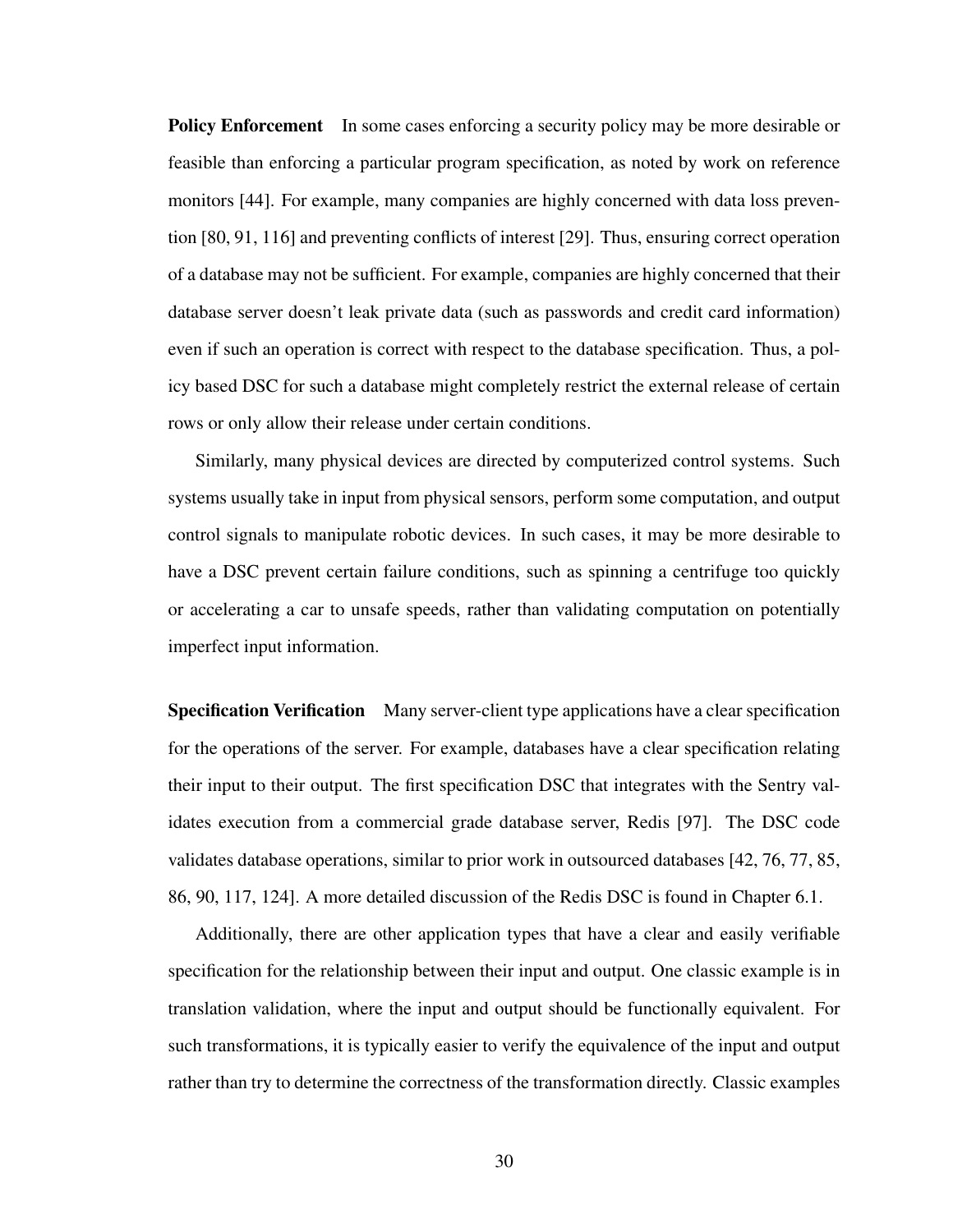include compiler optimizations and register allocation [\[87,](#page-110-3) [100,](#page-112-1) [103\]](#page-112-2); circuit equivalence checking [\[26,](#page-103-2) [71\]](#page-108-0); and High-Level Synthesis tools, such as C-to-RTL translation [\[13\]](#page-101-1).

# 3.3 First CAVO Prototype

For this thesis, I chose to create a CAVO prototype utilizing a compiler-based toolchain capable of producing programs consisting of untrusted native code and protected Sentry code. These programs are capable of communicating to an FPGA-based Sentry [\[119\]](#page-114-0). This system seemed to give maximum flexibility in not only showing the capability of the system, but also gave opportunity for future research into improving and optimizing the system.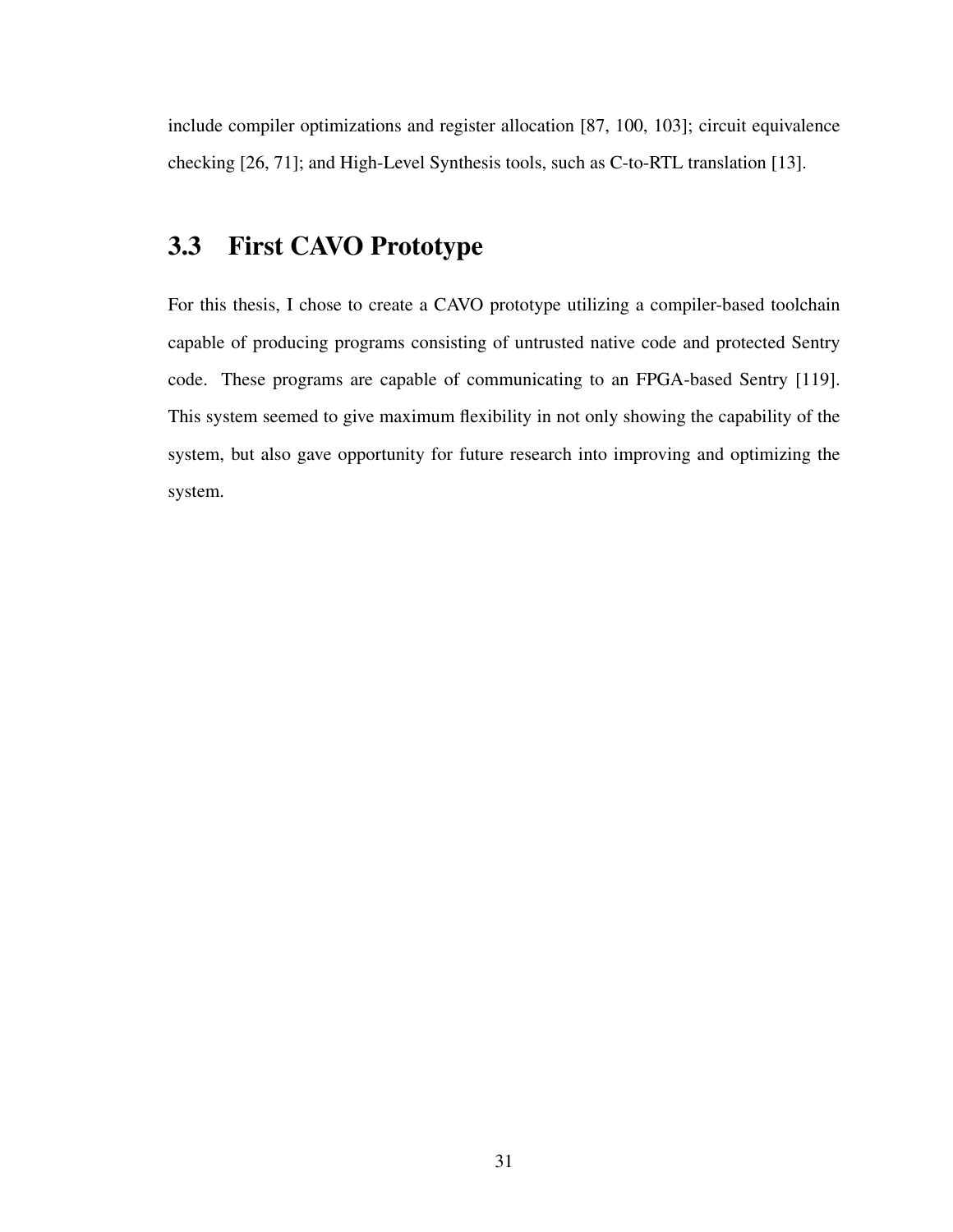# <span id="page-45-0"></span>Chapter 4

# CAVO Prototype Implementation

This work introduces the first prototype implementation of a full CAVO system and relies upon an FPGA Sentry implementation developed by Hansen Zhang [\[119\]](#page-114-0). Figure [4.1](#page-46-0) shows a simplified overview of the system. There are three main phases that will be discussed in more detail in this chapter. First is writing a program in the CAVO programming model ([§4.1\)](#page-47-0), which divides an application into trusted and untrusted code. In this model, an application starts in trusted code and can then invoke untrusted code to perform work on its behalf. Upon receiving a result from the untrusted code, the trusted code will verify the received results to ensure that what the untrusted code has produced is acceptable. Additionally, the model contains a library that allows the programmer to direct the Sentry to perform I/O operations and use select Sentry functionality.

The second component is the software toolchain ([§4.2\)](#page-51-0). The software toolchain takes as input both the trusted and untrusted code. The trusted code is sent through the CAVO Compiler, where it is compiled down to the Sentry Instruction Set Architecture (SISA). This is used to generate a trusted Sentry Binary, with matching signature, and an equivalent C program with instrumentation to forward the results of the untrusted execution of trusted code to the Sentry. These are then passed to the native Host Compiler, along with the untrusted code, to create an executable binary for the host system.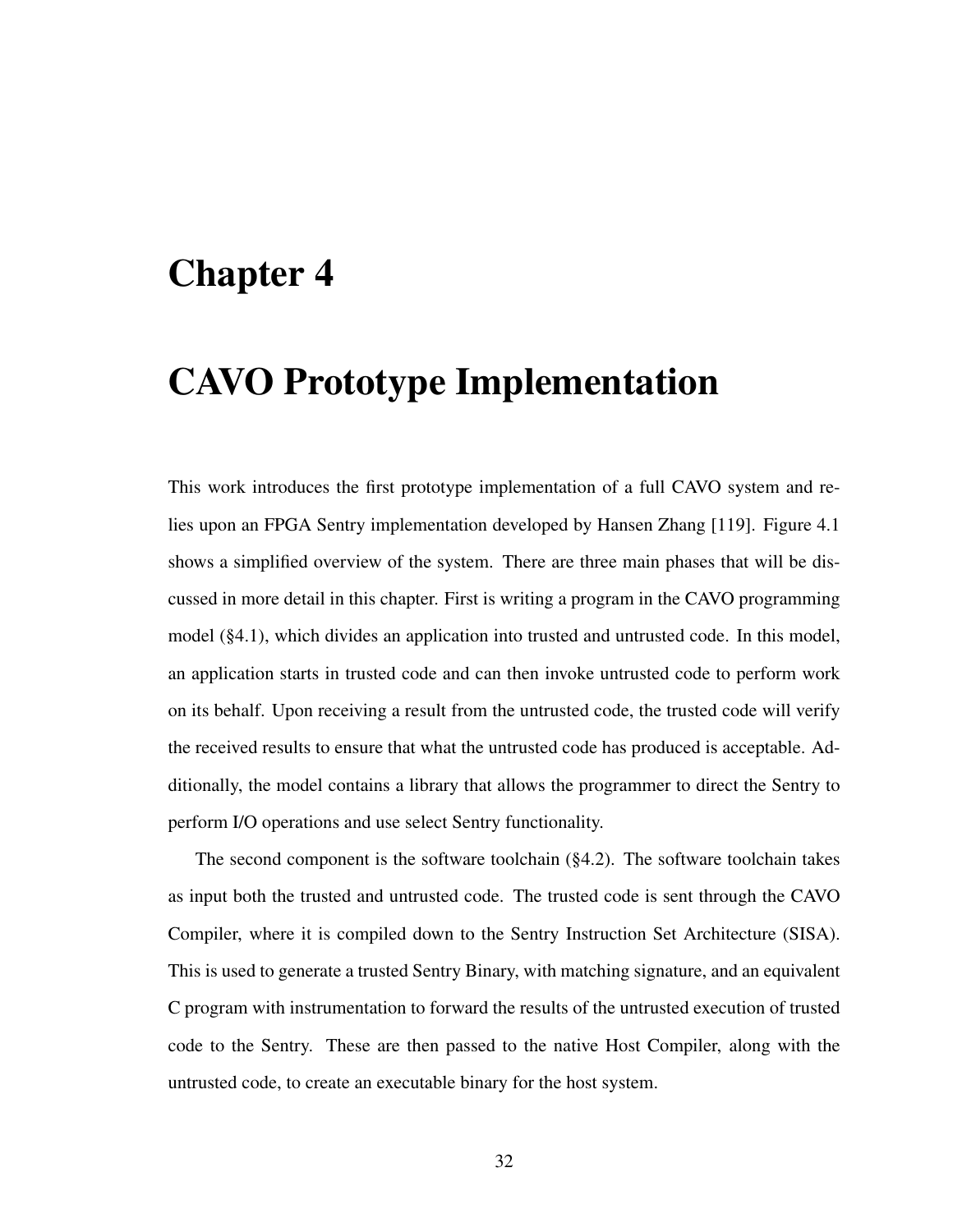<span id="page-46-0"></span>

Figure 4.1: Simplified view of the first prototype implementation of a CAVO based system.

Runtime verification ([§4.3\)](#page-55-0) is the final major phase. At runtime, a Sentry Loader first loads the Sentry Binary into the Sentry's memory space and verifies that the binary correctly matches the signature. The program may then begin execution. During execution, the instrumentation for trusted code streams results to the Sentry Control as well as receiving the results of any external communication. The Sentry Control is responsible for managing all of the functionality previously handled by the untrusted processor in Trust-Guard, namely managing the Sentry's cache, Merkle Tree data (including the MACs, block counters, and the tree of MACs [§2.3.2\)](#page-29-0), and streaming results to the Sentry. The Sentry Control can either be a daemon running on the untrusted machine, which is the current implementation, or as an untrusted hardware component. Finally, the Sentry itself validates instructions and communicates with the external interface.

In this model, only the programmer's trusted code, the CAVO compiler, and the Sentry are trusted. The CAVO compiler takes the programmer's trusted code and produces a Sentry Binary protected by a signature. This signature is checked by the Sentry during program loading ([§4.3.1\)](#page-56-0). Thus, any malicious modifications during either compile or runtime by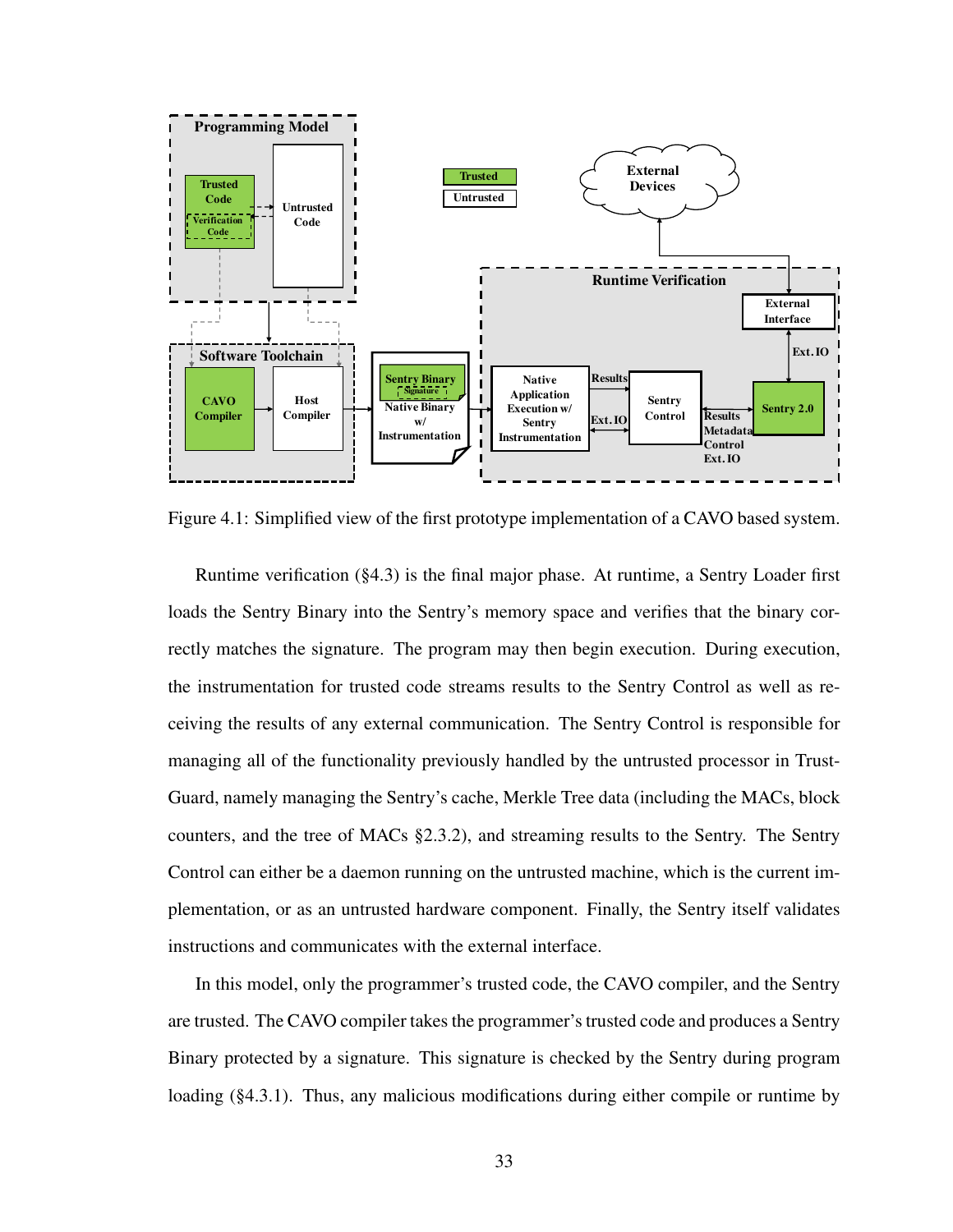any of the other components, including the native compiler or processor, will be detected, either through a signature mismatch on the Sentry Binary or as a runtime verification failure detected by the Sentry.

### <span id="page-47-0"></span>4.1 Programming Model

The goals of the CAVO Programming Model are to ease the creation of DSCs and enable trusted communication through the Sentry. For the purposes of this dissertation, the presented model uses C for both the trusted and untrusted languages, though any language is extendable in this way. Future implementations of CAVO may use a language whose programs can be formally verified more easily.

### <span id="page-47-1"></span>4.1.1 Supporting DSCs

As discussed in Section [3.2.2,](#page-40-0) one of the core ideas of CAVO is to allow a small, trusted DSC to validate the execution of a large amount of untrusted code. Thus, DSCs require the following mechanisms:

- demarcate trusted and untrusted code;
- call into untrusted code from trusted code;
- receive untrusted values from untrusted execution; and
- trigger an alert if validation fails.

The first step in the process of writing a CAVO-protected program is to determine what sections of code will be trusted and what sections will be untrusted. Program control must start in trusted code to give the program a trusted basis from which to call into untrusted code. Additionally, all external communication must originate in trusted code so that it may be validated by the Sentry. Untrusted code sections could be used to perform operations that do not lead to output, such as logging, and operations whose results can be validated. Since the execution of untrusted code is not directly validated by the Sentry, untrusted code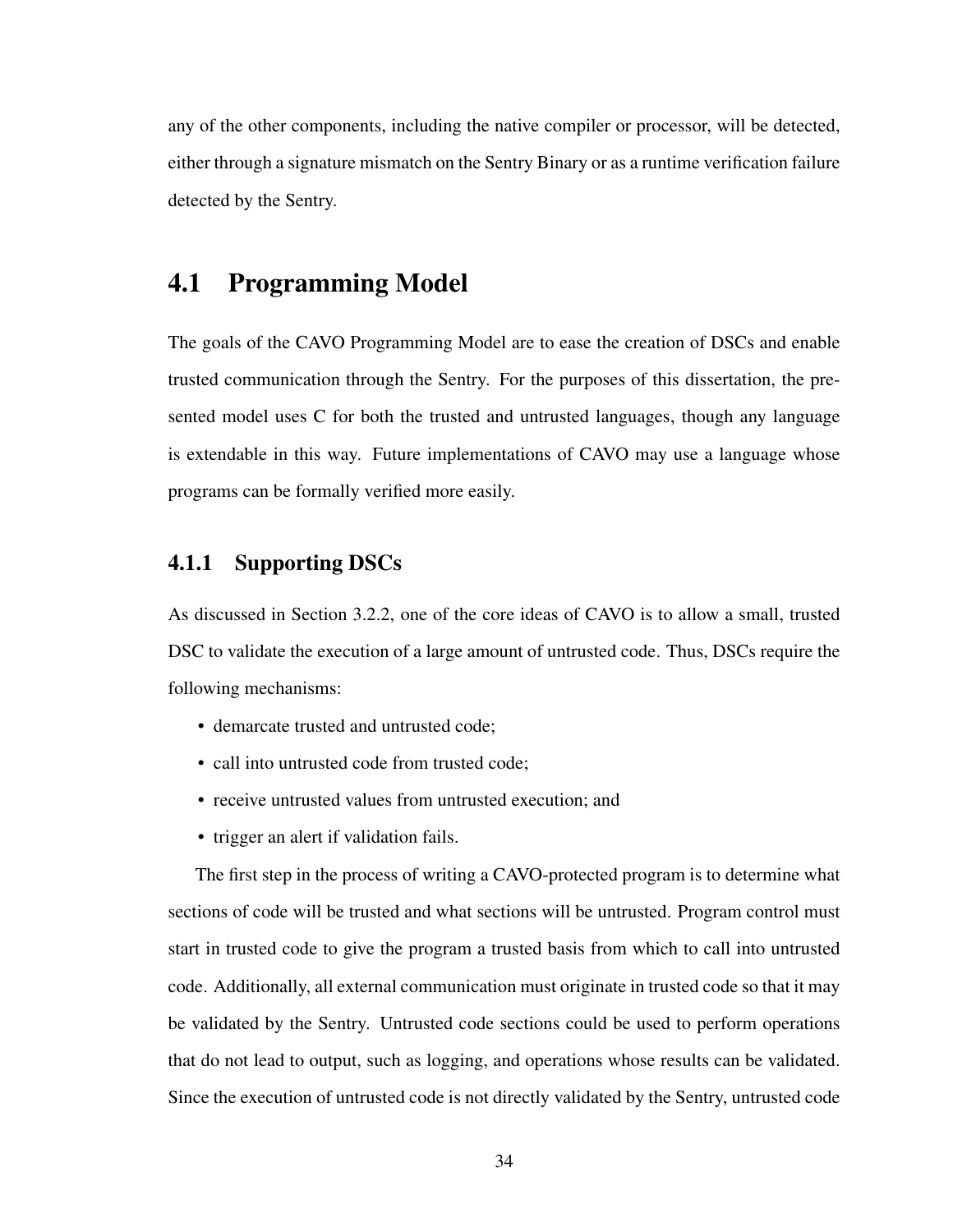```
1 typedef struct sqrtVals{
2 double val;
3 double res;
4 } sqrtVals_t;
5 const size_t sz = sizeof(double);
6
7 int main(int argc, char *argv[]){
8 uint64 t sockfd;
9 double x, res;
10
11 TG_init_server(LST_PORT);
12 while(1){
13 TG_recvAny(&sockfd, &x, sz);
32 sqrtVals_t arg;
14 res = sqrt(x);15 TG_send(sockfd, res, sz);
16 \quad \frac{1}{2}17 return 0;
18 }
                                 20 #pragma TrustGuard(UNT_EXEC)
                                  21 void sqrtUnt(void *arg);
                                  22
                                  23 void sqrtChk(sqrtVals_t *arg){
                                       double x = arg->val;25 TG_getUntVal(&(arg->res), sz);
                                       if(fabs(x*x - *arg->res)) > EPS){
                                  27 TG alert(-1);
                                   28 }
                                  29 }
                                  30
                                  31 double sqrt(double x){
                                  33 arg.val = x;
                                     sqrtUnt(&arg);
                                  35 sqrtChk(&arg);
                                  36 return arg.res;
                                   37 }
```
Figure 4.2: Example of a square root server written with the CAVO programming model. The function sqrtChk is a DSC that validates that the value returned from untrusted computation is the square root of the argument by ensuring that the square of the argument less the returned value is within some epsilon value, rather than recomputing the square root calculation.

cannot directly communicate externally. DSCs must be written to validate the results from untrusted code before the results are used to generate external communication.

These concepts are demonstrated with an example Square Root Server, seen in Figure [4.2.](#page-48-0) In this example, the actual square root functionality is considered untrusted and performed by the host system, since square root is both a complicated and costly procedure. The untrusted square root operation is validated by a relatively simple sequence of multiplication, subtraction, and comparison. The results from the untrusted square root are validated by the DSC before being used by the rest of the program. Untrusted computations and DSCs for real programs will typically be more complex, but these simple examples serve as instructive proxies.

The Square Root Server in Figure [4.2](#page-48-0) accepts incoming connections (line 11), receives a value (line 13), passes the value to untrusted code to compute its square root (line 34), uses a DSC to validate the result (line 35), signals an alert if the DSC fails (line 27), and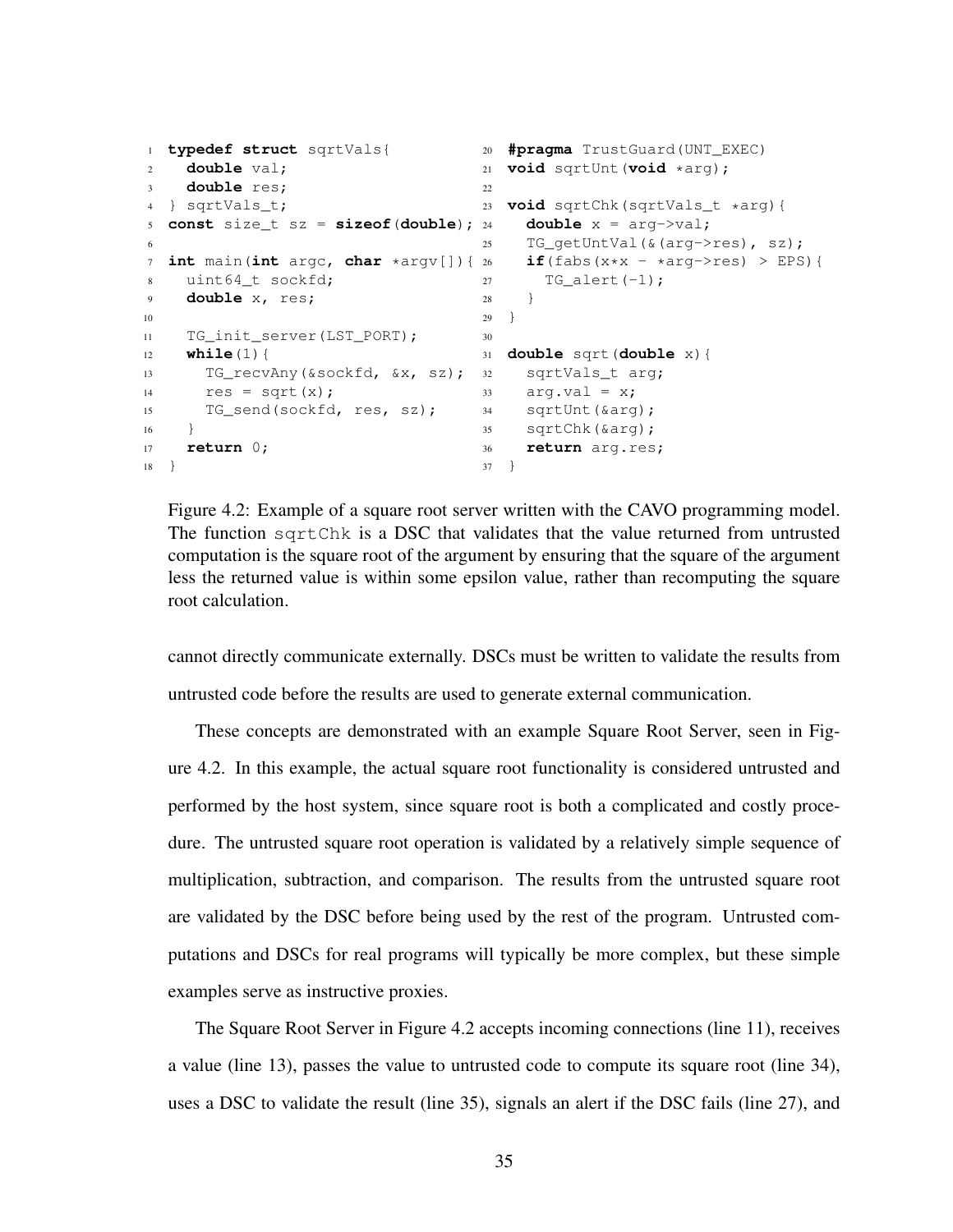sends the result back to the client (line 15). The networking components will be discussed further in the next section.

As the untrusted code is not executed by the Sentry, the programmer needs to indicate which functions call into untrusted code so that the toolchain will not generate such calls in the trusted code. This is accomplished by the TrustGuard(UNT EXEC) pragma shown on line 20, which is used to indicate that the sqrtUnt function is untrusted. The pragma ensures that the untrusted function is called only on the host and is not executed by the Sentry, which is accomplished by emitting any calls to such functions with the call.unt pseudoinstruction.

The signature for untrusted calls, a void pointer argument and no return value, is shown on line 21. The argument to the function should be a user-defined structure, shown in this example on lines 1-4, that contains all arguments and return values. Packing the arguments and returns into a single structure simplifies the code emitted by the toolchain. Additionally, structuring the untrusted calls in this way easily allows for future extensions to execute the untrusted calls in a parallel thread. This signature was modeled after the signature used by pthread create.

After returning from the untrusted call to sqrtUnt, the result from the untrusted code is stored in arg→res. This value is currently untrusted, since it was generated by untrusted code, and not registered with the Sentry, since the Sentry has not yet seen this value. Thus, its first use in trusted code must be to register them with the Sentry using a DSC. Registering the values with the Sentry allows it to protect them from any future malicious or erroneous interference by the untrusted system, in the same way that the Sentry protects values generated by trusted code.

Lines 23-39 show the sqrtChk DSC example. Note that the signature of the DSC is not required to be the same as that of the untrusted calls, but untrusted values should only be passed by reference to the DSC to avoid a use of the value before registration with the Sentry.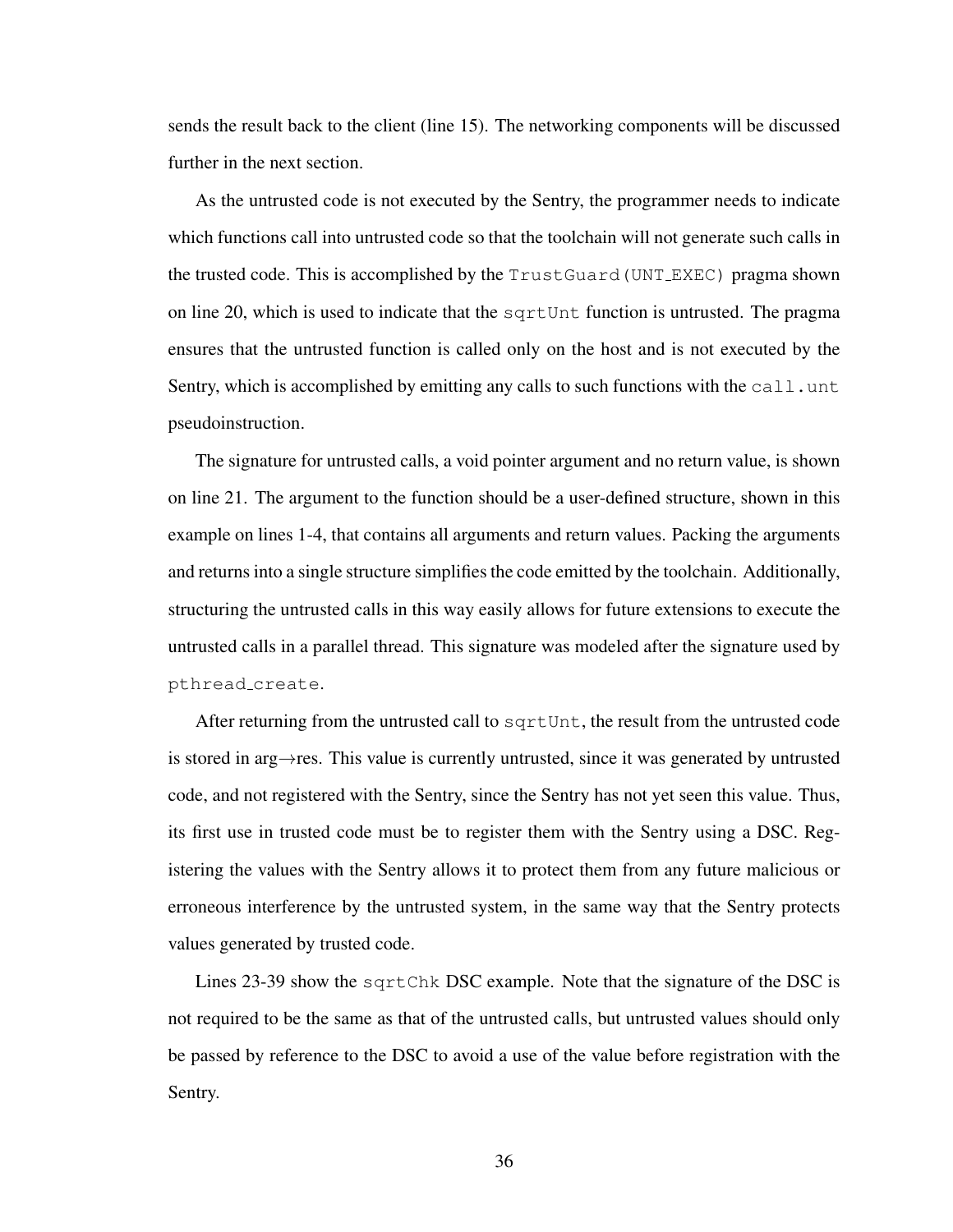Value registration is accomplished by the TG<sub>-9</sub>etUntVal function. TG<sub>-9</sub>etUntVal takes the address and length of an untrusted value in order to emit special instructions  $(r, \text{unt})$  to send these values to the Sentry for registration. It is important to note that after this step, the values from untrusted execution are now part of the Sentry's integrity structure but have not yet been validated. Thus, the programmer should take great care to ensure that any such values do not escape from the DSC without proper validation.

After loading the untrusted values into the Sentry, the DSC should validate the values returned from the untrusted code in some way. The sqrtChk DSC ensures that the received result is indeed the square root of the argument  $x$  by ensuring that the result of subtracting the value provided by the untrusted code from the square of  $x$  is less than some epsilon threshold. If the result passes this check, it is considered correct and returned to the program. If it does not, then the special  $TG_{\text{a}}$ lert function is called.  $TG_{\text{a}}$ lert (which converts to the SISA instruction  $a \text{lt } t$ ) raises an alert in the same way that the Sentry alerts if program execution validation fails.

Currently, an alert will simply halt the program. Future versions of the Sentry may make this a user defined parameter, with potential actions including halting the program, continuing in a special error handler, or halting after some number of failures. Other DSCs may be able to take some level of remediation to correct or repair the result returned by the untrusted code. The semantics of the programming model are discussed further in Section [5.](#page-62-0)

#### <span id="page-50-0"></span>4.1.2 Network Communication

A custom networking library is used to communicate through the Sentry due to its modified networking behavior. To simplify the Sentry, all communication occurs via explicit get and put communication instructions. To remove the nondeterminism inherent in communication and reduce the amount of communication flowing through the Sentry, the TCP/IP stack exists on the other side of the Sentry from the host machine. These design decisions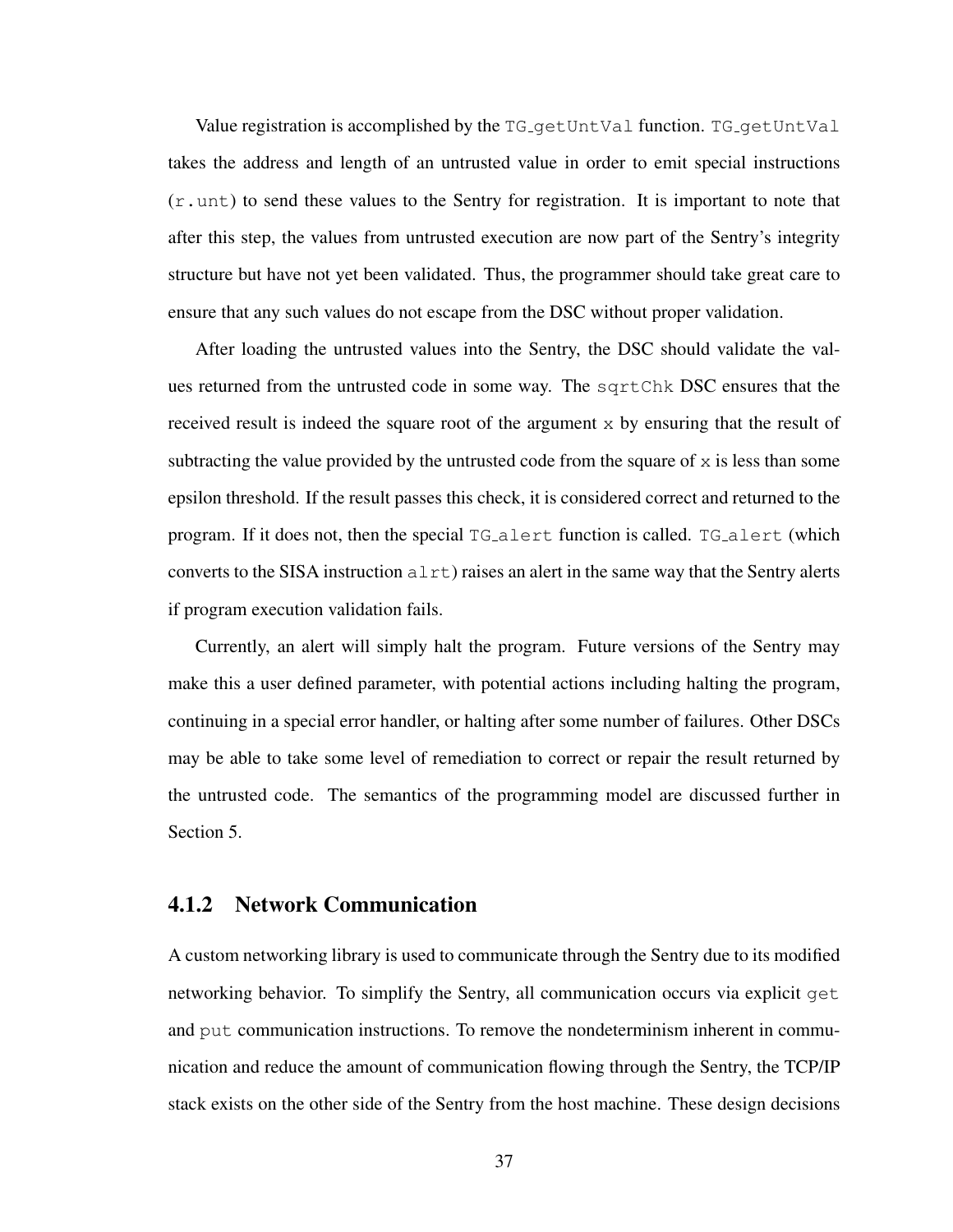are discussed in further detail in Section [4.3.3.](#page-59-0)

The library includes standard networking calls such as connect, select, send, recv, and close. Additionally, as all DSCs written thus far have been for server type programs, specialized functions have been written to make such server programs easier to write and more efficient. These include the calls seen in the example in Figure [4.2.](#page-48-0) TG init server initializes the server to listen for any incoming connections on the specified port. TG\_recvAny accepts communication from any incoming communication and stores the descriptor in the first argument. Additionally, there is a  $TG_{T}$ ecvRdy() function that checks to see if any incoming data has been received and is waiting for processing.

## <span id="page-51-0"></span>4.2 Compiler Based Software Toolchain

The toolchain is responsible for converting the trusted and untrusted source code of an application into a native binary and the signature-protected Sentry binary. The native binary is augmented with instrumentation to send results from the untrusted execution of trusted code to the Sentry. Figure [4.3](#page-51-1) shows the basic flow of the toolchain.

<span id="page-51-1"></span>

Figure 4.3: CAVO Software Toolchain that takes as input the trusted and untrusted program source and generates the instrumented native executable along with the signature-protected Sentry binary.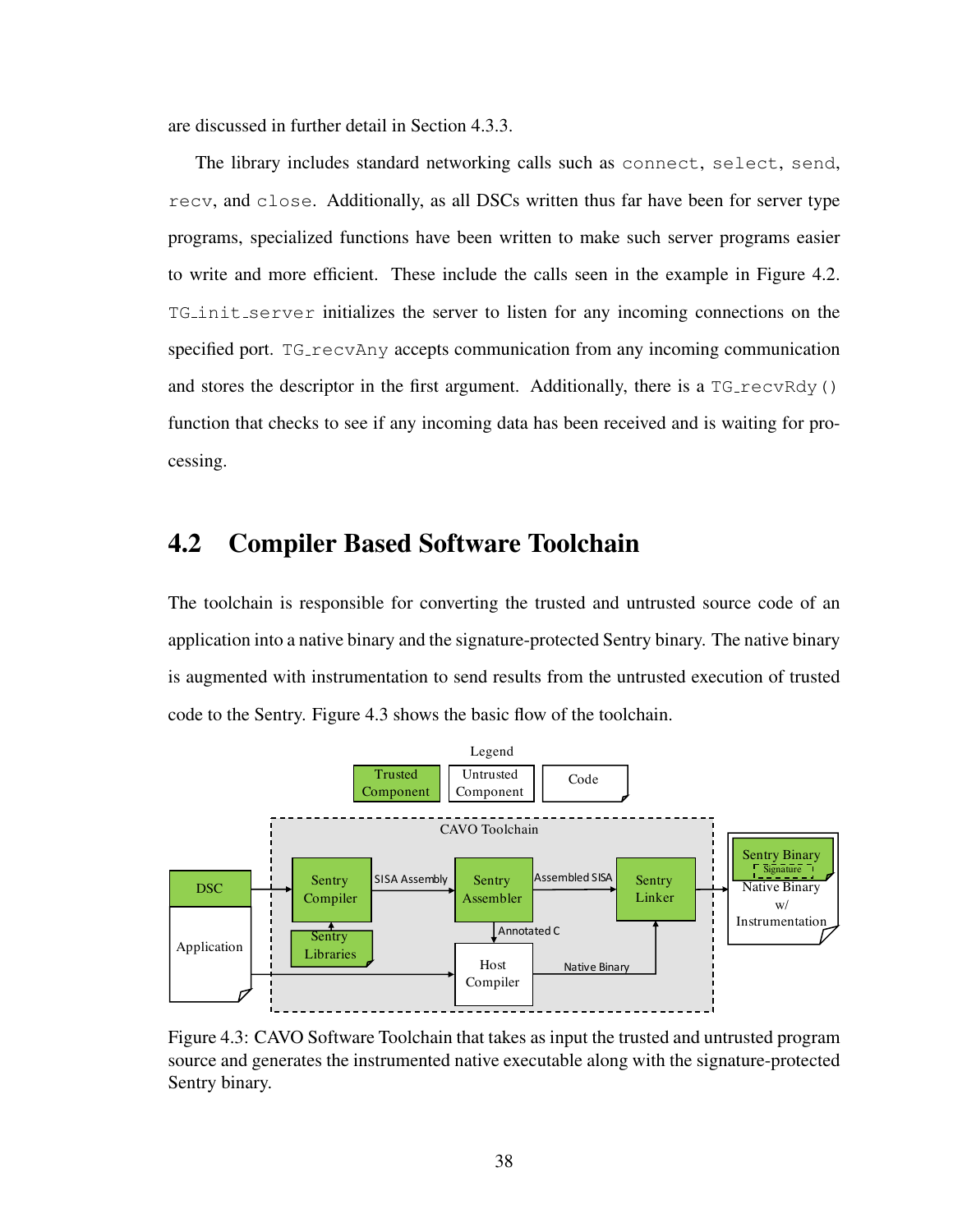The developer first passes the trusted and untrusted source files into the toolchain. Then any trusted source files, including the DSCs and Sentry Libraries, are passed into the Sentry Compiler, which is a modified version of the RISCV LLVM compiler [\[9\]](#page-101-2). The trusted code is then compiled down to the native SISA assembly. SISA is a simplified version of RISCV, consisting of only the basic memory, arithmetic, logical, branch, and jump instructions. RISCV was chosen as the basis for the Sentry ISA due to its open design and ongoing work for a formal specification and verification. It is additionally augmented with the Sentry instructions get, put,  $r$ . unt, and alrt and the pseudoinstruction call.unt discussed previously.

The resulting assembly is then passed into the Sentry Assembler, an augmented version of RISCV GAS. The assembler produces two results. First, a functionally equivalent version of the program in C (further discussed in [§4.2.1\)](#page-54-0). This type of emulation is similar to the binary translation used in other projects, such as the PowerPC to x86 translator and the Itanium Execution Layer [\[24\]](#page-102-0). This C code is additionally augmented with instrumentation to send execution results to the Sentry and is passed to the system's native compiler to produce a native binary. The assembler also passes an assembled version of the program to the Sentry Linker.

Finally, the host compiler passes the native binary to the Sentry Linker. The linker then performs final linking on the assembled SISA to ensures that the addresses of any objects that are visible to both the trusted and untrusted pieces of the program are aligned. The linker then signs the resulting Sentry Binary with its private key to ensure that it is not tampered with and produces the final combined native and Sentry binaries. Note that the Host Compiler does not need to be trusted in this setup as all operations it performs are validated through the Sentry's re-execution of the trusted and protected Sentry Binary.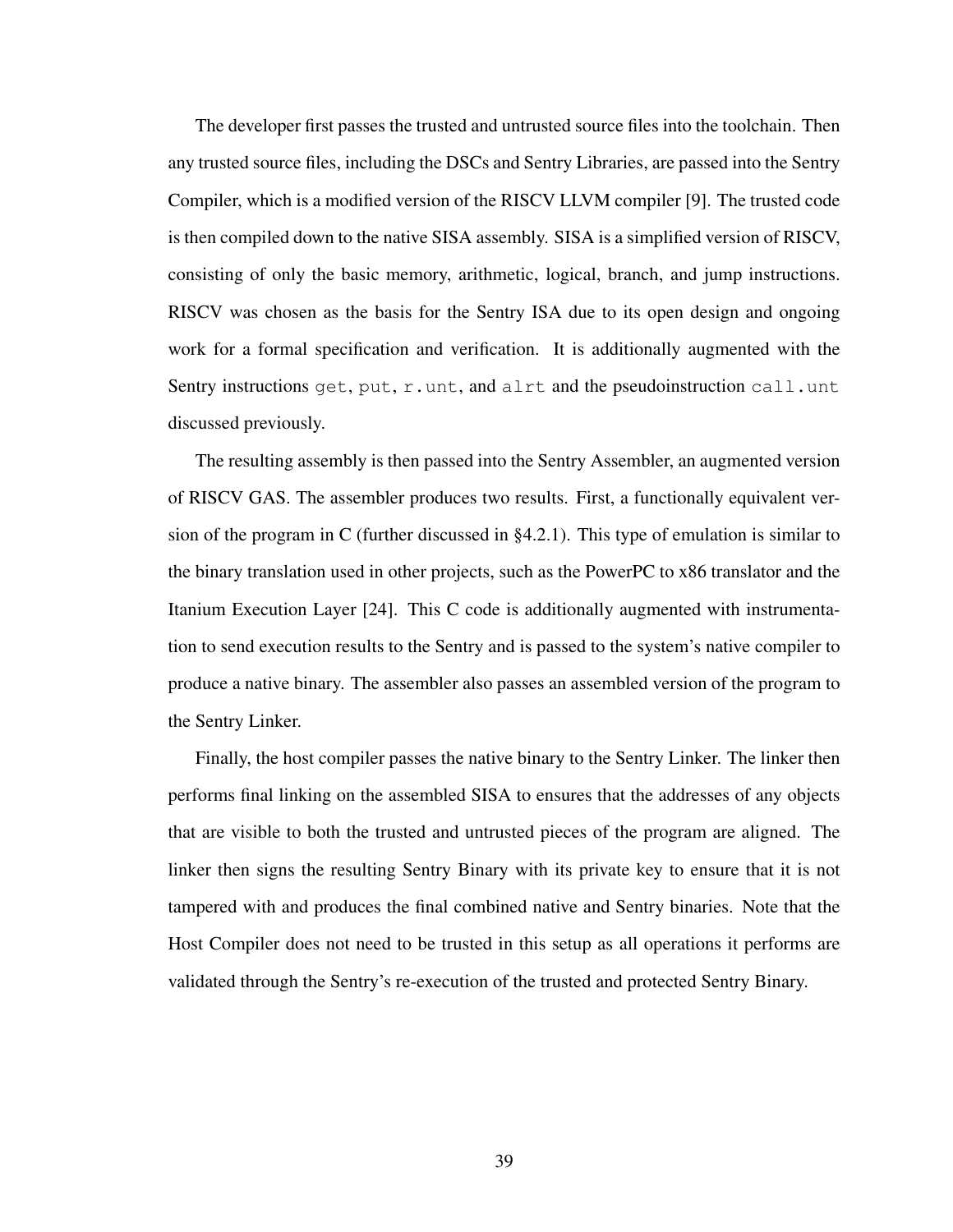```
1 sqrt:
2 ...
3 call.unt sqrtUnt
4 ...
5
6 sqrtChk:
7 ...
8 r.unt ft1, 0(a1)
9 fsd ft1, 0(a1)
10 ...
11 fld fa0, 0(a0)
12 fmul ft0, fa0, fa0
13 \cdot \cdot \cdot14 blt ft0, ft1, l1
15 l0:
16 \cdots(a)
                               1 sqrt:
                               2 ...
                               3 sqrtUnt(a0);
                               4 \cdot \cdot \cdot5
                               6 sqrtChk:
                               7 ...
                               8 ft1 = *(0+a1);9 sendToSentry(ft1);
                              10 \star (0 + a1) = ft1;11 sendToSentry(ft1);
                              12 ...
                              13 fa0 = x (double x) (0+a0);
                              14 sendToSentry(fa0);
                              15 ft0 = fa0 * fa0;16 sendtoSentry(ft0);
                              17 ...
                              18 if(ft0 < ft1) {
                              19 sendtoSentry(0);
                              20 sendtoSentry(Sentry_l1_addr);
                              21 goto l1;
                              22 } else {
                              23 sendtoSentry(1);
                              24 }
                              25 \quad 10:26 ...
```
<span id="page-53-4"></span><span id="page-53-2"></span><span id="page-53-1"></span>(b)

<span id="page-53-3"></span>Figure 4.4: Example showing the conversion of parts of the DSC from Figure [4.2](#page-48-0) into SISA (a) and the equivalent C with instrumentation (b). Note that results are sent in (b) to break depenencies and enable parallel checking within the Sentry. SISA assembly instructions: call.unt= call untrusted function;

- r.unt= receive untrusted value;
- fsd= floating point store double;
- fld: floating point load double;
- fmul= floating point multiply;
- blt= branch less than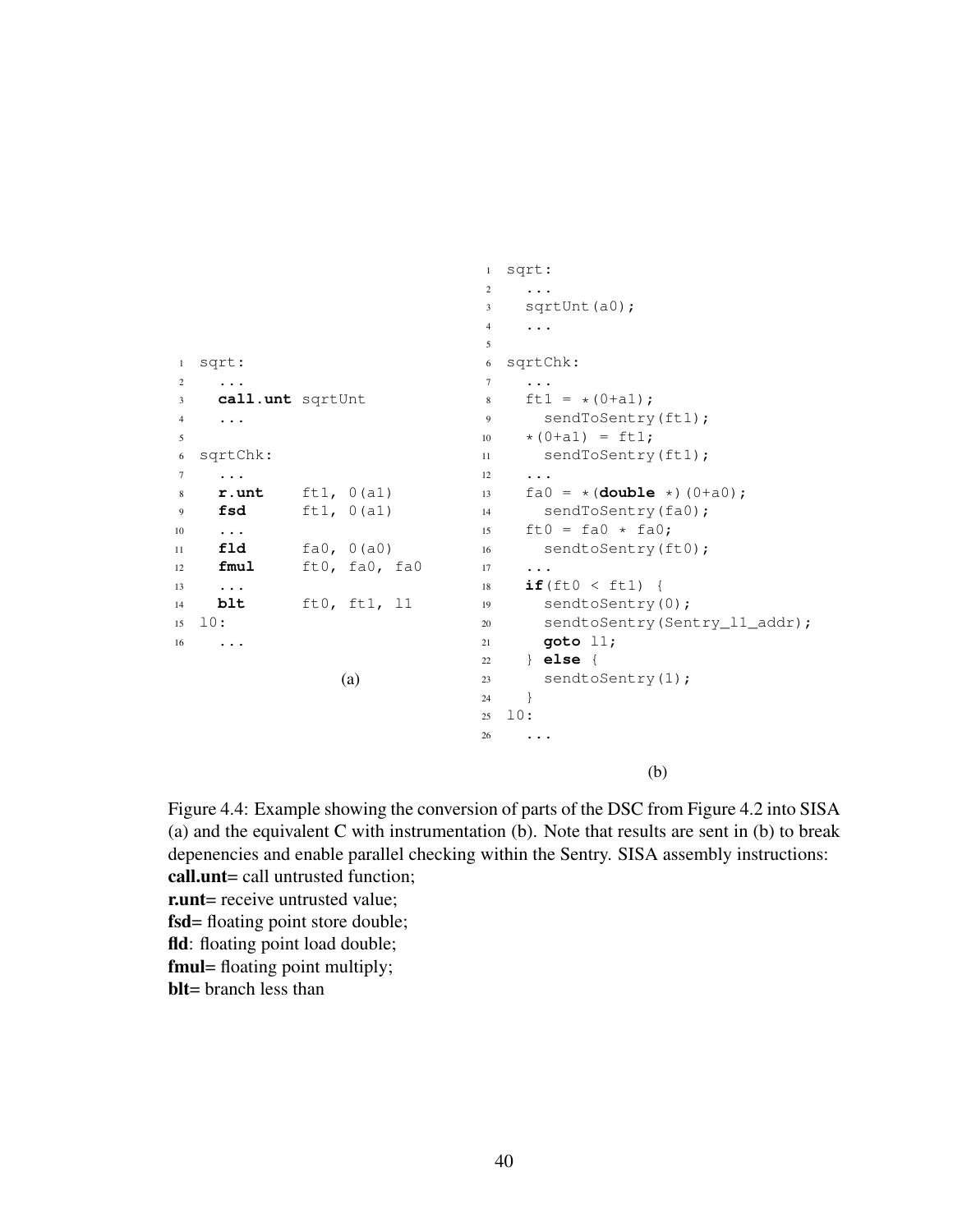#### <span id="page-54-0"></span>4.2.1 Sentry Emulation and Program Instrumentation

To enable the protection of commodity systems, the Sentry Assembler converts trusted Sentry code to an instrumented C version that can be compiled for native execution as well as an assembled SISA version. This involves three primary functions. First, inserting instrumentation to send results to the Sentry via the helper function sendToSentry. Second, converting SISA instructions into their equivalent C codes, so that the C code can then be compiled to a native binary. Third, untrusted calls are properly executed in the untrusted code but not executed by the Sentry. Figure [4.4](#page-53-0) shows a snippet of the DSC from Figure [4.2](#page-48-0) in SISA (a) and instrumented C (b).

Instruction conversion falls into two main categories for standard instructions: control flow changing instructions and all other instructions. To maintain its simplicity, the Sentry has very simple logic to gather instructions, with control flow changing instructions being handled specially. Control flow instructions send a special status bit to indicate if the jump was taken  $(0)$  or not taken  $(1)$ . If the jump was taken, the jump target address is additionally sent  $[54, 120]$  $[54, 120]$ . This can be seen in Figure [4.4,](#page-53-0) where the blt in (a) is converted into the if/else block in lines [18](#page-53-1)[-24](#page-53-2) of (b). All other normal instructions are converted in the logical manner to maintain their functionality. For example, the fmul instruction in line [12](#page-53-3) (a) is converted into the multiply expression in line [15](#page-53-4) (b).

The special pseudoinstruction call.unt indicates to the Sentry Assembler that the function call should be executed only by the untrusted host and not by the Sentry. Thus, the instruction is converted into a standard function call in the C version and is totally omitted from the assembled SISA version. This can be seen in Figure [4.4,](#page-53-0) where the call.unt sqrtUnt call in line [3](#page-53-6) (a) becomes the simple function call sqrtUnt (a0) in line 3 (b). This also demonstrates how the requirement for all untrusted calls to take a single argument simplifies the C code generation of the Sentry Assembler, the function call generated by call.unt always has the single a0 argument.

Of final note is the r.unt instruction, which is converted frmo the  $TG_q$ etUntVal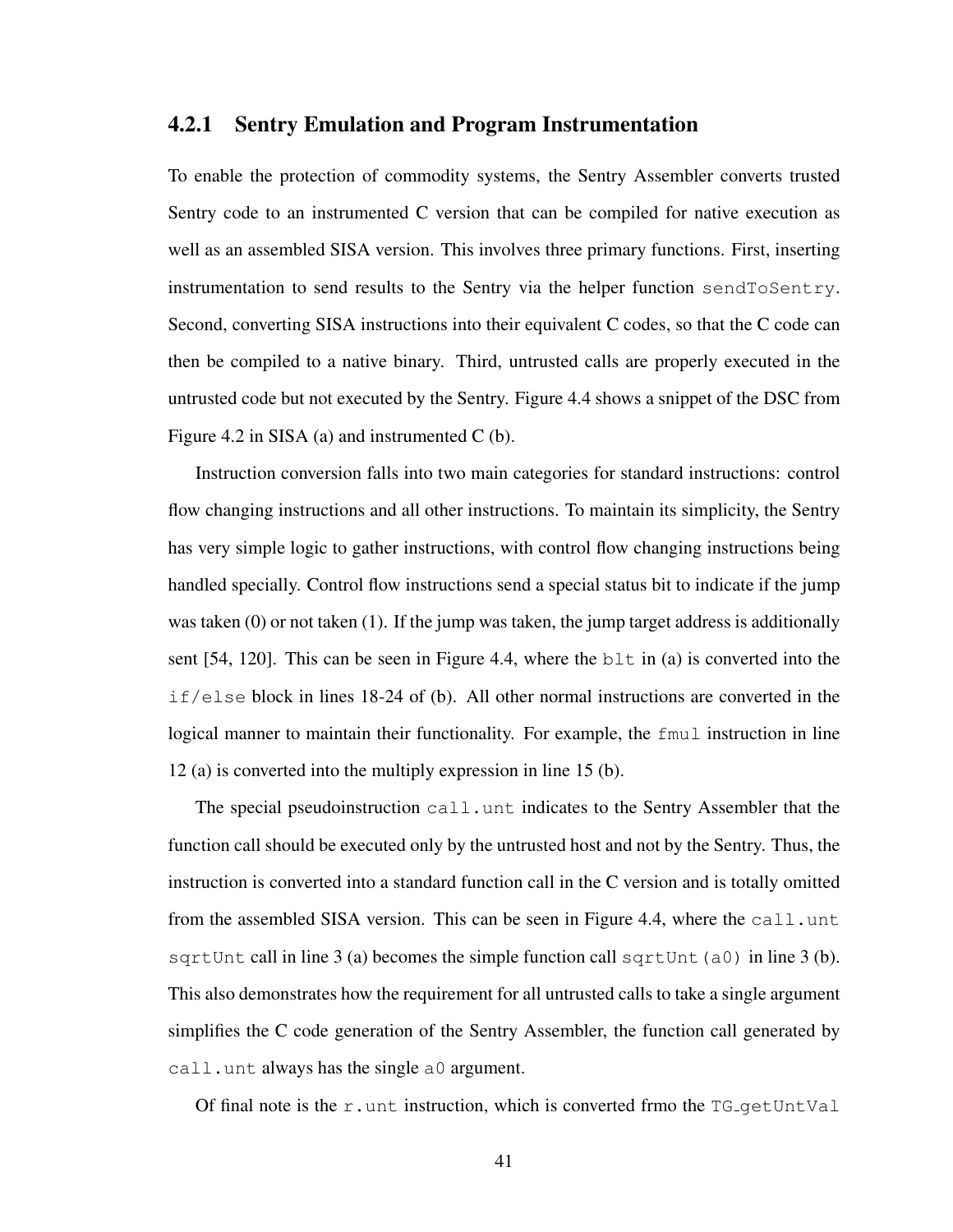function. This instruction causes the untrusted host to load the value from the specified address into the specified register. However, as this value originated from untrusted execution, the Sentry simply accepts the incoming value from the *Incoming ExecInfo Buffer* and stores this value into the specified register. This value should then be validated by the DSC to ensure that an acceptable value has been sent by the untrusted host.

## <span id="page-55-0"></span>4.3 Runtime Verification

The final phase of CAVO is the execution and runtime verification of a protected program. Figure [4.5](#page-55-1) shows the current implementation of the CAVO Runtime Verification system. In this system, both the application under protection and the Sentry Control run as separate processes in the commodity host system. The Sentry is instantiated on an FPGA on a PCIe network card[\[119\]](#page-114-0). A Linux system is also instantiated on the FPGA using a softcore system, i.e. the full system is implemented in FPGA logic. The softcore is used to control the external Ethernet interface and run the TCP/IP server that the Sentry communicates through.

<span id="page-55-1"></span>

Figure 4.5: CAVO Runtime verification for a system with the Sentry on an FPGA PCIe network card.

When a program is launched, the Sentry Program Loader, discussed in more detail in the next section, first sends the Sentry Binary to the Sentry Control. Next, it loads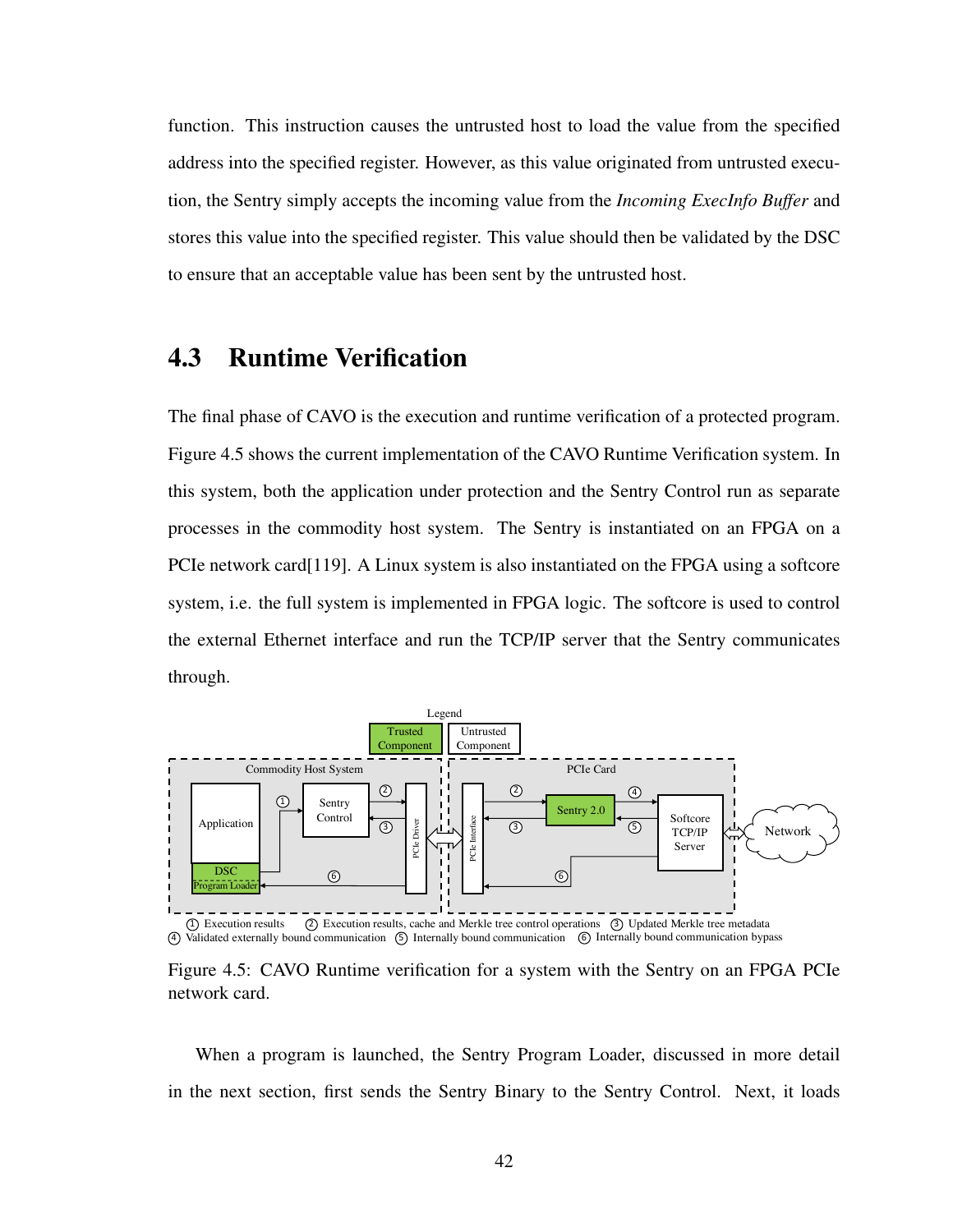the Sentry Binary into the Sentry's memory and Merkle tree and validates its signature. After successfully loading, the program then executes. The instrumentation inserted by the toolchain ensures that the result from every trusted instruction is sent to the Sentry Control process through the IPC channel  $(1)$ .

The Sentry Control is responsible for delivering results to the Sentry and managing the Sentry's cache system. The Sentry Control delivers these to the Sentry through the PCIe driver  $(2)$ . The Sentry Control also receives all results of cache evictions from the Sentry through the PCIe Driver  $(3)$ . The Sentry itself validates all results received through its functional unit re-execution.

The Sentry sends the results of all successfully validated put instructions to the softcore through an internal FPGA buffer  $(4)$ . The softcore accepts or creates TCP/IP connections according to the commands received through the Network Communication library discussed in Section [4.1.2.](#page-50-0) All inbound communication is sent via an internal FPGA buffer to the Sentry  $\overline{(5)}$ , where it waits until a get instruction captures it. Additionally, inbound communication is sent along the bypass channel  $(6)$  so that the application can execute get instructions locally without waiting for the Sentry. The results of get instructions are later validated against the value received by the Sentry, thus ensuring that the untrusted system cannot manipulate received values that it receives through the bypass.

#### <span id="page-56-0"></span>4.3.1 Program Loader

The program loader is responsible for loading the trusted binary into the Sentry's memory and Merkle Tree, and validating the binary's signature. To load the binary into the Sentry's memory, the program loader itself must execute as trusted thus creating a bootstrapping problem. One possible solution is for the manufacturer of the Sentry to generate the Merkle Tree metadata for the program loader upon creating the Sentry's private key. The root of this tree will then be stored in a private static register on the Sentry. Upon initialization, the Sentry will load this value into the Merkle Tree root register. Additionally, the Merkle Tree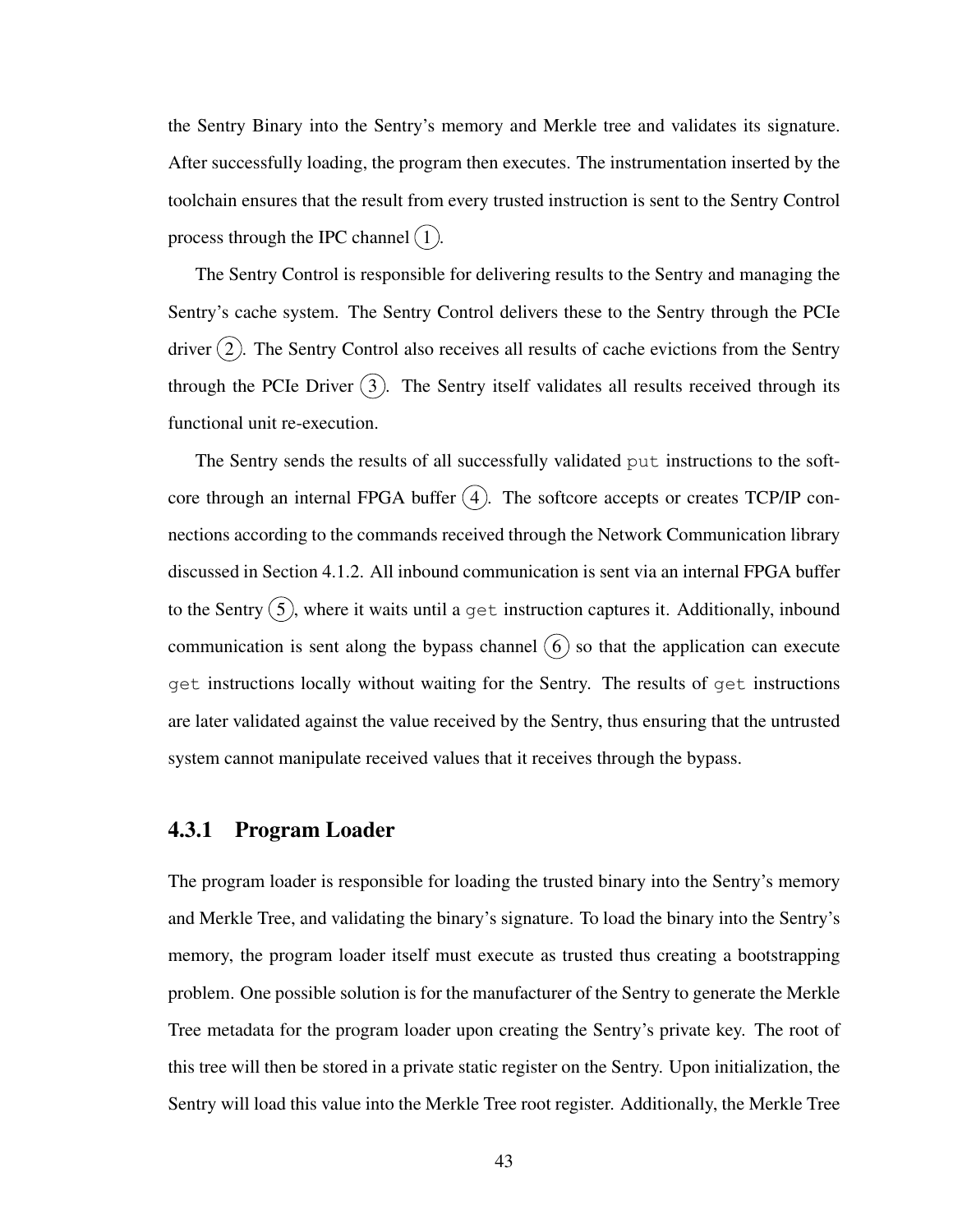<span id="page-57-0"></span>

| 16 byte hash | $ 8 \text{ byte}   8 \text{ byte} $ |     | text section | $ 8 \text{ byte}   8 \text{ byte}   8 \text{ byte}$ |      |     | data | $\cdots$ |
|--------------|-------------------------------------|-----|--------------|-----------------------------------------------------|------|-----|------|----------|
|              | addr                                | len |              | count                                               | addr | len |      |          |

Figure 4.6: Encoding for Sentry Binary format

node values will be stored as part of the Sentry Control so that every program will start with the program loader already loaded into memory. The loader additionally contains the public key for the trusted software source.

The program loader will then read the Sentry Binary as untrusted data and store it into memory. The Sentry Binary format, shown in Figure [4.6,](#page-57-0) is designed to easily be looped over and read by the program loader. While loading the binary, the program loader also generates the hash of the binary. Upon fully loading the binary, the loader decrypts the 16-byte hash using the trusted source's public key and compares it with the generated hash value. If the values match, the loader jumps to the start address and begins program execution. If the values do not match, an alert is triggered. Once the program is validated and loaded into memory, it will be protected from erroneous or malicious modification by the Sentry's memory protection provided by the Merkle tree.

### 4.3.2 Sentry Control

The Sentry Control (SC) handles all communication with and control of the Sentry, functionality previously handled by the modified CPU in TrustGuard [\[54,](#page-106-0) [120\]](#page-115-0). The SC currently runs as a daemon process on the host machine and communicates to the application process via a Unix socket. Algorithm [1](#page-58-0) shows the basic control algorithm for the Sentry Control.

The SC starts by sending a reset command to the Sentry that causes it to load the default root value into the Merkle Tree Root Register and to flush its cache. After receiving the program binary from the application, the SC goes into the main loop and waits to receive results. Upon receiving a result, the SC determines what instruction this result should have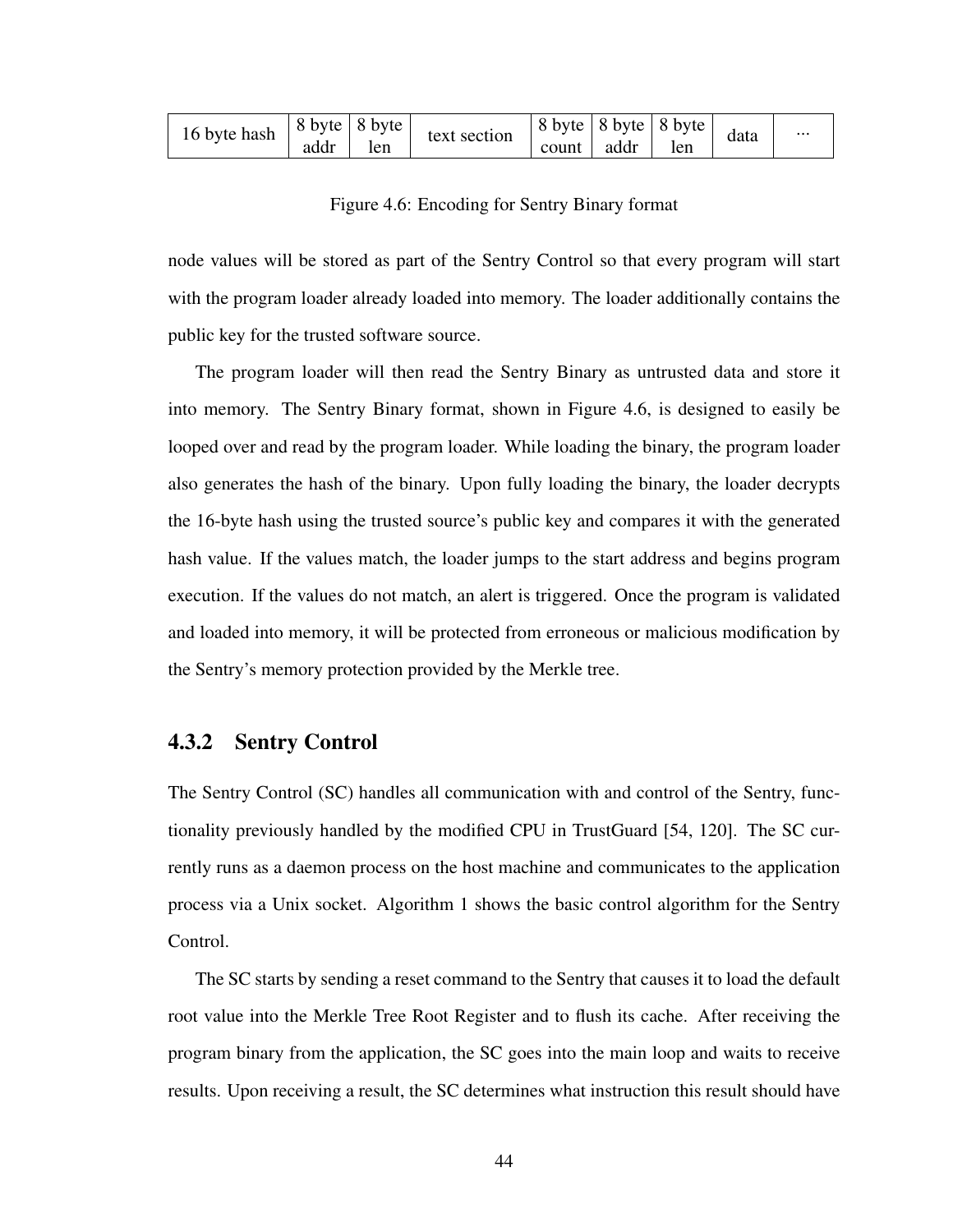| <b>Algorithm 1: Sentry Control algorithm</b> |                                                     |  |  |  |  |
|----------------------------------------------|-----------------------------------------------------|--|--|--|--|
| resetSentry()<br>1                           |                                                     |  |  |  |  |
| $prog = receiveProgram()$<br>$\mathbf{2}$    |                                                     |  |  |  |  |
| 3                                            | $PC = 0$                                            |  |  |  |  |
| $\overline{\mathbf{4}}$                      | while not exited do                                 |  |  |  |  |
| 5                                            | $res = receiveResult()$                             |  |  |  |  |
| 6                                            | $inst = prog(PC)$                                   |  |  |  |  |
| 7                                            | if <i>notCached(inst)</i> then                      |  |  |  |  |
| 8                                            | update instruction cache line                       |  |  |  |  |
| 9                                            | update Merkle Tree data                             |  |  |  |  |
| 10                                           | <b>if</b> isLoad(inst) or isStore(inst) <b>then</b> |  |  |  |  |
| 11                                           | if notCached(res.addr) then                         |  |  |  |  |
| 12                                           | update res.addr cache line                          |  |  |  |  |
| 13                                           | update Merkle Tree data                             |  |  |  |  |
| 14                                           | else                                                |  |  |  |  |
| 15                                           | send res.addr                                       |  |  |  |  |
| 16                                           | $PC++$                                              |  |  |  |  |
| 17                                           | else if <i>isControl(inst)</i> then                 |  |  |  |  |
| 18                                           | send res.jumpStat                                   |  |  |  |  |
| 19                                           | <b>if</b> jumpTaken(res.jumpStat) <b>then</b>       |  |  |  |  |
| 20                                           | send res.jumpDst                                    |  |  |  |  |
| 21                                           | $PC = res.jumpDst$                                  |  |  |  |  |
| 22                                           | else                                                |  |  |  |  |
| 23                                           | $PC++$                                              |  |  |  |  |
| 24                                           | else                                                |  |  |  |  |
| 25                                           | send res.val                                        |  |  |  |  |
| 26                                           | $PC++$                                              |  |  |  |  |
|                                              |                                                     |  |  |  |  |

<span id="page-58-0"></span>originated from. Next, it determines if this instruction is already in the Sentry's cache. If not, it sends the cache line for the instruction and the appropriate Merkle Tree data as well as the appropriate evict messages to ensure these lines are available.

If the instruction is a memory instruction, i.e. a load or a store, the SC determines if the accessed address is already in the cache. If so, it sends accessed address to the Sentry. If the address would be a cache miss, it sends the appropriate cache line for the address and associated Merkle Tree data as well as the evict messages to ensure these lines are cleared. All dirty cache lines must additionally have their Merkle Tree nodes updated. The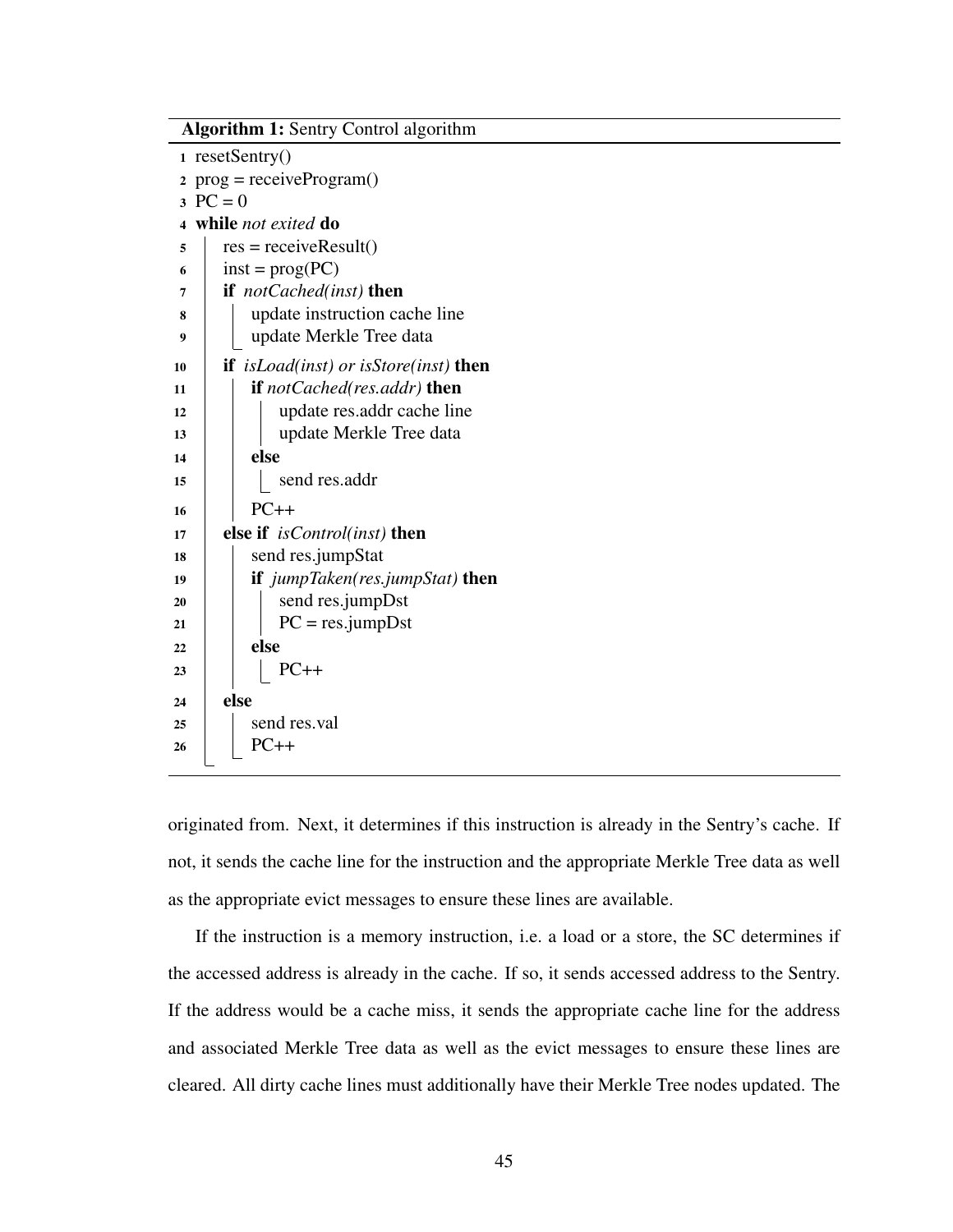SC can direct the Sentry to perform these updates, but must wait for the Sentry to return the updated lines as the SC is untrusted and does not have access to the Sentry's private key. In both cases, the SC increments its PC index to the next instruction.

If the instruction is a control flow changing instruction, the SC first sends the jump status, taken or not taken. If the jump was taken, the destination is sent and the SC updates its PC to the new value. If the jump was not taken, the SC takes no special action. For all other instructions, the SC simply sends the result and increments its PC to the next instruction.

If the program exits normally, the SC exits out of the loop and waits for the next program to start. To prevent the SC from getting stuck in the case a program crashes, all applications send a special reset packet to the SC to force it to exit from the main loop, reset the Sentry, and receive the new Sentry Binary.

### <span id="page-59-0"></span>4.3.3 Sentry 2.0

Several enhancements and four new instructions have been added to the Sentry to enable it to protect commodity systems and support DSCs. Figure [4.7](#page-60-0) shows an updated architectural diagram for the Sentry.

First, a special saved root (S. Root) static register has been added. This register holds the root of the Merkle Tree when the program loader is the only thing in memory. Upon powering on or receiving a reset signal, the S. Root register's contents are loaded into the working root register (W. Root) so that the program loader may load the application binary into the Sentry's memory and Merkle Tree.

**get rd** The get instruction is used to receive a value from the external softcore system. Communication from the softcore is held in the Sentry's Input Buffer. When a get instruction is executed, the next value in the Input Buffer is loaded into the destination register. The received value is compared against the value reported by the Host.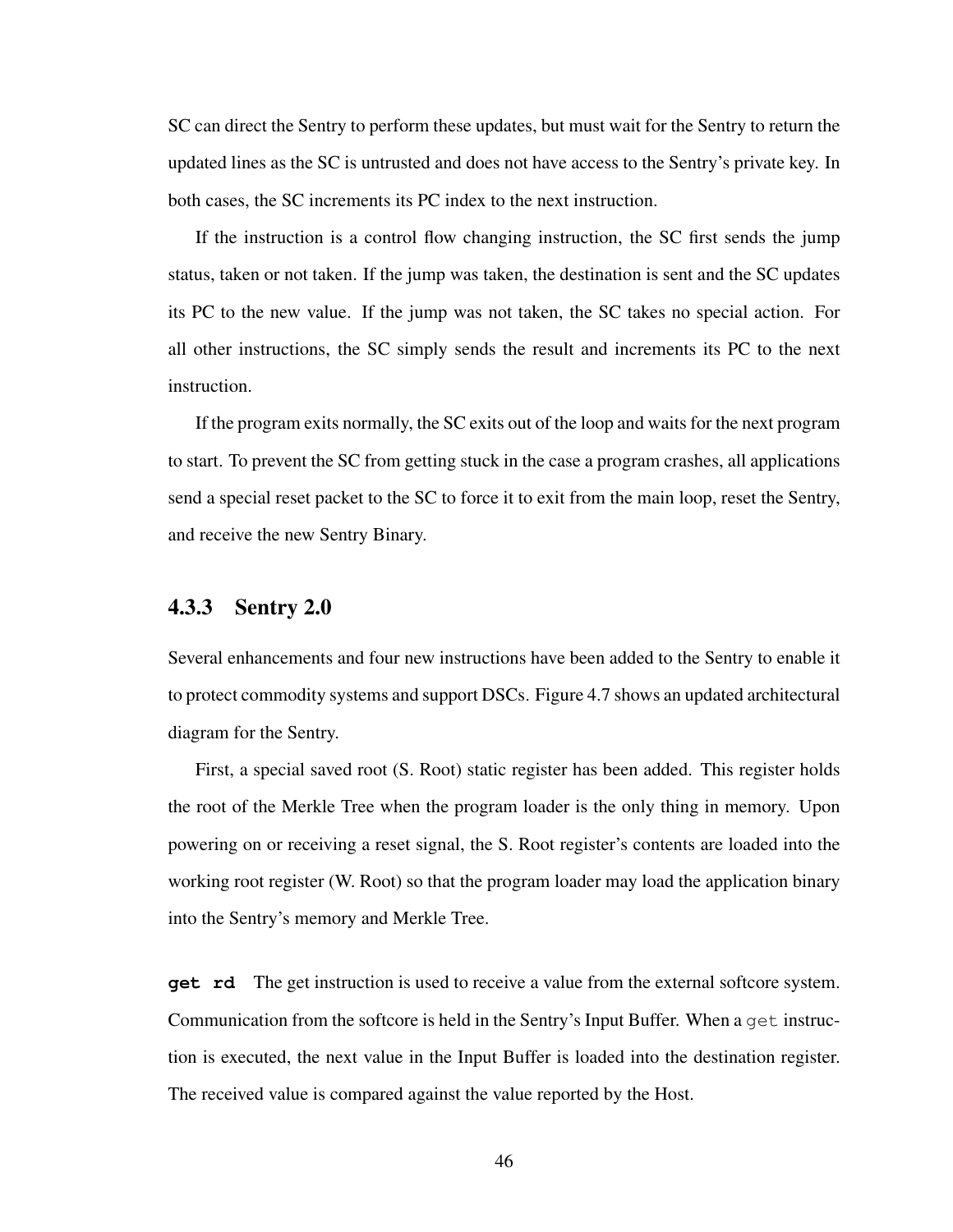<span id="page-60-0"></span>

Figure 4.7: Architectural diagram of Sentry 2.0.

**put rs1** The put instruction is used to send a value to the external softcore system. The value is compared against the shadow register value. If the values match, the output value is stored in the Pending Output Buffer. Recall that instruction checking in the Sentry is performed in a speculative manner, assuming that all associated memory validation will succeed[\[54,](#page-106-0) [120\]](#page-115-0). Thus, the potential output value will wait in the buffer until all associated memory checking has been completed by the Metadata Checking Unit.

**r.unt rd** The receive untrusted instruction is used to load a value from untrusted execution into the Sentry without causing a checking violation. The  $r$  unt instruction simply takes the result from from the Incoming ExecInfo Buffer and stores it into the specified register, thus no check is performed on this instruction. Instead, the programmer should be sure that their DSC properly validates the untrusted value.

**alrt** The alert instruction is used to indicate that the DSC validation check has failed. This instruction simply causes a failure in the checking unit in the same way that a normal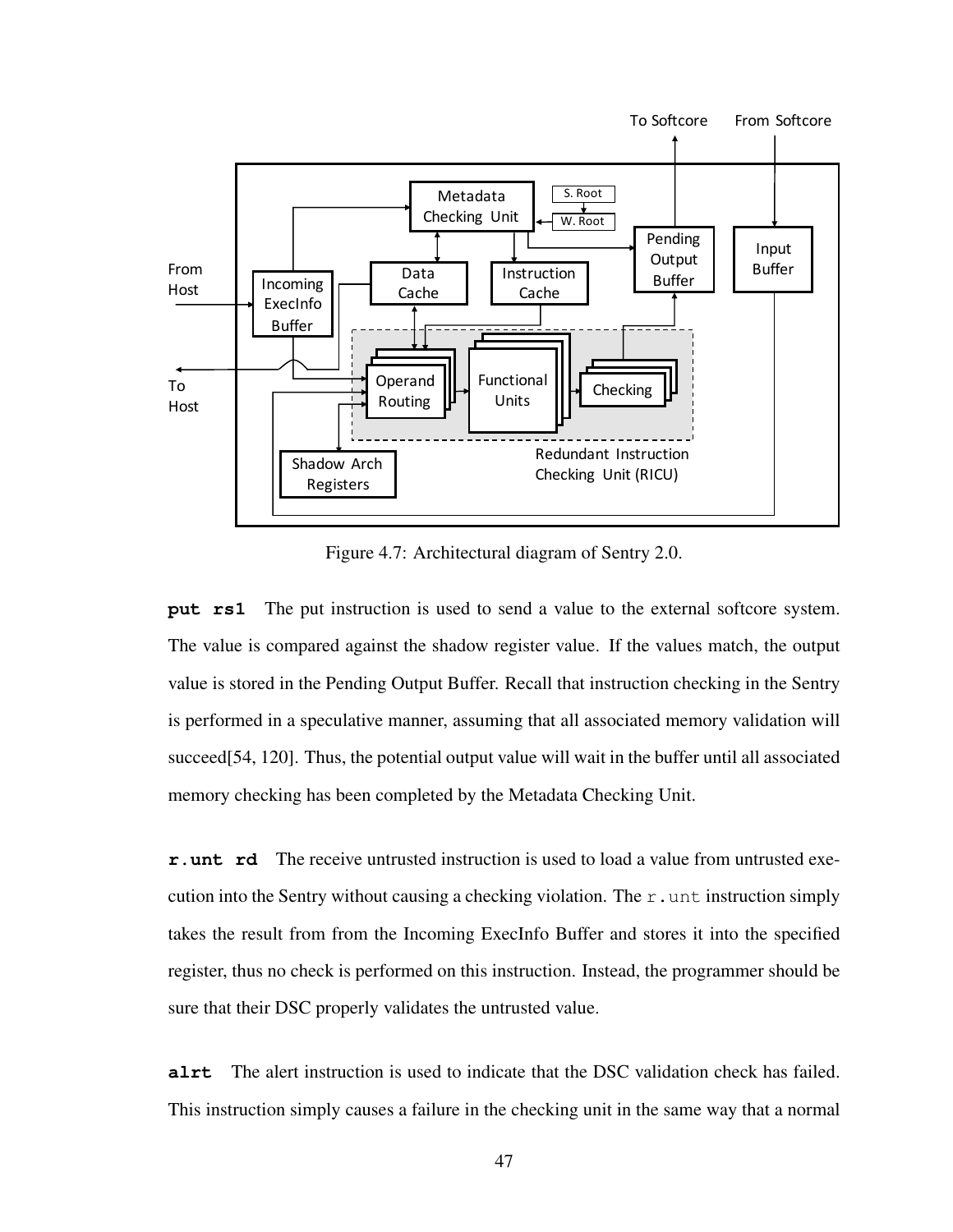instruction would if its check fails.

# 4.4 Conclusion

This chapter has presented the first prototype implementation of a CAVO system that runs on a commodity system protected by a prototype Sentry implementation running on an FGPA PCIe network card. Many of the design decisions for this initial prototype were focused towards generating a stable and easily modifiable prototype, rather than focusing on performance. The next chapter presents the DSC Semantics while Chapter [6](#page-80-1) describes two initial case study DSCs.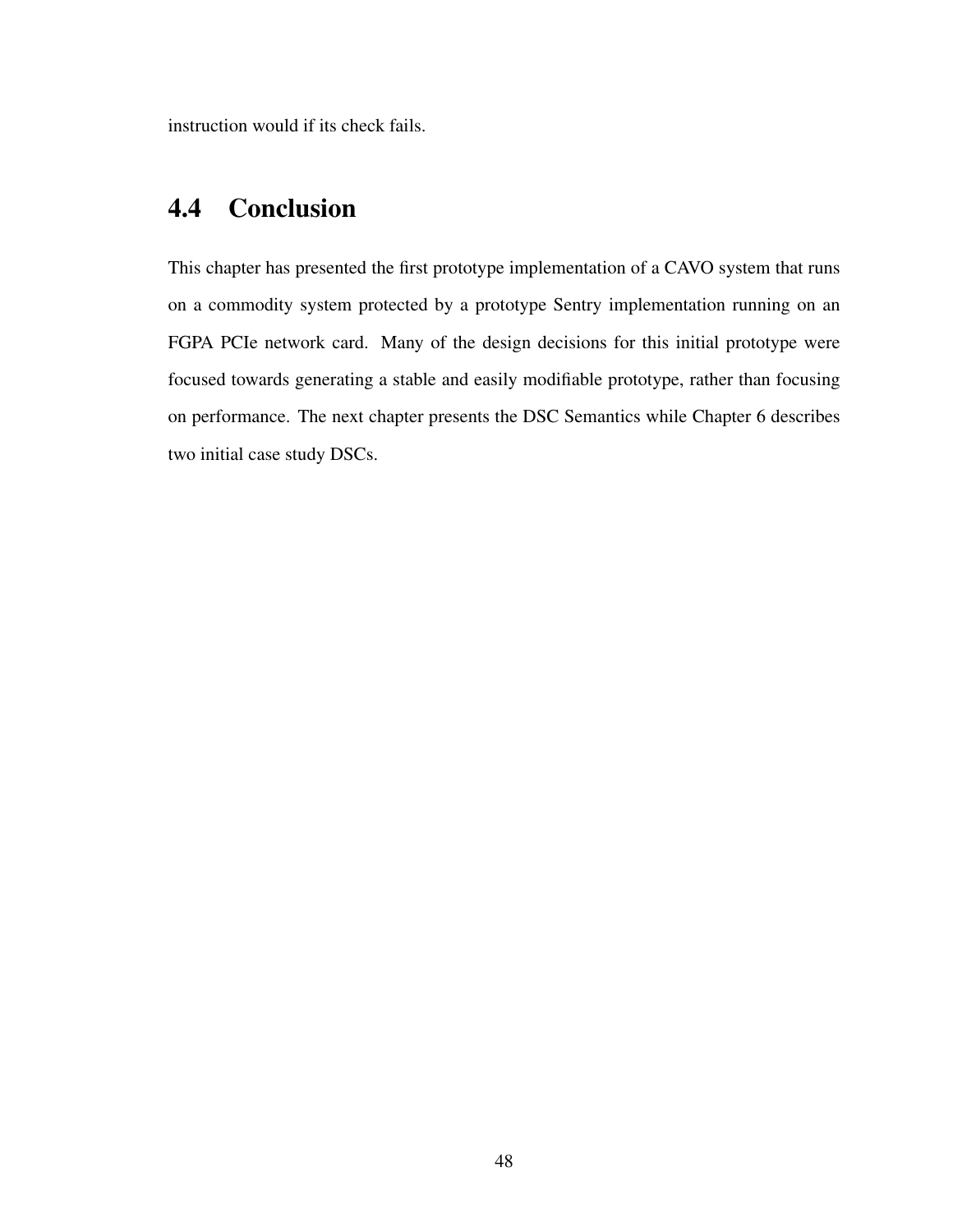# <span id="page-62-0"></span>Chapter 5

# DSC Semantics

This chapter presents a simplified DSC semantics at the programmer, host assembly, and Sentry assembly levels. It concludes by presenting the effective semantics when the host and Sentry are combined and treated as a single entity.

### 5.1 Programmer-Level Semantics

The programmer-level semantics is a simplified model that the programmer can use to understand the behavior of trusted Sentry code and DSCs. It is a modified version of the Dynamic Security Labels semantics [\[126\]](#page-115-3), which is a security-typed lambda calculus that supports first class dynamic labels. In the programmer level semantics, the labels are used to represent the status of the value stored at a particular memory address, either trusted and protected by the Sentry or untrusted. Thus, the TG<sub>-</sub>getUntVal function from Chapter [4.1.1](#page-47-1) is simplified to an untrusted load operation. Additionally, variables are stored separately from memory and are considered unmodifiable by untrusted code.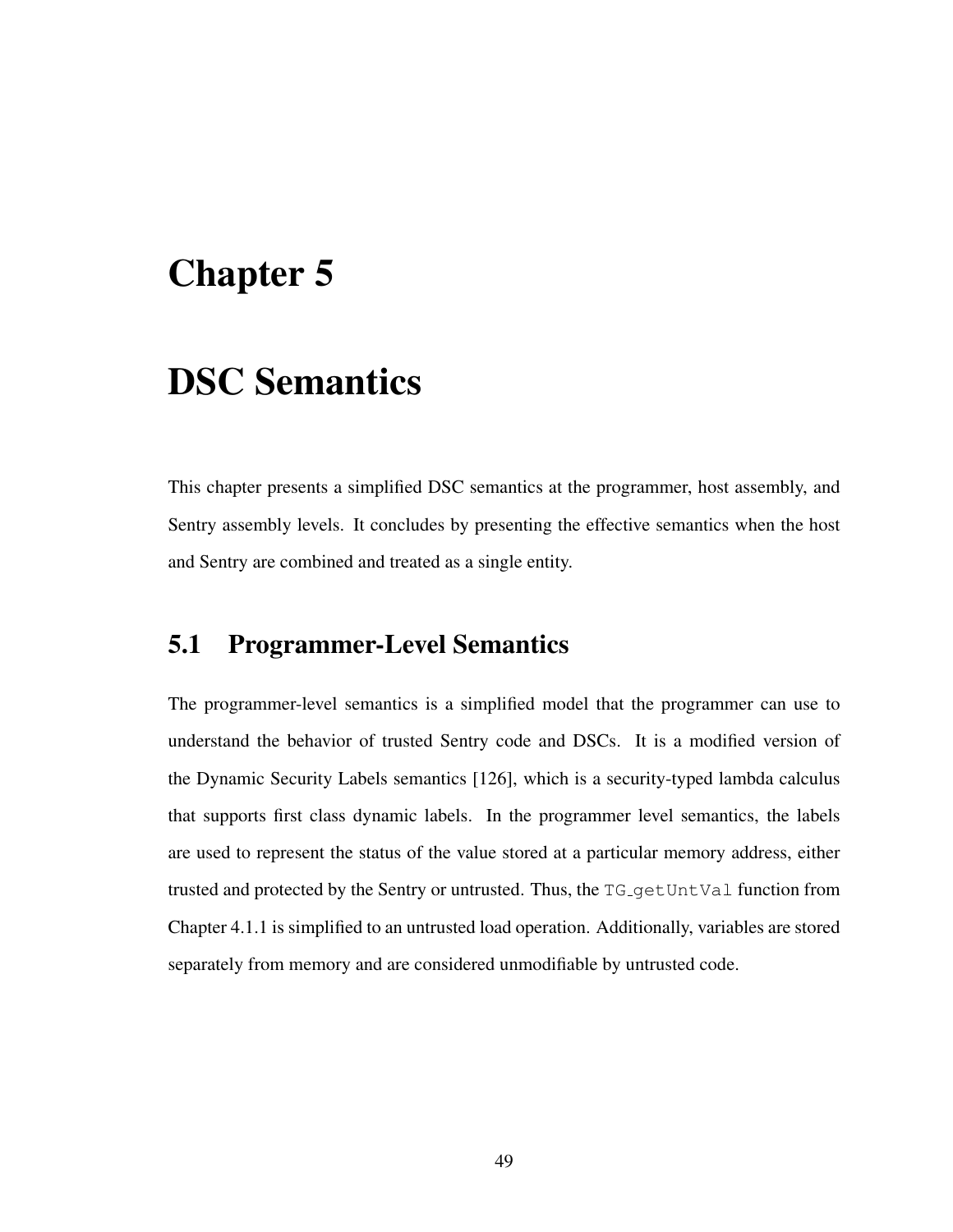<span id="page-63-0"></span>naturals  $n \in \mathbb{Z}$ locals  $x \in \mathbf{Var}$ local storage  $R \in \text{Var} \rightarrow \mathbb{Z}$ memory  $M \in \mathbb{Z} \to \mathbb{Z}$ labels  $\mathcal{L} \in U \mid T$ label storage  $\Gamma \in \mathbb{Z} \to \mathcal{L}$ **get** queue  $Q_q \in [n_0, \ldots, n_n]$ **put** queue  $Q_p \in [n_0, \ldots, n_n]$ arithmatic expr  $a \in AExp ::= n \mid x \mid (a_0 \oplus a_1)$ bool  $t \in \mathbb{T}$  ::= true | false bool expr  $b \in BExp ::= t \mid (a_0 \odot a_1) \mid (b_0 \oslash b_1) \mid (\neg b)$ commands c (∈ Com) ::=  $x := a | x := [a]_T | x := [a]_U | [a]_T := a | c_0 ; c_1$ | get  $x$  | put  $x$  | if  $b$  then  $c_1$  else  $c_2$ | while  $b$  do  $c$  | alert | invoke  $a$  | skip arithmatic operators  $\oplus ::= + | * |$ comparitors  $\odot ::= \leq |$  = logical operators  $\oslash ::= \vee \wedge \wedge$ 

Figure 5.1: Syntax for programmer level semantics.

### 5.1.1 Syntax

The syntax of the programmer level semantics is shown in Figure [5.1,](#page-63-0) where R represents the storage space of variables and M represents the memory storage. The labels, represented by  $\mathcal{L}$ , U and T are stored in the label space Γ, which can be thought of as a shadow storage to the main storage M. Finally,  $\mathcal{Q}_g$  and  $\mathcal{Q}_p$  represent infinite storage queues through which the DSC can communicate with the network. The big-step evaluation of constants, variables, arithmetic and boolean operations take the form of the judgment  $\langle R, M, \Gamma, \mathcal{Q}_g, \mathcal{Q}_p, e \rangle \Downarrow v$ , where  $e \in \mathbb{Z}$ , Var,  $AExp$ ,  $\mathbb{T}$ ,  $BExp$ . The small step evaluation of commands is defined as the judgment  $\langle R, M, \Gamma, \mathcal{Q}_g, \mathcal{Q}_p, c \rangle \rightarrow \langle R', M', \Gamma', \mathcal{Q}'_g, \mathcal{Q}'_p, c' \rangle$ .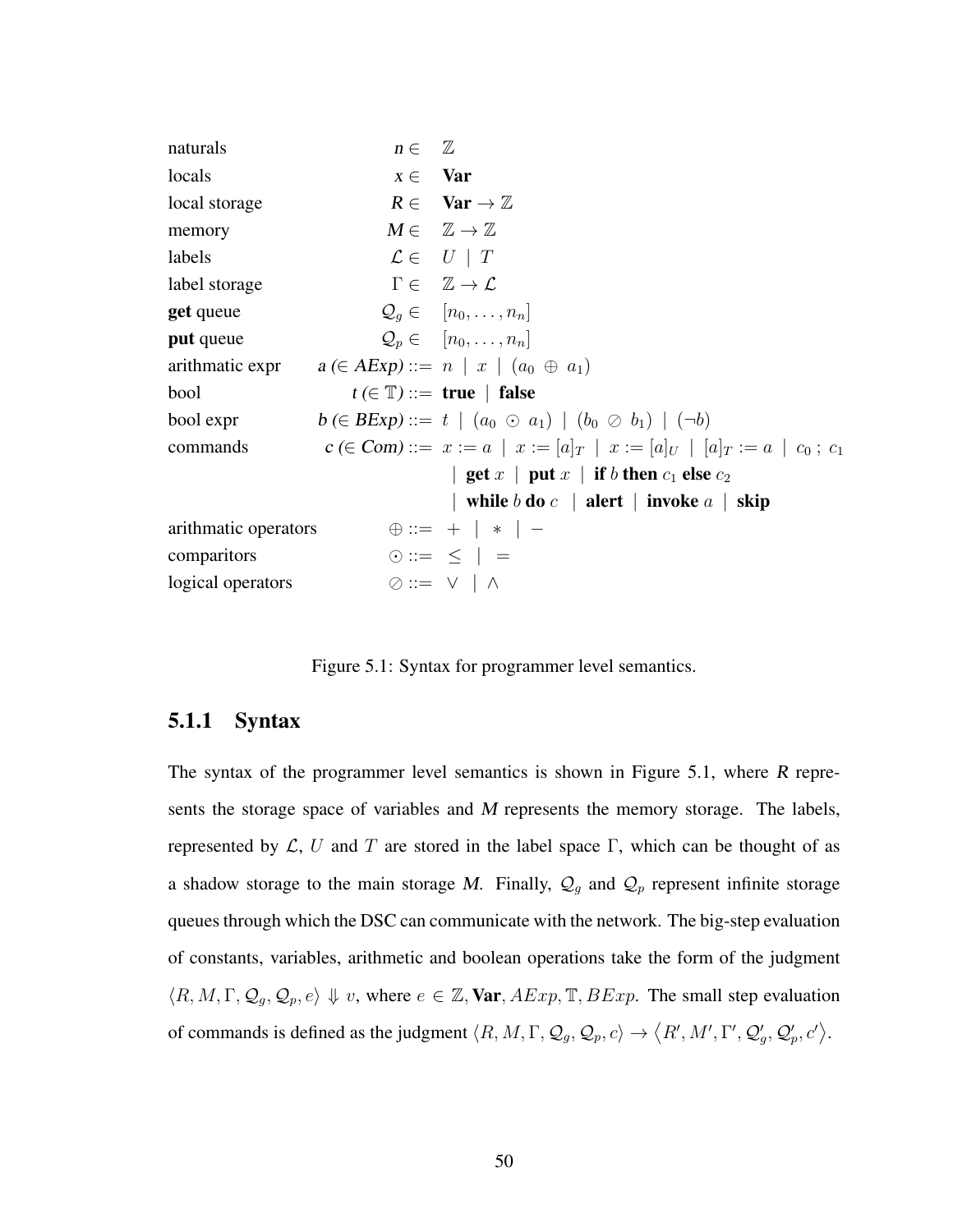### 5.1.2 Operational Semantics

The operational semantics for the programmer level language extends standard operational semantics with the security-enhanced memory operations, the ability to invoke external code, and the network get and put operations.

### Arithmetic Expressions

$$
\frac{\langle R, M, \Gamma, Q_g, Q_p, n \rangle \Downarrow n}{\langle R, M, \Gamma, Q_g, Q_p, x \rangle \Downarrow R(x)} \text{ regLoad}
$$
  

$$
\frac{\langle R, M, \Gamma, Q_g, Q_p, a_0 \rangle \Downarrow n_0 \quad \langle R, M, \Gamma, Q_g, Q_p, a_1 \rangle \Downarrow n_1 \quad n_2 = n_0 \oplus n_1}{\langle R, M, \Gamma, Q_g, Q_p, a_0 \oplus a_1 \rangle \Downarrow n_2} \text{ AExp}
$$

#### Boolean Expressions

$$
\frac{\langle R, M, \Gamma, Q_g, Q_p, a_0 \rangle \Downarrow n_0 \langle R, M, \Gamma, Q_g, Q_p, a_1 \rangle \Downarrow n_1 \quad t = n_0 \odot n_1}{\langle R, M, \Gamma, Q_g, Q_p, a_0 \odot a_1 \rangle \Downarrow t}
$$
comp  

$$
\frac{\langle R, M, \Gamma, Q_g, Q_p, b_0 \rangle \Downarrow t_0 \langle R, M, \Gamma, Q_g, Q_p, b_1 \rangle \Downarrow t_1 \quad t_2 = t_0 \otimes t_1}{\langle R, M, \Gamma, Q_g, Q_p, b_0 \otimes b_1 \rangle \Downarrow t_2}
$$
boolOp  

$$
\frac{\langle R, M, \Gamma, Q_g, Q_p, b \Downarrow t_0 \rangle \quad t_1 = \neg t_0}{\langle R, M, \Gamma, Q_g, Q_p, \neg b \rangle \Downarrow t_1}
$$
neg

#### **Commands**

 $\langle R, M, \Gamma, Q_g, Q_p$ , skip) and  $\langle R, M, \Gamma, Q_g, Q_p$ , alert) are final configurations, with alert indicating that a violation has occurred.

$$
\frac{\langle R, M, \Gamma, \mathcal{Q}_g, \mathcal{Q}_p, a \rangle \Downarrow n}{\langle R, M, \Gamma, \mathcal{Q}_g, \mathcal{Q}_p, x := a \rangle \to \langle R[x := n], M, \Gamma, \mathcal{Q}_g, \mathcal{Q}_p, \mathbf{skip} \rangle} \text{ asgn}
$$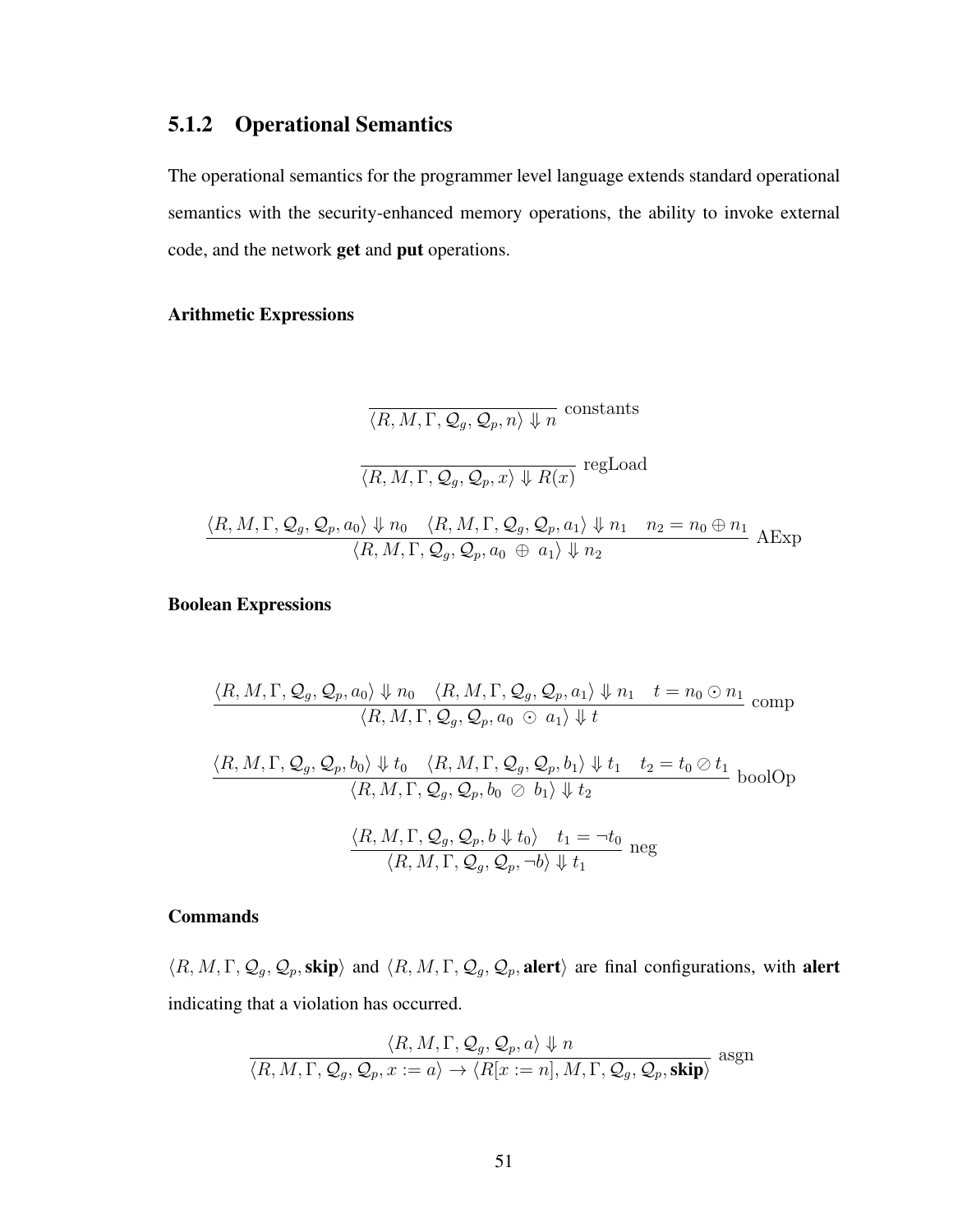$$
\langle R, M, \Gamma, Q_g, Q_p, a \rangle \Downarrow n_0 \quad M(n_0) = n_1 \quad \Gamma(n_0) = T
$$
  

$$
\langle R, M, \Gamma, Q_g, Q_p, x := [a]_T \rangle \rightarrow \langle R[x := n_1], M, \Gamma, Q_g, Q_p, \mathbf{skip} \rangle \text{ load}
$$
  

$$
\langle R, M, \Gamma, Q_g, Q_p, a \rangle \Downarrow n \quad \Gamma(n) = U
$$
  

$$
\langle R, M, \Gamma, Q_g, Q_p, x := [a]_T \rangle \rightarrow \langle R, M, \Gamma, Q_g, Q_p, \mathbf{a} \rangle \text{ } \text{ } [0 \text{ and } \text{ } f \text{ } [a \text{ } h \text{ }] \rangle
$$

A trusted load that returns a T label operates in the same way as a normal load operation. A trusted load that returns a  $U$  label triggers an **alert**.

$$
\frac{\langle R, M, \Gamma, \mathcal{Q}_g, \mathcal{Q}_p, a \rangle \Downarrow n_0 \quad M(n_0) \to n_1}{\langle R, M, \Gamma, \mathcal{Q}_g, \mathcal{Q}_p, x := [a]_U \rangle \to \langle R[x := n_1], M, \Gamma, \mathcal{Q}_g, \mathcal{Q}_p, \mathbf{skip} \rangle} \text{ load.} \text{unt}
$$

$$
\frac{\langle R, M, \Gamma, \mathcal{Q}_g, \mathcal{Q}_p, a_0 \rangle \Downarrow n_0 \langle R, M, \Gamma, \mathcal{Q}_g, \mathcal{Q}_p, a_1 \rangle \Downarrow n_1}{\langle R, M, \Gamma, \mathcal{Q}_g, \mathcal{Q}_p, [a_0]_T := a_1 \rangle \to \langle R, M[n_0 := n_1], \Gamma[n_0 := T], \mathcal{Q}_g, \mathcal{Q}_p, \mathbf{skip} \rangle} \text{ store}
$$

$$
\frac{\mathcal{Q}'_g=n::\mathcal{Q}_g}{\langle R,M,\Gamma,\mathcal{Q}_g,\mathcal{Q}_p,\text{get }x\rangle\to\langle R[x:=n],M,\Gamma,\mathcal{Q}'_g,\mathcal{Q}_p,\textbf{skip}\rangle} \text{ get }
$$

$$
\frac{\langle R, M, \Gamma, x \rangle \Downarrow n \quad \mathcal{Q}_g = n :: \mathcal{Q}'_g}{\langle R, M, \Gamma, \mathcal{Q}_g, \mathcal{Q}_p, \text{put } x \rangle \rightarrow \langle R, M, \Gamma, \mathcal{Q}_g, \mathcal{Q}'_p, \text{skip} \rangle} \text{ put }
$$

$$
\frac{\forall n \langle M(n) \neq M'(n) \implies \Gamma(n) = U \land M(n) = M'(n) \implies \Gamma(n) = \Gamma'(n) \rangle}{\langle R, M, \Gamma, Q_g, Q_p, \text{invoke } a \rangle \to \langle R, M', \Gamma', Q_g, Q_p, \text{skip} \rangle} \text{ involve }
$$

Invoke allows untrusted code to execute and store values to memory. Untrusted code may update multiple elements of  $M$ , but any update will change the corresponding label in Γ to  $U$ .

$$
\langle R, M, \Gamma, Q_g, Q_p, c_0 \rangle \rightarrow \langle R', M', \Gamma', Q'_g, Q'_p, c'_0 \rangle
$$
  
\n
$$
\overline{\langle R, M, \Gamma, Q_g, Q_p, c_0; c_1 \rangle} \rightarrow \langle R', M', \Gamma', Q'_g, Q'_p, c'_0; c_1 \rangle} \text{ seq}
$$
  
\n
$$
\overline{\langle R, M, \Gamma, Q_g, Q_p, \text{skip}; c \rangle} \rightarrow \langle R, M, \Gamma, Q_g, Q_p, c \rangle} \text{ sseq}
$$
  
\n
$$
\langle R, M, \Gamma, Q_g, Q_p, \text{skip}; c \rangle \rightarrow \langle R, M, \Gamma, Q_g, Q_p, c \rangle} \text{ sseq}
$$
  
\n
$$
\overline{\langle R, M, \Gamma, Q_g, Q_p, \text{if } b \text{ then } c_0 \text{ else } c_1 \rangle \rightarrow \langle R, M, \Gamma, Q_g, Q_p, c_0 \rangle} \text{ if true}
$$
  
\n
$$
\langle R, M, \Gamma, Q_g, Q_p, b \rangle \Downarrow \text{false}
$$
  
\n
$$
\overline{\langle R, M, \Gamma, Q_g, Q_p, \text{if } b \text{ then } c_0 \text{ else } c_1 \rangle \rightarrow \langle R, M, \Gamma, Q_g, Q_p, c_1 \rangle} \text{ if false}
$$

$$
\overline{\langle R, M, \Gamma, \mathcal{Q}_g, \mathcal{Q}_p, \text{while } b \text{ do } c \rangle \to \langle R, M, \Gamma, \mathcal{Q}_g, \mathcal{Q}_p, \text{if } b \text{ then } (c; \text{while } b \text{ do } c) \text{ else skip} \rangle}
$$
 while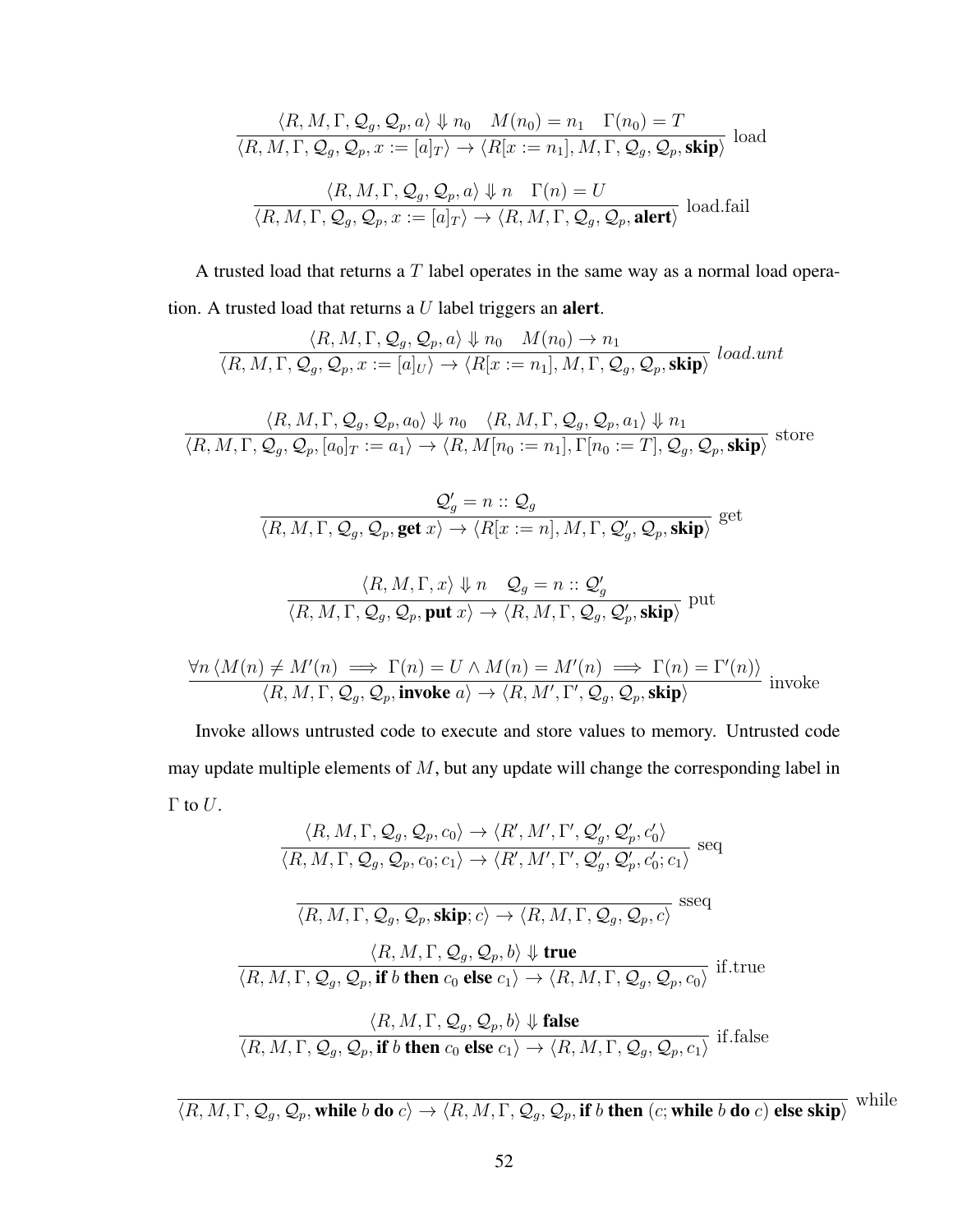### 5.2 Host Assembly Level Semantics

The host level assembly semantics is a simplified model that represents the execution of code on the untrusted host machine. It is an extension of the WHILE3ADDR language [\[57\]](#page-107-0). The extensions include memory and the Sentry specific features described below. In the host level semantics, execution can either be in trusted or untrusted mode. In trusted mode, execution information is sent to the Sentry depending upon the instruction type.

#### 5.2.1 Syntax

The syntax of the host assembly semantics is shown in Figure [5.2,](#page-67-0) where pc represents the program counter,  $r_k$  represents the kth register, R represents the register file, M represents memory, P represents the program,  $\mathcal{Q}_g$  represents the incoming queue from the network, and S represents the current trusted state as either untrusted  $(0)$  or trusted  $(1)$ . There are no labels in the host side semantics as the host does not update labels nor perform memory validation. Additionally, there is no put queue as the host does not have access to the put queue and must send all outgoing traffic through the Sentry. The small-step judgment for the host assembly semantics have the following form,  $P \mid_{host} \langle R, M, S, Q_g, pc \rangle \stackrel{\tau}{\rightarrow}$  $\langle R', M', S', Q'_g, pc' \rangle$ , where  $\stackrel{\tau}{\rightarrow}$  represents the transfer of trace values from the execution of the instruction from the host to the Sentry.

### 5.2.2 Operational Semantics

The host assembly level semantics represents a simplified system where all data from an instruction is sent after each operation, including the instruction, its operands, and its result. The host communicates these values, represented by  $\tau$ , to the Sentry. Note that  $\tau$  is used to represent the transfer of trace values and  $\epsilon$  is used to denote an empty transfer. The **alert** and return instructions represent the end of the program.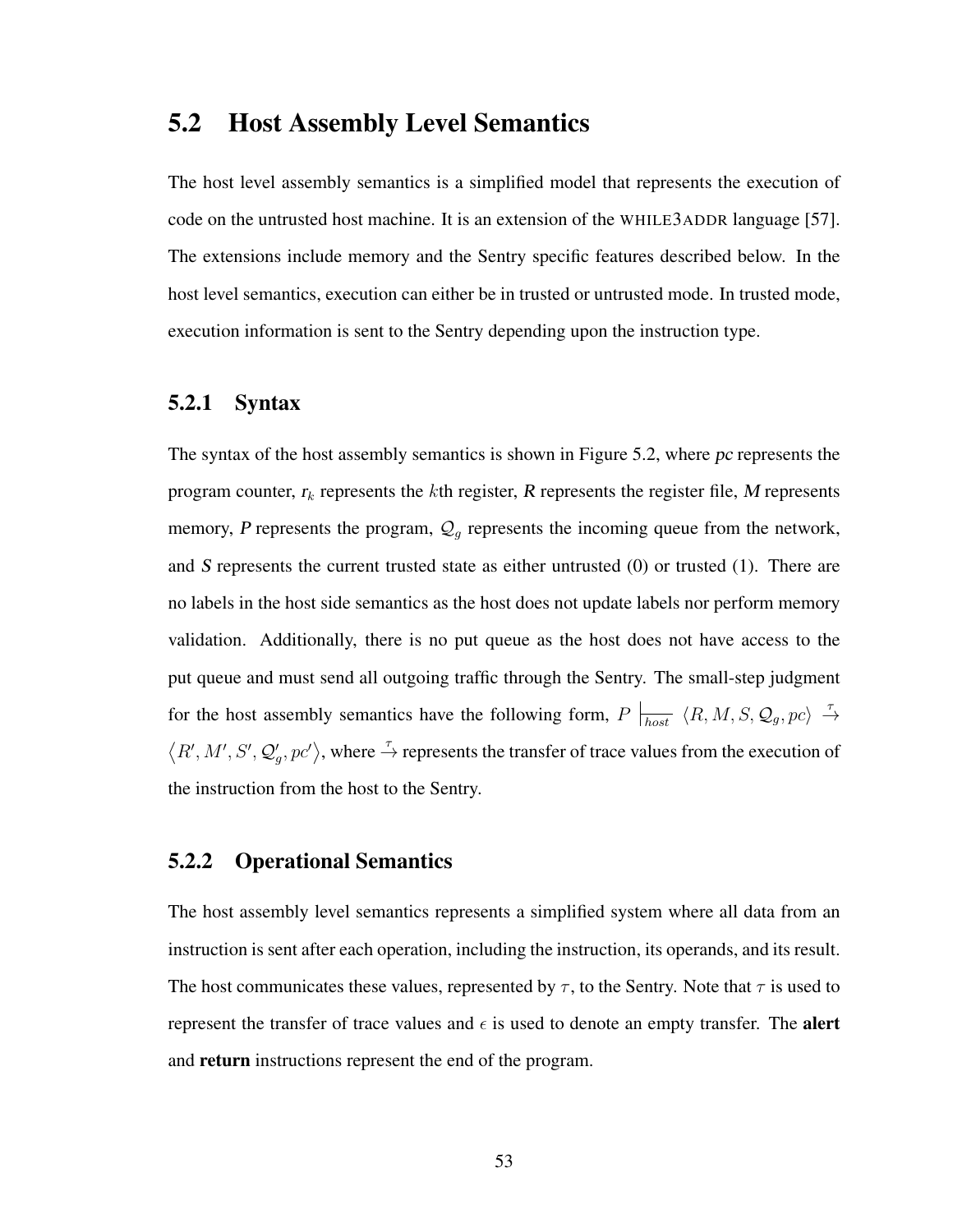<span id="page-67-0"></span>naturals  $n \in \mathbb{Z}$ program counter  $pc \in \mathbb{Z}$ register  $r \in r_k^{k \in \{0...31\}}$ register file  $R \in r \to \mathbb{Z}$ memory  $M \in \mathbb{Z} \to \mathbb{Z}$ program  $P \in \mathbb{Z} \to c$ **get** queue  $Q_g \in [n_0, \ldots, n_n]$ trusted mode  $S ::= 0 | 1$ commands c::= add  $r_d, r_s, r_t$  | addi  $r_d, r_s, n$  | sub  $r_d, r_s, r_t$  | j  $n$ | bgtz  $r_s$ ,  $n$  | sw  $[r_d]$ ,  $r_s$  | lw.U  $r_d$ ,  $[r_s]$  | lw.T  $r_d$ ,  $[r_s]$ | alert | return | get  $r_d$  | put  $r_s$ | trustedMode | untrustedMode

Figure 5.2: Syntax for the host side assembly semantics.

#### Arithmetic

$$
P[pc] = \text{add } r_d, r_s, r_t \quad R(r_s) = n_0 \quad R(r_t) = n_1 \quad n_2 = n_0 + n_1
$$
\n
$$
\text{if } S = 1 \text{ then } (\tau = P[pc], n_0, n_1, n_2) \text{ else } (\tau = \epsilon)
$$
\n
$$
P \mid_{\text{host}} \langle R, M, S, Q_g, pc \rangle \xrightarrow{\tau} \langle R[r_d := n_2], M, S, Q_g, pc + 1 \rangle
$$
\n
$$
P[pc] = \text{add } r_d, r_s, n_1 \quad R(r_s) = n_0 \quad n_2 = n_0 + n_1
$$
\n
$$
\text{if } S = 1 \text{ then } (\tau = P[pc], n_0, n_2) \text{ else } (\tau = \epsilon)
$$
\n
$$
P \mid_{\text{host}} \langle R, M, S, Q_g, pc \rangle \xrightarrow{\tau} \langle R[r_d := n_2], M, S, Q_g, pc + 1 \rangle
$$
\n
$$
\text{addi}
$$
\n
$$
P[pc] = \text{sub } r_d, r_s, r_t \quad R(r_s) = n_0 \quad R(r_t) = n_1 \quad n_2 = n_0 - n_1
$$
\n
$$
\text{if } S = 1 \text{ then } (\tau = P[pc], n_0, n_1, n_2) \text{ else } (\tau = \epsilon)
$$
\n
$$
P \mid_{\text{host}} \langle R, M, S, Q_g, pc \rangle \xrightarrow{\tau} \langle R[r_d := n_2], M, S, Q_g, pc + 1 \rangle
$$
\n
$$
\text{sub}
$$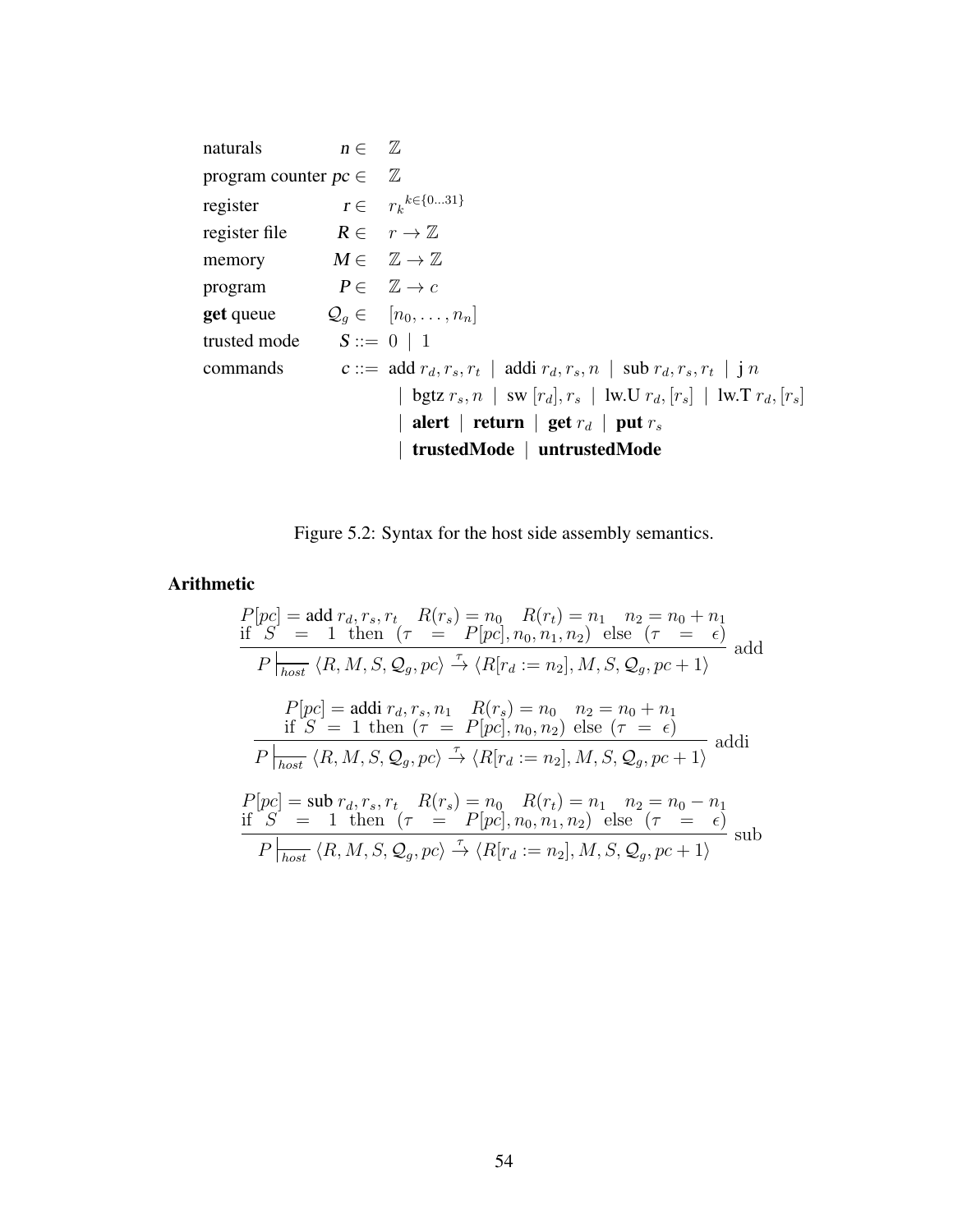### Control Flow

$$
P[pc] = j n \text{ if } S = 1 \text{ then } (\tau = P[pc], n) \text{ else } (\tau = \epsilon)
$$
  
\n
$$
P \mid_{host} \langle R, M, S, Q_g, pc \rangle \xrightarrow{\tau} \langle R, M, S, Q_g, n \rangle
$$
  
\n
$$
P[pc] = \text{bgtz } r_s, n_0 \quad R(r_s) = n_1 \quad n_1 > 0
$$
  
\n
$$
\text{if } S = 1 \text{ then } (\tau = P[pc], n_1, n_0) \text{ else } (\tau = \epsilon)
$$
  
\n
$$
P \mid_{host} \langle R, M, S, Q_g, pc \rangle \xrightarrow{\tau} \langle R, M, S, Q_g, n_0 \rangle
$$
  
\n
$$
P[pc] = \text{bgtz } r_s, n_0 \quad R(r_s) = n_1 \quad n_1 \leq 0
$$
  
\n
$$
\text{if } S = 1 \text{ then } (\tau = P[pc], n_1, pc + 1) \text{ else } (\tau = \epsilon)
$$
  
\n
$$
\frac{P \mid_{host} \langle R, M, S, Q_g, pc \rangle \xrightarrow{\tau} \langle R, M, S, Q_g, pc + 1 \rangle} \text{ bgtz.l}
$$

Memory

$$
P[pc] = \text{lw.U } r_d, [r_s] \quad R(r_s) = n_0 \quad M(n_0) = n_1
$$
  
if  $S = 1$  then  $(\tau = P[pc], n_1)$  else  $(\tau = \epsilon)$   

$$
P|_{host} \langle R, M, S, Q_g, pc \rangle \stackrel{\tau}{\rightarrow} \langle R[r_d := n_1], M, S, Q_g, pc + 1 \rangle
$$
 load.

$$
P[pc] = \text{lw.T } r_d, [r_s] \quad R(r_s) = n_0 \quad M(n_0) = n_1
$$
  
if  $S = 1$  then  $(\tau = P[pc], n_0, n_1)$  else  $(\tau = \epsilon)$   

$$
P|_{host} \langle R, M, S, Q_g, pc \rangle \stackrel{\tau}{\rightarrow} \langle R[r_d := n_1], M, S, Q_g, pc + 1 \rangle
$$
 load

$$
P[pc] = \text{sw } [r_d], r_s \quad R(r_d) = n_0 \quad R(r_s) = n_1
$$
  
if  $S = 1$  then  $(\tau = P[pc], n_0, n_1)$  else  $(\tau = \epsilon)$   

$$
P|_{host} \langle R, M, S, Q_g, pc \rangle \stackrel{\tau}{\rightarrow} \langle R, M[n_0 := n_1], S, Q_g, pc + 1 \rangle
$$
 store

# Input/Output

$$
\frac{P[pc] = \text{get } r \quad \mathcal{Q}'_g = n :: \mathcal{Q}_g \quad \text{if } S = 1 \text{ then } (\tau = P[pc], n) \text{ else } (\tau = \epsilon)
$$

$$
P \mid_{host} \langle R, M, S, \mathcal{Q}_g, pc \rangle \xrightarrow{\tau} \langle R[r := n], M, S, \mathcal{Q}'_g, pc + 1 \rangle \qquad \text{get}
$$

$$
\frac{P[pc] = \text{put } r \quad R(r) = n \quad \text{if } S = 1 \text{ then } (\tau = P[pc], n) \text{ else } (\tau = \epsilon)
$$
  

$$
P \mid_{host} \langle R, M, S, \mathcal{Q}_g, pc \rangle \xrightarrow{\tau} \langle R, M, S, \mathcal{Q}_g, pc + 1 \rangle
$$
put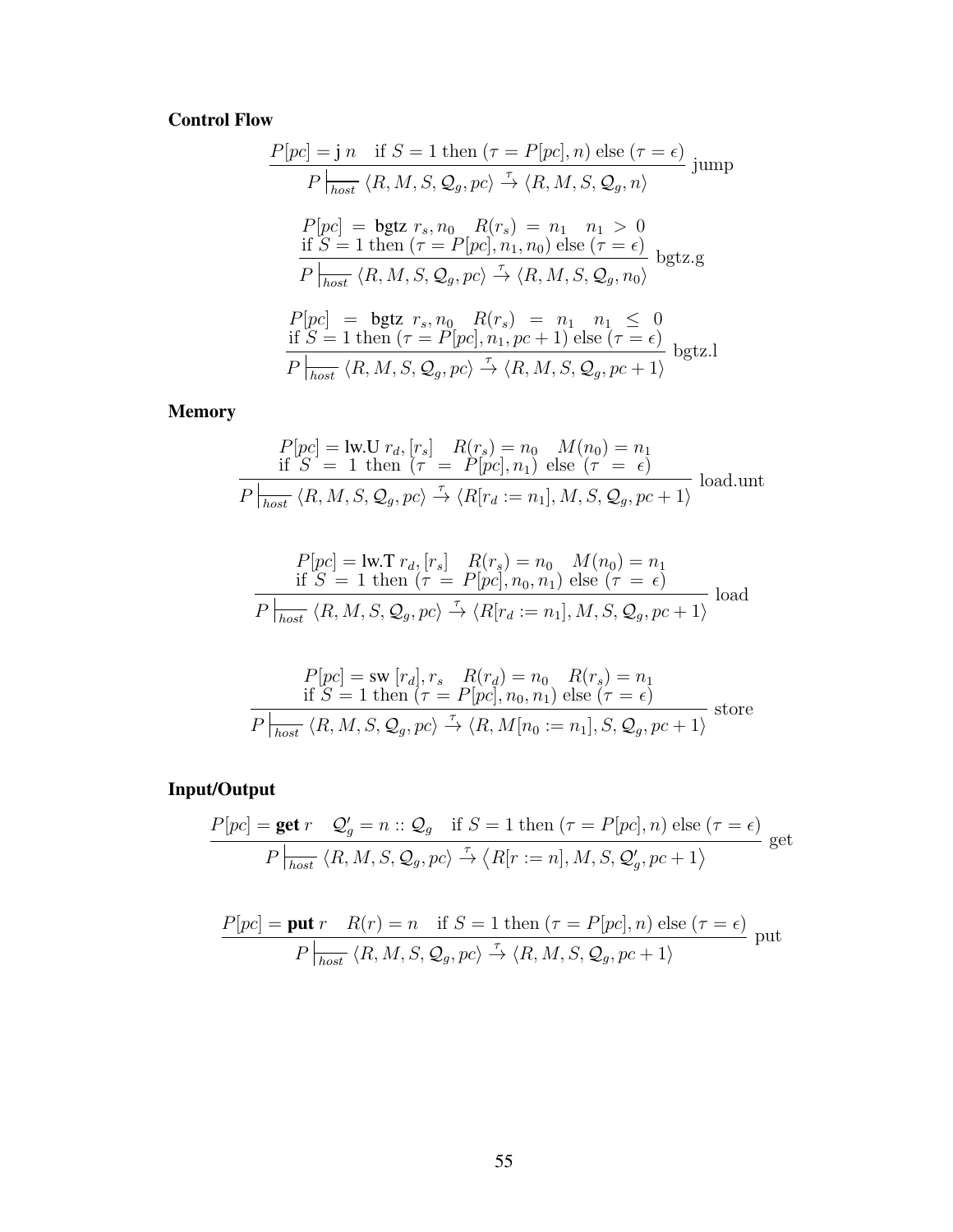#### Checking Enable/Disable

$$
P[pc] = \text{trustedMode}
$$
  
\n
$$
P\Big|_{host} \langle R, M, S, Q_g, pc \rangle \xrightarrow{\epsilon} \langle R, M, 1, Q_g, pc + 1 \rangle
$$
 enable  
\n
$$
P[pc] = \text{untrustedMode}
$$
  
\n
$$
P\Big|_{host} \langle R, M, S, Q_g, pc \rangle \xrightarrow{\epsilon} \langle R, M, 0, Q_g, pc + 1 \rangle
$$
 disable

Final States

$$
\frac{P[pc] = \text{alert if } S = 1 \text{ then } (\tau = P[pc]) \text{ else } (\tau = \epsilon)}{P \Big|_{host} \langle R, M, S, Q_g, pc \rangle \xrightarrow{\tau} \langle R, M, S, Q_g \rangle} \text{ alert}
$$

$$
\frac{P[pc] = \text{return if } S = 1 \text{ then } (\tau = P[pc]) \text{ else } (\tau = \epsilon)}{P \mid_{host} \langle R, M, S, Q_g, pc \rangle \xrightarrow{\tau} \langle R, M, S, Q_g \rangle} \text{ return}
$$

## 5.3 Sentry Assembly Level Semantics

The Sentry level assembly semantics is a simplified model that represents the re-execution of code by the Sentry. It is an extension of the WHILE3ADDR language [\[57\]](#page-107-0). The Sentry semantics considers only the execution of trusted code. As the Sentry does not have trusted memory, it must ensure memory integrity through a Merkle tree.

In this simplified semantics, the Merkle tree operations are performed only at the leaves. This simplification reduces the complexity of the example by eliminating the additional tree walk and corresponding additional hash operations required for a true Merkle tree. Prior work has formally shown that the use of Merkle trees is secure under the standard assumption of a collision-resistant hash function [\[82,](#page-110-4) [89\]](#page-111-2). The model presented here could be extended using these methods.

Additionally, to further simplify the semantics presented, the Sentry has a private memory that it uses to store all hash values. This allows for a unidirectional communication channel from the host to the Sentry that the host uses to send trace values to the Sentry. While this is a valid CAVO architecture, the implementation presented in Chapter [4](#page-45-0) uses a two way communication channel between the host and Sentry, where the host sends both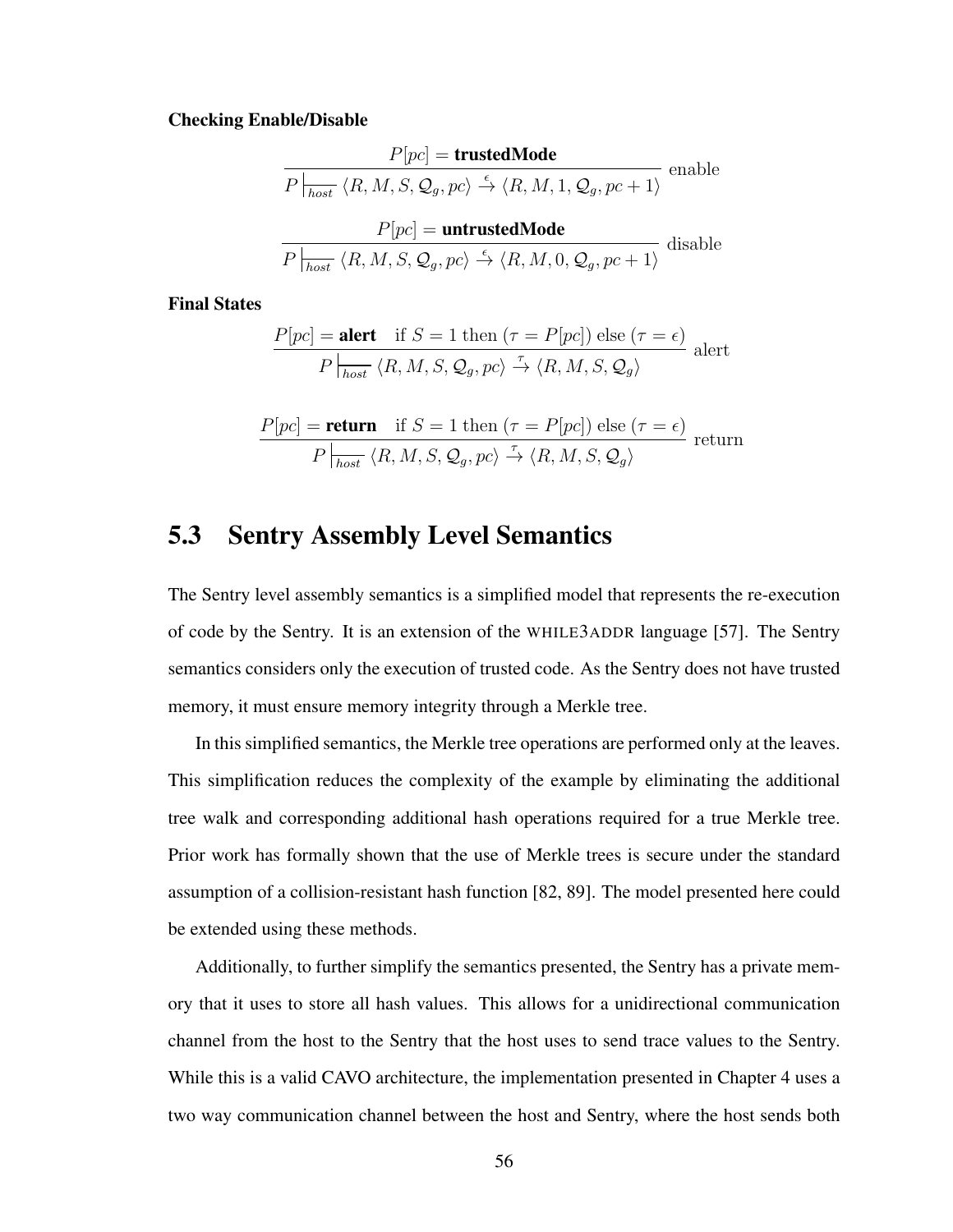trace and Merkle tree values to the Sentry and the Sentry performs any required updates to the Merkle tree before sending it back to the host for storage. Chapter [5.4.1](#page-77-0) discusses this further.

#### 5.3.1 Syntax

The syntax of the Sentry assembly semantics is shown in Figure [5.3,](#page-71-0) where pc represents the program counter,  $r_k$  represents the kth register, R represents the register file, P represents the program,  $\mathcal{Q}_g$  represents the incoming queue from the network,  $\mathcal{Q}_p$  represents the outgoing queue to the network,  $\tau$  represents the incoming trace values from the untrusted host.  $P[0]$  represents the program exiting in an alert state, and  $P[1]$  represents the program exiting successfully.

hash represents an internal Sentry function that uses a keyed cryptographic hash (e.g. HMAC). Only the Sentry has access to the key, thus the untrusted components cannot compute the hash. The hash values are used to validate memory operations and are stored in  $\gamma$ .

### 5.3.2 Operational Semantics

The Sentry attempts to validate successful execution of instructions using the value  $\tau$  sent by the untrusted host and to validate loaded memory values using  $\gamma$ .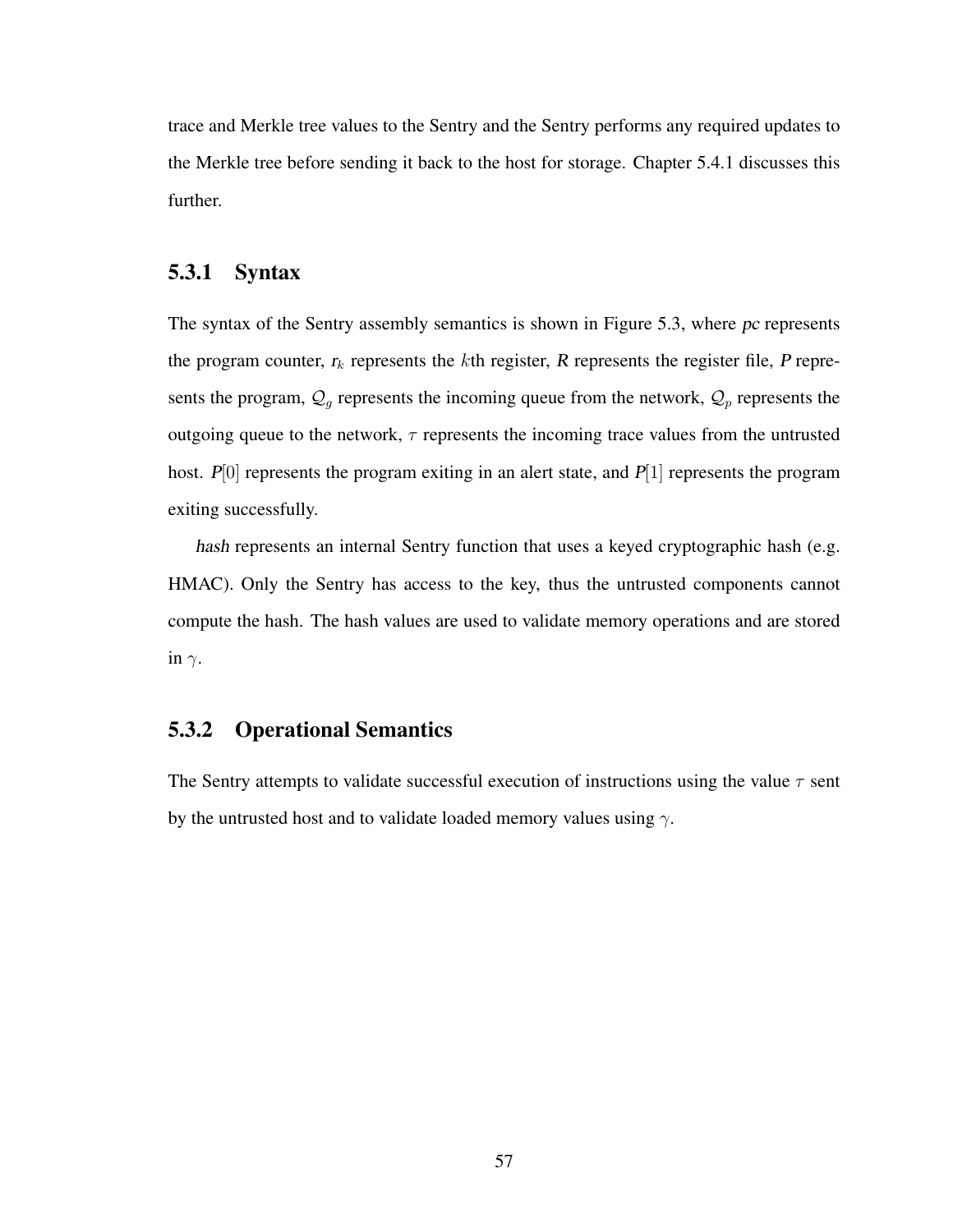<span id="page-71-0"></span>naturals  $n \in \mathbb{Z}$ program counter  $pc \in \mathbb{Z}$ register  $r \in r_k^{k \in \{0...31\}}$ register file  $R \in r \to \mathbb{Z}$ hash Keyed cryptographic hash function  $\mathbb{Z} \to \mathbb{Z}$ hash storage  $\gamma \in \mathbb{Z} \to \mathbb{Z}$ program  $P \in \mathbb{Z} \to c$ **get** queue  $Q_q \in [n_0, \ldots, n_n]$ **put** queue  $Q_p \in [n_0, \ldots, n_n]$ trace values  $\tau \in c, [n_0, \ldots, n_n]$ commands c::= add  $r_d, r_s, r_t$  | addi  $r_d, r_s, n$  | sub  $r_d, r_s, r_t$  | j  $n$  | bgtz  $r_s, n$ | sw  $[r_d], r_s$  | lw.U  $r_d, [r_s]$  | lw.T  $r_d, [r_s]$ | alert | return | get  $r_d$  | put  $r_s$ 

Figure 5.3: Syntax for the Sentry side assembly semantics.

### Arithmetic

$$
\tau = (\tau_c, n_0, n_1, n_2) \quad \tau_c = P[pc] = \text{add } \tau_d, r_s, r_t \quad R(r_s) = n_0 \quad R(r_t) = n_1 \quad n_2 = n_0 + n_1
$$
\n
$$
P \mid_{\text{sentry}} \langle R, \gamma, Q_g, Q_p, pc \rangle \xrightarrow{\tau} \langle R[r_d := n_2], \gamma, Q_g, Q_p, pc + 1 \rangle
$$
\n
$$
\tau = (\tau_c, n_0, n_2) \quad \tau_c = P[pc] = \text{addi } \tau_d, r_s, n_1 \quad R(r_s) = n_0 \quad n_2 = n_0 + n_1
$$
\n
$$
P \mid_{\text{sentry}} \langle R, \gamma, Q_g, Q_p, pc \rangle \xrightarrow{\tau} \langle R[r_d := n_2], \gamma, Q_g, Q_p, pc + 1 \rangle
$$
\n
$$
\tau = (\tau_c, n_0, n_1, n_2) \quad \tau_c = P[pc] = \text{sub } \tau_d, r_s, r_t \quad R(r_s) = n_0 \quad R(r_t) = n_1 \quad n_2 = n_0 - n_1
$$
\n
$$
P \mid_{\text{sentry}} \langle R, \gamma, Q_g, Q_p, pc \rangle \xrightarrow{\tau} \langle R[r_d := n_2], \gamma, Q_g, Q_p, pc + 1 \rangle
$$
\n
$$
\text{sub}
$$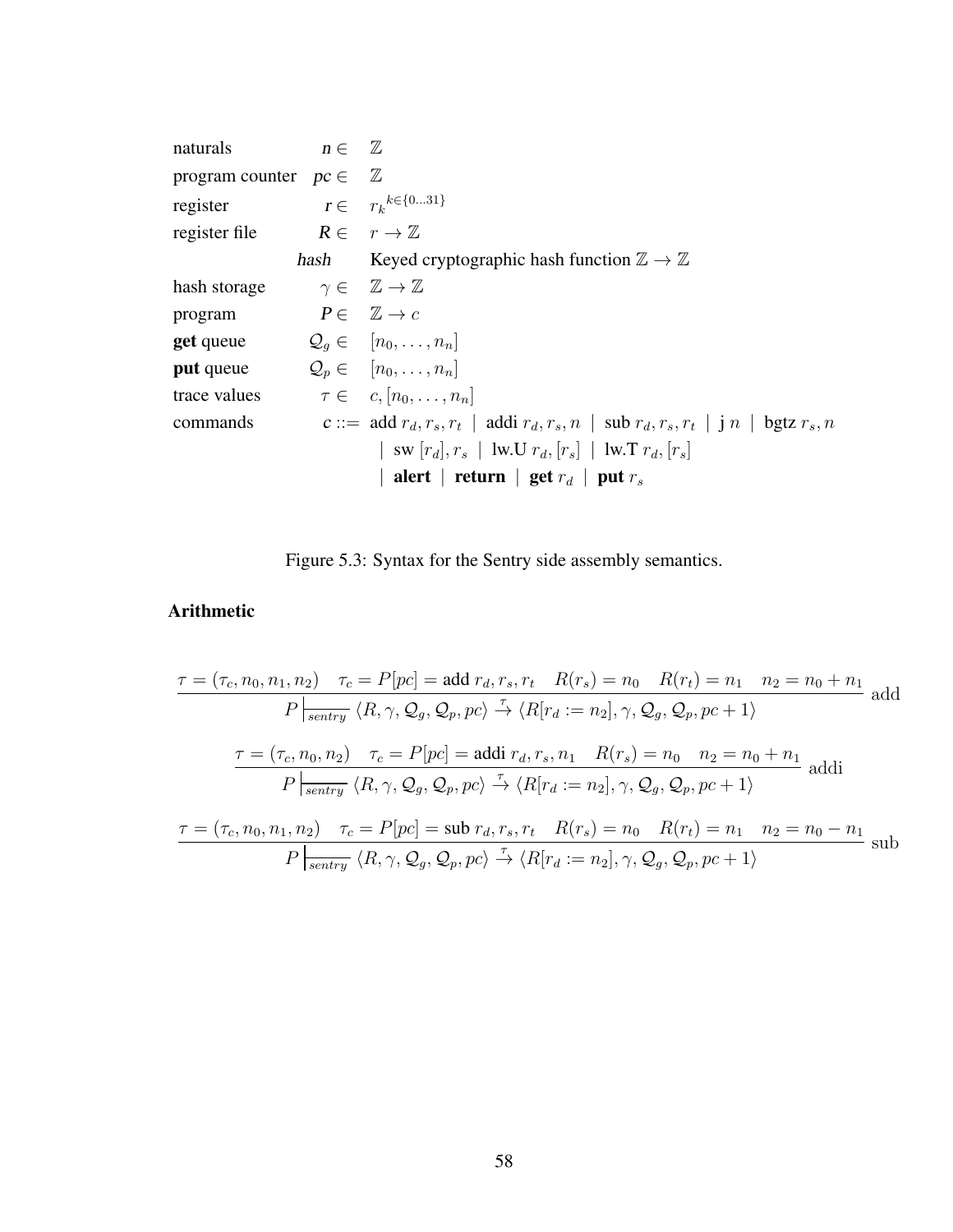#### Control Flow

$$
\tau = (\tau_c, n) \quad \tau_c = P[pc] = j n
$$
  
\n
$$
\overline{P|_{\text{sentry}} \langle R, \gamma, Q_g, Q_p, pc \rangle \xrightarrow{\tau} \langle R, \gamma, Q_g, Q_p, n \rangle}} \text{jump}
$$
  
\n
$$
\frac{\tau = (\tau_c, n_1, n_0) \quad \tau_c = P[pc] = \text{bgtz } r_s, n_0 \quad R(r_s) = n_1 \quad n_1 > 0}{P|_{\text{sentry}} \langle R, \gamma, Q_g, Q_p, pc \rangle \xrightarrow{\tau} \langle R, \gamma, Q_g, Q_p, n_0 \rangle} \text{bgtz.g}
$$
  
\n
$$
\tau = (\tau_c, n_1, pc + 1) \quad \tau_c = P[pc] = \text{bgtz } r_s, n_0 \quad R(r_s) = n_1 \quad n_1 \le 0
$$
  
\n
$$
P|_{\text{sentry}} \langle R, \gamma, Q_g, Q_p, pc \rangle \xrightarrow{\tau} \langle R, \gamma, Q_g, Q_p, pc + 1 \rangle} \text{bgtz.l}
$$

Memory

$$
\frac{\tau = (\tau_c, n_0) \quad \tau_c = P[pc] = \text{lw.U } r_d, [r_s]}{P|_{\text{sentry }} \langle R, \gamma, Q_g, Q_p, pc \rangle \stackrel{\tau}{\rightarrow} \langle R[r_d := n_0], \gamma, Q_g, Q_p, pc + 1 \rangle} \quad \text{l.unt}
$$

As the Sentry does not have access to memory, the memory load  $[r_s]$  is ignored by the Sentry. Note that no validation is performed on the untrusted load instruction, the value of  $\tau_0$  is simply used to update the shadow register file. This is the equivilent of the r.unt instruction discussed in Chapter [4.3.3.](#page-59-0) It is the responsibility of the programmer to ensure their DSC properly validates this value.

$$
\frac{\tau = (\tau_c, n_0, n_1) \quad \tau_c = P[pc] = \text{lw } r_d, [r_s] \quad R(r_s) = n_0 \quad \gamma(n_0) = n_2 \quad \text{hash}(n_1) = n_2}{P \mid_{\text{sentry}} \langle R, \gamma, Q_g, Q_p, pc \rangle \xrightarrow{\tau} \langle R[r_d := n_1], \gamma, Q_g, Q_p, pc + 1 \rangle} \text{load}
$$

$$
\frac{\tau = (\tau_c, n_0, n_1) \quad \tau_c = P[pc] = \text{sw } [r_d], r_s \quad R(r_d) = n_0 \quad R(r_s) = n_1 \quad \text{hash}(n_1) = n_2
$$
\n
$$
P \mid_{\text{sentry}} \langle R, \gamma, Q_g, Q_p, pc \rangle \xrightarrow{\tau} \langle R, \gamma[n_0 := n_2], Q_g, Q_p, pc + 1 \rangle \quad \text{store}
$$

Input/Output

$$
\tau = (\tau_c, n) \quad \tau_c = P[pc] = \text{get } r \quad \mathcal{Q}_g = n :: \mathcal{Q}'_g
$$
\n
$$
P \mid_{\text{sentry}} \langle R, \gamma, \mathcal{Q}_g, \mathcal{Q}_p, pc \rangle \stackrel{\tau}{\rightarrow} \langle R[r := n], \gamma, \mathcal{Q}'_g, \mathcal{Q}_p, pc + 1 \rangle \text{ get}
$$
\n
$$
\tau = (\tau_c, n) \quad \tau_c = P[pc] = \text{put } r \quad R(r) = n \quad \mathcal{Q}'_p = \mathcal{Q}_p :: n
$$
\n
$$
P \mid_{\text{sentry}} \langle R, \gamma, \mathcal{Q}_g, \mathcal{Q}_p, pc \rangle \stackrel{\tau}{\rightarrow} \langle R, \gamma, \mathcal{Q}_g, \mathcal{Q}'_p, pc + 1 \rangle \text{ put}
$$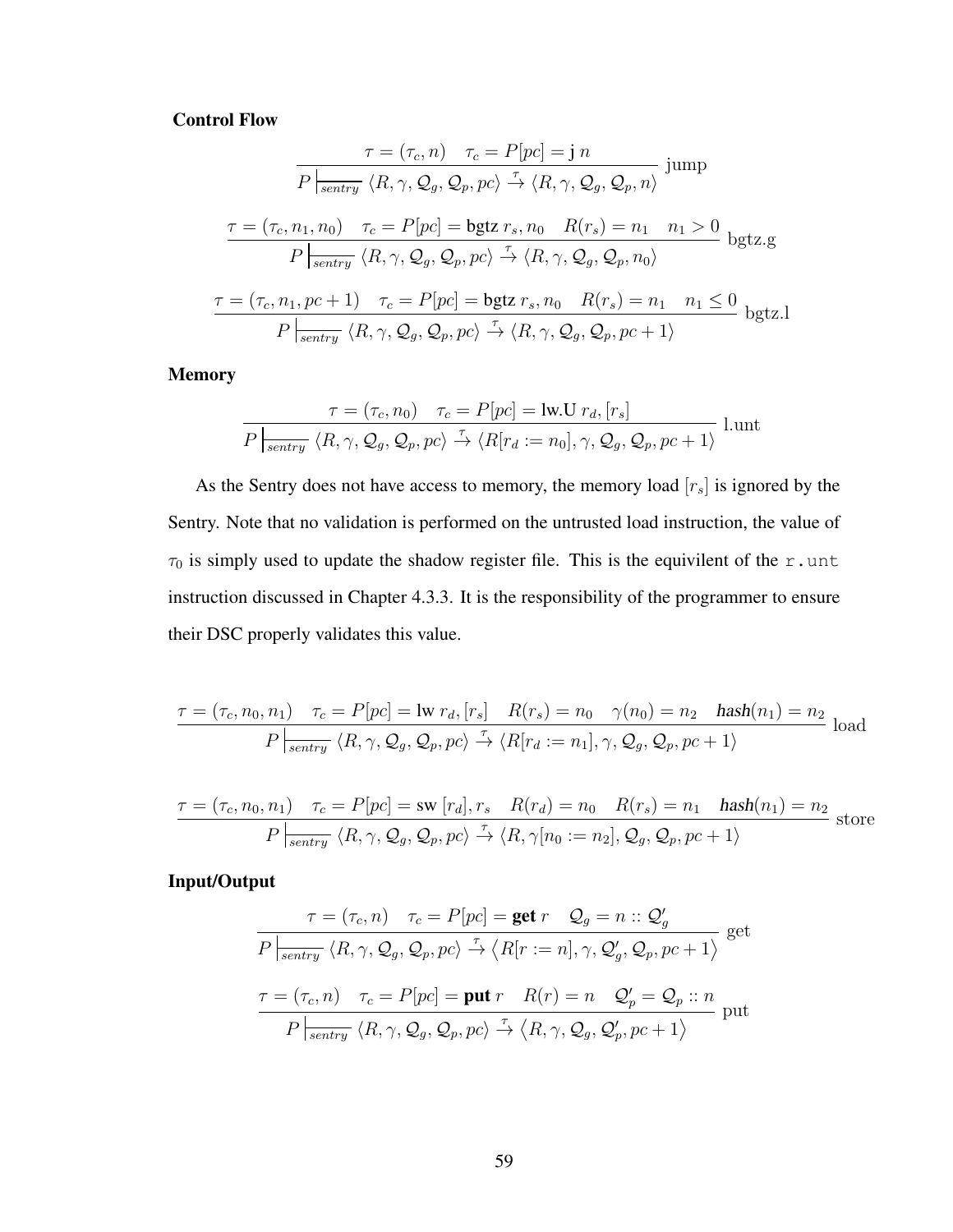#### Final States

$$
\tau = (\tau_c) \quad \tau_c = P[pc] = \text{alert}
$$
\n
$$
P|_{\overline{\text{sentry}}} \langle R, \gamma, Q_g, Q_p, pc \rangle \stackrel{\tau}{\to} \langle R, \gamma, Q_g, Q_p, 0 \rangle \text{ alert}
$$
\n
$$
\tau = (\tau_c) \quad \tau_c = P[pc] = \text{return}
$$
\n
$$
P|_{\overline{\text{sentry}}} \langle R, \gamma, Q_g, Q_p, pc \rangle \stackrel{\tau}{\to} \langle R, \gamma, Q_g, Q_p \rangle \text{ return}
$$

### 5.3.3 Sentry Accept and Reject

If the Sentry is able to complete a step using the above rules, it accepts the result and thus has validated the successful execution of the instruction by the host system. If it cannot, either because of a mismatch between a value in  $\tau$  sent by the untrusted system or a failure to properly validate a loaded memory value's hash in  $\gamma$ , the Sentry will trigger an alert. It is easily decidable to detect when the Sentry is able to take a step. Thus the negative step for *reject* is easily constructable. If the host sends an empty  $\tau$ , the Sentry will consume it and its state will remain unchanged.

$$
\frac{\langle R, \gamma, \tau, Q_g, Q_p, pc \rangle \xrightarrow{\tau} \langle R', \gamma', \tau', Q'_g, Q'_p, pc' \rangle}{P \vdash_{\textit{sentry}} \langle R, \gamma, \tau, Q_g, Q_p, pc \rangle \xrightarrow{\tau} \langle R', \gamma', \tau', Q'_g, Q'_p, pc' \rangle} \text{ accept}
$$
\n
$$
\frac{\langle R, \gamma, \tau, Q_g, Q_p, pc \rangle \xrightarrow{\tau} \langle R', \gamma', \tau', Q'_g, Q'_p, pc' \rangle}{P \vdash_{\textit{sentry}} \langle R, \gamma, \tau, Q_g, Q_p, pc \rangle \xrightarrow{\tau} \langle R, \gamma, \tau, Q_g, Q_p, 0 \rangle} \text{ reject}
$$
\n
$$
\frac{P \vdash_{\textit{sentry}} \langle R, \gamma, \tau, Q_g, Q_p, pc \rangle \xrightarrow{\epsilon} \langle R, \gamma, \tau, Q_g, Q_p, pc \rangle} \text{ empty}
$$

### 5.4 Combining Host and Sentry

The Sentry semantics show (trivially, by definition) that the Sentry maintains correctness (only the results of the correct execution of programs are allowed to communicate externally) in the presence of any given processor. However, this is true even for a processor that produces no output. This section shows that a host processor *can* prove its execution correct to the Sentry and be allowed to communicate externally. More concretely, if a processor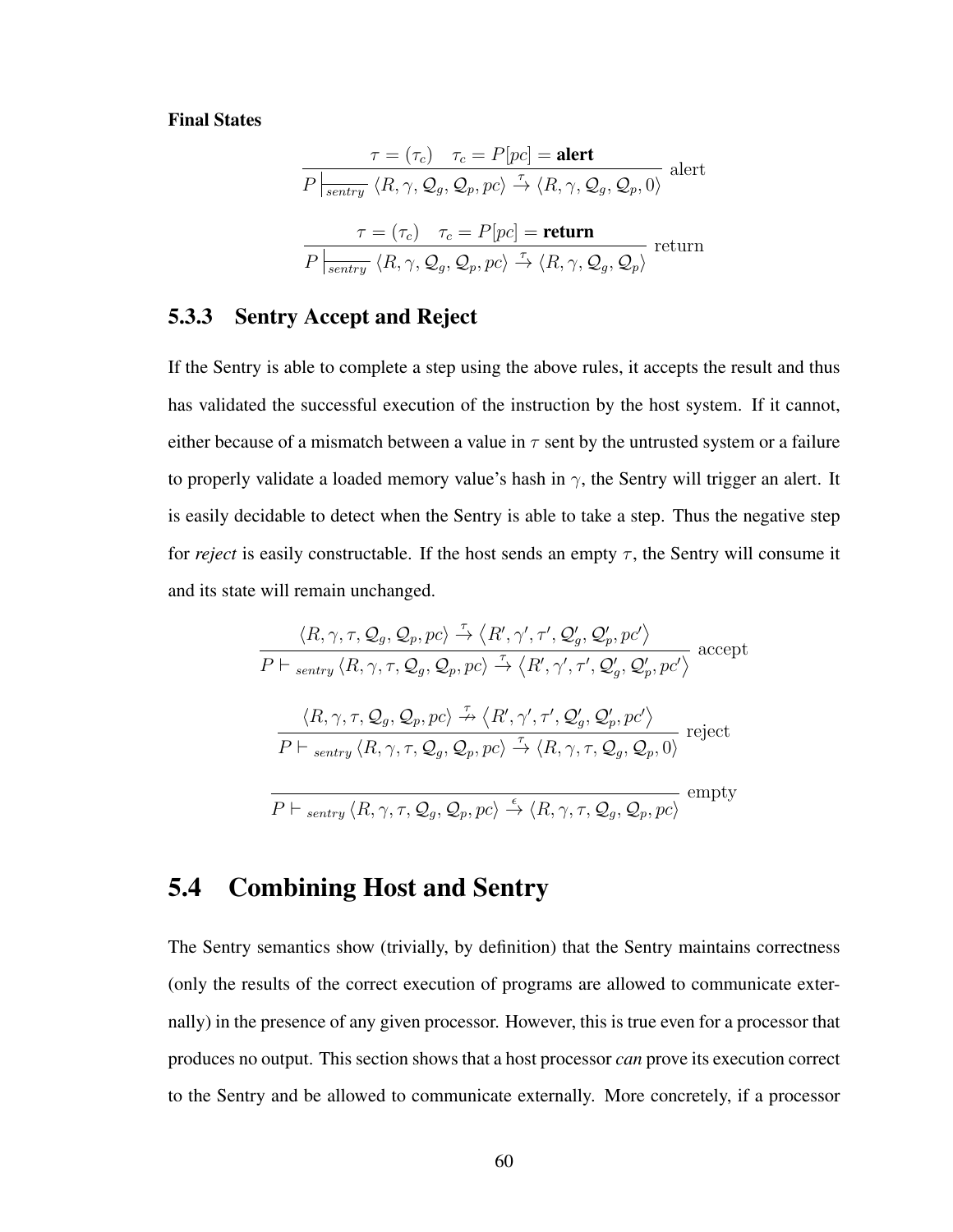properly executes according to the semantics in Chapter [5.2,](#page-66-0) then the Sentry semantics in Chapter [5.3](#page-69-0) will accept its results and allow external communication.

<span id="page-74-0"></span>Theorem 1. *If a host executes a program according to the host semantics, i.e. by stepping through the program until reaching* return*, and the user's DSC accepts the results (i.e. does not execute the* alert *command), then the Sentry will step through the program according to the Sentry semantics, forwarding any external communication generated by the host, until reaching* return*.*

We prove Theorem [1](#page-74-0) by showing that the sentry simulates the host: For each step the host takes, the Sentry takes a similar step leading to an equivalent state. Toward that end, we first relate Sentry and host states when the host is in trusted mode.

Definition 1 (State simulation).

$$
H \sim \sigma \triangleq
$$
  
\n
$$
pc_H = pc_{\sigma} \quad \wedge
$$
  
\n
$$
R_H = R_{\sigma} \quad \wedge
$$
  
\n
$$
\forall n \in M, \text{hash}(M[n]) = \gamma[n] \quad \wedge
$$
  
\n
$$
Q_{g,H} = Q_{g,\sigma}
$$

Informally, a sentry state simulates a host state when its program counter  $pc_{\sigma}$  matches the host's program counter  $pc_H$ , the Sentry's register file  $R_{\sigma}$  matches the host's register file  $R_H$ , the Sentry's input queue  $Q_{g,\sigma}$  matches the host's input queue  $Q_{g,H}$ , and for all locations in the host's memory, the Sentry stores a hash of the contents.

We write  $P\vert_{host}$   $H \stackrel{\tau}{\rightarrow} H'$  to denote the host processor taking a step and updating its state H to H'. We write  $P\vert_{\overline{sentry}} \sigma \stackrel{\tau}{\to} \sigma'$  to denote the Sentry taking a step and updating its state  $\sigma$  to  $\sigma'$ .

<span id="page-74-1"></span>Lemma 1 (Host-Sentry Simulation). For all programs P, host states H and H', and sentry *states*  $\sigma$ , if  $P\left|\frac{1}{\text{host}}\right. H \stackrel{\tau}{\to} H'$  and  $H\sim\sigma$ , then there exists  $\sigma'$  such that either  $H'\sim\sigma'$  and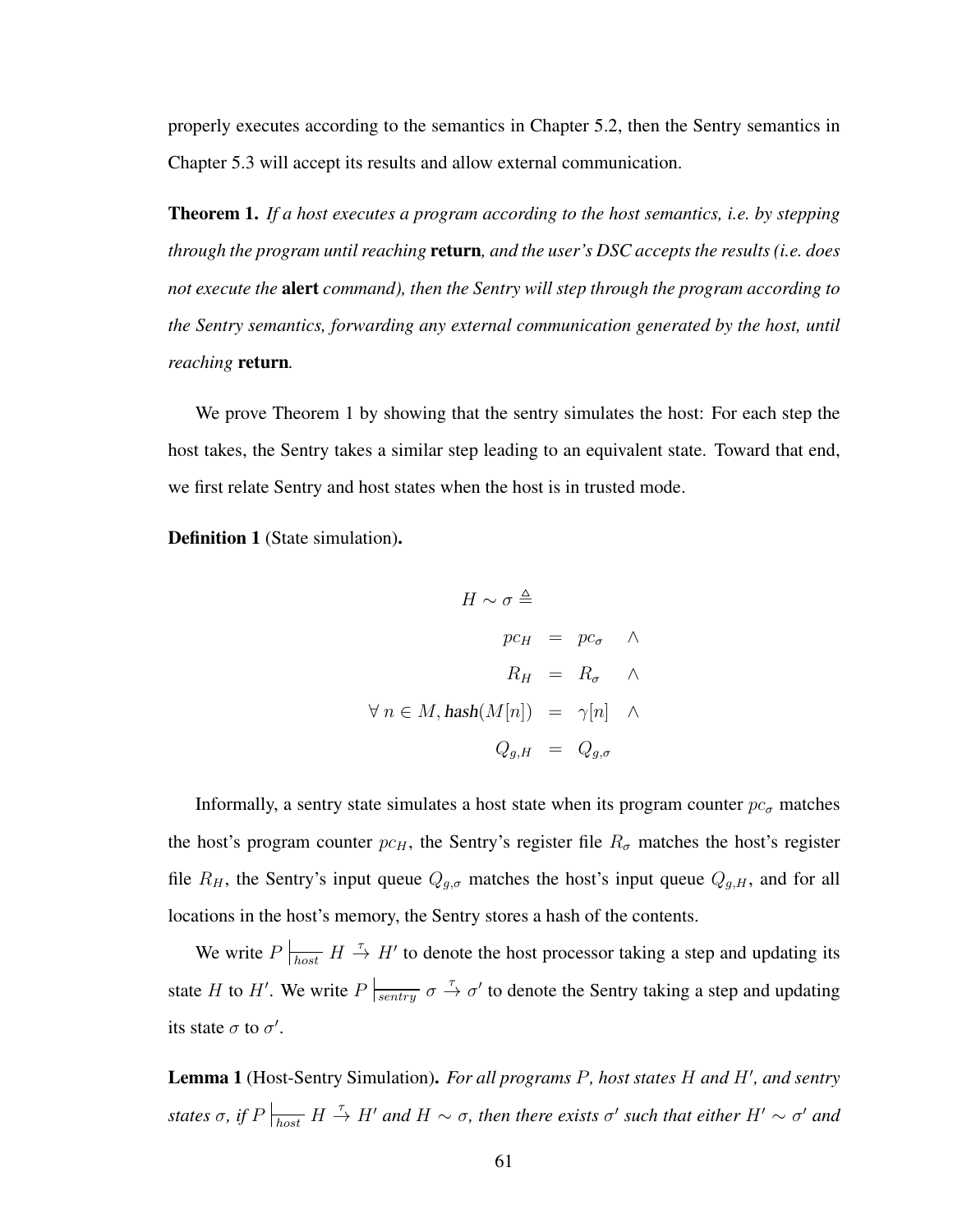$P\left| \frac{\partial f}{\partial s \partial x} \right| \sigma \stackrel{\tau}{\rightarrow} \sigma'$ , or  $\tau = \epsilon$  and  $\sigma = \sigma'$ 

Informally, Lemma [1](#page-74-1) states that if the host,  $H$ , can take a step to  $H'$  and the host is simulated by the Sentry, then the Sentry will take a corresponding step to maintain the simulation (either by stepping through the next command or by taking no step if  $\tau = \epsilon$ ). Thus, such a host is able to convince the Sentry that it has properly executed, inducing the Sentry to produce external communication on its behalf. Theorem [1](#page-74-0) follows from Lemma [1.](#page-74-1)

Proof of Lemma 1 goes by induction on the structure of host transition relation. The initial states of H and  $\sigma$  are equal by definition. A selection of interesting cases of the induction follow.

**UNTRUSTED MODE:** Suppose we have  $P \rvert_{host} H \overset{\epsilon}{\to} H'$ , then  $\exists \sigma' = \sigma$  by definition. **ADD:** Suppose we have  $P\left|_{host} H \stackrel{\tau}{\to} H'$  from the **add** rule of  $P\left|_{host}$ . It follows that

- $H = \langle R[r_d = n_0, r_t = n_1], M, 1, Q_q, pc \rangle$  with  $n_2 = n_0 + n_1$ ,
- $H' = \langle R[r_d = n_2], M, 1, Q_a, pc + 1 \rangle$ , and
- $\tau = (P[pc], n_0, n_1, n_2),$

Let  $\sigma'$  be  $\langle R[r_s = n_0, r_t = n_1, r_d = n_2], \gamma, \mathcal{Q}_g, \mathcal{Q}_p, pc+1 \rangle$ .  $H' \sim \sigma'$  holds with  $pc_H = pc_\sigma$ ,  $R_H(r_d) = R_{\sigma}(r_d)$ , and  $M, \gamma$ , and  $\mathcal{Q}_g$  unchanged, and and we can conclude that  $P|_{\text{sentry}}$  $H \stackrel{\tau}{\rightarrow} H'$  from the **add** rule of  $P \Big|_{\text{sentry}}$ .

**BGTZ.G:** Suppose we have  $P \mid_{host} H \to H'$  from the **bgtz.g** rule of  $P \mid_{host}$ . It follows that

- $H = \langle R[r_s = n_1], M, 1, \mathcal{Q}_a, pc \rangle$  with  $n_1 > 0$ ,
- $H' = \langle R, M, 1, \mathcal{Q}_a, n_0 \rangle$ , and
- $\tau = (P[pc], n_1, n_0)$ ,

Let  $\sigma'$  be  $\langle R[r_s = n_1], \gamma, Q_g, Q_p, n_0 \rangle$ .  $H' \sim \sigma'$  holds with  $n_0 = pc_H = pc_\sigma$ ,  $R_H(r_s) =$  $R_{\sigma}(r_s)$ , and  $M, \gamma$ , and  $\mathcal{Q}_g$  unchanged, and and we can conclude that  $P \mid_{sentry} H \to H'$ from the **bgtz.g** rule of  $P \Big|_{\text{sentry}}$ .

**LOAD:** Suppose we have  $P\vert_{host}$   $H \stackrel{\tau}{\rightarrow} H'$  from the **load** rule of  $P\vert_{host}$ . It follows that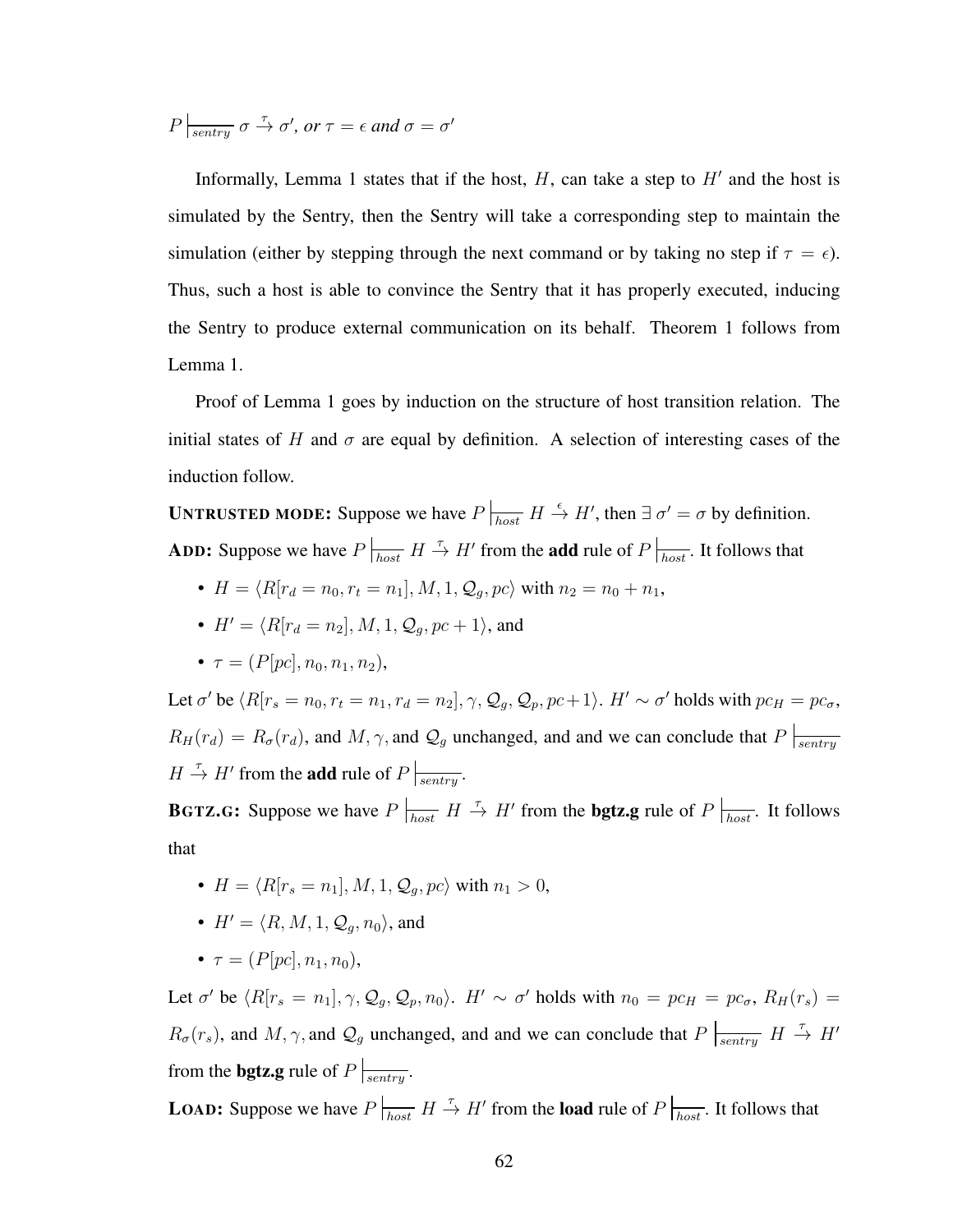- $H = \langle R[r_s = n_0], M[n_0 = n_1], 1, Q_a, pc \rangle$
- $H' = \langle R[r_d = n_1], M, 1, Q_a, pc + 1 \rangle$ , and
- $\tau = (P[pc], n_0, n_1)$ .

Let  $\sigma'$  be  $\langle R[r_s = n_0, r_d = n_1], \gamma[n_0 = n_2], \mathcal{Q}_g, \mathcal{Q}_p, pc + 1 \rangle$ , with  $hash(n_1) = n_2$ .  $H' \sim \sigma'$ holds with  $pc_H = pc_{\sigma}$ ,  $R_H(r_d) = R_{\sigma}(r_d)$ , and  $M, \gamma$ , and  $Q_g$  unchanged, and we can conclude that  $P\left| \frac{\tau}{\text{sentry}} H \to H'$  from the load rule of  $P\left| \frac{\tau}{\text{sentry}} \right.$ 

**STORE:** Suppose we have  $P\left| \frac{\tau}{\text{host}} \ H \to H'$  from the **store** rule of  $P\left| \frac{\tau}{\text{host}} \right.$  It follows that

- $H = \langle R[r_d = n_0, r_s = n_1], M, 1, \mathcal{Q}_q, pc \rangle,$
- $H' = \langle R, M[n_0 = n_1], 1, Q_a, pc + 1 \rangle$ , and
- $\tau = (P[pc], n_0, n_1)$ .

Let  $\sigma'$  be  $\langle R[r_d = n_0, r_s = n_1], \gamma[n_0 = n_2], Q_g, Q_p, pc + 1 \rangle$  and  $hash(n_1) = n_2$ .  $H' \sim \sigma'$ holds with  $pc_H = pc_{\sigma}$ , hash $(M(n_0)) = \gamma(n_0)$ , and  $R_H, R_{\sigma}$  and  $Q_g$  unchanged, and we can conclude that  $P\left|\frac{1}{\sqrt{2\pi}}\right|H \stackrel{\tau}{\to} H'$  from the store rule of  $P\left|\frac{1}{\sqrt{2\pi}}\right|$ .

**GET:** Suppose we have  $P \big|_{host}$   $H \stackrel{\tau}{\rightarrow} H'$  from the **get** rule of  $P \big|_{host}$ . It follows that

- $H = \langle R, M, 1, n :: \mathcal{Q}_a, pc \rangle$ ,
- $H' = \langle R[r = n], M, 1, \mathcal{Q}_q, pc + 1 \rangle$ , and
- $\tau = (P[nc], n)$ .

Let  $\sigma'$  be  $\langle R[r = n], \gamma, \mathcal{Q}_g, \mathcal{Q}_p, pc + 1 \rangle$ .  $H' \sim \sigma'$  holds with  $pc_H = pc_\sigma$ ,  $R_H(r) = R_\sigma(r)$ ,  $\mathcal{Q}_{g,H} = \mathcal{Q}_{g,\sigma}$  and M and  $\gamma$  unchanged, and we can conclude  $P \mid_{\text{sentry}} H \stackrel{\tau}{\to} H'$  from the **get** rule of  $P \Big|_{\text{sentrv}}$ .

**PUT:** Suppose we have  $P \big|_{host}$   $H \stackrel{\tau}{\rightarrow} H'$  from the **put** rule of  $P \big|_{host}$ . It follows that

- $H = \langle R[r = n], M, 1, \mathcal{Q}_a, pc \rangle$
- $H' = \langle R, M, 1, Q_a, pc + 1 \rangle$ , and
- $\tau = (P[nc], n)$ .

Let  $\sigma'$  be  $\langle R[r = n], \gamma, Q_g, Q_p$  ::  $n, pc + 1 \rangle$ .  $H' \sim \sigma'$  holds with  $pc_H = pc_{\sigma}$ , and  $R_H, R_{\sigma}, M, \gamma$  and  $\mathcal{Q}_g$  unchanged, and we can conclude that  $P \mid_{\text{sentry}} H \stackrel{\tau}{\to} H'$  from the **put** rule of  $P \Big|_{\text{sentrv}}$ .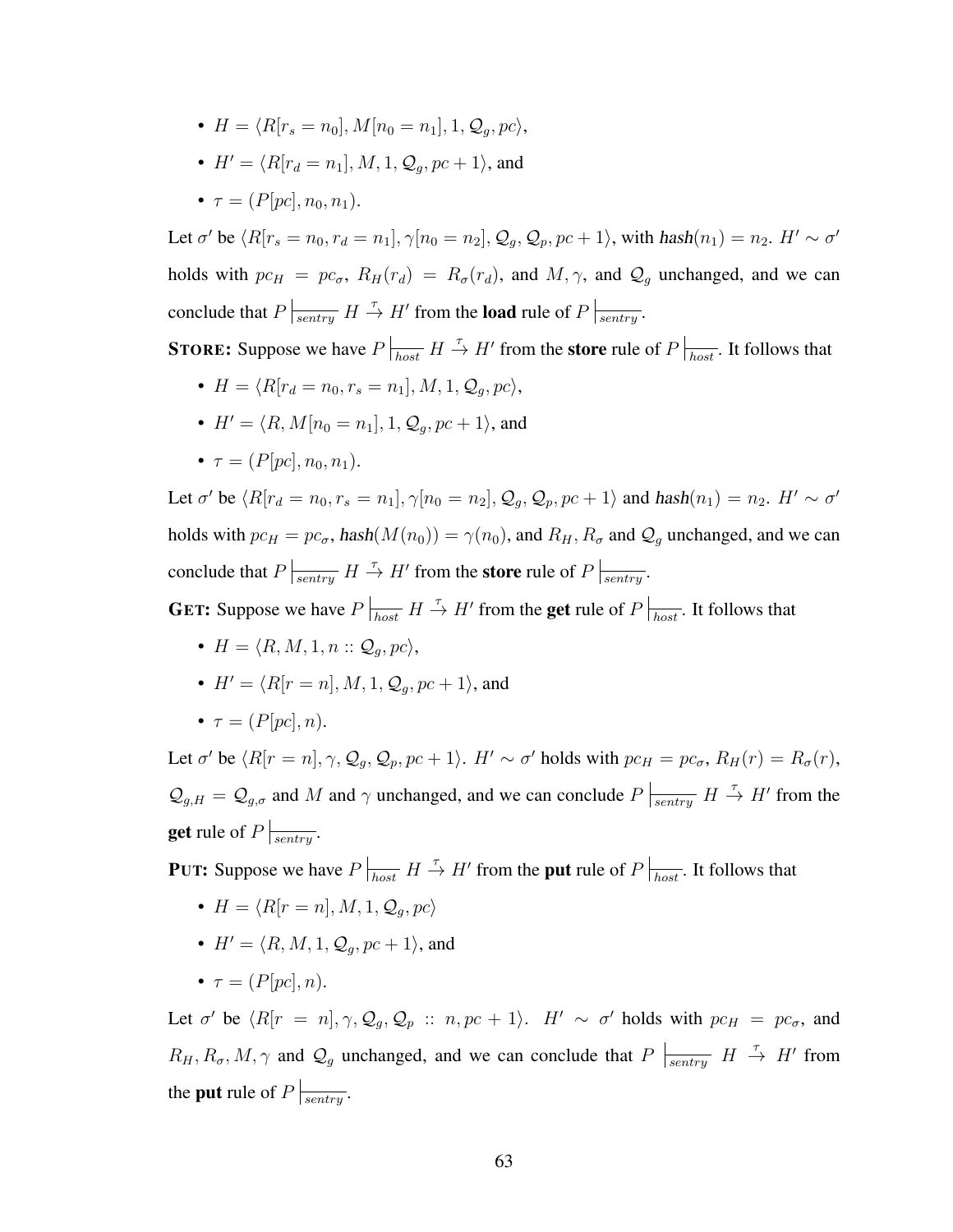#### 5.4.1 Beyond Synchronous One Way Host-Sentry

The host and Sentry models of Sections [5.2](#page-66-0) and [5.3](#page-69-0) serve well as simple base models, with the Sentry maintaining its own storage of Merkle tree data (metadata) and operating in lockstep with the host. Although this is a valid CAVO model, it requires the Sentry to have access to a large, trusted memory, and any implementation is only as fast as the Sentry, greatly reducing its usefulness. The following sections discuss more sophisticated models that overcome these limitations.

#### Two-Way Communication

The first step is to more closely model the metadata management presented in Chapter [4.](#page-45-0) This requires the host to store the metadata and send both memory values and metadata to the Sentry on loads. It also requires two-way communication between the host and Sentry to properly update the metadata on stores: the host sends memory values and metadata to the Sentry, the Sentry computes the updated metadata, the Sentry sends the updated metadata back to the host for storage. Toward that end, we move the metadata storage,  $\gamma$ , from the Sentry state to the host state. Additionally, we introduce a channel back from the Sentry to the host, so the Sentry can send the updated metadata,  $\beta$ , back to the host. This is is essentially the reverse of the channel used to transfer  $\tau$ .

This change only affects the **load** and **store** commands when the host is in trusted mode; it does not change its operation in untrusted mode. For load, the host is responsible for loading the metadata and forwarding it to the Sentry. For store, the host sends the results and metadata to the Sentry, and the Sentry validates its results. If validation succeeds, the Sentry then updates the metadata and sends it back to the host for storage. After sending τ, the host waits for the response  $\beta$ . For all commands other than **store**,  $\beta = \epsilon$  and the host does not need to wait for a response. A sketch of the updated **load** and **store** rules follow: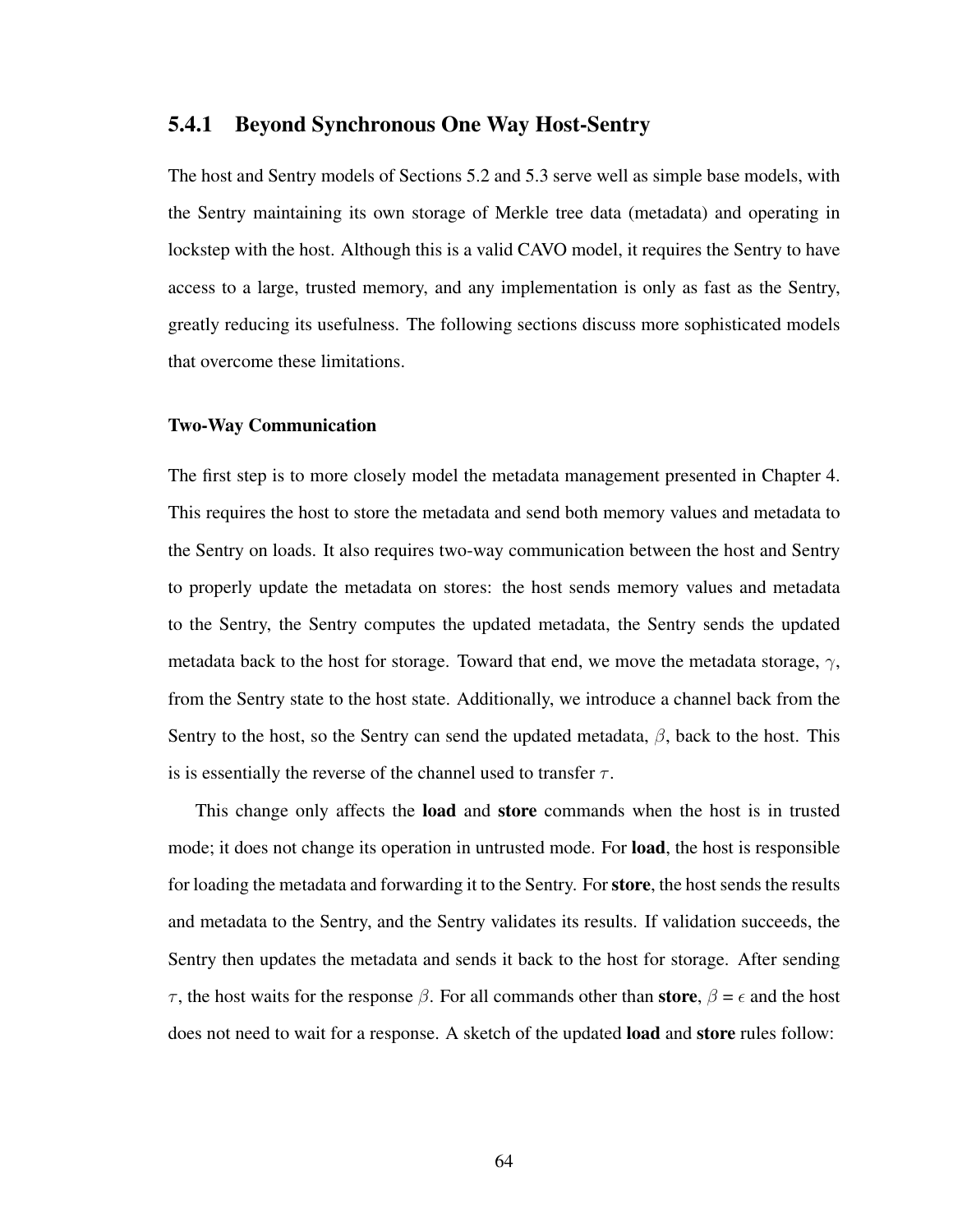$$
P[pc] = \text{lw}.\text{T } r_d, [r_s] \quad R(r_s) = n_0 \quad M(n_0) = n_1 \quad \gamma(n_0) = n_2
$$
\n
$$
\overline{r} = (P[pc], n_0, n_1, n_2)
$$
\n
$$
\overline{P|_{host}} \langle R, M, \gamma, 1, Q_g, pc \rangle \frac{\tau}{\epsilon} \langle R[r_d := n_1], M, \gamma, 1, Q_g, pc + 1 \rangle
$$
\nload\n
$$
P[pc] = \text{sw } [r_d], r_s \quad R(r_d) = n_0 \quad R(r_s) = n_1
$$
\n
$$
\overline{r} = (P[pc], n_0, n_1) \quad \beta = (n_2)
$$
\n
$$
\overline{P|_{host}} \langle R, M, \gamma, 1, Q_g, pc \rangle \frac{\tau}{\beta} \langle R, M[n_0 := n_1], \gamma[n_0 := n_2], 1, Q_g, pc + 1 \rangle
$$
\nstore\n
$$
\overline{r} = (\tau_c, n_0, n_1, n_2) \quad \tau_c = P[pc] = \text{lw } r_d, [r_s] \quad R(r_s) = n_0 \quad \text{hash}(n_1) = n_2
$$
\n
$$
\overline{P|_{sentry}} \langle R, Q_g, Q_p, pc \rangle \frac{\tau}{\epsilon} \langle R[r_d := n_1], Q_g, Q_p, pc + 1 \rangle
$$
\n
$$
\tau = (\tau_c, n_0, n_1) \quad \tau_c = P[pc] = \text{sw } [r_d], r_s \quad R(r_d) = n_0 \quad R(r_s) = n_1
$$
\nhash(n\_1) = n\_2 \quad \beta = (n\_2)\n
$$
\overline{P|_{sentry}} \langle R, Q_g, Q_p, pc \rangle \frac{\tau}{\beta} \langle R, Q_g, Q_p, pc + 1 \rangle
$$
\nstore

#### Asynchronous Host-Sentry Operation

The second step is to change from a lock-step model to an asynchronous model where the host is able to execute the program and stream values to the Sentry, which could be many hundreds or thousands of instructions behind the host. Such a change requires changing the communication channels that carry  $\tau$  and  $\beta$  to queues. For instructions that do not access memory, this change is trivial.

The metadata management required to validate memory instructions presents a challenge to an asynchronous model due to the following: the host is responsible for managing both memory and metadata; the host is ahead of the Sentry in terms of program execution; the host updates memory immediately after a store; and the Sentry generates updated metadata after a store and sends it to the host for storage. Combined, these facts mean that the host has an up-to-date view of memory but potentially an out-of-date view of the metadata. Thus, a program can store to a memory location and then load from it before the host has received the updated metadata for that location from the Sentry. In such a situation, the host cannot send the correct instruction trace and metadata values to the Sentry for validation.

The host system is thus required to track when there are outstanding updates to the metadata, for example by marking the corresponding memory location dirty. A naïve im-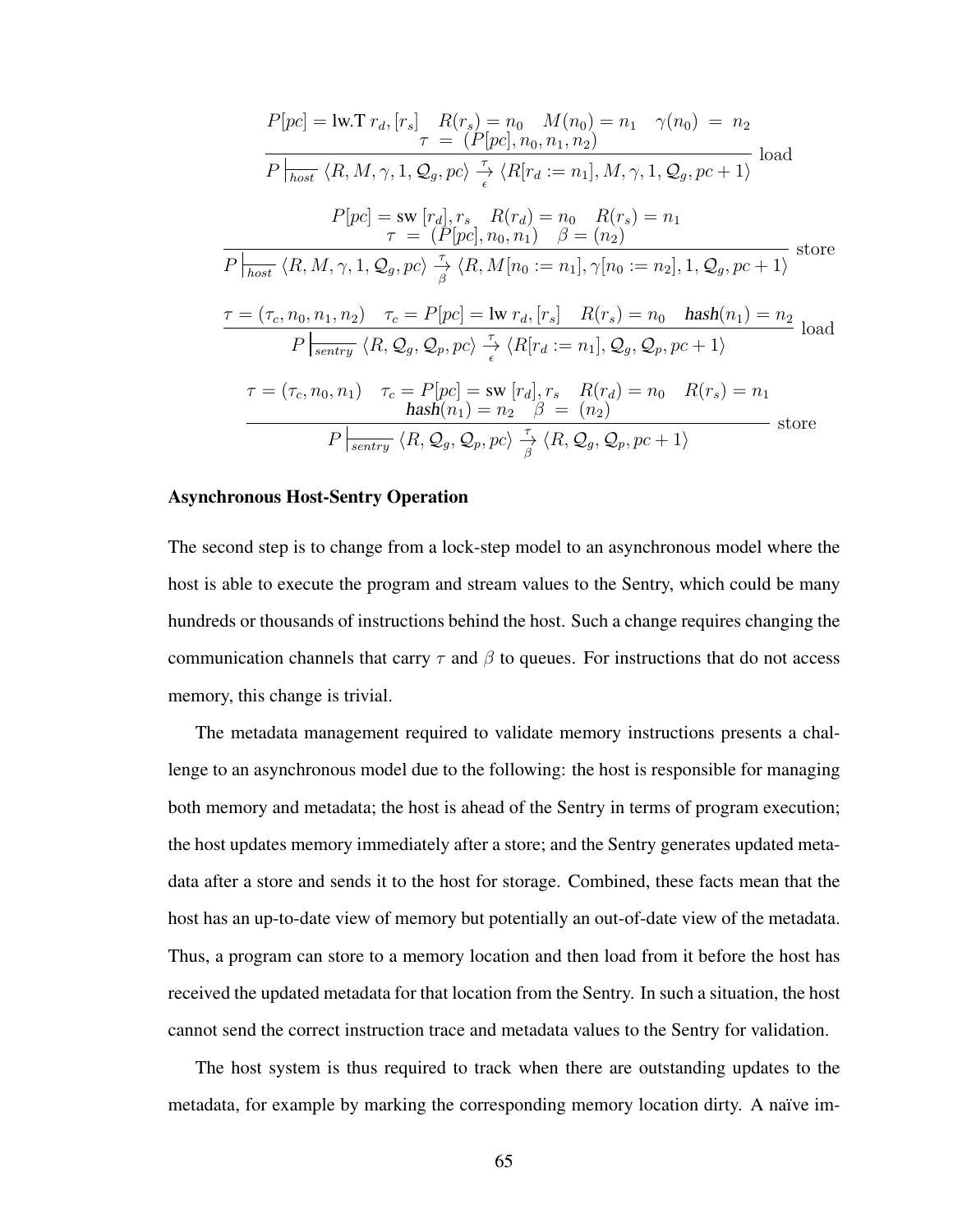plementation of the host system could pause execution if a load occurs to a dirty memory location and wait for the updated metadata. However, this would essentially reduce the system to the lock-step model. One solution, which is the system implemented by this dissertation, is to introduce a trusted cache to the Sentry that is managed by the host (in reality it would be managed by the Sentry Control in the host as in Chapter [4\)](#page-45-0). The trusted cache allows the Sentry to validate load operations by trusting that its internally cached version of the value is correct, thus obviating the Sentry's need for the metadata for validation of cached values.<sup>[1](#page-79-0)</sup> When executing loads from dirty locations, the host can simply send the Sentry the loaded value and direct the Sentry to use its cached value for validation. Upon evicting a value from the cache, the Sentry computes the updated metadata and sends it back to the host for storage. If the host loads a value that has an outstanding eviction, it can again direct the Sentry to use its internal values for validation. Once an eviction has completed and the host has received the updated metadata, it can mark the location as clean and future loads from that location can be validated as described in the section above.

Given the complexity of this system, we do not present its formal semantics and proof of correctness. However, this system is essentially maintaining a kind of cache-coherence between the host and the Sentry using a directory-based protocol, where the host acts as the directory. Many prior works have formally validated the correctness of cache-coherence protocols [\[62,](#page-107-0) [93,](#page-111-0) [96\]](#page-112-0), and proof of the correctness of this system would follow those works.

<span id="page-79-0"></span> $1$ The cached values can either be validated before being placed into the cache, or speculatively used during validation as described in Chapter [2.3.2](#page-29-0) [\[54,](#page-106-0) [120\]](#page-115-0).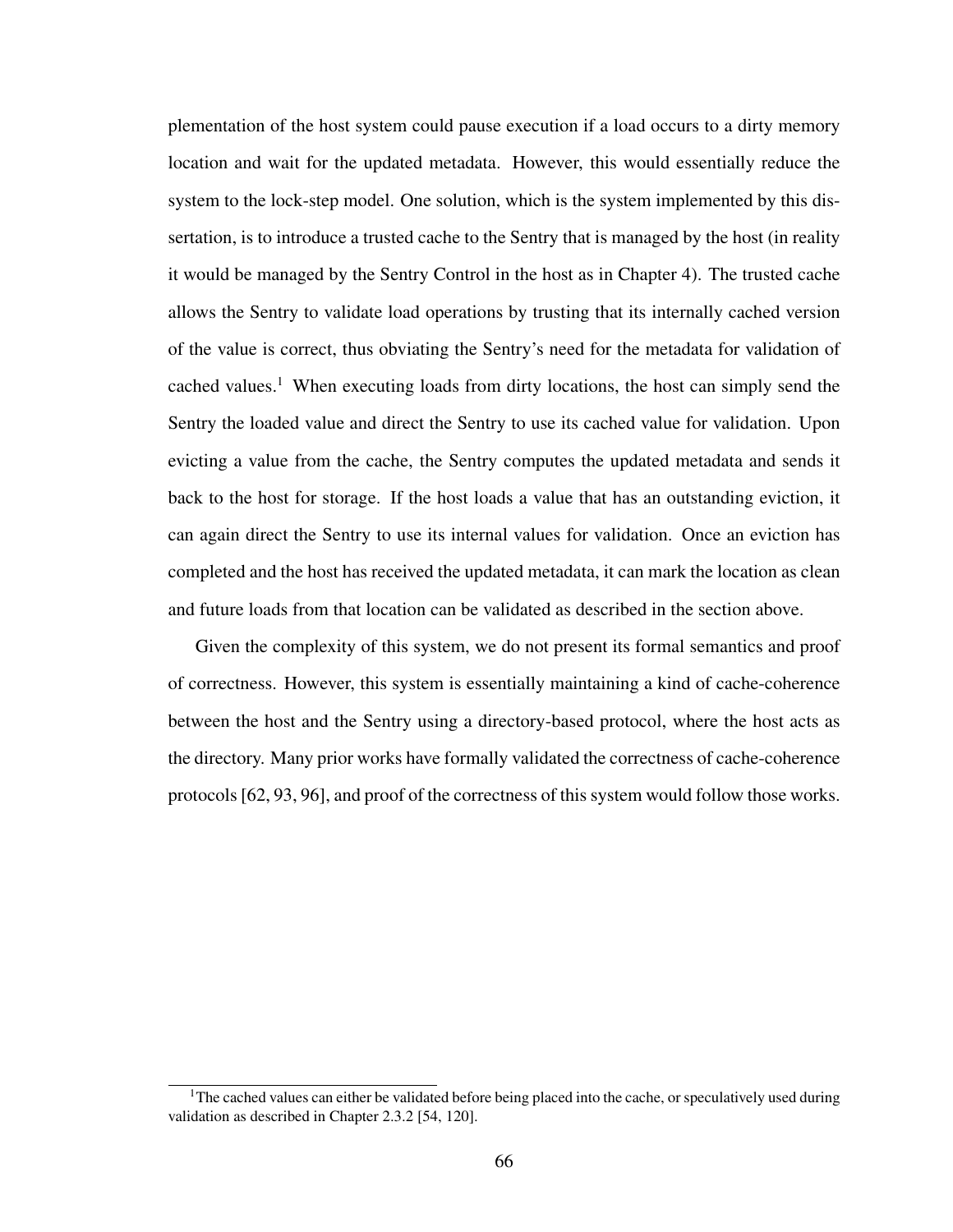# Chapter 6

## Two DSC Case Studies

In order to test the difficulty in writing DSCs and test the capabilities of the Sentry to protect real programs, we evaluate two case studies, an in-memory database and a SAT solver. The in-memory database serves as a strenuous test of the networking capabilities of CAVO. The DSC for the in-memory database shows the potential for protecting a wide variety of programs whose primary functionality is storage, such as databases and filesystems. The SAT solver serves as a strenuous test for a program that requires a large amount of computation and shows how to adapt programs with well known verification methods to CAVO.

## 6.1 Redis

Redis is a commercial grade, open source, in-memory data structure store with persistence features. It is used as a database, cache, and message broker [\[97\]](#page-112-1). Redis or its variants are used in many datacenter applications and are offered by cloud services such as Amazon Web Services and Microsoft Azure. The integrity of production databases, like Redis, is incredibly important to virtually every organization that uses computer systems. Databases that return incorrect results and/or leak data can cause irreparable harm, especially in sensitive environments such as hospitals and financial institutions. However, the complexity of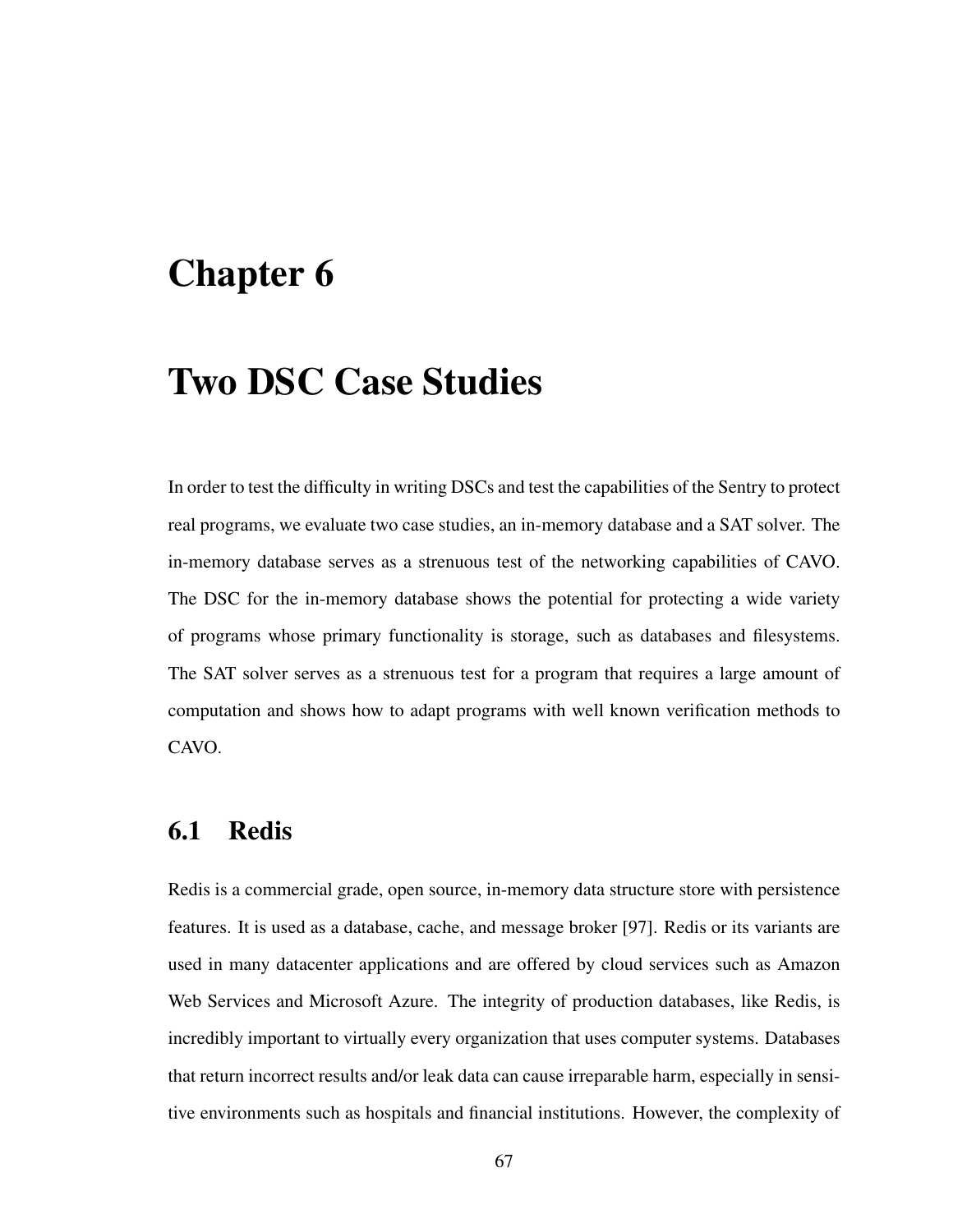system components and of their interactions makes it almost impossible for a Redis server to guarantee the correctness of its returned results. Apart from bugs and vulnerabilities in Redis, bugs in the system itself can have adverse effects on the integrity of the database, including bugs in disk firmware (e.g. lost write [\[95\]](#page-111-1)), bus controllers (e.g. not reporting write failure or corrupt data [\[48\]](#page-105-0)), device drivers (e.g. issues disk requests with bad parameters or data [\[33\]](#page-104-0)), filesystems (e.g. ZFS vulnerable to memory corruptions [\[125\]](#page-115-1)). Thus, this thesis presents a prototype DSC for Redis to explore the ability for the CAVO model to protect a database server.

The Redis DSC along with the Sentry can prevent such irreparable harm. For example, an attacker could compromise the server and attempt to covertly inject private data from the server into the Redis database as a data value. The attacker could then query for that data in an attempt to exfiltrate the private data. However, as the insertion of the value was not properly authenticated by the DSC, the outward communication of the value would be prevented by the DSC and Sentry. As confirmed by the proof of concept, CAVO prevents attempts to manipulate the results of queries, such as by manipulating the data directly or returning old values via replay.

### <span id="page-81-0"></span>6.1.1 Redis Validation

The DSC for Redis is realized as a proxy layer that sits between the Redis server and the client, as shown in Figure [6.1.](#page-82-0) The proxy layer receives all requests from the client, forwards them to Redis, and then validates the responses returned before sending them to the client. This proxy-based approach eliminates the need to change or even examine the Redis server code. Note that the proxy-based approach is just one of many ways that DSCs can be implemented.

The Redis DSC follows prior work done to authenticate queries from outsourced databases [\[76,](#page-109-0) [77,](#page-109-1) [124\]](#page-115-2) and uses Authenticated Data Structures (ADS) [\[41,](#page-105-1) [82,](#page-110-0) [108\]](#page-113-0) to check the integrity of database operations. ADS allows for the outsourcing of data maintenance and process-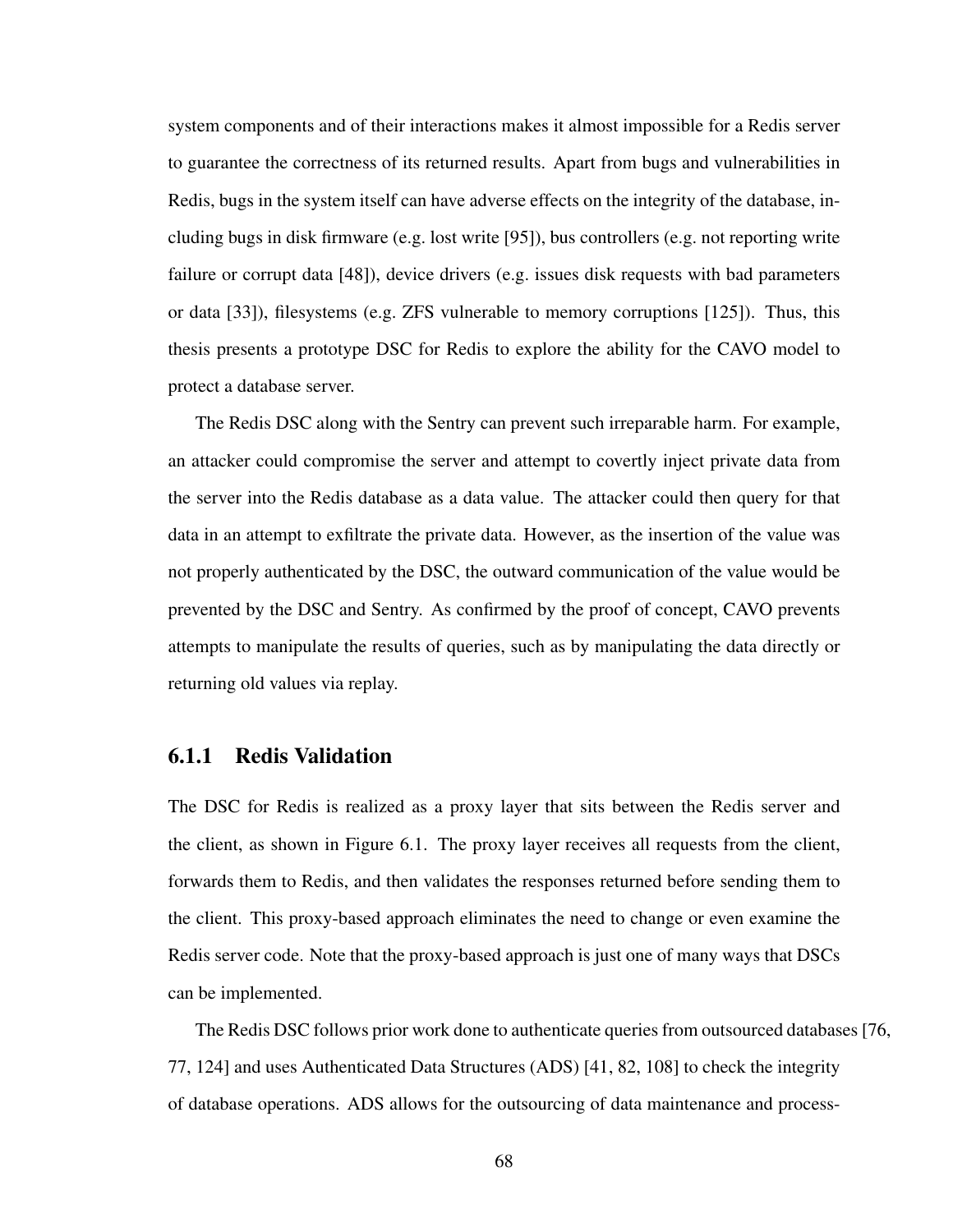<span id="page-82-0"></span>

Figure 6.1: .

ing tasks to untrusted parties without loss of integrity. The results of database operations can be efficiently verified using a short digest, which can be viewed as a summary of the current contents of the data and is kept by the verifier. By using ADS, a computationally bound malicious entity cannot fool the verifier into accepting an incorrect result.

To ensure that the response to a request is the correct value, the DSC augments keyvalues stored to the database with hashes and updates an authenticated search tree (AST) on top of the hashes. The root of this AST represents the state of the database at any time and is updated on every store (i.e. Redis SET operation). As in a Merkle tree, the AST root secures the entire structure. Using this AST, replies to reads (i.e. Redis GET operations) from the Redis Server that involve stale or invalid values will be detected.

After initializing, the DSC waits to receive client requests. Upon receiving a client request  $(1)$ , the DSC first parses then places the request into the request queue  $(2)$ . Next the DSC forwards the request to the Redis Server  $(3)$ . The reply from Redis  $(4)$  is then matched to the parsed command. If the command was a  $SET(5a)$ , the AST is updated and the hash of the new key-value pair is stored in the DSC's metadata and also back into Redis. If the command was a GET  $(5b)$ , the hash of the key-value response is compared against the stored hash in the DSC's metadata. Note that because the DSC's memory integrity is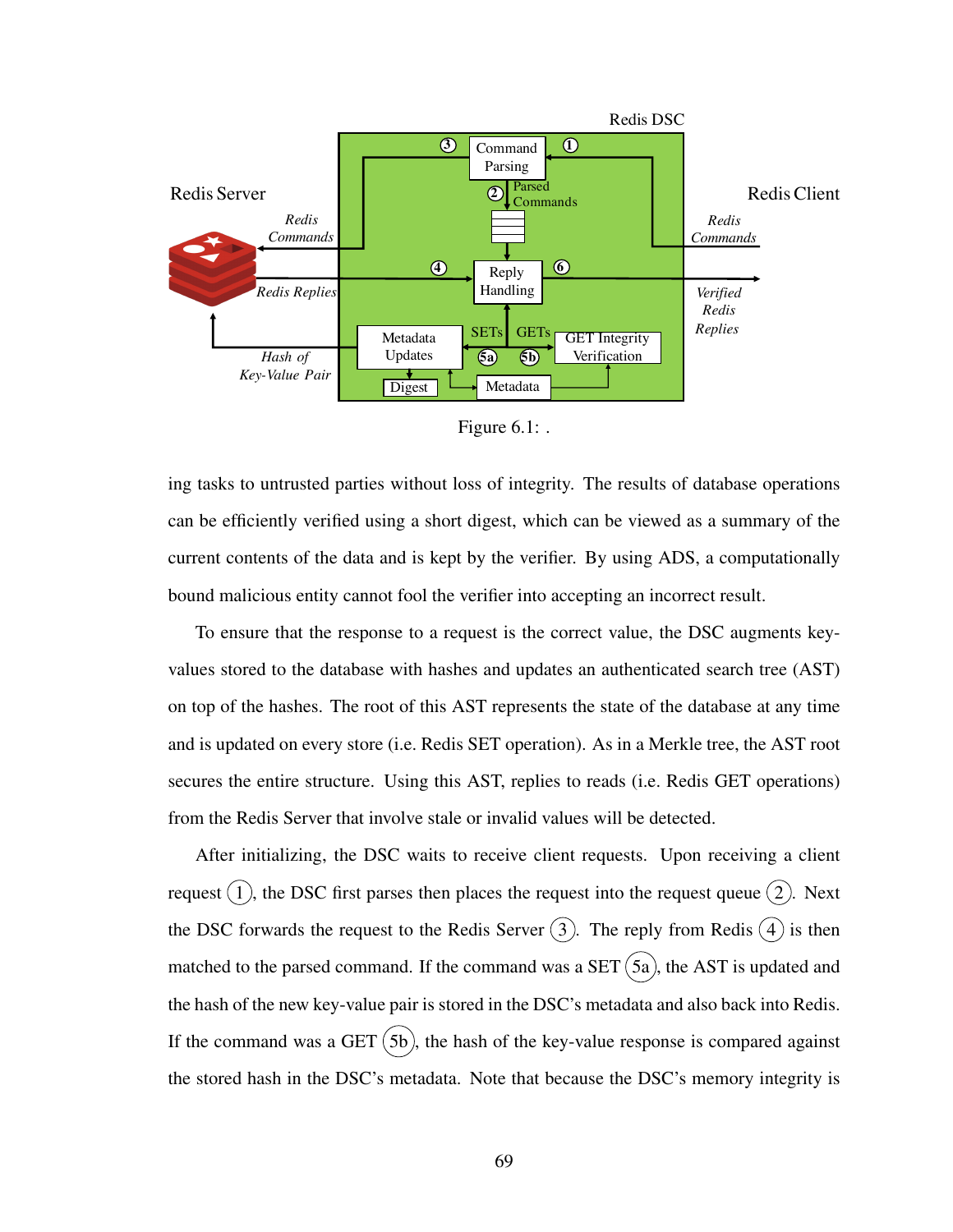ensured by the Sentry, validation up to the root of the AST does not need to be performed. Simply validating the key-value hash is sufficient to ensure the validity of the response. This is because the Sentry will ensure that the DSCs entire AST is correct in memory. Thus, validation of a single node is sufficient to ensure correctness. This process is similar to the way the Sentry does not need to perform memory validation for values already checked and stored in its cache. This demonstrates how DSCs can be simplified by taking advantage of the protections offered by the Sentry.

The current prototype implementation for the Redis server node DSC is ∼3K lines of C code (LOC). When combined with the ∼4k lines of Verilog of the Sentry, the DSC and Sentry provide integrity for a complete Redis server using only ∼7K LOC. These ∼7K LOC protect an untrusted system of hardware and software totaling more than 500M LOC. This dramatically reduces formal verification efforts by *five orders of magnitude*.

Planned future work is to enable the Sentry to provide the programmer access to the Sentry in order to provide persistent protection. This could either be in the form a nonvolatile root register stored on the Sentry, or exposing the Sentry's encryption ability to the programmer. Such functionality will also useful for ensuring other persistence state such as the file system and other storage integrity.

With this functionality, the Redis DSC AST root could be stored so that it can survive restarting the DSC process and full system reboots. During initialization, the DSC could recover the AST root from the Sentry. The DSC could then either read the contents of the database to validate its integrity, or validate the database on demand during subsequent SETs and GETs.

## <span id="page-83-0"></span>6.2 SAT

The Boolean Satisfiability Problem (SAT) is the problem of determining if there exists an assignment of variables in a given propositional logic formula such that the formula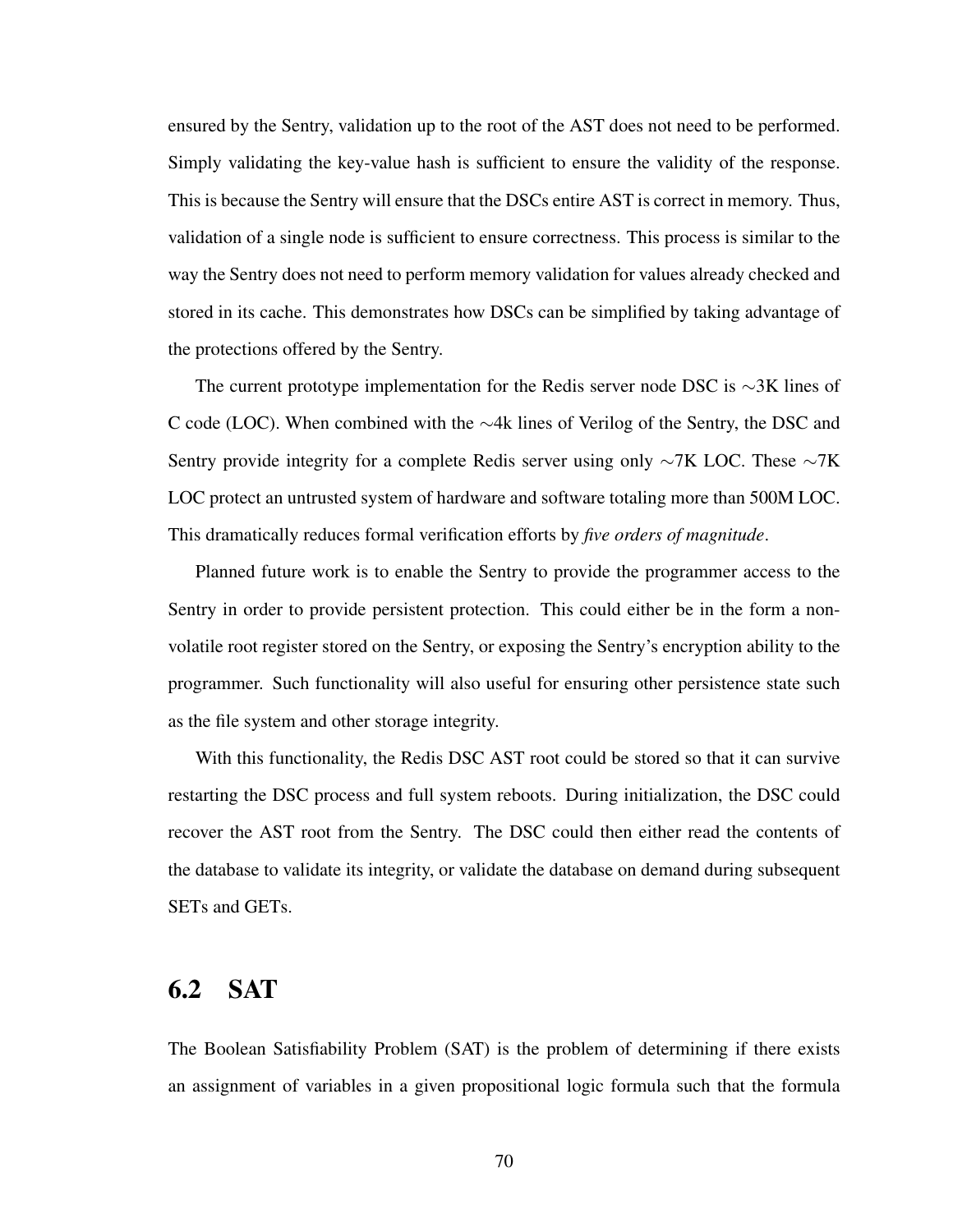evaluates to true. SAT is a well studied and important problem. It was the first problem that was proven to be NP-Complete [\[35\]](#page-104-1) and has important applications in areas such as circuit design [\[55\]](#page-106-1), bounded model checking [\[27\]](#page-103-0), and automatic theorem proving [\[23\]](#page-102-0). SAT solvers typically take a formula as input and produce an output that claims the formula to be either satisfiable (SAT) or unsatisfiable (UNSAT). Modern solvers typically require the input to be in Conjunctive Normal Form (CNF) to simplify their operation. While there are many SAT solving algorithms, the Davis-Logemann-Loveland (DLL) algorithm [\[39\]](#page-104-2), commonly referred to as the DPLL algorithm in recognition of the algorithm basis in the earlier Davis-Putnam algorithm [\[40\]](#page-105-2), forms the basis of most modern SAT solvers.

Given its power and importance across many fields, developing fast SAT solvers has long been a priority for many and has spawned conferences and yearly international SAT competitions [\[63\]](#page-107-1). While many recent advances have greatly increased the performance of SAT solvers, the need for speed had also introduced bugs from the additional complexity of the performance increasing features. Given that SAT solvers are frequently used in mission critical applications, it is important to ensure that the solver produces correct results [\[121\]](#page-115-3).

### 6.2.1 SAT Validation

A SAT solver DSC must be able to validate both SAT and UNSAT responses. Validating SAT is relatively straight forward. It is possible for the SAT solver to produce the variable assignment that shows the formula is satisfiable with relatively little additional overhead. A validator can then verify the solution in linear time given the assignment and the original problem in CNF form. However, validating an UNSAT response is usually not trivial.

Early work in verifying SAT solvers proved that such an approach is feasible [\[52,](#page-106-2) [59\]](#page-107-2), but were based on older SAT solving algorithms. zChaff provided the first validator that can easily check the correctness of state-of-the-art DPLL SAT solvers [\[122\]](#page-115-4). The zChaff validator is based on the fact that showing that an empty clause can be generated is sufficient to show that a formula in CNF is unsatisfiable. The validator requires that the SAT solver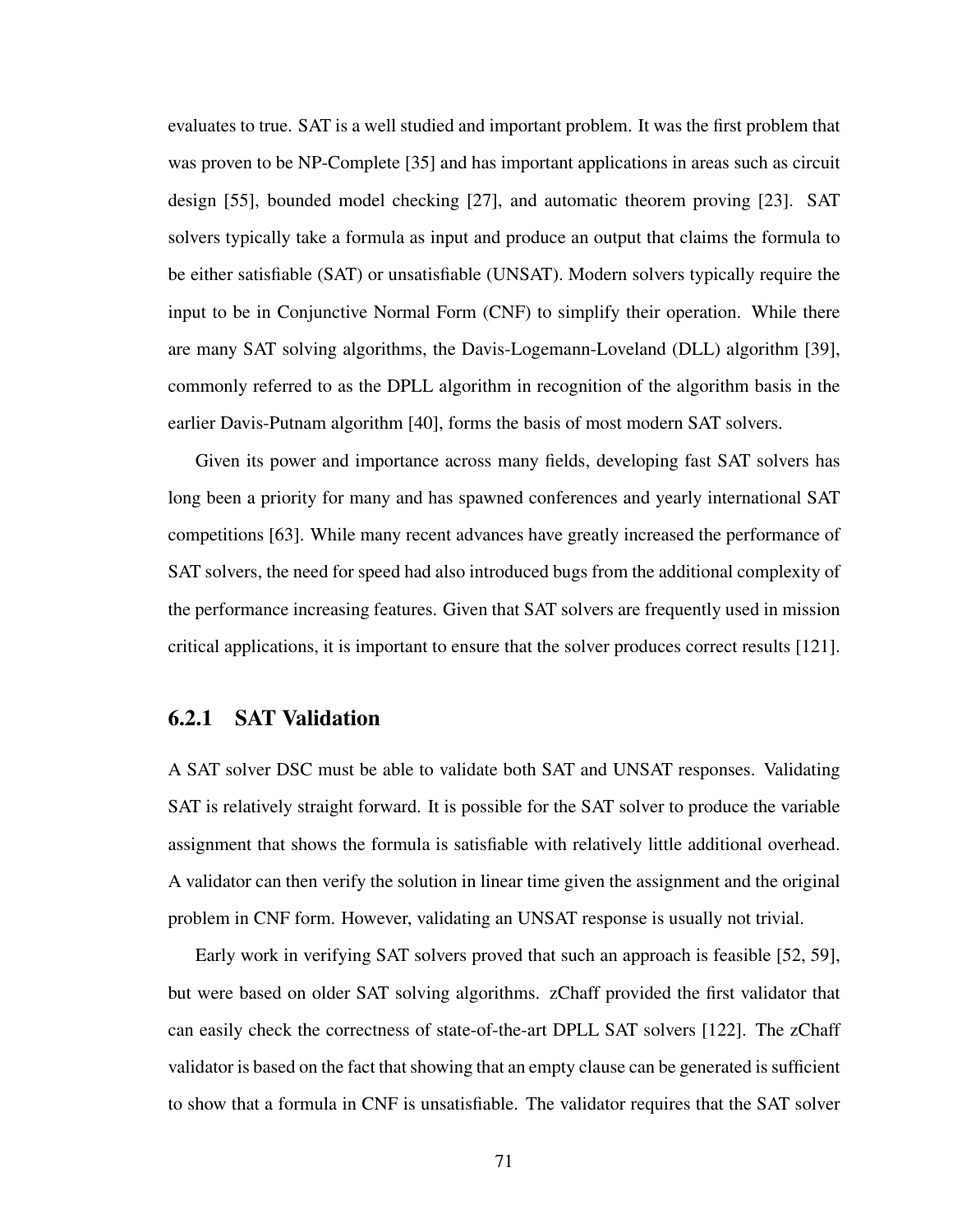generate a trace of its resolution process. Using the trace and the original CNF formula, the validator attempts to find a resolution sequence that generates an empty clause from the original clause. If such a sequence is found, the UNSAT solution is accepted. If such a sequence is not found, the validator has proven that the solver has produced either an incorrect result or an incorrect trace.

The validator in zChaff is the perfect example of a DSC. Using minor modifications to the untrusted code (the solver), the validator is able to determine the correctness of the result provided. Thus, we use the zChaff solver and validator, with the below modifications, as a second case study in the creation of DSCs.

The zChaff SAT validator serves as the basis for the trusted CAVO program. First, the validator was converted from C++ to C in order to allow it to be compiled by the CAVO toolchain. This involved replacing the use of the standard template vector and set libraries with custom C versions. Next, the validator was converted into a server that accepts connections from clients, receives a SAT formula in CNF from the client, forwards the response to the untrusted zChaff solver, receives a response, validates the response, and forwards the result to the client. No modifications (besides the C++ to C conversion) needed to be made the actual validation algorithm and code.

## <span id="page-85-0"></span>6.3 Evaluation

Evaluation of the two DSC case studies has four primary goals. First is to ensure that the original goal of simplicity of the trusted components in CAVO has been maintained. Second is to ensure that the functionality of the original programs are maintained. Third is to show the ability of CAVO to prevent erroneous output from escaping the system. Fourth is to determine the current performance of the unoptimized system in order to provide guidance for future optimization efforts.

All evaluation was performed on an Ubuntu 16.04 Linux server with an Intel(R) Core(TM)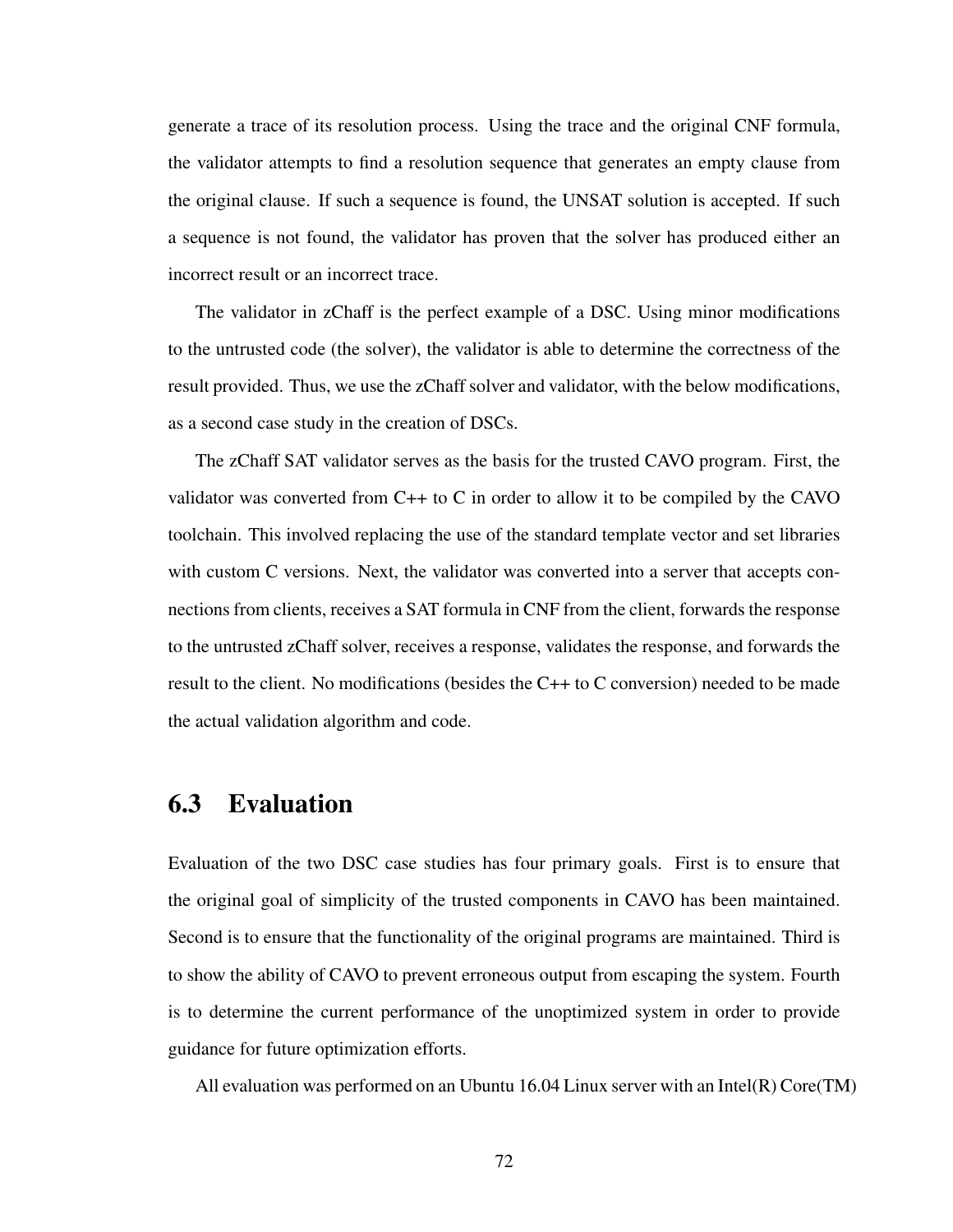<span id="page-86-0"></span>

|                       | <b>Trusted Code</b> | <b>Untrusted Code</b> |  |  |
|-----------------------|---------------------|-----------------------|--|--|
| Redis                 |                     | $\sim20k$             |  |  |
| Redis DSC             | $\sim$ 2000         | $\sim$ 200            |  |  |
| zChaff DSC            | $\sim$ 700          | $\sim\!\!100$         |  |  |
| zChaff validator      | $\sim\!\!800$       |                       |  |  |
| zChaff                |                     | $\sim$ 2000           |  |  |
| <b>Sentry Library</b> | $\sim$ 3000         | $\sim 500$            |  |  |

Table 6.1: Approximate lines of code for different trusted and untrusted components for the Redis and zChaff SAT DSCs, and the programs they validate.

i5-6500 CPU @ 3.20GHz and 32GB memory. The CAVO toolchain is based on the RISC-V toolchain [\[9\]](#page-101-0) (commit ad9ebb8557e32241bfca047f2bc628a2bc1c18cb), with modifications to the Clang front end (to support the Sentry pragmas) and the GNU assembler (to support the creating the Sentry binary). gcc v4.8.4 serves as the untrusted host compiler. The Sentry is instantiated on a NetFPGA SUME Board [\[7\]](#page-100-0) operating at 100 MHz and uses only a single instruction checking pipeline and encryption engine (to perform the hashes need for Merkle tree operations) for simplicity.

### 6.3.1 Simplicity

Table [6.1](#page-86-0) shows the line counts for various components of the CAVO system used to evaluate the two DSC case studies, which serves as a proxy for complexity of the components. Ideally, trusted components are of minimal complexity, but should never be more complex than the untrusted components they protect. Furthermore, converting an existing validator to a DSC should not be an overly complex process.

The Redis DSC compares favorably to Redis itself, ∼2000 LOC vs ∼20k, and even more favorably to the rest of the system, which consists of ∼400M LOC in the OS, ∼20M LOC in the kernel,  $\langle 100M$  LOC for the processor and hardware. The majority of the Redis DSC code (∼500 LOC) is simple code that handles the parsing and processing of the received Redis commands. The SAT validator DSC is actually shorter than the original SAT validator. This is primarily due to the fact that the networking library for the Sentry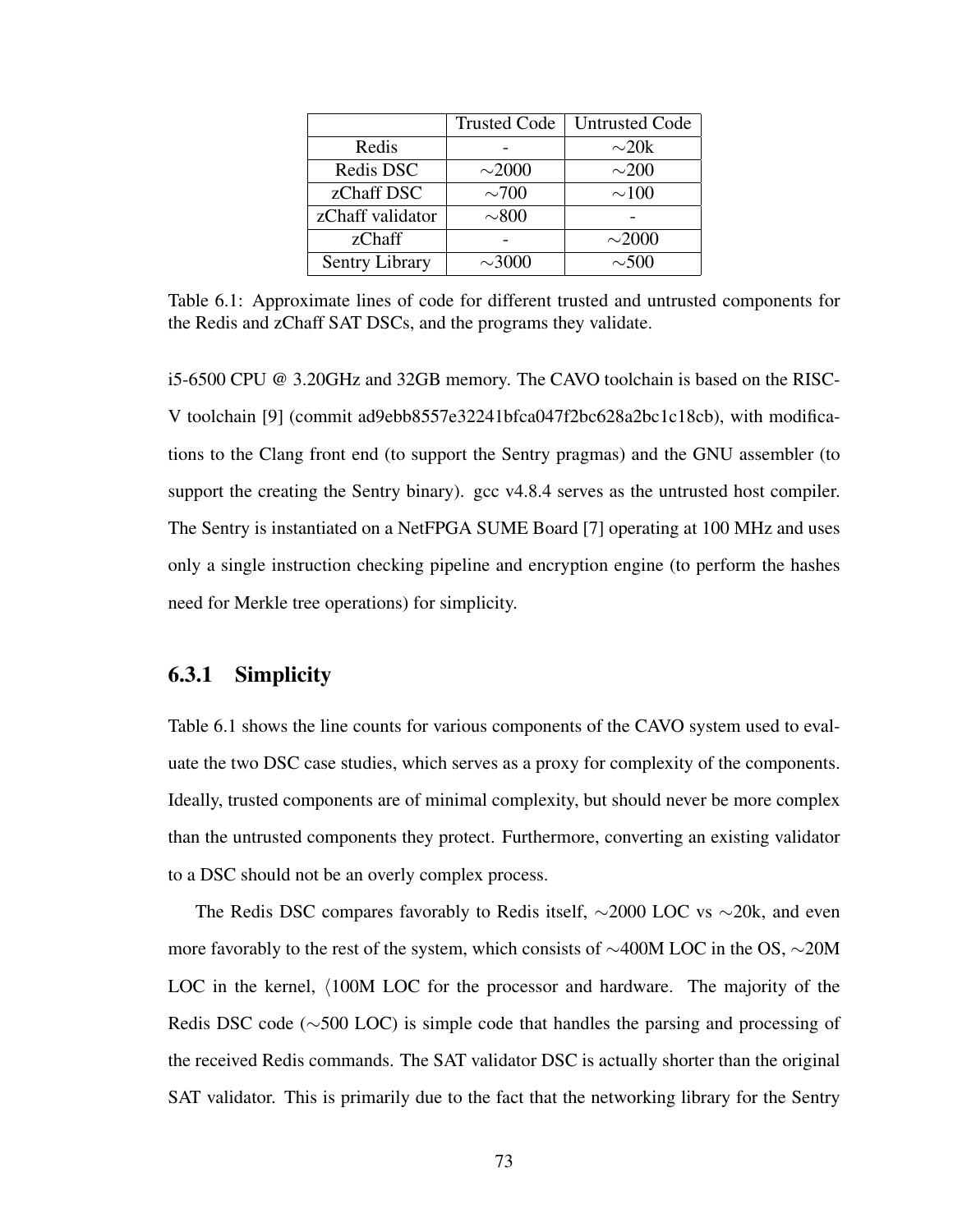is currently simpler than its pure C counterpart. Additionally, the code that handles the communication with the SAT solver has become untrusted. In total, the validator required only five additional lines to become a DSC: two lines to send the UNSAT core and its length to the Sentry, and three lines to check for a failure to validate the core and trigger a Sentry alert. Finally, the Sentry Library (which contains small DSCs for various C standard library calls and the Sentry networking functions [§4\)](#page-45-0) is currently ∼3000 lines of code. Since this library is used across all CAVO programs, it represents a one time cost in terms of formally verifying its correctness. The Sentry Library also contains ∼500 lines of untrusted code to setup the DSC for native execution and communicate with the Sentry FPGA.

#### 6.3.2 Base Functionality and Attack Testing

CAVO ensures that any external communication is the result of the correct execution of programs. To ensure that CAVO did not prevent correct communication, unmodified versions of Redis and zChaff were evaluated. Redis was evaluated using its provided benchmarking tool (redis-bench) and zChaff was evaluated using well known SAT inputs. Both programs were able to successfully communicate correct results.

To simulate errors and malicious activity by the untrusted software and hardware components, two sets of experiments were performed. The first set simulated errors in the untrusted program. For Redis, this involved randomly changing values in the database without going through the DSC. Upon retrieving this value, the DSC triggered an alert. For zChaff, this meant randomly changing values in the trace. This change was detected by the DSC during trace validation and triggered an alert. To simulate errors in any part of the host system, including the Sentry control, errors were injected into the trace sent from the host to the Sentry for both the Redis and SAT programs by randomly flipping bits in the data stream. All errors were detected by the Sentry, causing the program to halt. Future instantiations of CAVO could include user configurable policies to handle errors, such as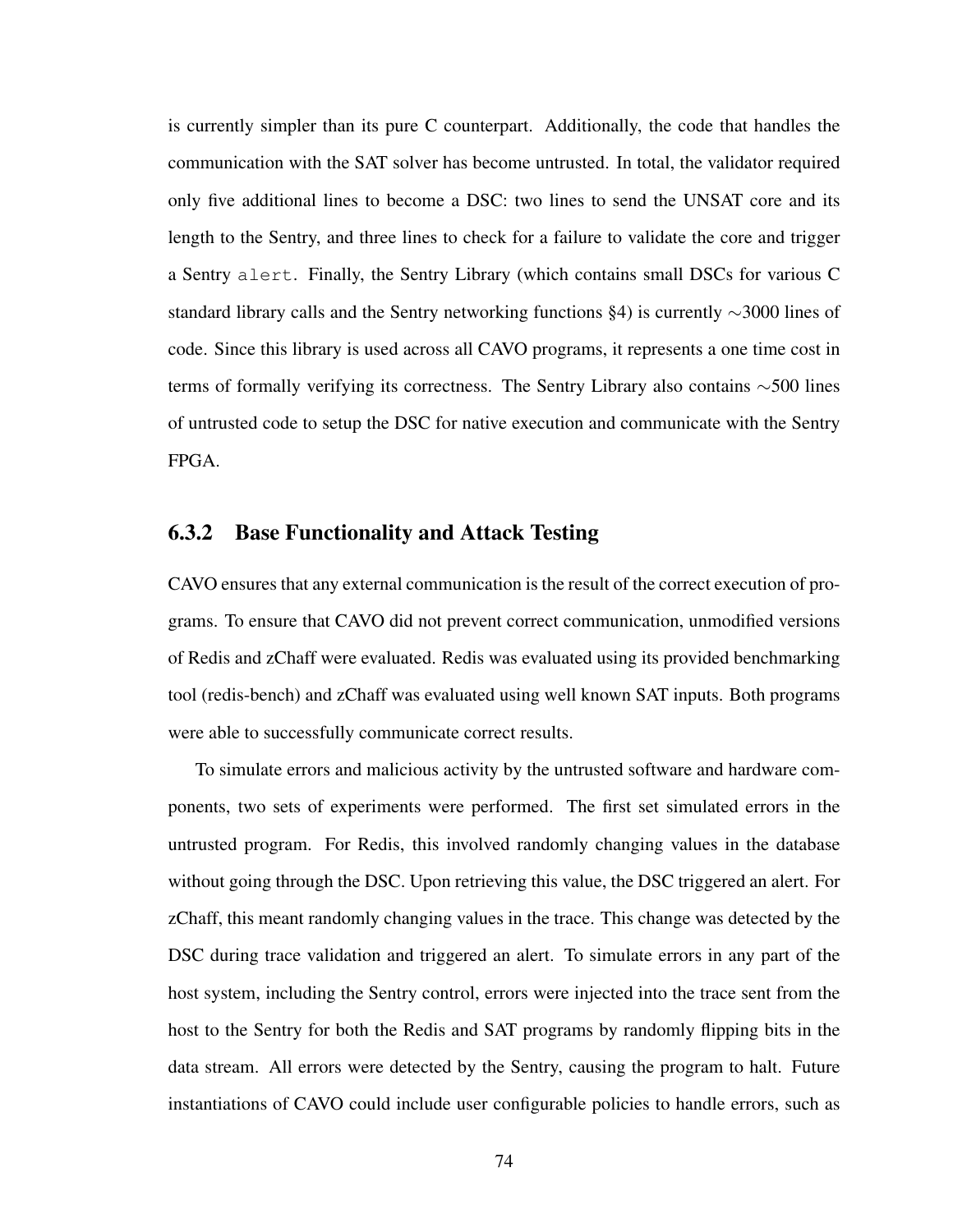<span id="page-88-0"></span>

|               | <b>DSC</b>    |                              |            | <b>TCP/IP</b> | Redis        | Redis        | <b>SAT</b>   |
|---------------|---------------|------------------------------|------------|---------------|--------------|--------------|--------------|
|               |               | Values Sent   Sentry Control | Server     | Set           | Get          |              |              |
|               | <b>Native</b> |                              |            |               | $1.05\times$ | $1.8\times$  | $1\times$    |
| $\mathcal{D}$ | Native        |                              |            | Native        | $1.05\times$ | $1.38\times$ | $1.02\times$ |
| $\mathbf 2$   | <b>CAVO</b>   | IO Only                      | Forward IO | <b>Native</b> | $1.1\times$  | $7.7\times$  | $1.04\times$ |
| 4             | CAVO          | <b>All Results</b>           | Forward IO | <b>Native</b> | $1.1\times$  | $27\times$   | $1.8\times$  |

Table 6.2: Overhead of CAVO components evaluated on the Redis and SAT DSCs.

alerting the user or attempting to repair the errors.

### 6.3.3 Unoptimized Toolchain Performance

As discussed in Chapter [4.3,](#page-55-0) there are several major components that make up the runtime of CAVO. The focus of this dissertation is to create a complete, working, CAVO system. In order to determine areas for future study and optimization, we evaluate the overhead of multiple components. Table [6.2](#page-88-0) shows the results of testing the Redis and SAT DSCs. Redis is evaluated using the benchmarking tool provided by Redis using a 40 client testing environment. All overheads are normalized to the baseline throughput of 770 SET/sec and 138k GET/sec for the 40 client environment. SAT is evaluated using zChaff SAT solver and validator DSC converted into a server. The baseline is the combined native solver and validator time. The input formula is the unsatisfiable  $1$ dlx $\_{c}$ mc $\_{ex}$  $\_{bp}$  f test case, which is the Boolean condition for the correctness of a single-issue pipelined DLX processor with multicycle functional units, exceptions, and branch prediction [\[46\]](#page-105-3). The baseline solver and validator time for this formula is 0.122 seconds.

Row 1 shows the overhead of using a native version of the DSC without any Sentry protections. For Redis, this introduces a modest amount of overhead from the extra work done by the DSC, as well as the additional communication between the DSC and the Redis server. Note that the GET operations slowed down much more than the SET operations,  $1.79\times$  for GETs and  $1.05\times$  for SETs. Redis is designed to be a fast, in-memory database, SET operations are highly optimized and thus more impacted by overhead compared to the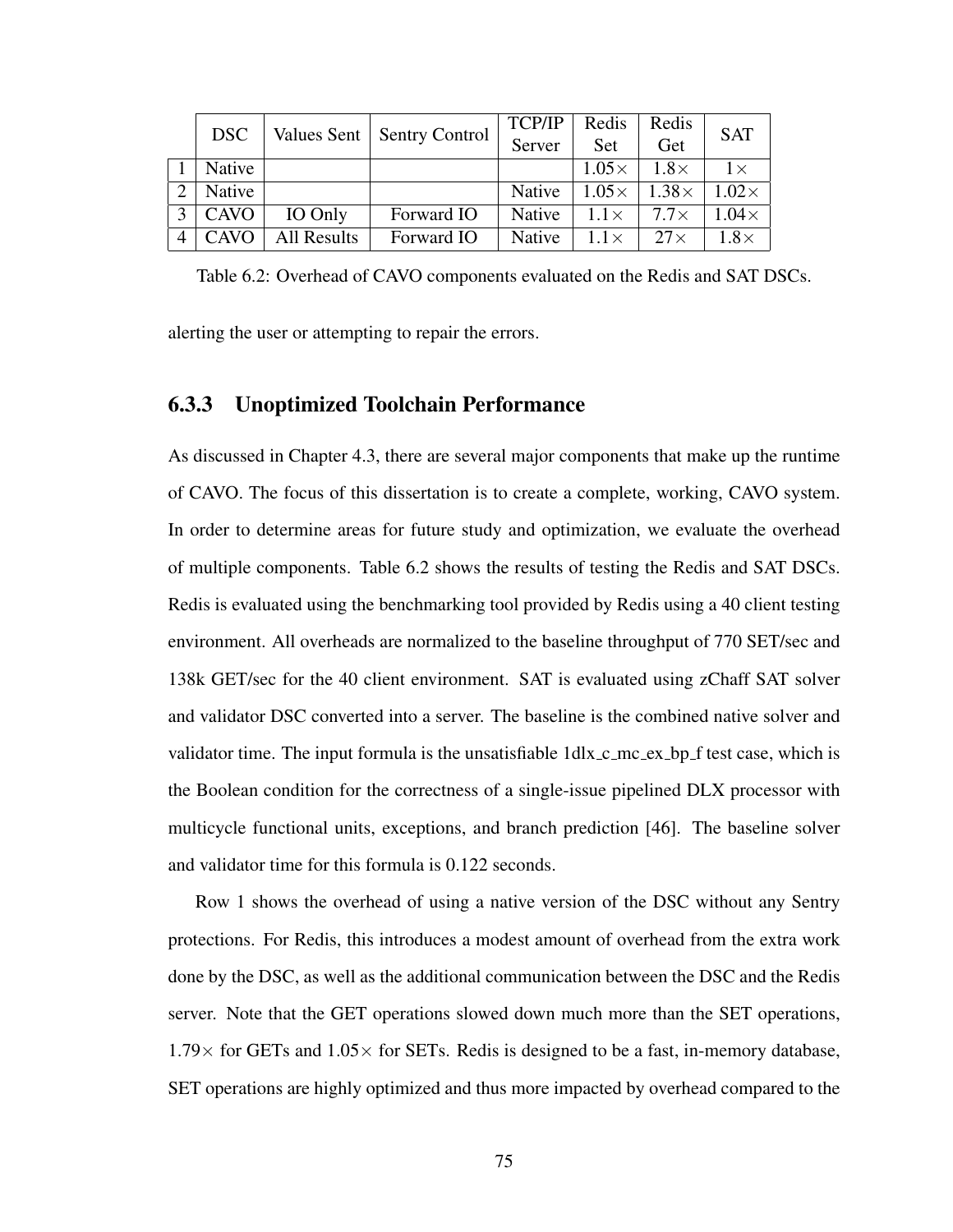relatively heavy weight SET operations and the even heavier SAT solver. In some sense, Redis SET can be thought of as trusting the entire program, rather than trusting a DSC that is lightweight in compared to the untrusted calculations.

Recall from Chapter [4.3](#page-55-0) that CAVO uses an external TCP/IP server between the Sentry and the network to avoid requiring the Sentry to validate the TCP/IP protocol. Row 2 shows the results of adding in an external TCP/IP server  $(\S 4.3)$  on the host system. Adding in the external TCP/IP server has a minor impact to SETs. It actually speeds up SET operations in comparison to the native Redis DSC alone as it is able to decouple the client management from the DSC operations.

The DSC in row 3 has gone through the CAVO toolchain and been transformed into a Sentry compatible program and sends only the results of the Sentry put and get operations to a simplified version of the Sentry Control that only handles these IO operations. The relatively small decline in GET and SAT performance shows that the toolchain, even in its current unoptimized form, is a viable approach for some DSCs. Row 4 shows the results of sending all results to the Sentry Control, of which only the IO operations are processed and forwarded to the external TCP/IP server. This shows the overhead of extracting all results from the program,  $1.8 \times$  for SET,  $41.8 \times$  for GET, and  $2.4 \times$  for SAT. Recall that the instrumentation is responsible for storing instruction results so that they may be sent to the Sentry. Given that these results can be batched, the amortized cost of storing them is a memory store and register increment. Naïvely, this triples the number of dynamic instructions executed. However, the actual effects are more complex. These instructions will always serve to increase the size of the basic block they are located in. Given that modern superscaler processors are more easily able to find instruction parallelism in large blocks, it is possible that adding these instructions can have a less than  $3\times$  impact to performance. However, the additional store instructions will fill the processor's memory queue and pollute the cache, negatively impacting performance. Making use of modern processor features, such as streaming store instructions to avoid polluting the cache, can reduce the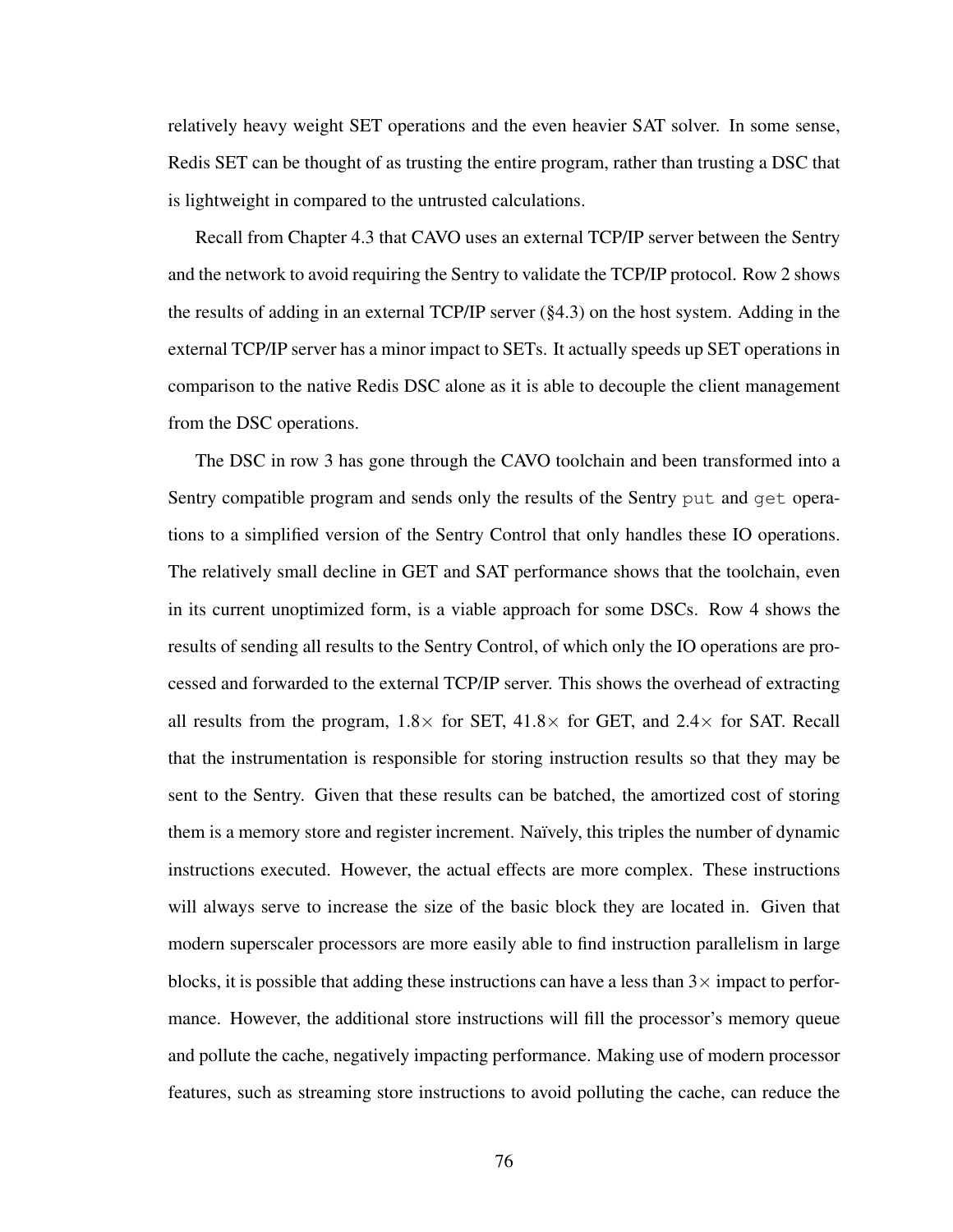overhead further.

### 6.3.4 Prototype FPGA Performance

The following experiments evaluated the performance of the prototype software Sentry Control and the functional prototype FPGA Sentry implemented on a PCIe network card, provided by Zhang [\[119\]](#page-114-0). These prototypes were implemented to demonstrate the full functionality of a CAVO system, but are still under development and optimization. First, an experiment to determine the overhead of sending of all results from the DSC as well as all operations in the Sentry Control except for the Merkle tree operations showed overheads of  $5.6\times$  for SETs,  $209\times$  for GETs, and  $9.01\times$  for SAT. Recall that the Sentry Control is responsible for determining the instruction type for the next instruction, managing the Sentry's cache, generating Merkle tree operations, and forwarding the result to the Sentry based on the instruction type. The sizeable increase in overhead for this experiment indicates that the overhead of sending all values and the full processing of the Sentry Control requires substantial improvement. Moving the Sentry Control to hardware would greatly reduce its overhead. The Sentry Control is essentially emulating the Sentry in software, thereby creating a substantial amount of overhead.

The next experiment evaluated the PCIe FPGA card, a simple Sentry without memory validation, and placed the TCP/IP server on the external softcore system. Introducing the PCIe card again has a relatively small impact on the SET operations compared to the previous experiment (5.6 $\times$  vs 7 $\times$ ) and a noticeable impact on GET operations (209 $\times$  vs 405 $\times$ ) and SAT (9.01 $\times$  vs 135 $\times$ ). The final experiment evaluated the full system, including the Merkle tree memory validation operations. The  $154\times$ ,  $8117\times$ , and  $677\times$  slowdowns for GET, SET, and SAT respectively show that the Merkle tree operations introduce serious overheads. This overhead comes from both the additional operations required by the Sentry Control and the additional operations performed by the Sentry itself. This overhead is magnified in the case of GET as it has a relatively higher ratio of memory to normal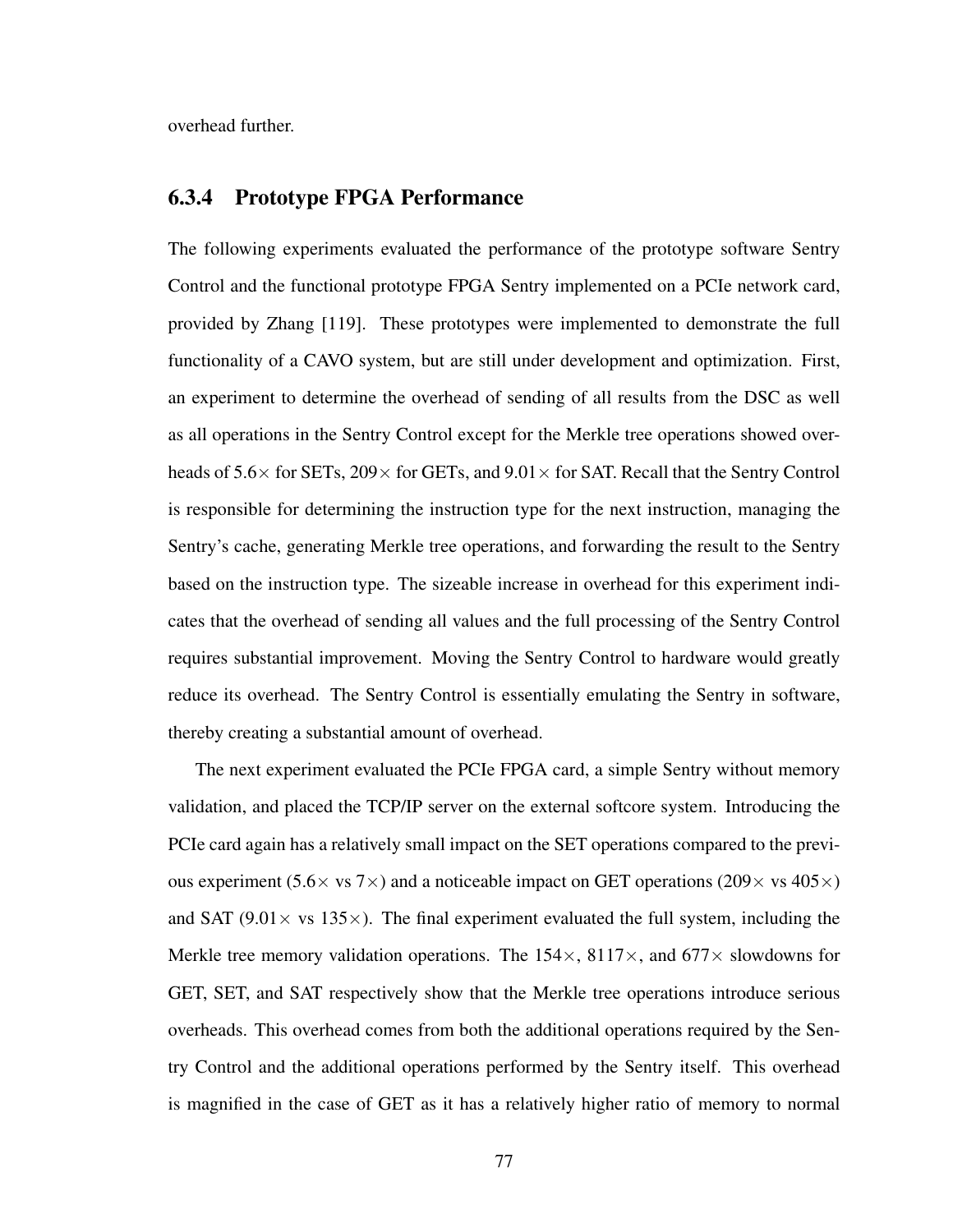instructions. This shows the need for both a hardware Sentry Control, more instruction checking pipelines in the Sentry, and the need for additional or pipelined hash engines.

The prototype Sentry used for this evaluation is running at 100 MHz, with a single instruction checking pipeline, and a single hash checking engine. In a production system, the Sentry would need to more closely mirror the Sentry evaluated in TrustGuard [\[54,](#page-106-0) [120\]](#page-115-0), i.e. 8 instruction checking pipelines, multiple hash checking engines, and an operating frequency of at least 1 GHz. The Sentry would need to be fabricated as an ASIC to support these additional features. These enhancements, which are part of on-going work, represent an improvement of several orders of magnitude over the current prototype, which would put the overhead of the Sentry in line with the results reported by TrustGuard of ∼15% performance overhead. Thus, the Sentry would have only a minor impact to performance and the performance of the full system would be limited by the Sentry Control. The full system performance would then be expected to be of the same magnitude as the system without the Sentry, with the additional overhead of the Merkle tree management. To roughly estimate the performance of such a system, we replaced the Sentry with simple logic to manage IO and saw overheads of roughly  $\sim$ 10× for GET,  $\sim$ 500× for SET, and  $\sim$ 180× for SAT.

Given that the Sentry Control is untrusted, its implementation does not impact the security of the system. Thus, it could be placed as an untrusted component, along with the Sentry and a cache for Merkle tree data, on a fabricated circuit to reduce its performance overhead. Furthermore, the Sentry Control represents an ideal component to move to hardware to improve performance. Recall from Chapter [4.3.2](#page-57-0) that the Sentry Control has four primary runtime functions: receive program results, decode the current instruction, forward results and Merkle tree data based on the instruction type, and manage the Sentry's cache. Each of these are simple routines that represent very little overhead in hardware but are costly in software. For example, determining the instruction type in software requires multiple instructions to execute in the host, whereas instruction decode in hardware is a single pipeline stage. Similarly, the cache and Merkle tree management both require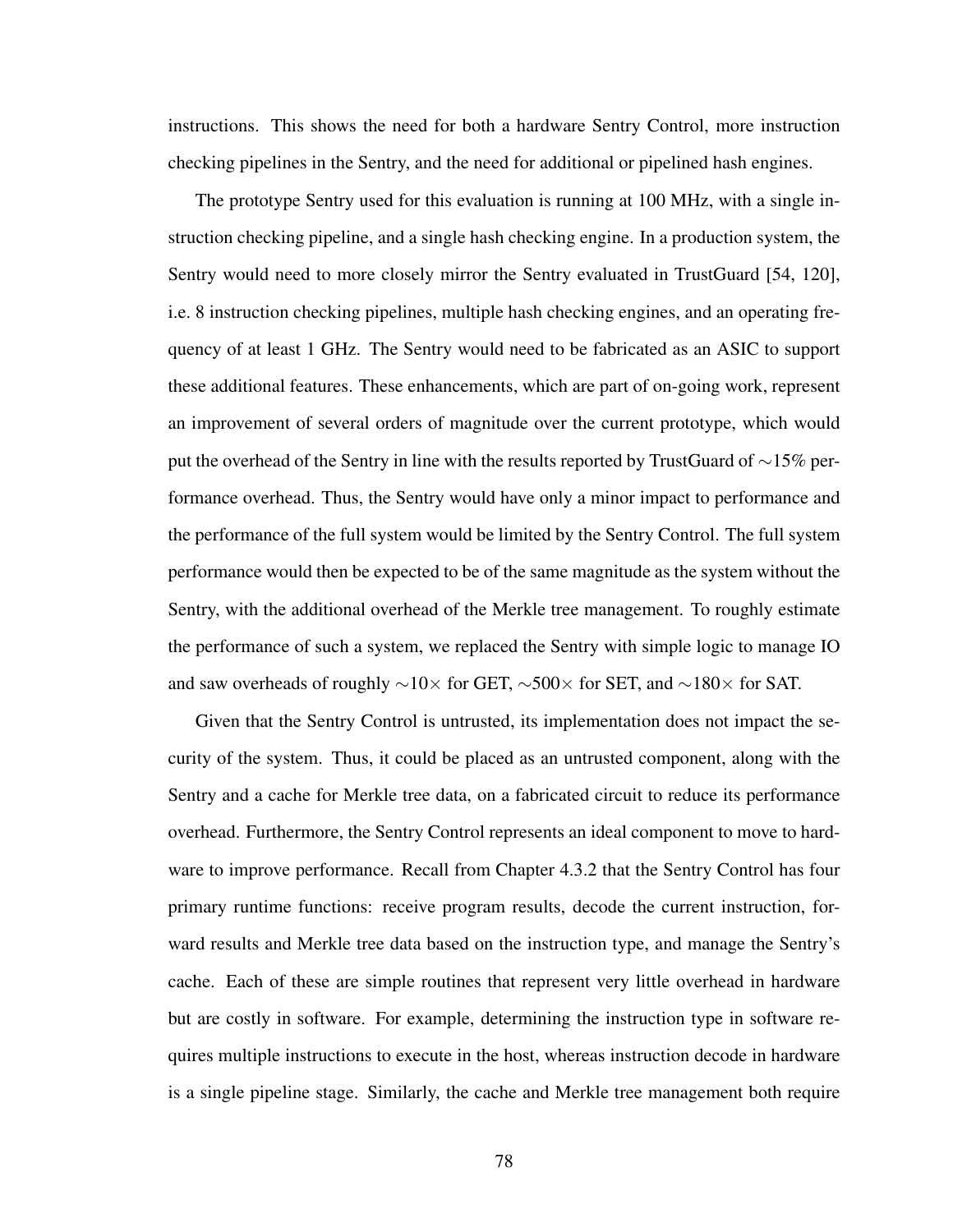100s of instructions in the Host, but are highly efficient in hardware. Prior work has shown that hardware based Merkle tree mechanisms can have as low as  $\sim$ 2% performance impact [\[101\]](#page-112-2). Thus, when moved to hardware, the Sentry Control should have performance impact similar to adding another pipeline stage to the Sentry, slightly increasing latency but not grossly impacting throughput. When combined with the Sentry improvements above, it is expected that the performance bottleneck will be the instrumentation inserted into the program to gather results and the bandwidth required to transfer the results to the Sentry. TrustGuard showed that a host-Sentry bandwidth of 10 GB/s, well below modern host-PCIe bandwidths, is sufficient to limit overhead to below 10% [\[54,](#page-106-0) [120\]](#page-115-0). Thus, with adequate bandwidth, overall system performance should be of the same order of magnitude as Row 4, where the instrumentation gathers all results but the Sentry and Sentry Control do not impact performance.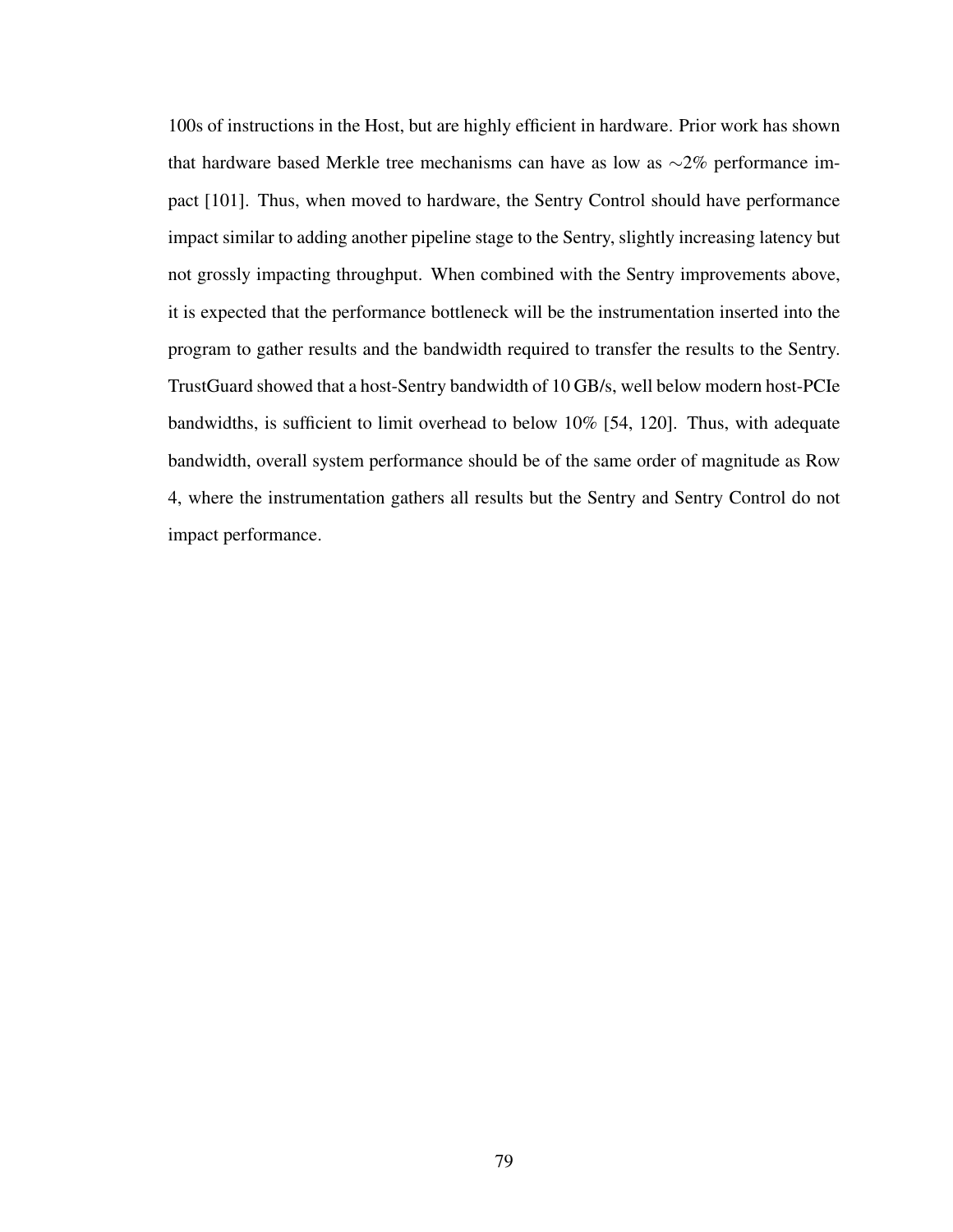## Chapter 7

## Other Related Work

Chapter [2](#page-23-0) motivated the CAVO model through comparison to other techniques that use minimal trusted hardware to secure systems. This chapter gives an overview of select other related work, much of which is complimentary to CAVO.

Industrial Adoption of Formal Methods Industry is increasingly adopting formal methods to ensure that critical applications are free from bugs and vulnerabilities. For example, Amazon has used formal methods to ensure correctness in several critical algorithms within the Amazon Web Services infrastructure [\[49,](#page-106-3) [88\]](#page-111-2) and Microsoft has used them to design and validate Cosmos DB [\[74\]](#page-109-2). This shows a willingness of companies to ensure the security and correctness of critical pieces of software. However, the security of these pieces assumes the security and correctness of all the layers beneath them, including the OS and hardware, to execute the application correctly. Many companies are unwilling to change critical components, such as the OS, and replace their entire computing base due to the economic and operational costs in such changes [\[28\]](#page-103-1). Thus, the CAVO model, which needs only a secure DSC and the Sentry to ensure the security of the entire system, is a natural way for companies to continue to adopt formal methods to secure applications without needing to additionally ensure the security of the entire system that sits beneath those applications.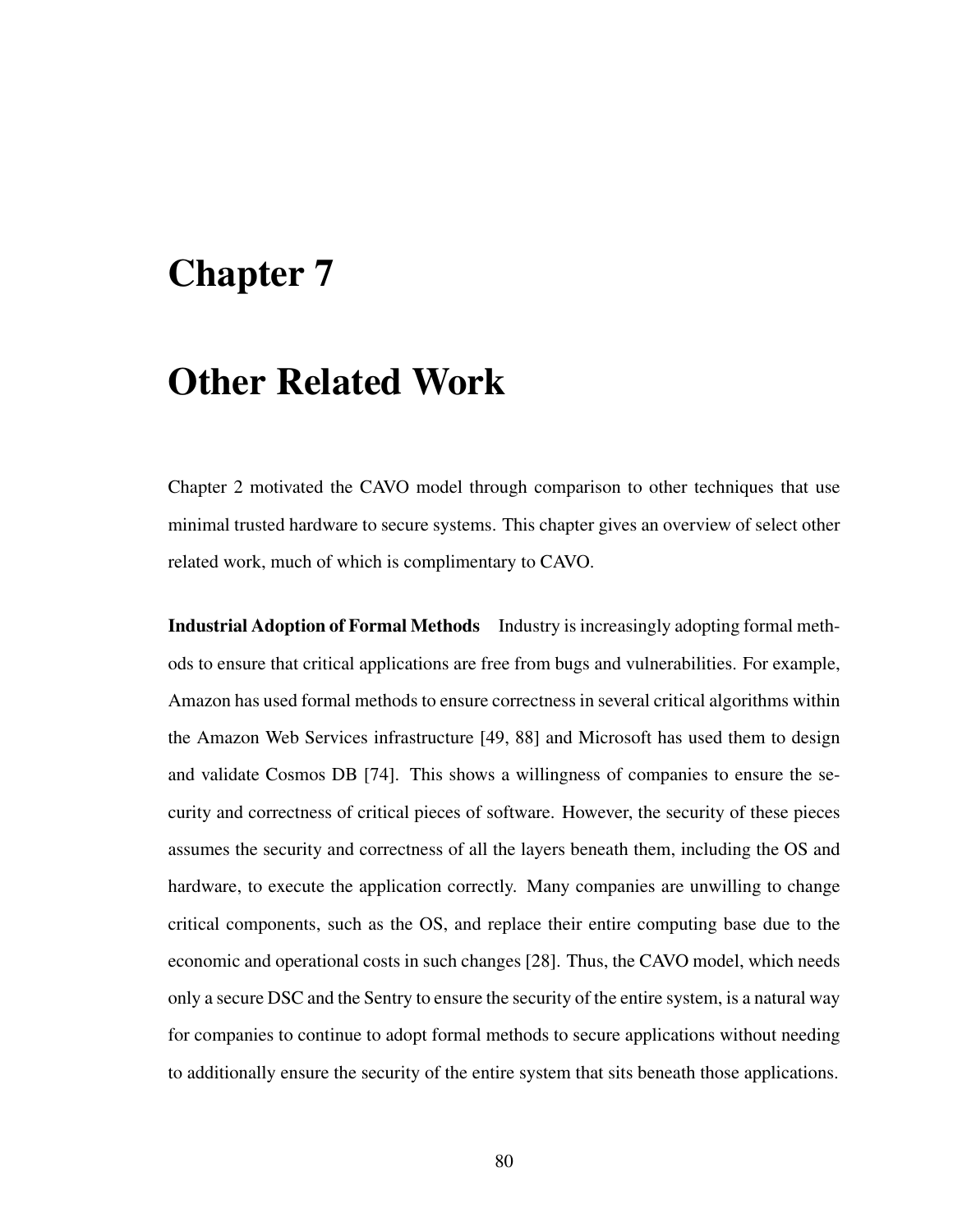Verifiable Outsourcing. The idea of a trusted entity outsourcing execution to an untrusted entity and then verifying the returned results, without needing to re-execute the original computation, has long existed in many different forms and has seen increasing interest with the rise of cloud computing. For example, work in outsourced databases [\[42,](#page-105-4) [76,](#page-109-0) [77,](#page-109-1) [85\]](#page-110-1) seeks to ensure the authenticity, integrity, and non-repudiation of database result queries when the database is hosted by an untrusted third party. Such systems typically have trusted local hosts querying data from a trusted publisher that is stored on in an untrusted database. Work in verifiable outsourced computation seeks to generalize the concept to enable a trusted local machine to validate the correctness of the remote execution of any generic program [\[92,](#page-111-3) [110,](#page-113-1) [112,](#page-113-2) [113,](#page-114-1) [114\]](#page-114-2). Such techniques typically involve the use of probabilistic proof systems in which the prover (untrusted worker) generates a proof in the form of a mathematical assertion that the given program and input generate the provided output. The verifier can then efficiently validate the correctness of the proof. While these systems have seen dramatic improvement recently, they are still limited by factors such as applicability (typically they only work for programs with static loop bounds and no indirect memory access) and efficiency (in terms of the costs of setting up and checking the proof). The CAVO model can greatly benefit both sets of techniques by bringing true trustworthiness to the local host to correctly perform validation. In fact, ideas from the outsourced database community helped to guide the Redis DSC.

Security Reference and Program Monitors. Dynamically enforcing policies at runtime has taken many forms, such as execution monitors [\[14,](#page-101-1) [104\]](#page-113-3) and inline reference monitors [\[44,](#page-105-5) [78\]](#page-109-3). To be effective in any form, reference monitors must fulfill three requirements. First, they must provably implement the policy they are enforcing by being simple enough to either fully test or formally prove correct. Next, they must fully control the resource for the policy they are enforcing, otherwise an attacker could simply bypass the monitor. Finally, they must be tamper-proof, otherwise an attacker could attack the moni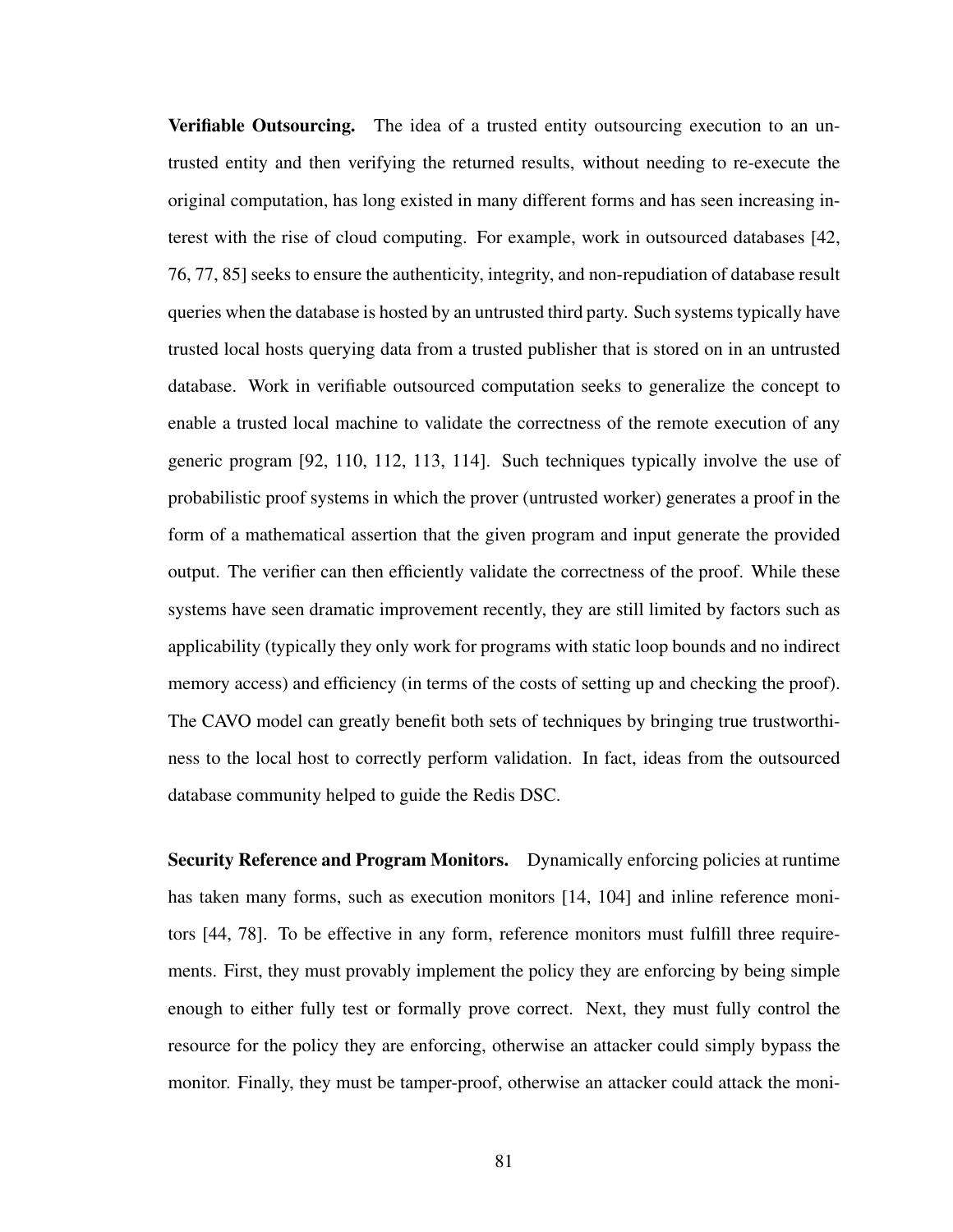tor itself. Examples of program monitors include enforcement of the Brewer-Nash Chinese Wall security policy [\[29\]](#page-103-2) to ensuring that Microsoft Word cannot execute macros [\[44\]](#page-105-5).

Reference monitors originated in a 1972 U.S. Air Force report [\[14\]](#page-101-1). The original motivation was to ensure the protection of various levels of classified and unclassified information that could exist simultaneously on a multi-user system. The report proposed reference monitors that would capture and validate all resource access by a user, which would later go on to form the basis of modern multi-user systems.

Schneider later defined the class of enforcement mechanisms that monitor the execution of a system as EM, Execution Monitoring. Examples of EM systems include security kernels, firewalls, and reference monitors. He also defined the first formal models for understanding EM and showed that EM systems are capable of enforcing safety properties (nothing bad happens during execution), but not other properties such as liveness (availability) nor enforce information-flow policies [\[104\]](#page-113-3).

Later work sought to enforce security policies by inlining the monitors into the program, rather than externally monitoring it. Such inline reference monitors were more powerful as they could enforce security properties unique to the program under protection, rather then simply enforcing system level properties such as memory access [\[25,](#page-103-3) [44,](#page-105-5) [78\]](#page-109-3). The Polymer system [\[25,](#page-103-3) [78\]](#page-109-3) extended the capabilities of monitors by allowing them to "insert actions" on behalf of, and suppress actions of, untrusted target applications." These more general monitors, called edit automata, are more powerful than EM type systems in that they can enforce liveness properties in addition to safety properties.

The CAVO model can be thought of as a type of Program Monitor, where DSCs implement security policies and the Sentry ensures their correct, tamper-free execution while controlling all access to the protect resource (network communication). Currently the DSCs presented in this thesis enforce only safety properties. However, there is no limitation to that system that prevents them from enforcing other properties as well. For example, one could imagine a DSC that is able to repair incorrect results returned from untrusted code.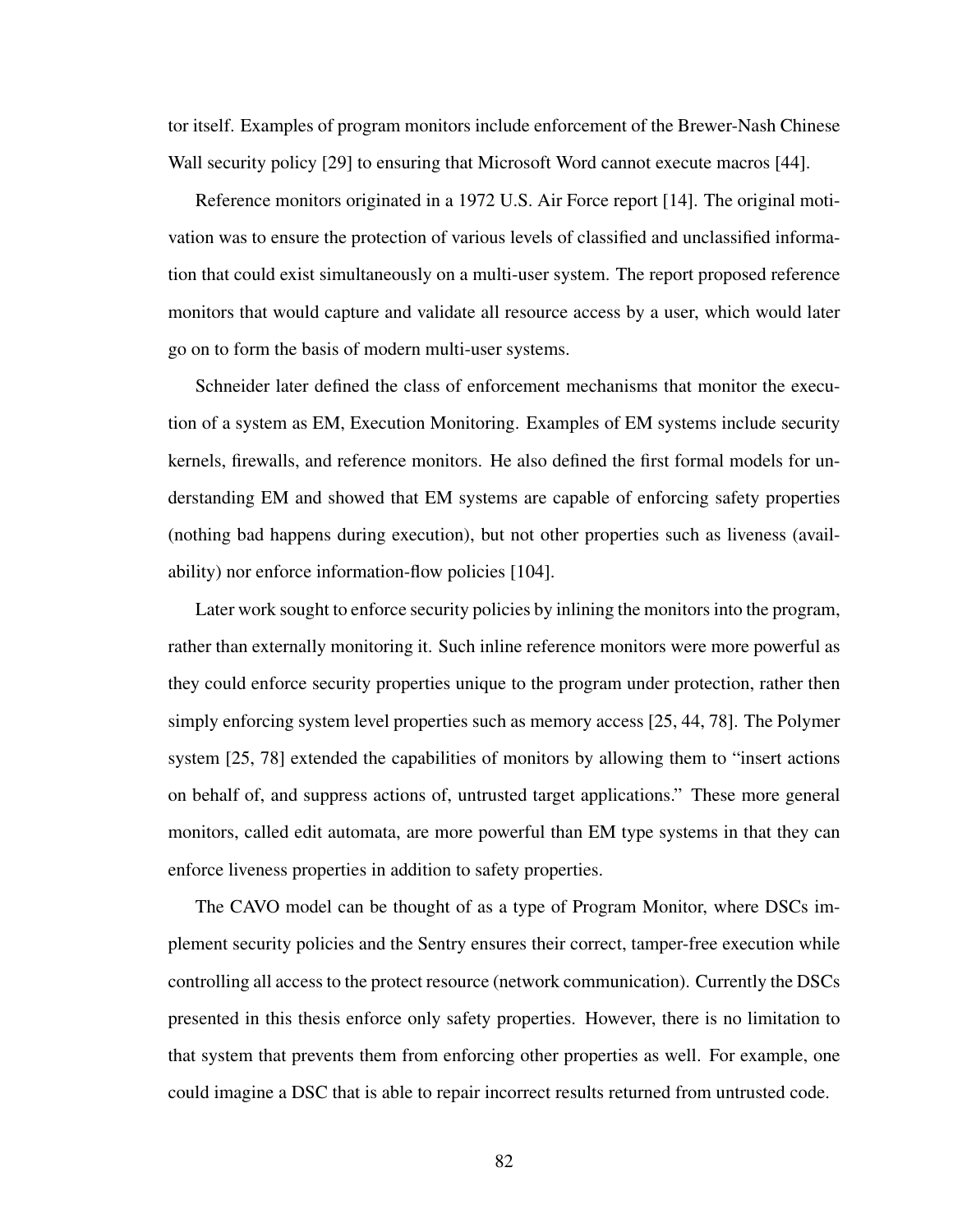# Chapter 8

# Conclusion

This dissertation has proposed the CAVO model to enable full system containment of the erroneous and malicious effects of untrusted hardware and reduce the size of the trusted software base. It proposed and implemented a programming model, prototype software toolchain, and runtime capable of producing Sentry-protected programs consisting of trusted Dynamic Specification Checks and untrusted program code. This dissertation also proposed an augmented design for the Sentry capable of supporting the programming model and external communication. Using an implementation of this design on an FPGA [\[119\]](#page-114-0), the dissertation also evaluates two DSC case studies to show the feasibility and capability of the CAVO model.

## 8.1 Conclusion

This dissertation seeks a middle ground behind the ad-hoc nature of current security practices and the impracticality of abandoning all current computing systems as required by clean slate approaches. It proposes the *Containment Architecture with Verified Output* model, where a simple hardware module, the Sentry, and an application specific *Design Specification Check* combine to ensure the only output from a system is the result of the correct execution of trusted software. By separating the security of the system into these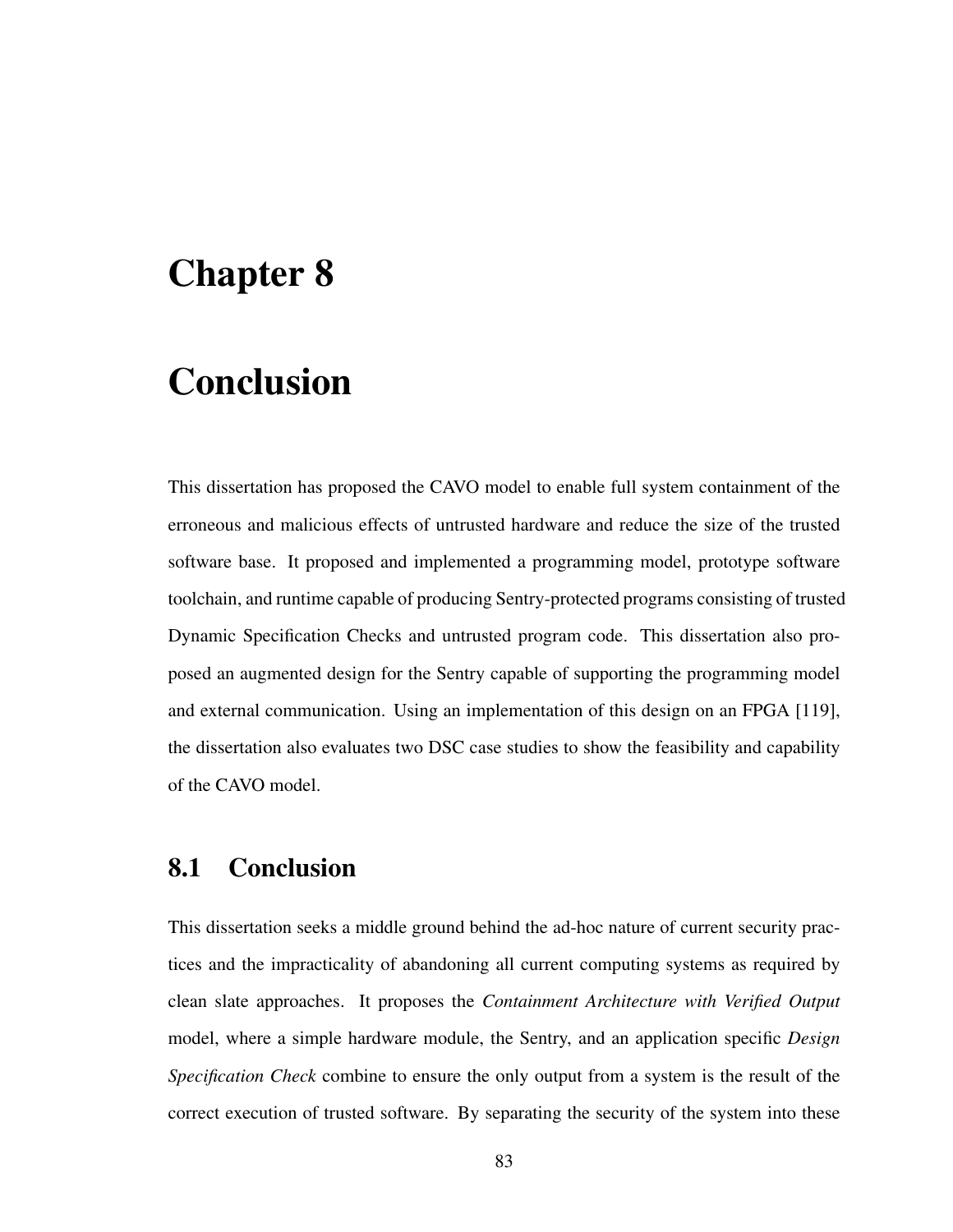two components, CAVO makes formal verification of the TCB practical.

CAVO's practicality is enabled through an enhanced machine-independent Sentry (thus allowing it to protect existing commodity machines) and a simple programming model and semantics (to facilitate the creation of simple DSCs). CAVO's feasibility is demonstrated through the implementation of the first prototype CAVO system and evaluation on a Redis DSC.

Evaluation of the Redis DSC showed that CAVO is capable of protecting a commercial grade database system including over 500 million lines of code in just ∼4K lines of RTL for the Sentry and ∼2K lines of code for the DSC. Evaluation of the zChaff SAT DSC showed the ease of converting an existing program validator to a DSC, requiring just 5 additional lines of code and changing  $\sim$ 20 lines of of C networking code into a few lines of Sentry networking library calls. The performance of the software system for CAVO shows its potential,  $1.8 \times$  for GET and  $2.4 \times$  for SAT. While the performance of the prototype hardware and software version of the Sentry Control are not yet at acceptable levels (slowdowns ranging from  $100-8000\times$ ), their architectural similarities to high-performance prior work gives confidence that their performance impact can be brought in line with 15% performance overhead reported by TrustGuard [\[54,](#page-106-0) [120\]](#page-115-0).

## 8.2 Future Research Directions

This dissertation has proposed extensions to the CAVO model that bring it closer to practically securing real systems. Below are future research directions to further enhance the types of applications that CAVO can protect and increase its efficiency.

Federation of Sentries CAVO gives assurances as to the integrity of execution and communication from a given machine. However, in a networked environment, it is insufficient to secure individual nodes without giving them a method to confirm the security of the nodes with which they are communicating. Thus, to be a viable solution security solution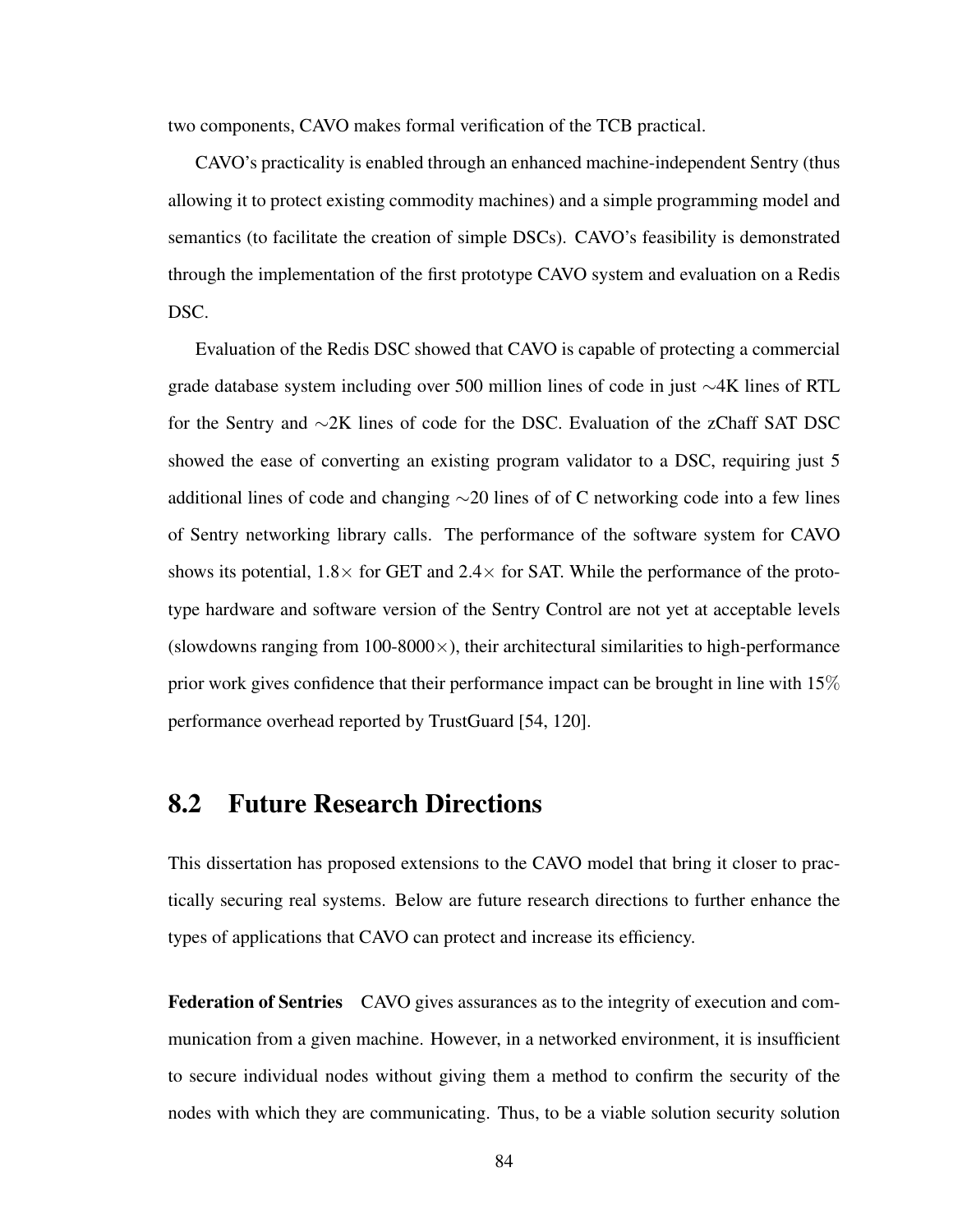in production environments and extend the applications supported, TrustGuard requires some form of remote attestation. There are many different design trade offs that can be made depending upon the desired properties guaranteed by the attestation, the complexity of the protocol used, the relative computational power of the devices, etc. Thus, exploring different models such as the collective containment among groups of protected devices for distributed applications and containing a group of devices with a single Sentry for IoT environments are interesting areas of future research.

Hardware Sentry Control As discussed in Chapter [6.3,](#page-85-0) the Sentry Control is a major source of overhead in the current implementation as it must perform many actions to support the evaluation of a single trusted instruction. However, while there are many actions it performs, they are all relatively simple and algorithmic (for example, cache control ). Thus, moving the Sentry Control to an untrusted hardware module on the Sentry's board would greatly increase its performance. Additionally, this would facilitate research into more interesting cache configurations, such as a tiered metadata cache to better match the structure of the Merkle Tree.

**Extending Sentry Protections** The Sentry can currently protect the execution of a single application at a time. Extending the Sentry to have the capabilities to protect concurrent execution and persistent storage would further increase the range of applications that can be secured by CAVO. As stated in Chapter [6.1.1,](#page-81-0) this could potentially be accomplished by exposing the Sentry's encryption functionality or a nonvolatile root register on the Sentry to the programmer.

**Sentry Protected Values** Homomorphic encryption allows systems to process data without giving them access to the underlying data [\[53\]](#page-106-4). The CAVO model could be used to provide similar functionality without requiring expensive homomorphic operations. Extensions could be added that protect sensitive data by never releasing the true values to the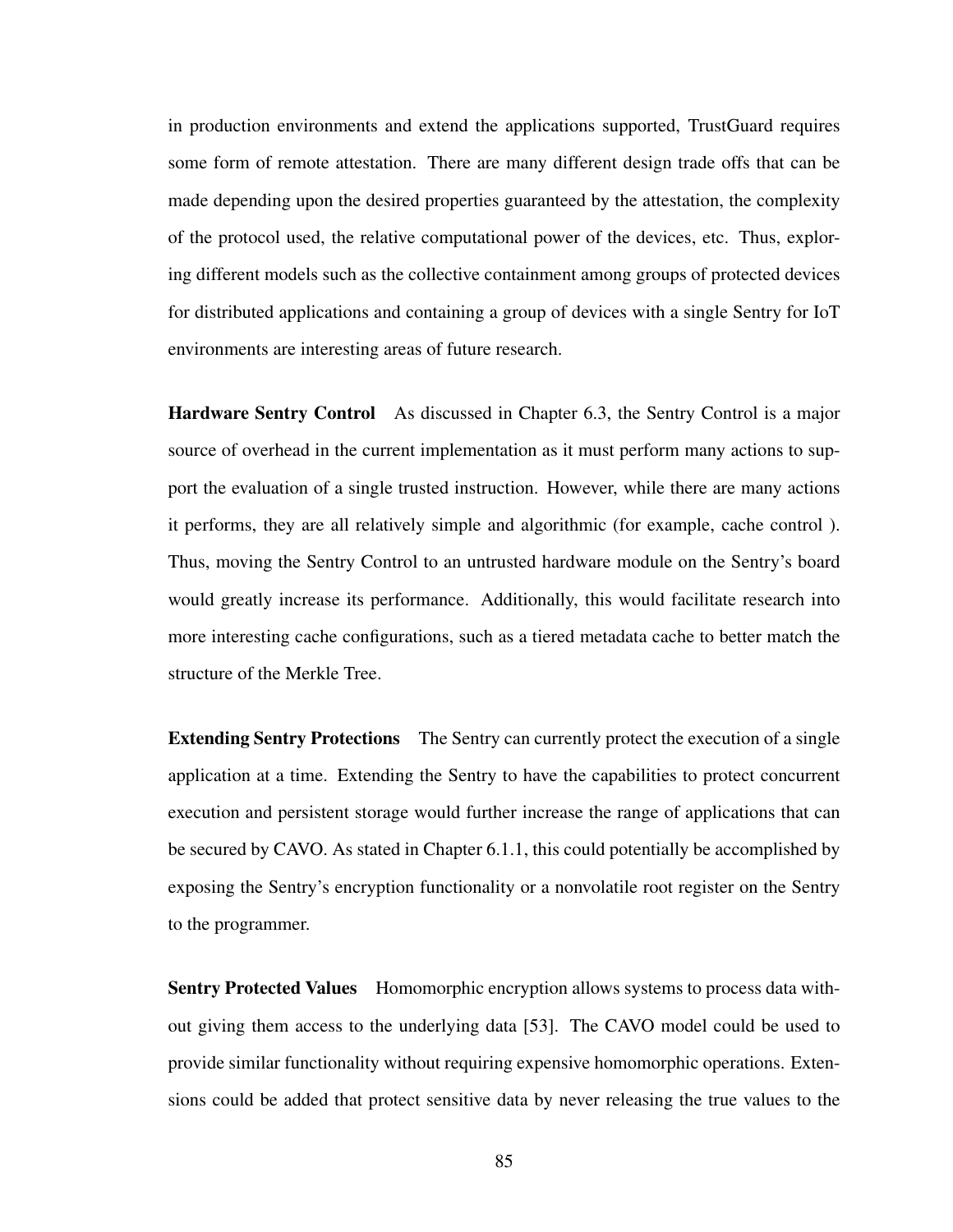host system. Instead, dummy values could be used in the host system while the protected values remain only on the Sentry. The special Sentry operations would know to ignore the computed values sent by the host and instead use its own values. These operations would be slightly more expensive than standard operations, as the host values cannot be used to break dependencies between operations in the Sentry, but would be significantly cheaper than fully homomorphic operations.

Multicore Support A natural next step for a single-core design is the extension to multicore. The selective checking functionality provided by the CAVO Programming Model allows for a single threaded application to validate the execution of a multi-threaded execution. For example, the single threaded SAT DSC presented in Chapter [6.2](#page-83-0) could easily validate the execution of a multi-threaded SAT Solver. However, some environments may require multiple Sentry protected programs to run concurrently on a multicore machine. One potential solution for this situation would have a Sentry per CPU core. This would require an almost infeasible amount of bandwidth per core. Using die-stacking technology, with one layer consisting of the CPU cores and one layer consisting of the Sentries for each core, could provide the required bandwidth to make such an approach feasible and is worth future exploration.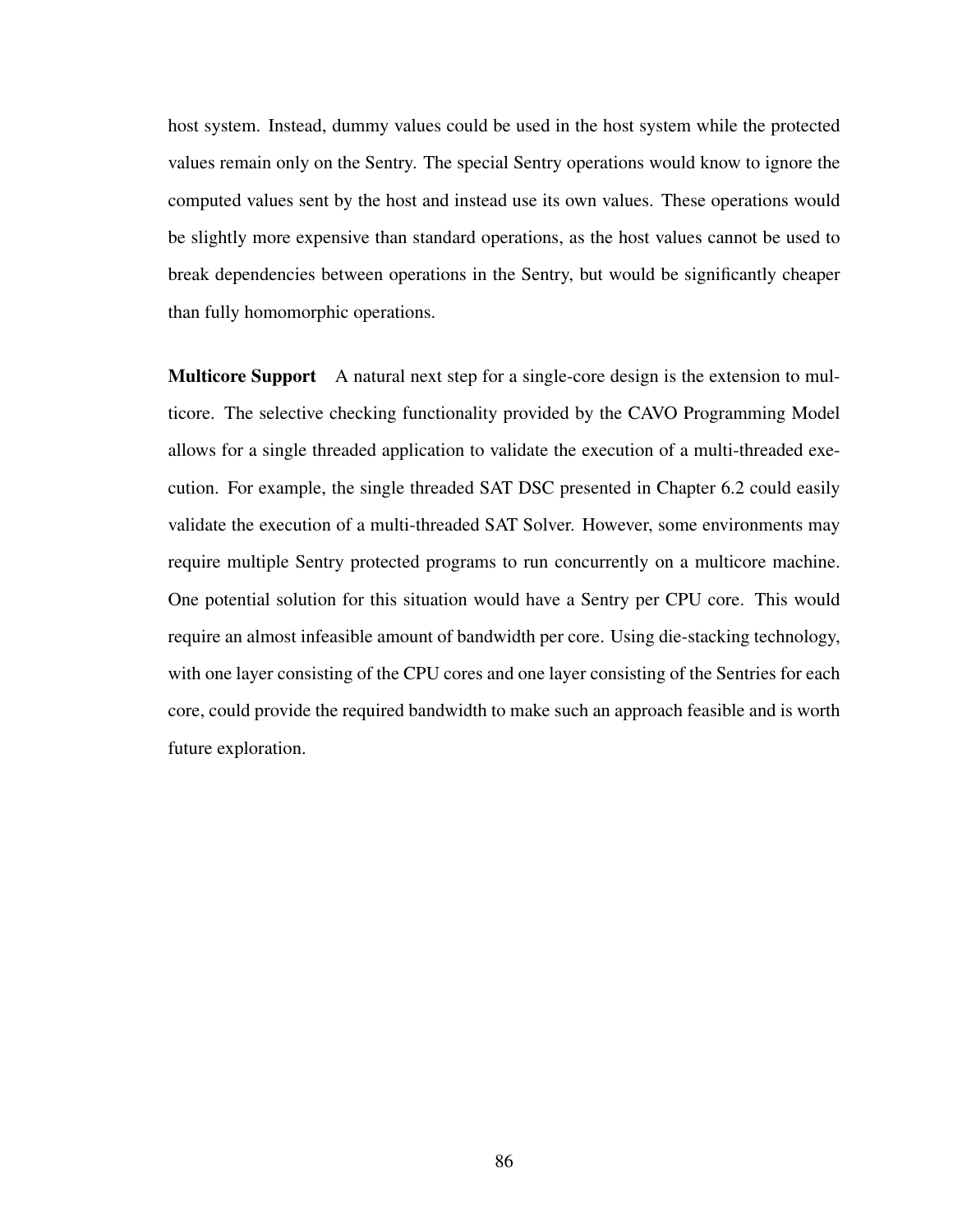# Bibliography

- [1] Armies of hacked IoT devices launch unprecedented DDos attacks. http://www.computerworld.com/article/3124345/security/armies-of-hacked-iotdevices-launch-unprecedented-ddos-attacks.html.
- [2] Black Hat Europe: Hacking to spy & remotely control video conferencing systems. http://www.computerworld.com/article/2474852/cybercrime-hacking/blackhat-europe–hacking-to-spy—remotely-control-video-conferencing-systems.html.
- [3] A cyberattack has caused confirmed physical damage for the second time ever. https://www.wired.com/2015/01/german-steel-mill-hack-destruction/.
- [4] Cybersecurity and manufacturers: what the costly Chrysler Jeep hack reveals. http://www.welivesecurity.com/2015/07/29/cybersecurity-manufacturingchrysler-jeep-hack/.
- [5] Hackers Remotely Kill a Jeep on the Highway. https://www.wired.com/2015/07/hackers-remotely-kill-jeep-highway/.
- [6] The Internet Of Things: Liability Risks For Tech Cos. http://www.law360.com/articles/680256/the-internet-of-things-liability-risksfor-tech-cos.
- <span id="page-100-0"></span>[7] NetFPGA. https://netfpga.org.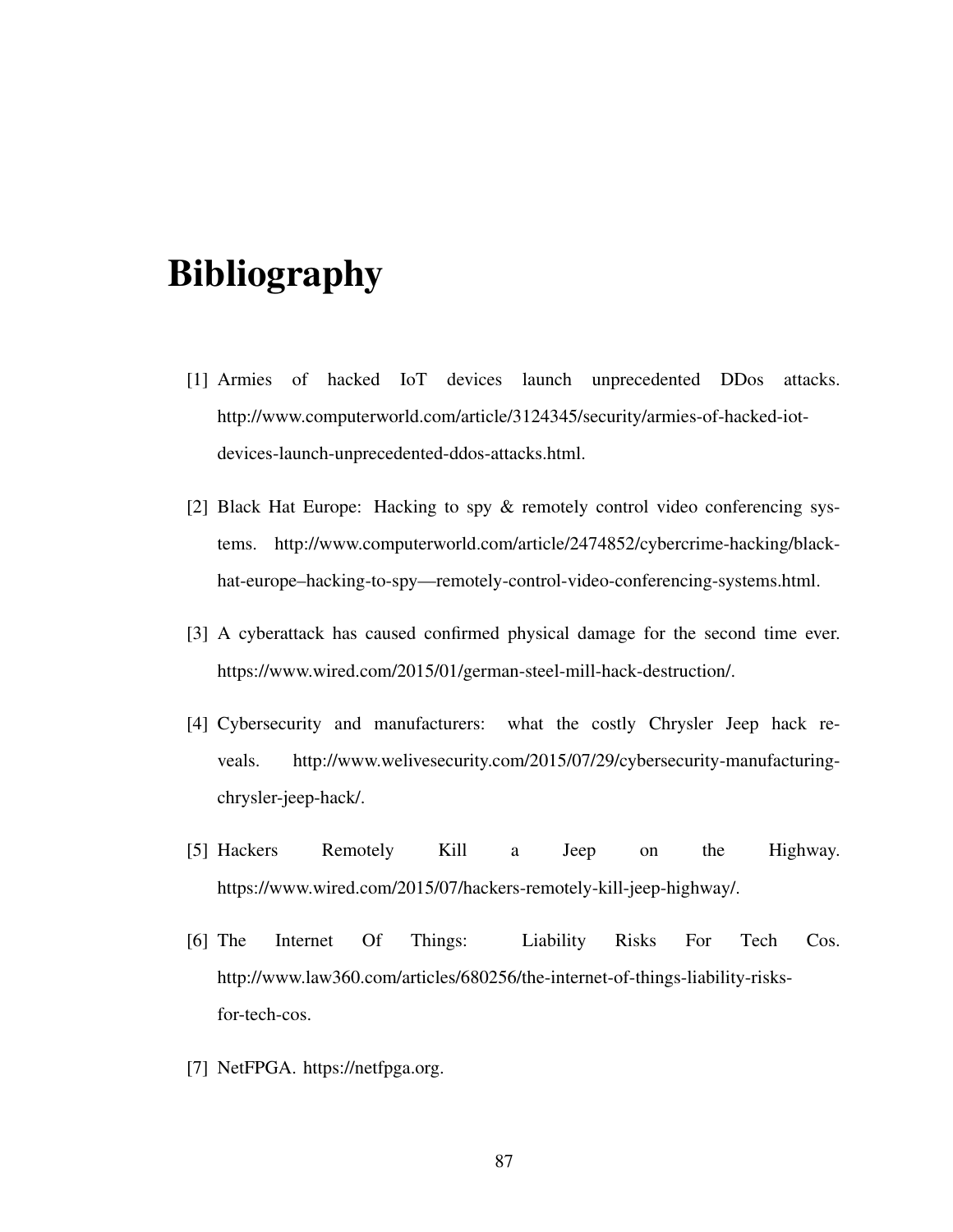- [8] Pentium chip flaw could leave Intel liable for damages. http://articles.latimes.com/1994-12-16/business/fi-9735<sub>-1</sub> pentium-chip-flaw.
- <span id="page-101-0"></span>[9] RISC-V Foundation. https://riscv.org.
- [10] Trusted Computing Group. http://trustedcomputinggroup.org.
- [11] US intelligence chief: we might use the internet of things to spy on you. https://www.theguardian.com/technology/2016/feb/09/internet-of-things-smarthome-devices-government-surveillance-james-clapper.
- [12] iOS Security: iOS 9.3 or later (White Paper). May 2016. [Website:https://www.apple.com/business/docs/iOS\\_](Website: https://www.apple.com/business/docs/iOS_Security_Guide.pdf) [Security\\_Guide.pdf](Website: https://www.apple.com/business/docs/iOS_Security_Guide.pdf).
- [13] Sorin Lerner Alan Leung, Dimitar Bounov. C-to-Verilog translation validation. In *Proceedings of the 2015 ACM/IEEE International Conference on Formal Methods and Models for Codesign*, MEMOCODE '15, pages 42–47, Washington, DC, USA, 2015. IEEE Computer Society.
- <span id="page-101-1"></span>[14] James P. Anderson and James P. Anderson. Computer security technology planning study. Technical report, Air Force Electronic Systems Division, 1972.
- [15] R. Anderson, M. Bond, J. Clulow, and S. Skorobogatov. Cryptographic processors-a survey. *Proceedings of the IEEE*, 94(2):357–369, Feb 2006.
- [16] ARM. ARM Security Technology Building a Secure System using Trust-Zone Technology. http://infocenter.arm.com/help/topic/com.arm.doc.prd29-genc-009492c/PRD29-GENC-009492C trustzone security whitepaper.pdf, 2009.
- [17] Michael Armand, Germain Faure, Benjamin Gregoire, Chantal Keller, Laurent ´ Théry, and Benjamin Werner. A modular integration of SAT/SMT solvers to Coq through proof witnesses. In *Proceedings of the First International Conference on*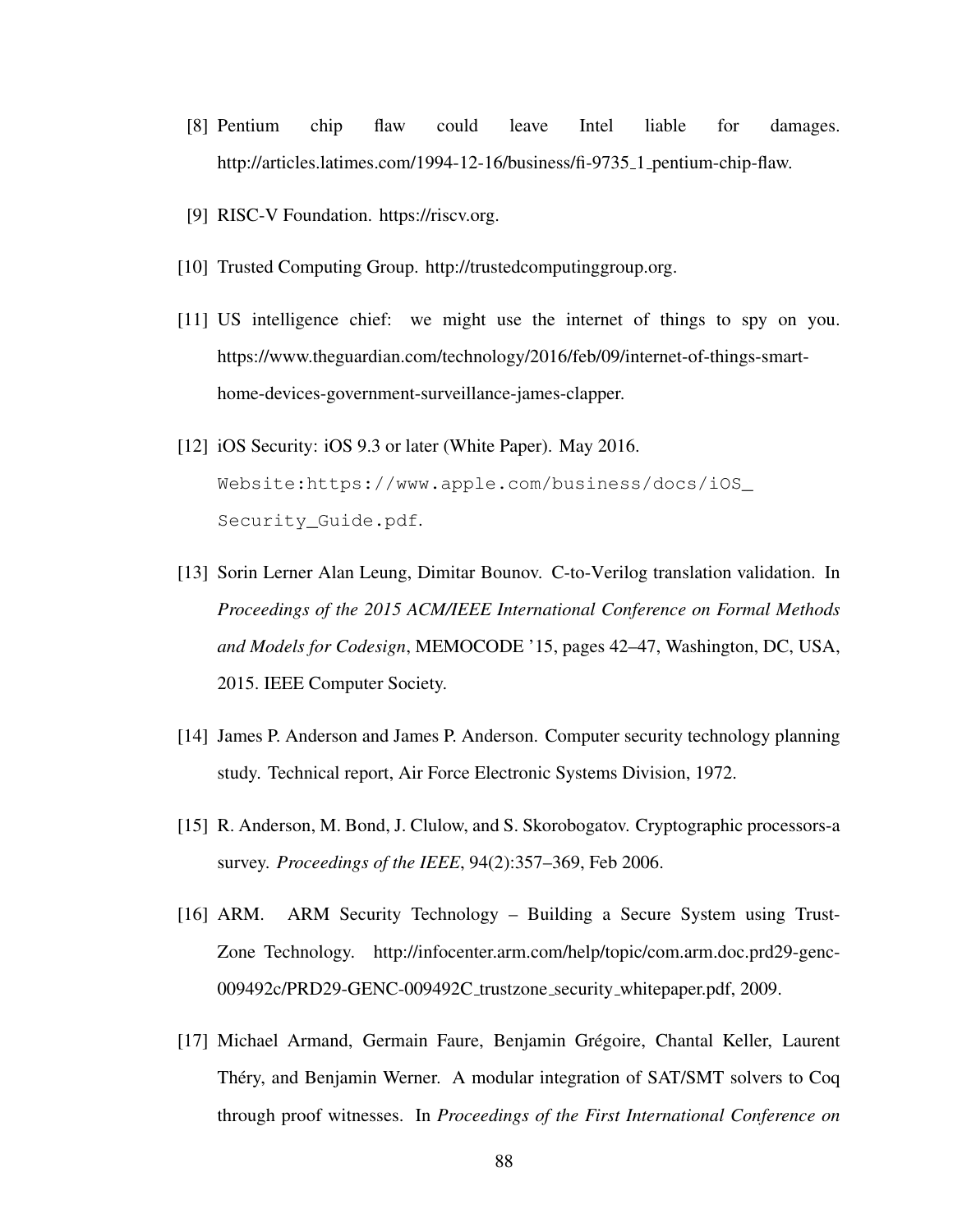*Certified Programs and Proofs*, CPP'11, pages 135–150, Berlin, Heidelberg, 2011. Springer-Verlag.

- [18] David I. August, Stephen Beard, and Soumyadeep Ghosh. "pluggable trust architecture", U.S. provisional pat. ser. no. 62/539,586, filed july 31, 2018., July 2018.
- [19] David I. August, Soumyadeep Ghosh, and Jordan Fix. "trust architecture and related methods", U.S. provisional pat. ser. no. 15/518,681, filed october 21, 2015., October 2015.
- [20] Todd Austin and Valeria Bertacco. Deployment of better than worst-case design: Solutions and needs. In *Proceedings of IEEE International Conference on Computer Design*, pages 550–555. IEEE, 2005.
- [21] Todd M. Austin. DIVA: a reliable substrate for deep submicron microarchitecture design. In *Proceedings of the 32nd annual ACM/IEEE international symposium on Microarchitecture*, pages 196–207. IEEE Computer Society, 1999.
- [22] Todd M Austin. Designing robust microarchitectures. In *Proceedings of 41st Design Automation Conference*, pages 78–78. IEEE, 2004.
- <span id="page-102-0"></span>[23] Thomas Ball, Shuvendu K. Lahiri, and Madanlal Musuvathi. Zap: Automated theorem proving for software analysis. In Geoff Sutcliffe and Andrei Voronkov, editors, *Logic for Programming, Artificial Intelligence, and Reasoning*, pages 2–22, Berlin, Heidelberg, 2005. Springer Berlin Heidelberg.
- [24] L. Baraz, T. Devor, O. Etzion, S. Goldenberg, A. Skaletsky, Yun Wang, and Y. Zemach. IA-32 execution layer: a two-phase dynamic translator designed to support IA-32 applications on Itanium-based systems. In *Proceedings. 36th Annual IEEE/ACM International Symposium on Microarchitecture, 2003. MICRO-36.*, pages 191–201, Dec 2003.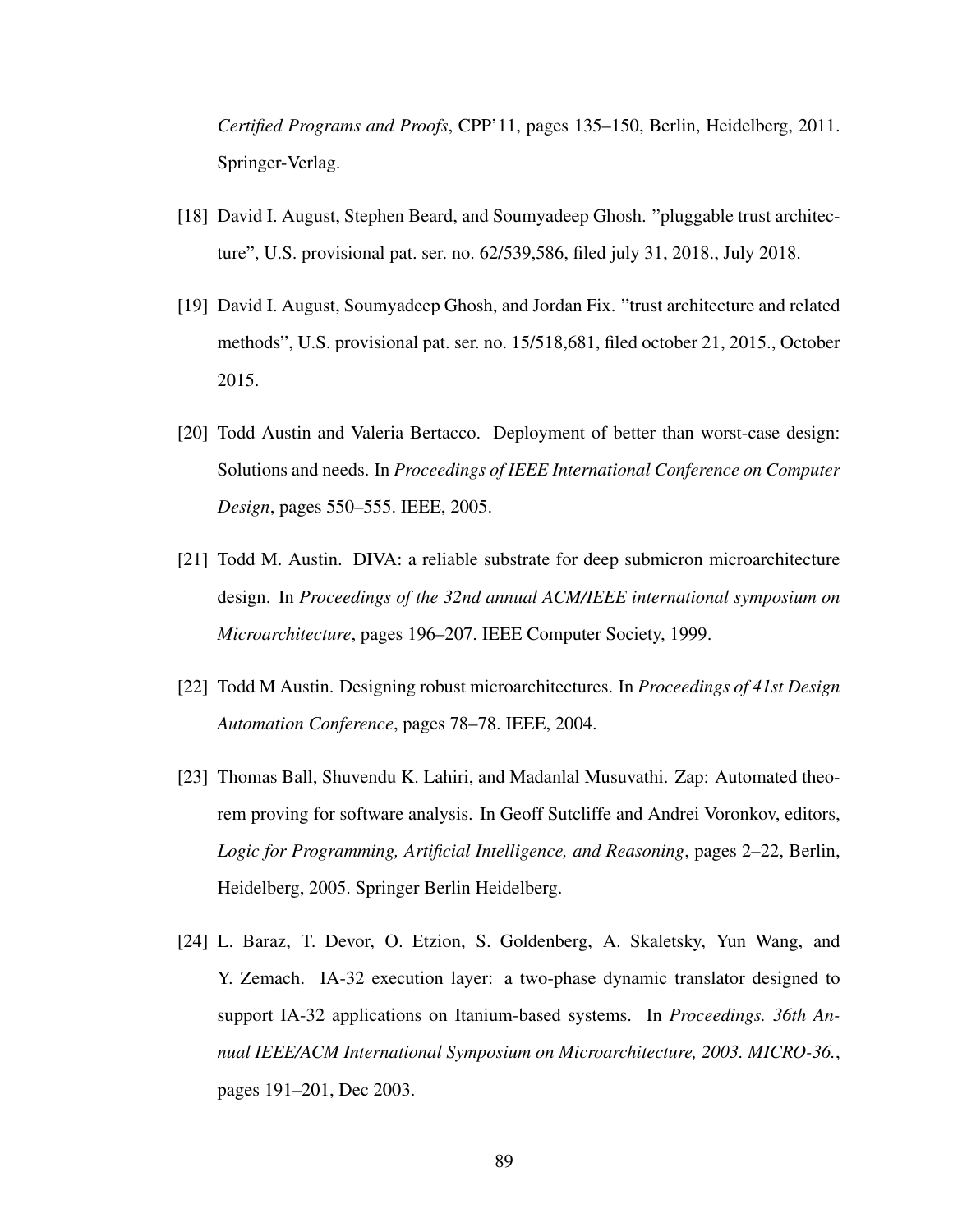- <span id="page-103-3"></span>[25] Lujo Bauer, Jay Ligatti, and David Walker. Composing security policies with Polymer. In *Proceedings of the 2005 ACM SIGPLAN Conference on Programming Language Design and Implementation*, PLDI '05, pages 305–314, New York, NY, USA, 2005. ACM.
- [26] J. Baumgartner, H. Mony, V. Paruthi, R. Kanzelman, and G. Janssen. Scalable sequential equivalence checking across arbitrary design transformations. In *2006 International Conference on Computer Design*, pages 259–266, Oct 2006.
- <span id="page-103-0"></span>[27] Armin Biere, Alessandro Cimatti, Edmund Clarke, and Yunshan Zhu. Symbolic model checking without BDDs. In W. Rance Cleaveland, editor, *Tools and Algorithms for the Construction and Analysis of Systems*, pages 193–207, Berlin, Heidelberg, 1999. Springer Berlin Heidelberg.
- <span id="page-103-1"></span>[28] Robert Bowman. Windows XP Is Extinct – So Why Are So Many Companies Still On It? https://www.forbes.com/sites/robertbowman/2014/05/12/windows-xpis-extinct-so-why-are-so-many-companies-still-on-it/, 2014.
- <span id="page-103-2"></span>[29] D. F. C. Brewer and M. J. Nash. The Chinese Wall security policy. In *Proceedings. 1989 IEEE Symposium on Security and Privacy*, pages 206–214, May 1989.
- [30] Saugata Chatterjee, Chris Weaver, and Todd Austin. Efficient checker processor design. In *Proceedings of the 33rd annual ACM/IEEE international symposium on Microarchitecture*, pages 87–97. ACM, 2000.
- [31] Haogang Chen, Daniel Ziegler, Tej Chajed, Adam Chlipala, M. Frans Kaashoek, and Nickolai Zeldovich. Using crash Hoare logic for certifying the FSCQ file system. In *Proceedings of the 25th Symposium on Operating Systems Principles*, SOSP '15, pages 18–37, New York, NY, USA, 2015. ACM.
- [32] Joonwon Choi, Muralidaran Vijayaraghavan, Benjamin Sherman, Adam Chlipala, and Arvind. Kami: A platform for high-level parametric hardware specification and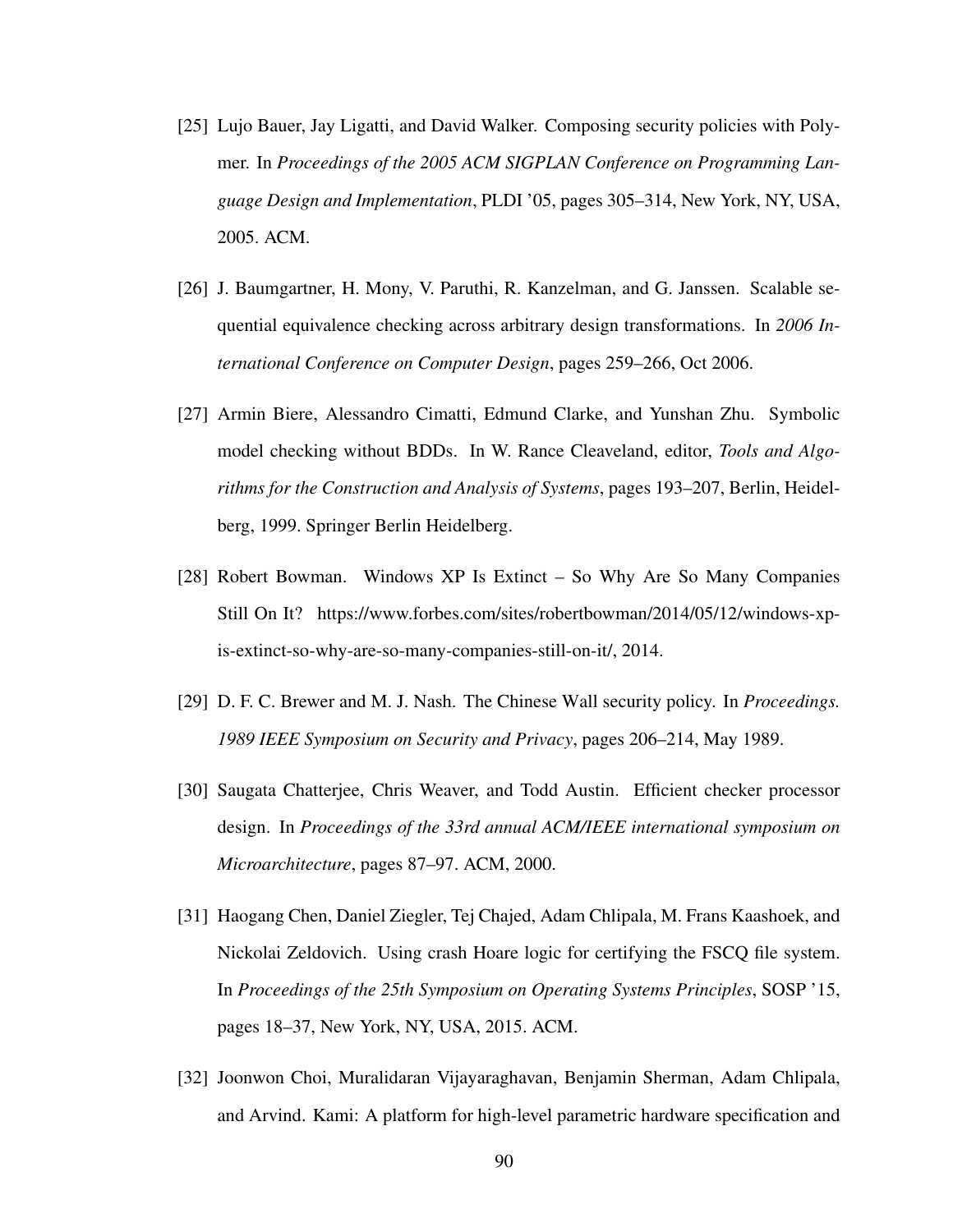its modular verification. *Proc. ACM Program. Lang.*, 1(ICFP):24:1–24:30, August 2017.

- <span id="page-104-0"></span>[33] Andy Chou, Junfeng Yang, Benjamin Chelf, Seth Hallem, and Dawson Engler. An empirical study of operating systems errors. In *Proceedings of the Eighteenth ACM Symposium on Operating Systems Principles*, SOSP '01, pages 73–88, New York, NY, USA, 2001. ACM.
- [34] Cisco. IoT threat environment. Technical report. [https://www.cisco.com/](https://www.cisco.com/c/dam/en/us/products/collateral/se/internet-of-things/C11-735871.pdf) [c/dam/en/us/products/collateral/se/internet-of-things/](https://www.cisco.com/c/dam/en/us/products/collateral/se/internet-of-things/C11-735871.pdf) [C11-735871.pdf](https://www.cisco.com/c/dam/en/us/products/collateral/se/internet-of-things/C11-735871.pdf).
- <span id="page-104-1"></span>[35] Stephen A. Cook. The complexity of theorem-proving procedures. In *Proceedings of the Third Annual ACM Symposium on Theory of Computing*, STOC '71, pages 151–158, New York, NY, USA, 1971. ACM.
- [36] Michael J Covington and Rush Carskadden. Threat implications of the internet of things. In *Cyber Conflict (CyCon), 2013 5th International Conference on*, pages 1–12. IEEE, 2013.
- [37] Dan O'Keeffe, Divya Muthukumaran, Pierre-Louis Aublin, Florian Kelbert, Christian Priebe, Josh Lind, Huanzhou Zhu and Peter Pietzuch. Spectre attack against SGX enclave. https://github.com/lsds/spectre-attack-sgx, 2018.
- [38] Jared Davis and Magnus O. Myreen. The reflective Milawa theorem prover is sound (down to the machine code that runs it). *Journal of Automated Reasoning*, 55:117– 183, 08 2015.
- <span id="page-104-2"></span>[39] Martin Davis, George Logemann, and Donald Loveland. A machine program for theorem-proving. *Communications of the ACM*, 5(7):394–397, 1962.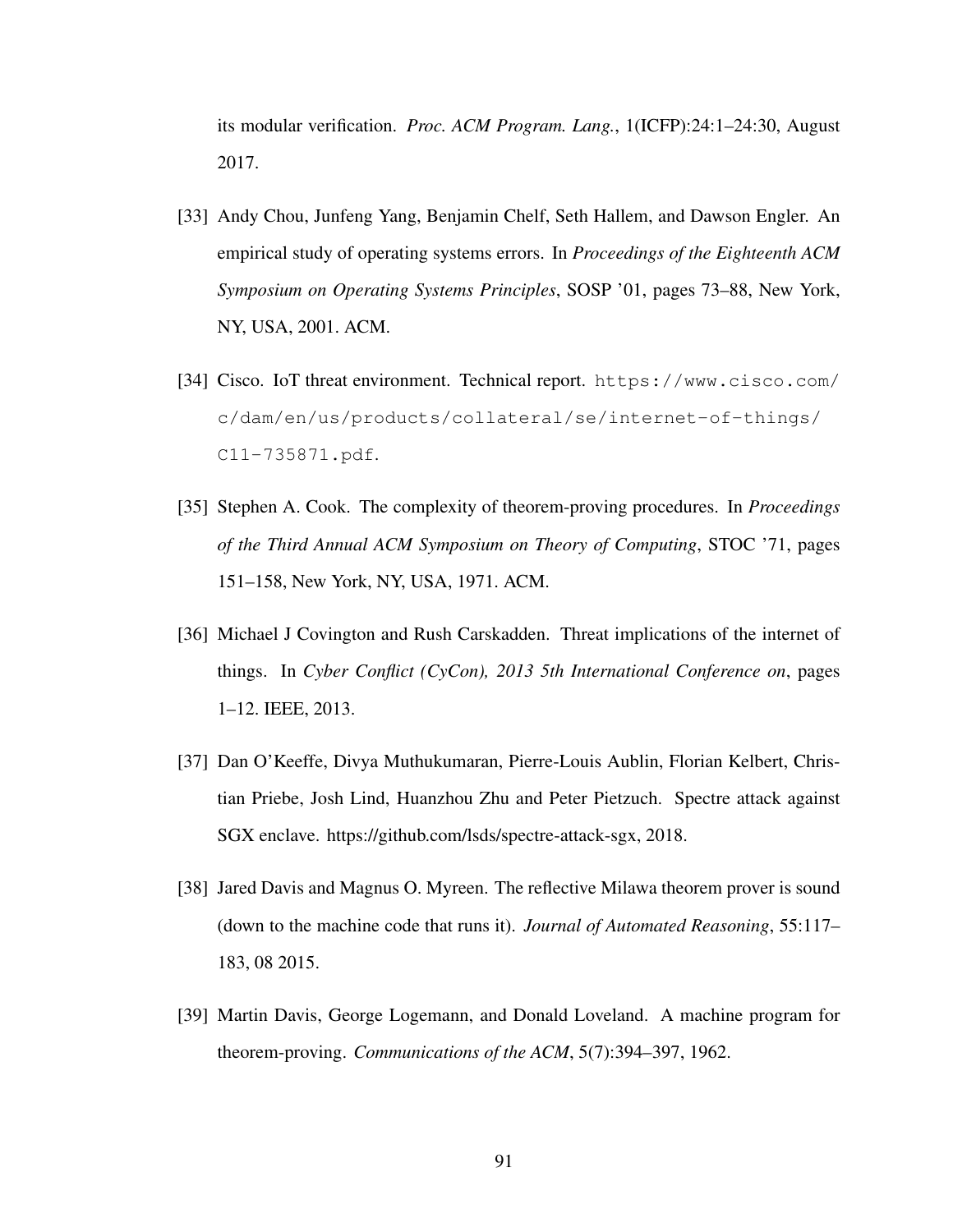- <span id="page-105-2"></span>[40] Martin Davis and Hilary Putnam. A computing procedure for quantification theory. *Journal of the ACM*, 7(3):201–215, July 1960.
- <span id="page-105-1"></span>[41] Premkumar Devanbu, Michael Gertz, Charles Martel, and Stuart Stubblebine. Authentic third-party data publication. *Data and Application Security*, pages 101–112, 2002.
- <span id="page-105-4"></span>[42] Premkumar T. Devanbu, Michael Gertz, Charles U. Martel, and Stuart G. Stubblebine. Authentic third-party data publication. In *Proceedings of the IFIP TC11/ WG11.3 Fourteenth Annual Working Conference on Database Security: Data and Application Security, Development and Directions*, pages 101–112, Deventer, The Netherlands, The Netherlands, 2001. Kluwer, B.V.
- [43] J. G. Dyer, M. Lindemann, R. Perez, R. Sailer, L. van Doorn, and S. W. Smith. Building the IBM 4758 Secure Coprocessor,. *Computer*, 34(10):57–66, Oct 2001.
- <span id="page-105-5"></span>[44] Ulfar Erlingsson. *The Inlined Reference Monitor Approach to Security Policy Enforcement*. PhD thesis, Ithaca, NY, USA, 2004. AAI3114521.
- [45] Earlence Fernandes, Jaeyeon Jung, and Atul Prakash. Security analysis of emerging smart home applications. 2016.
- <span id="page-105-3"></span>[46] John Franco. Formal Methods. http://gauss.ececs.uc.edu/Courses/c626/, July 2017. University of Cincinnati.
- [47] Stefan Frei, Bernhard Tellenbach, and Bernhard Plattner. 0-day patch - exposing vendors (in)security performance, BlackHat Europe, 2008, http://www.techzoom.net/papers/blackhat 0day patch 2008.pdf.
- <span id="page-105-0"></span>[48] G. Green. EIDE Controller Flaws Version 24. http:// mindprod.com/jgloss/eideflaw.html.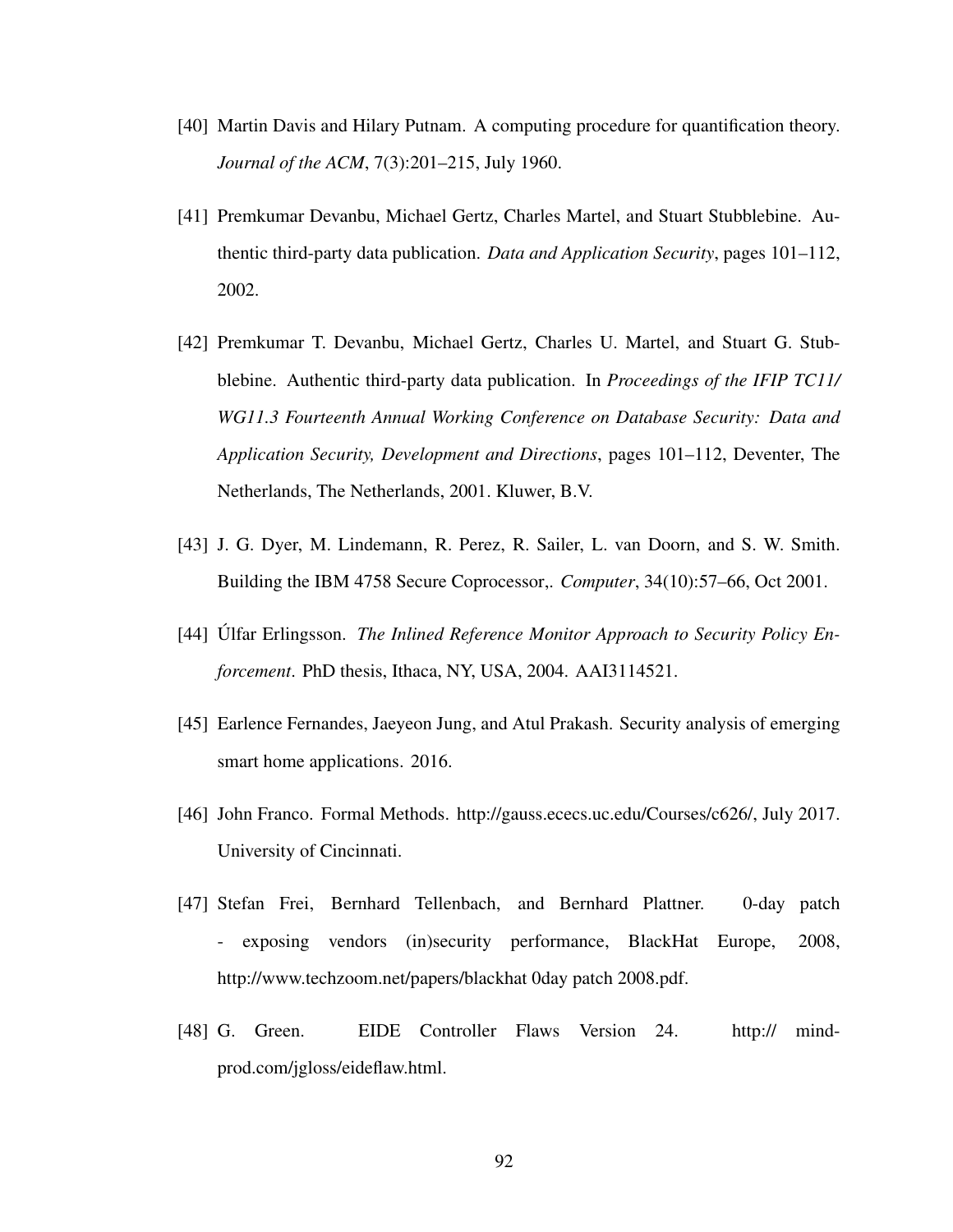- <span id="page-106-3"></span>[49] Galois. Verifying s2n HMAC with SAW. https://galois.com/blog/2016/09/verifyings2n-hmac-with-saw/, 2016.
- [50] Tal Garfinkel, Ben Pfaff, Jim Chow, Mendel Rosenblum, and Dan Boneh. Terra: A virtual machine-based platform for trusted computing. In *Proceedings of the Nineteenth ACM Symposium on Operating Systems Principles*, SOSP '03, pages 193– 206, New York, NY, USA, 2003. ACM.
- [51] Morrie Gasser, Andy Goldstein, Charlie Kaufman, and Butler Lampson. The digital distributed system security architecture. National Institute of Standards and Technology, January 1989.
- <span id="page-106-2"></span>[52] Allen Van Gelder. Extracting (easily) checkable proofs from a satisfiability solver that employs both preorder and postorder resolution. In *In Seventh Int'l Symposium on AI and Mathematics*, 2002.
- <span id="page-106-4"></span>[53] Craig Gentry. Computing arbitrary functions of encrypted data. *Communications of the ACM*, 53(3):97–105, March 2010.
- <span id="page-106-0"></span>[54] Soumyadeep Ghosh. *TrustGuard: A Containment Architecture with Verified Output*. PhD thesis, Department of Computer Science, Princeton University, Princeton, New Jersey, United States, January 2017.
- <span id="page-106-1"></span>[55] E. I. Goldberg, M. R. Prasad, and R. K. Brayton. Using SAT for combinational equivalence checking. In *Proceedings Design, Automation and Test in Europe. Conference and Exhibition 2001*, pages 114–121, March 2001.
- [56] Mohamed Gomaa, Chad Scarbrough, T. N. Vijaykumar, and Irith Pomeranz. Transient-fault recovery for chip multiprocessors. In *Proceedings of the 30th annual international symposium on Computer architecture*, pages 98–109. ACM Press, 2003.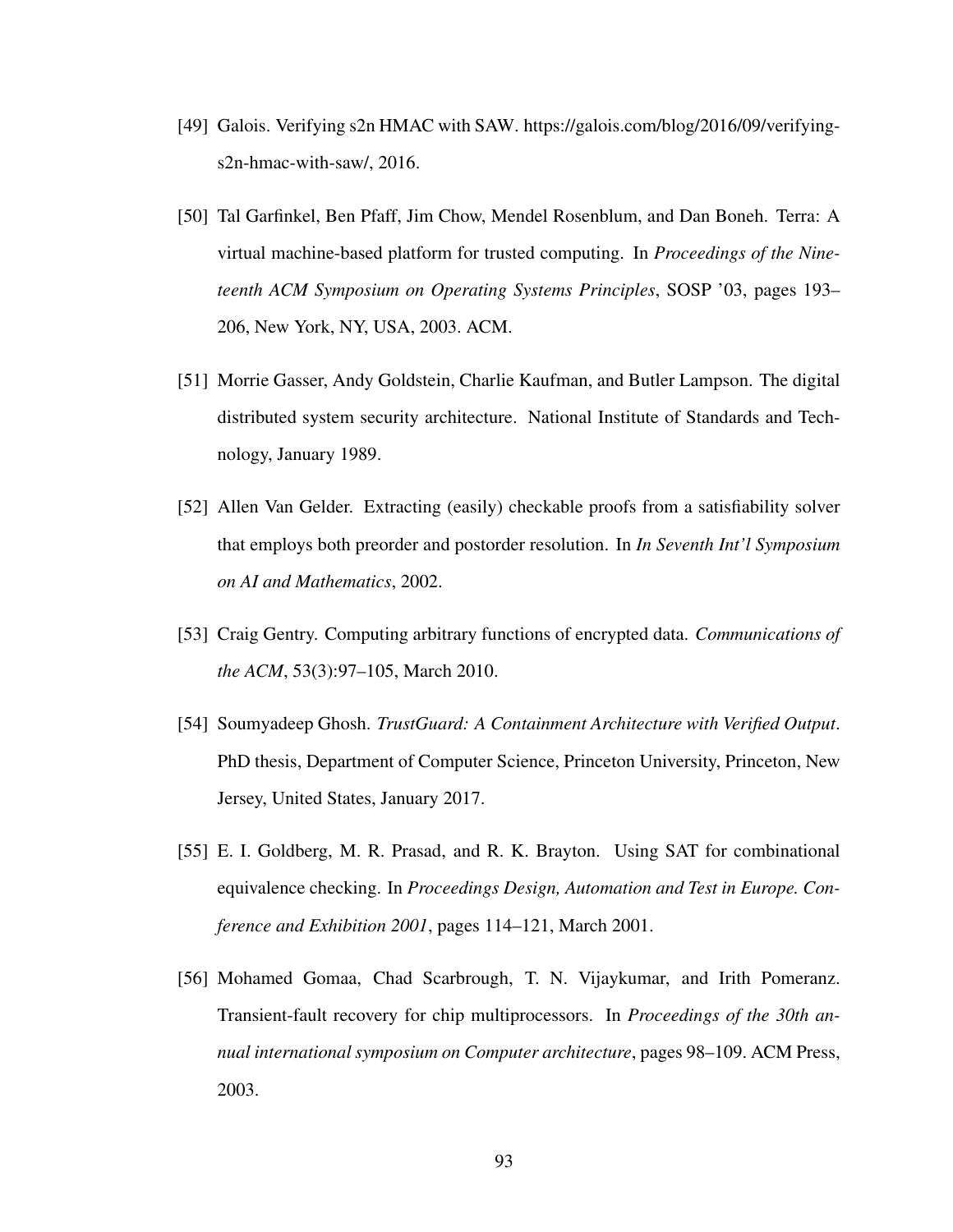- [57] Claire Le Goues. The WHILE and WHILE3ADDR language, 2016. [http://www.cs.cmu.edu/˜clegoues/courses/15-819O-16sp/](http://www.cs.cmu.edu/~clegoues/courses/15-819O-16sp/notes/notes01-representation.pdf) [notes/notes01-representation.pdf](http://www.cs.cmu.edu/~clegoues/courses/15-819O-16sp/notes/notes01-representation.pdf).
- [58] Liang Gu, Alexander Vaynberg, Bryan Ford, Zhong Shao, and David Costanzo. Certikos: A certified kernel for secure cloud computing. In *Proceedings of the Second Asia-Pacific Workshop on Systems*, APSys '11, pages 3:1–3:5, New York, NY, USA, 2011. ACM.
- <span id="page-107-2"></span>[59] John Harrison. Stålmarck's algorithm as a HOL derived rule. In *Proceedings of the 9th International Conference on Theorem Proving in Higher Order Logics*, TPHOLs '96, pages 221–234, Berlin, Heidelberg, 1996. Springer-Verlag.
- [60] A. J. Hu. Formal Hardware Verification with BDDs: An Introduction. In *Communications, Computers and Signal Processing, 1997. 10 Years PACRIM 1987-1997 - Networking the Pacific Rim. 1997 IEEE Pacific Rim Conference on*, volume 2, pages 677–682 vol.2, Aug 1997.
- [61] Intel. Intel Software Guard Extensions Programming Reference. https://software.intel.com/sites/default/files/managed/48/88/329298-002.pdf, 2014.
- <span id="page-107-0"></span>[62] L. Ivanov and R. Nunna. Modeling and verification of cache coherence protocols. In *ISCAS 2001. The 2001 IEEE International Symposium on Circuits and Systems*, volume 5, pages 129–132 vol. 5, May 2001.
- <span id="page-107-1"></span>[63] Matti Jarvisalo, Daniel Le Berre, Olivier Roussel, and Laurent Simon. The international sat solver competitions. *Ai Magazine*, 33, 03 2012.
- [64] R. Kaivola and N. Narasimhan. Formal Verification of the Pentium®4 Floating-Point Multiplier. In *Proceedings of the Conference on Design, Automation and Test*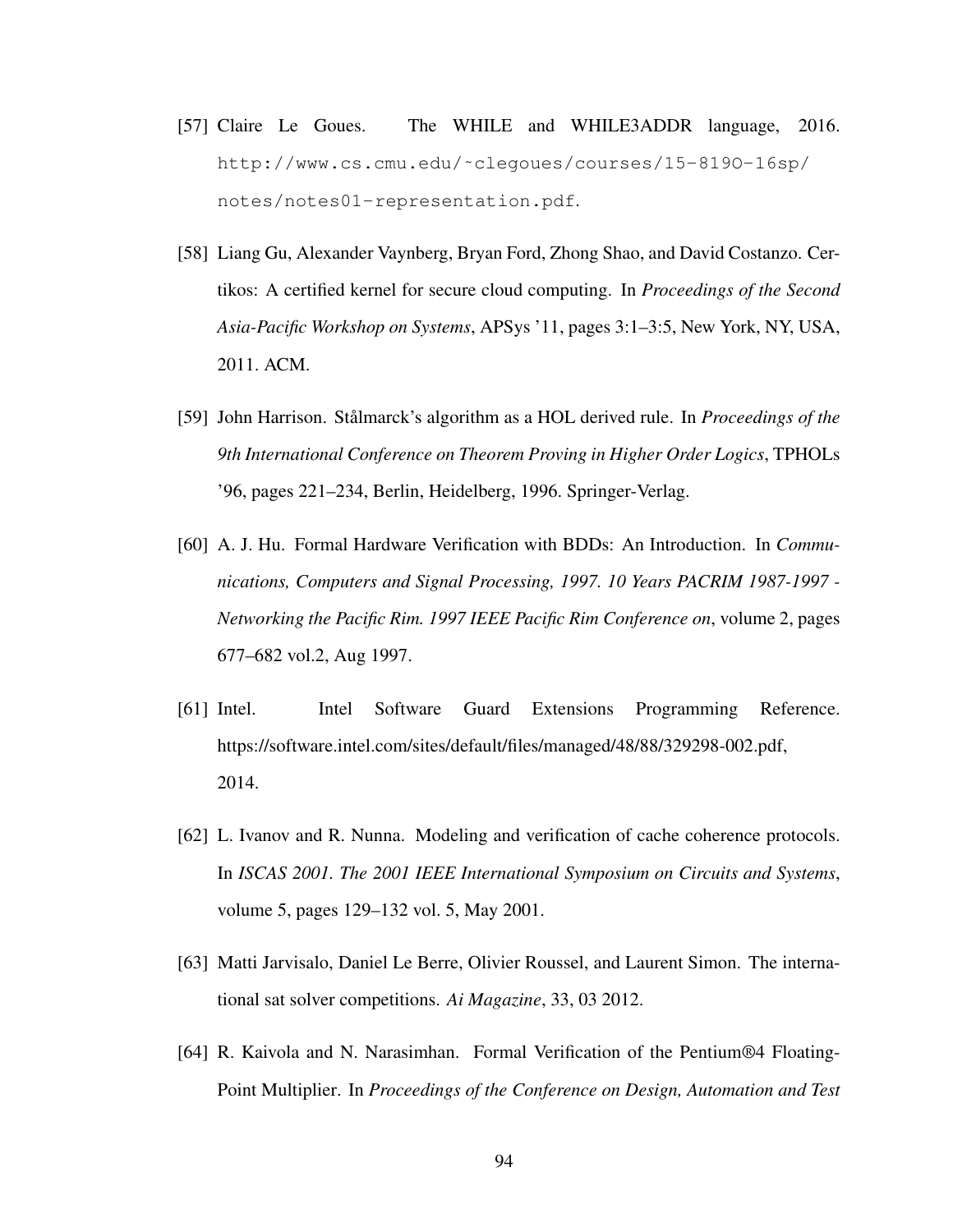*in Europe*, DATE '02, pages 20–, Washington, DC, USA, 2002. IEEE Computer Society.

- [65] Christoph Kern and Mark R. Greenstreet. Formal verification in hardware design: A survey. *ACM Trans. Des. Autom. Electron. Syst.*, 4(2):123–193, April 1999.
- [66] Gerwin Klein, June Andronick, Kevin Elphinstone, Toby Murray, Thomas Sewell, Rafal Kolanski, and Gernot Heiser. Comprehensive formal verification of an OS microkernel. *ACM Trans. Comput. Syst.*, 32(1):2:1–2:70, February 2014.
- [67] Gerwin Klein, Kevin Elphinstone, Gernot Heiser, June Andronick, David Cock, Philip Derrin, Dhammika Elkaduwe, Kai Engelhardt, Rafal Kolanski, Michael Norrish, Thomas Sewell, Harvey Tuch, and Simon Winwood. seL4: Formal verification of an OS kernel. In *Proceedings of the ACM SIGOPS 22Nd Symposium on Operating Systems Principles*, SOSP '09, pages 207–220, New York, NY, USA, 2009. ACM.
- [68] Ralf Kneuper. Limits of formal methods. *Formal aspects of computing*, 9(4):379– 394, 1997.
- [69] Paul Kocher, Daniel Genkin, Daniel Gruss, Werner Haas, Mike Hamburg, Moritz Lipp, Stefan Mangard, Thomas Prescher, Michael Schwarz, and Yuval Yarom. Spectre attacks: Exploiting speculative execution. *ArXiv e-prints*, January 2018.
- [70] Thomas Kropf. *Introduction to Formal Hardware Verification: Methods and Tools for Designing Correct Circuits and Systems*. Springer-Verlag New York, Inc., Secaucus, NJ, USA, 1st edition, 1999.
- [71] Andreas Kuehlmann and Cornelis A. J. van Eijk. Logic synthesis and verification. chapter Combinational and Sequential Equivalence Checking, pages 343–372. Kluwer Academic Publishers, Norwell, MA, USA, 2002.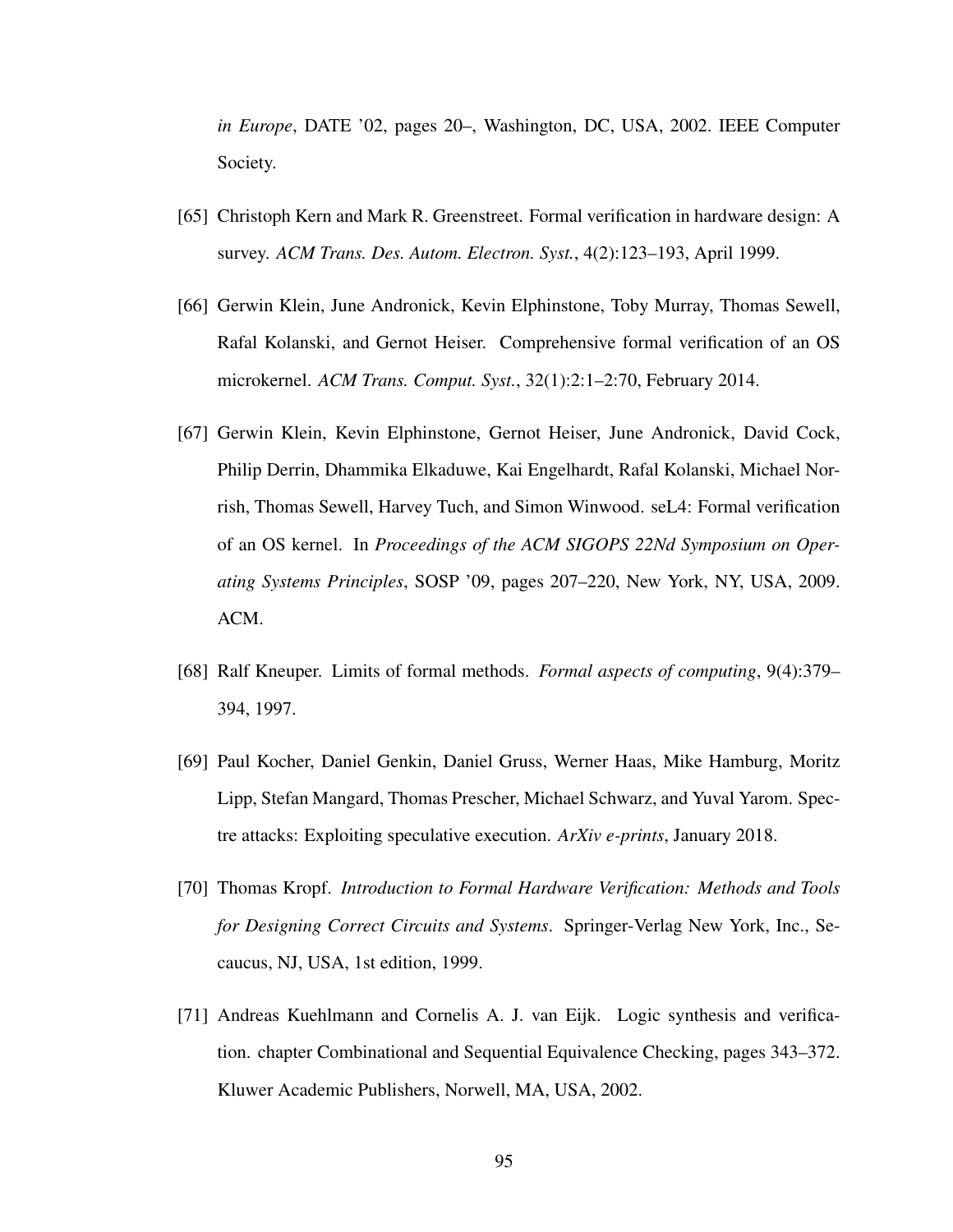- [72] William K. Lam. *Hardware Design Verification: Simulation and Formal Method-Based Approaches (Prentice Hall Modern Semiconductor Design Series)*. Prentice Hall PTR, Upper Saddle River, NJ, USA, 2005.
- [73] Butler Lampson, Martín Abadi, Michael Burrows, and Edward Wobber. Authentication in distributed systems: Theory and practice. *ACM Transactions on Computer Systems (TOCS)*, 10(4):265–310, 1992.
- [74] Frederic Lardinois. With Cosmos DB, Microsoft wants to build one database to rule them all. https://techcrunch.com/2017/05/10/with-cosmos-db-microsoft-wantsto-build-one-database-to-rule-them-all/, 2017.
- [75] Xavier Leroy. Formal verification of a realistic compiler. *Communications of the ACM*, 52(7):107–115, 2009.
- [76] Feifei Li, Marios Hadjieleftheriou, George Kollios, and Leonid Reyzin. Dynamic authenticated index structures for outsourced databases. In *Proceedings of the 2006 ACM SIGMOD International Conference on Management of Data*, SIGMOD '06, pages 121–132, New York, NY, USA, 2006. ACM.
- [77] Feifei Li, Marios Hadjieleftheriou, George Kollios, and Leonid Reyzin. Authenticated index structures for aggregation queries. *ACM Trans. Inf. Syst. Secur.*, 13(4):32:1–32:35, December 2010.
- [78] Jarred Adam Ligatti. *Policy Enforcement via Program Monitoring*. PhD thesis, Princeton, NJ, USA, 2006. AAI3214569.
- [79] Moritz Lipp, Michael Schwarz, Daniel Gruss, Thomas Prescher, Werner Haas, Stefan Mangard, Paul Kocher, Daniel Genkin, Yuval Yarom, and Mike Hamburg. Meltdown. *ArXiv e-prints*, January 2018.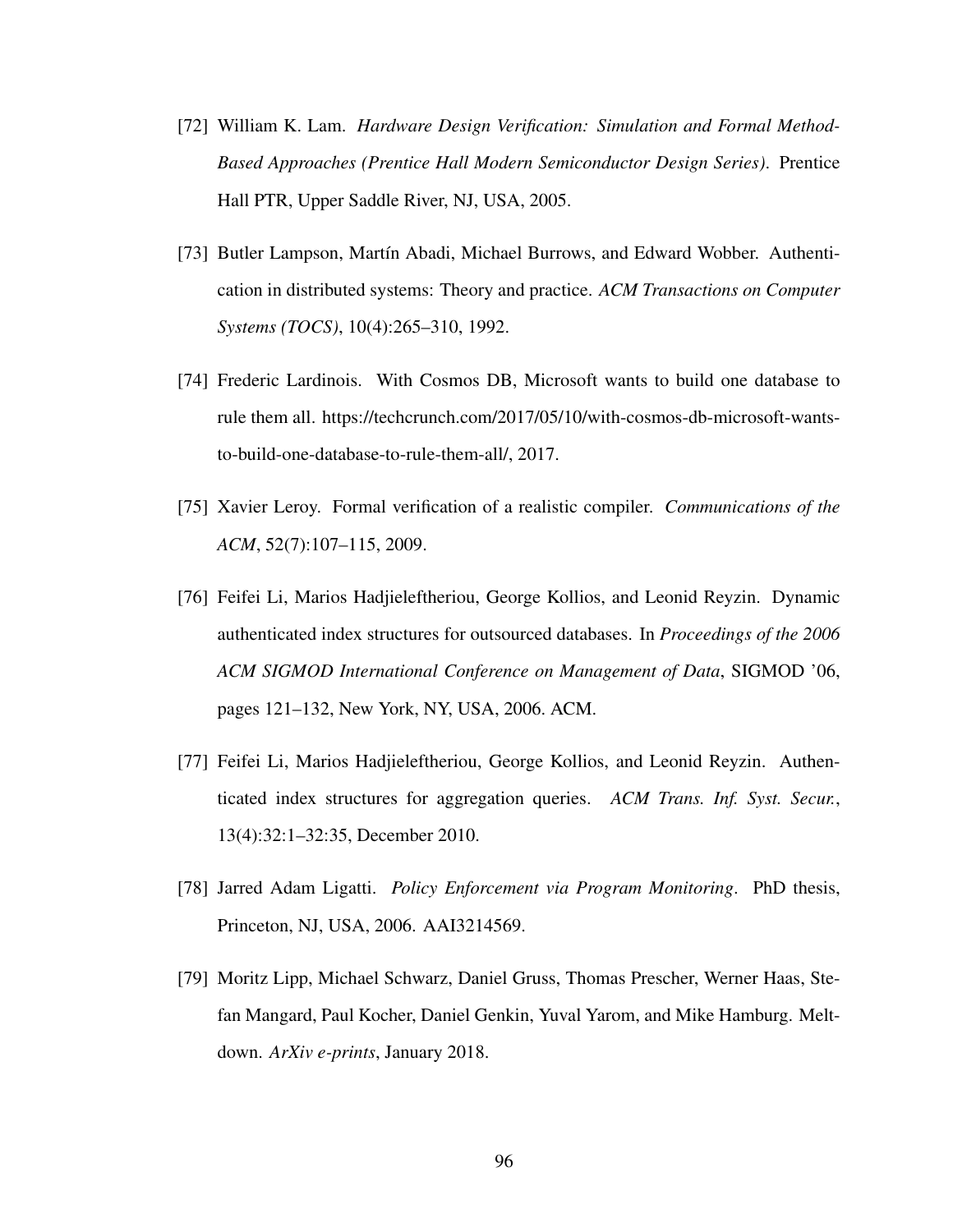- [80] S. Liu and R. Kuhn. Data loss prevention. *IT Professional*, 12(2):10–13, March 2010.
- [81] P. Manolios and S.K. Srinivasan. Automatic verification of safety and liveness for XScale-like processor models using web refinements. In *DATE*, 2004.
- [82] Andrew Miller, Michael Hicks, Jonathan Katz, and Elaine Shi. Authenticated data structures, generically. In *Proceedings of the 41st ACM SIGPLAN-SIGACT Symposium on Principles of Programming Languages*, POPL '14, pages 411–423, New York, NY, USA, 2014. ACM.
- [83] Maher Mneimneh, Fadi Aloul, Chris Weaver, Saugata Chatterjee, Karem Sakallah, and Todd Austin. Scalable hybrid verification of complex microprocessors. In *Proceedings of the 38th Annual Design Automation Conference*, DAC '01, pages 41–46, New York, NY, USA, 2001. ACM.
- [84] Toby Murray, Daniel Matichuk, Matthew Brassil, Peter Gammie, Timothy Bourke, Sean Seefried, Corey Lewis, Xin Gao, and Gerwin Klein. seL4: From general purpose to a proof of information flow enforcement. In *Proceedings of the 2013 IEEE Symposium on Security and Privacy*, SP '13, pages 415–429, Washington, DC, USA, 2013. IEEE Computer Society.
- [85] Einar Mykletun, Maithili Narasimha, and Gene Tsudik. Authentication and integrity in outsourced databases. *Trans. Storage*, 2(2):107–138, May 2006.
- [86] Maithili Narasimha and Gene Tsudik. Authentication of outsourced databases using signature aggregation and chaining. In *International Conference on Database Systems for Advanced Applications*, pages 420–436. Springer, 2006.
- [87] George C. Necula. Translation validation for an optimizing compiler. In *Proceedings of the ACM SIGPLAN 2000 Conference on Programming Language Design and Implementation*, PLDI '00, pages 83–94, New York, NY, USA, 2000. ACM.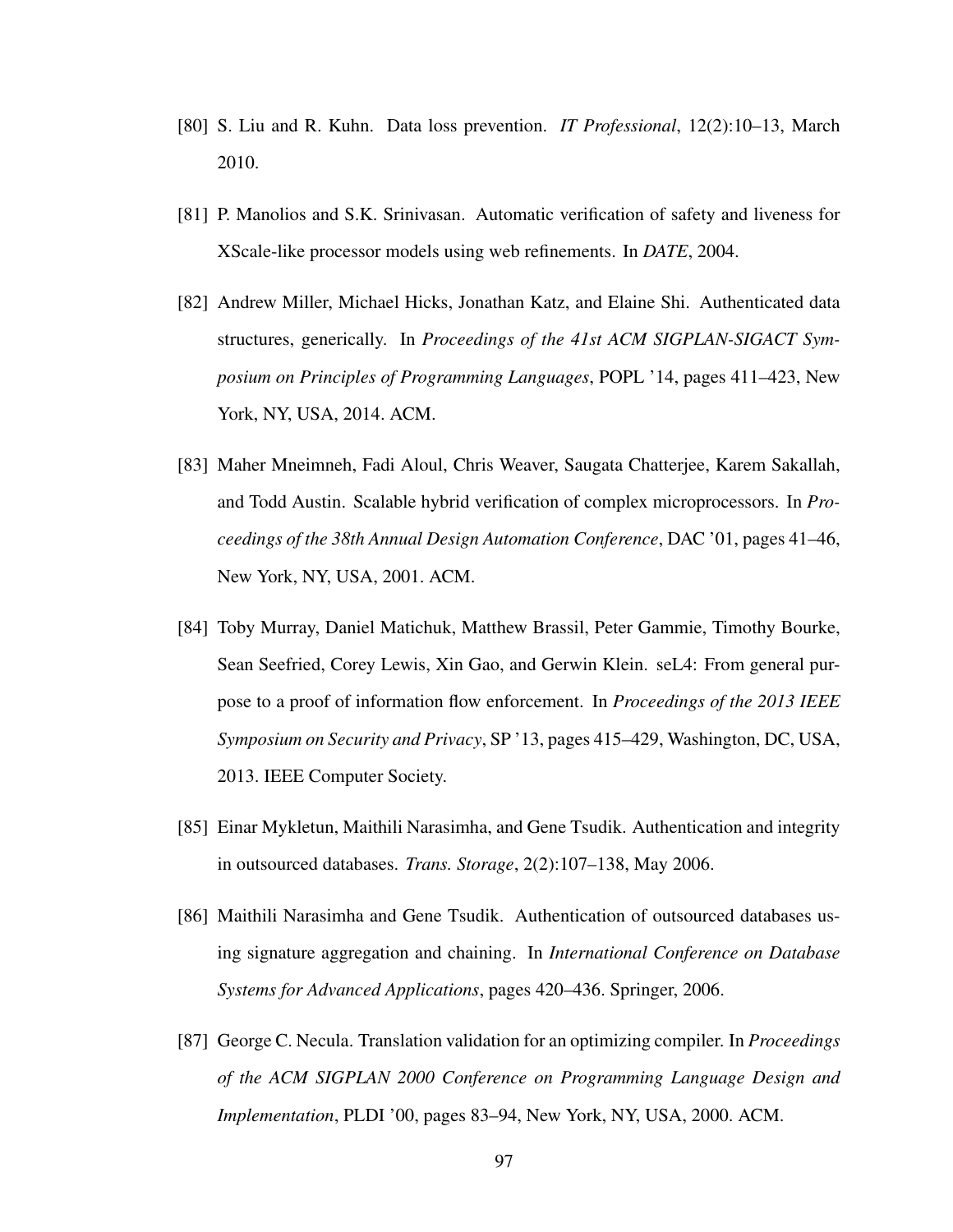- [88] Chris Newcombe, Tim Rath, Fan Zhang, Bogdan Munteanu, Marc Brooker, and Michael Deardeuff. How Amazon Web Services uses formal methods. *Communication of the ACM*, 58(4):66–73, March 2015.
- [89] Mizuhito Ogawa, Eiichi Horita, and Satoshi Ono. Proving properties of incremental Merkle trees. In *Proceedings of the 20th International Conference on Automated Deduction*, CADE' 20, pages 424–440, Berlin, Heidelberg, 2005. Springer-Verlag.
- [90] HweeHwa Pang, Arpit Jain, Krithi Ramamritham, and Kian-Lee Tan. Verifying completeness of relational query results in data publishing. In *Proceedings of the 2005 ACM SIGMOD international conference on Management of data*, pages 407– 418. ACM, 2005.
- [91] Ioannis Papagiannis and Peter Pietzuch. Cloudfilter: Practical control of sensitive data propagation to the cloud. In *Proceedings of the 2012 ACM Workshop on Cloud Computing Security Workshop*, CCSW '12, pages 97–102, New York, NY, USA, 2012. ACM.
- [92] Bryan Parno, Jon Howell, Craig Gentry, and Mariana Raykova. Pinocchio: Nearly Practical Verifiable Computation. In *Proceedings of the 2013 IEEE Symposium on Security and Privacy*, SP '13, pages 238–252, Washington, DC, USA, 2013. IEEE Computer Society.
- [93] Fong Pong and Michel Dubois. Formal verification of complex coherence protocols using symbolic state models. *Journal of the ACM*, 45(4):557–587, July 1998.
- [94] Lili Qiu, Yin Zhang, Feng Wang, Mi Kyung, and Han Ratul Mahajan. Trusted computer system evaluation criteria. In *National Computer Security Center*. Citeseer, 1985.
- [95] Rajesh Sundaram. The Private Lives of Disk Drives. www.netapp.com/go/techontap/matl/sample/0206tot resiliency.html.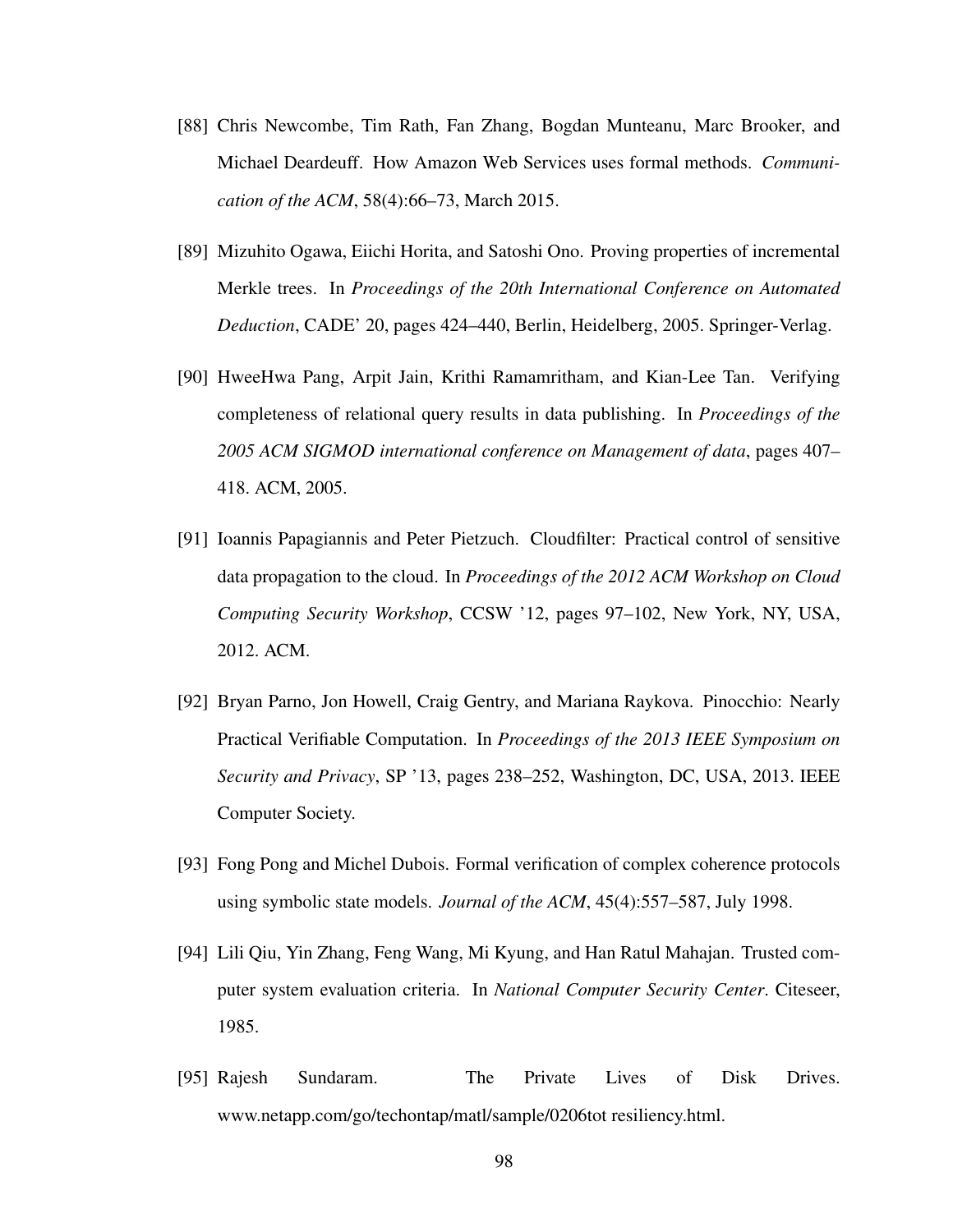- [96] S. Ramírez and C. Rocha. Formal verification of safety properties for a cache coherence protocol. In *2015 10th Computing Colombian Conference*, pages 9–16, Sep. 2015.
- [97] Redis. Web site: http://redis.io.
- [98] Steven K. Reinhardt and Shubhendu S. Mukherjee. Transient fault detection via simultaneous multithreading. In *Proceedings of the 27th Annual International Symposium on Computer Architecture*, pages 25–36. ACM Press, 2000.
- [99] George A. Reis, Jonathan Chang, Neil Vachharajani, Ram Rangan, and David I. August. SWIFT: Software implemented fault tolerance. In *Proceedings of the 3rd International Symposium on Code Generation and Optimization*, March 2005.
- [100] Silvain Rideau and Xavier Leroy. Validating register allocation and spilling. In *Proceedings of the 19th Joint European Conference on Theory and Practice of Software, International Conference on Compiler Construction*, CC'10/ETAPS'10, pages 224– 243, Berlin, Heidelberg, 2010. Springer-Verlag.
- [101] Brian Rogers, Siddhartha Chhabra, Milos Prvulovic, and Yan Solihin. Using address independent seed encryption and bonsai merkle trees to make secure processors OSand performance-friendly. In *Proceedings of the 40th Annual IEEE/ACM International Symposium on Microarchitecture*, MICRO 40, pages 183–196, Washington, DC, USA, 2007. IEEE Computer Society.
- [102] Eric Rotenberg. AR-SMT: A microarchitectural approach to fault tolerance in microprocessors. In *Proceedings of the Twenty-Ninth Annual International Symposium on Fault-Tolerant Computing*, page 84. IEEE Computer Society, 1999.
- [103] Hanan Samet. Proving the correctness of heuristically optimized code. *Communications of the ACM*, 21(7):570–582, July 1978.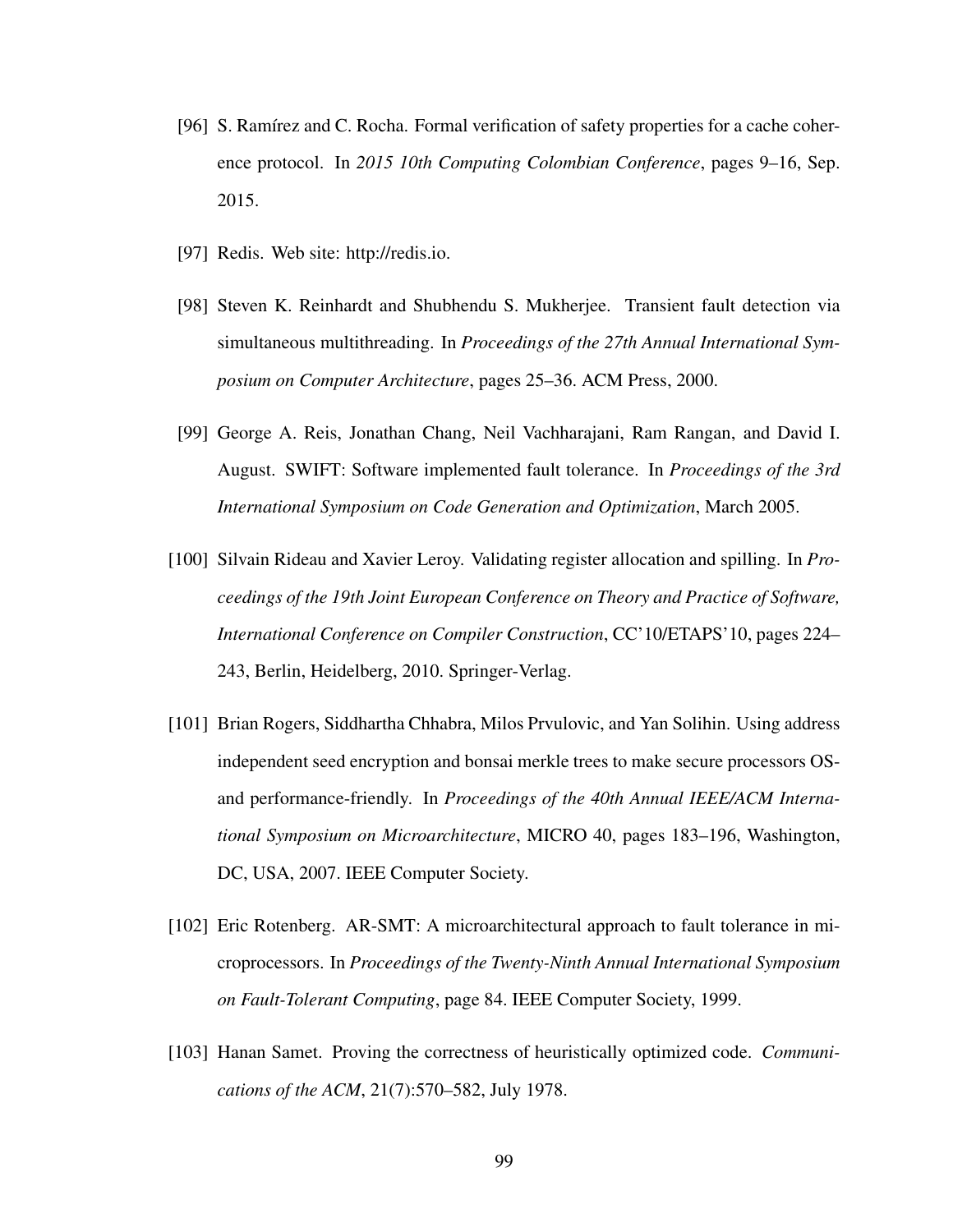- [104] Fred B. Schneider. Enforceable security policies. *ACM Transactions on Information and System Security*, 3(1):30–50, February 2000.
- [105] Alex Shye, Tipp Moseley, Vijay Janapa Reddi, Joseph Blomsted t, and Daniel A. Connors. Using process-level redundancy to exploit multiple cores for transient fault tolerance. *International Conference on Dependable Systems and Networks*, 0:297–306, 2007.
- [106] S.K. Srinivasan and M.N. Velev. Formal verification of an Intel XScale processor model with scoreboarding, specialized execution pipelines, and impress datamemory exceptions. In *MEMOCODE '03*.
- [107] G. Edward Suh, Dwaine Clarke, Blaise Gassend, Marten van Dijk, and Srinivas Devadas. Aegis: architecture for tamper-evident and tamper-resistant processing. In *Proceedings of the 17th annual international conference on Supercomputing*, pages 160–171. ACM Press, 2003.
- [108] Roberto Tamassia. Authenticated data structures. pages 2–5. Springer, 2003.
- [109] M Tehranipoor and F Koushanfar. A survey of hardware Trojan taxonomy and detection. *Design Test of Computers, IEEE*, 27(1):10–25, Jan 2010.
- [110] Justin Thaler, Mike Roberts, Michael Mitzenmacher, and Hanspeter Pfister. Verifiable computation with massively parallel interactive proofs. In *4th USENIX Workshop on Hot Topics in Cloud Computing, HotCloud'12, Boston, MA, USA, June 12-13, 2012*, 2012.
- [111] J.D. Tygar and Bennet Yee. Dyad: A system for using physically secure coprocessors. Technical report, Carnegie Mellon University, 1991.
- [112] Victor Vu, Srinath Setty, Andrew J Blumberg, and Michael Walfish. A hybrid archi-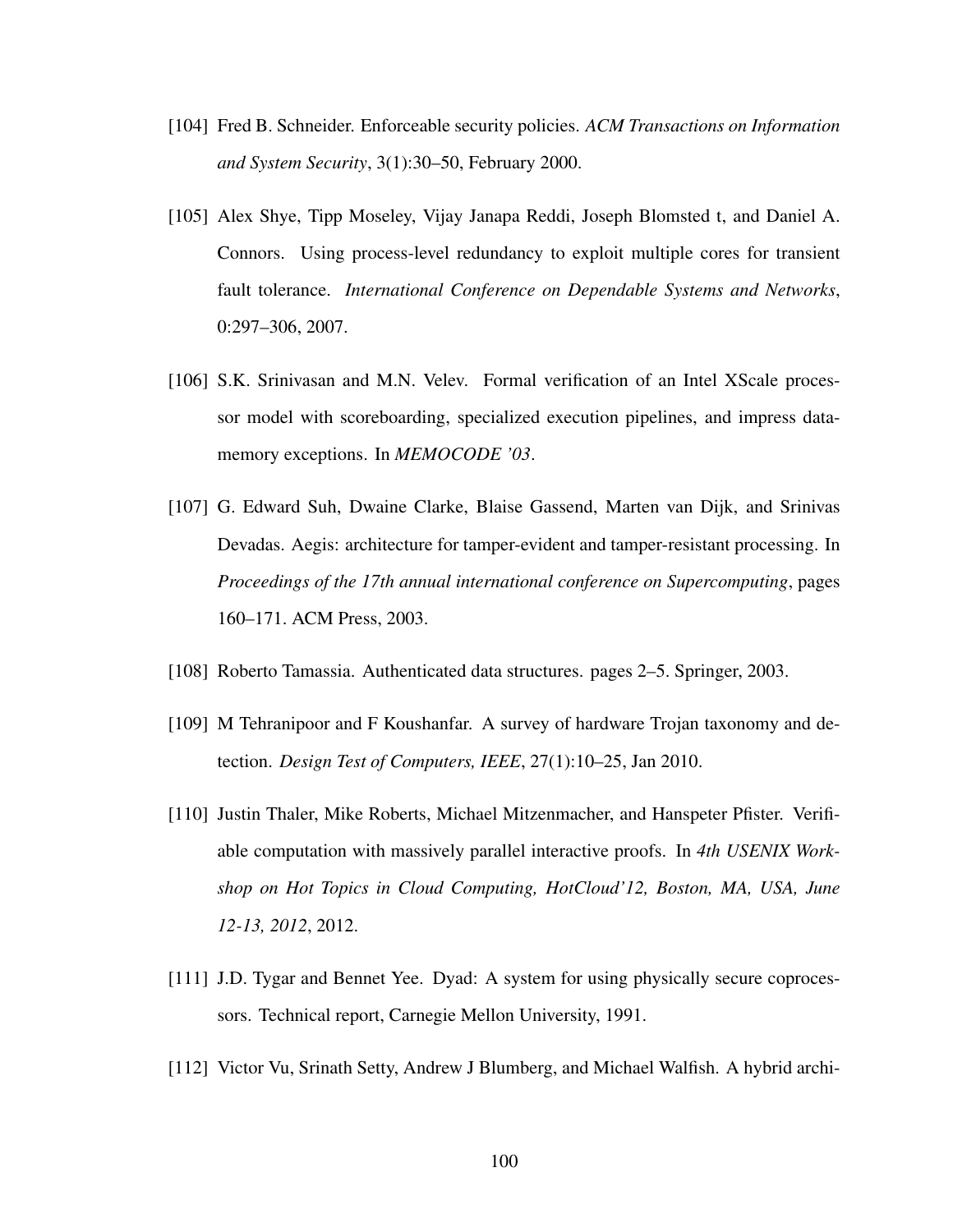tecture for interactive verifiable computation. In *IEEE Symposium on Security and Privacy (SP)*, pages 223–237. IEEE, 2013.

- [113] Riad S. Wahby, Srinath T. V. Setty, Zuocheng Ren, Andrew J. Blumberg, and Michael Walfish. Efficient RAM and control flow in verifiable outsourced computation. In *22nd Annual Network and Distributed System Security Symposium (NDSS)*, 2015.
- [114] Michael Walfish and Andrew J. Blumberg. Verifying computations without reexecuting them. *Communications of the ACM*, 58(2):74–84, January 2015.
- [115] Chris Weaver and Todd Austin. A fault tolerant approach to microprocessor design. In *International Conference on Dependable Systems and Networks*, pages 411–420. IEEE, 2001.
- [116] T. Wchner and A. Pretschner. Data loss prevention based on data-driven usage control. In *2012 IEEE 23rd International Symposium on Software Reliability Engineering*, pages 151–160, Nov 2012.
- [117] Yin Yang, Dimitris Papadias, Stavros Papadopoulos, and Panos Kalnis. Authenticated join processing in outsourced databases. In *Proceedings of the 2009 ACM SIGMOD International Conference on Management of Data*, SIGMOD '09, pages 5–18, New York, NY, USA, 2009. ACM.
- [118] Katherine Q. Ye, Matthew Green, Naphat Sanguansin, Lennart Beringer, Adam Petcher, and Andrew W. Appel. Verified correctness and security of mbedTLS HMAC-DRBG. In *Proceedings of the 2017 ACM SIGSAC Conference on Computer and Communications Security*, CCS '17, pages 2007–2020, New York, NY, USA, 2017. ACM.
- [119] Hansen Zhang. Sentry NetSume FPGA implementation.